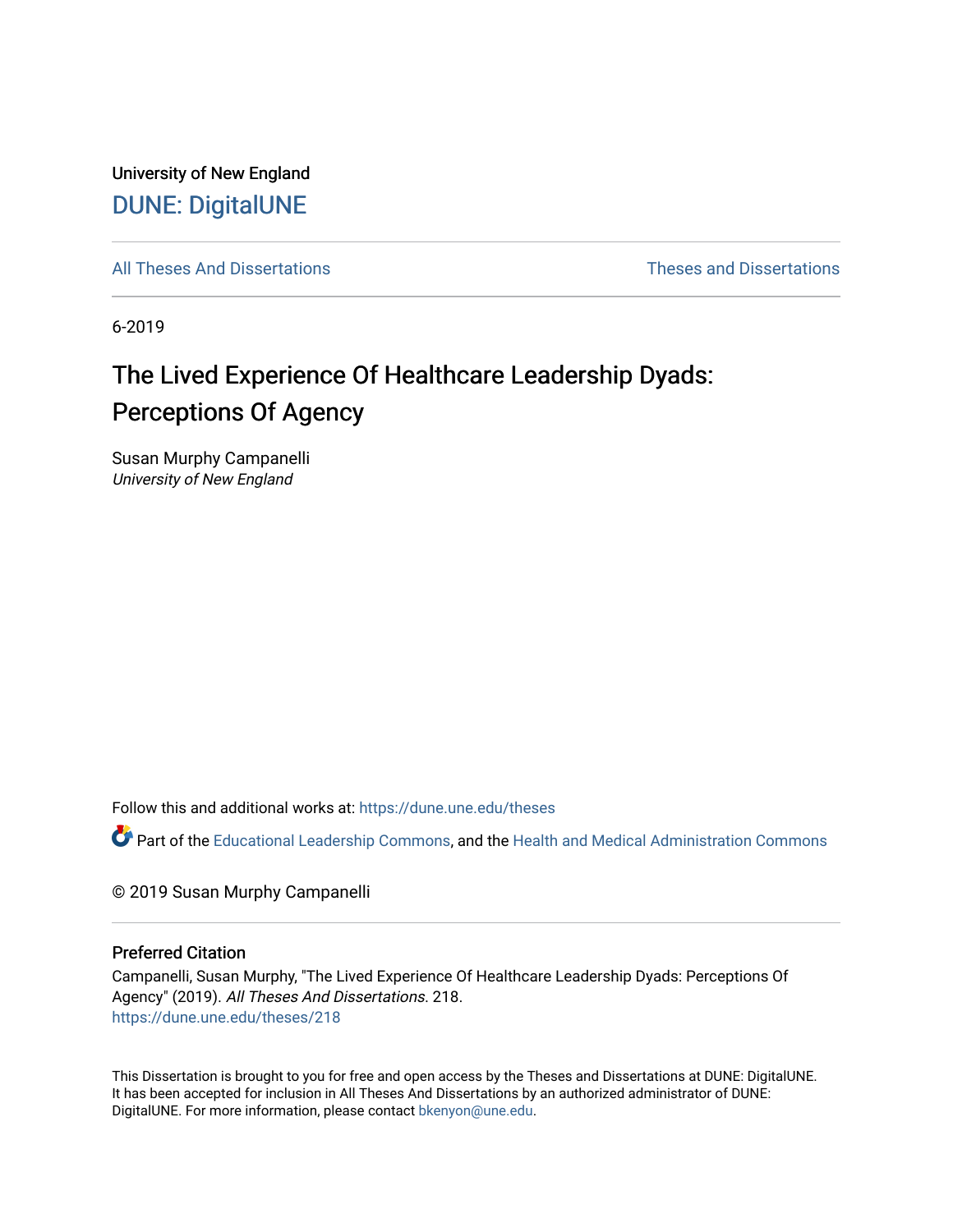### THE LIVED EXPERIENCE OF HEALTHCARE LEADERSHIP DYADS:

#### PERCEPTIONS OF AGENCY

By

Susan Murphy Campanelli

B.S.N. (Pacific Lutheran University) 1997 M.A. (Gonzaga University) 2007

## A DISSERTATION

Presented to the Affiliated Faculty of

The College of Graduate and Professional Studies

at the University of New England

In Partial Fulfillment of Requirements

For the Degree of Doctor of Education

Portland & Biddeford, Maine

May 2019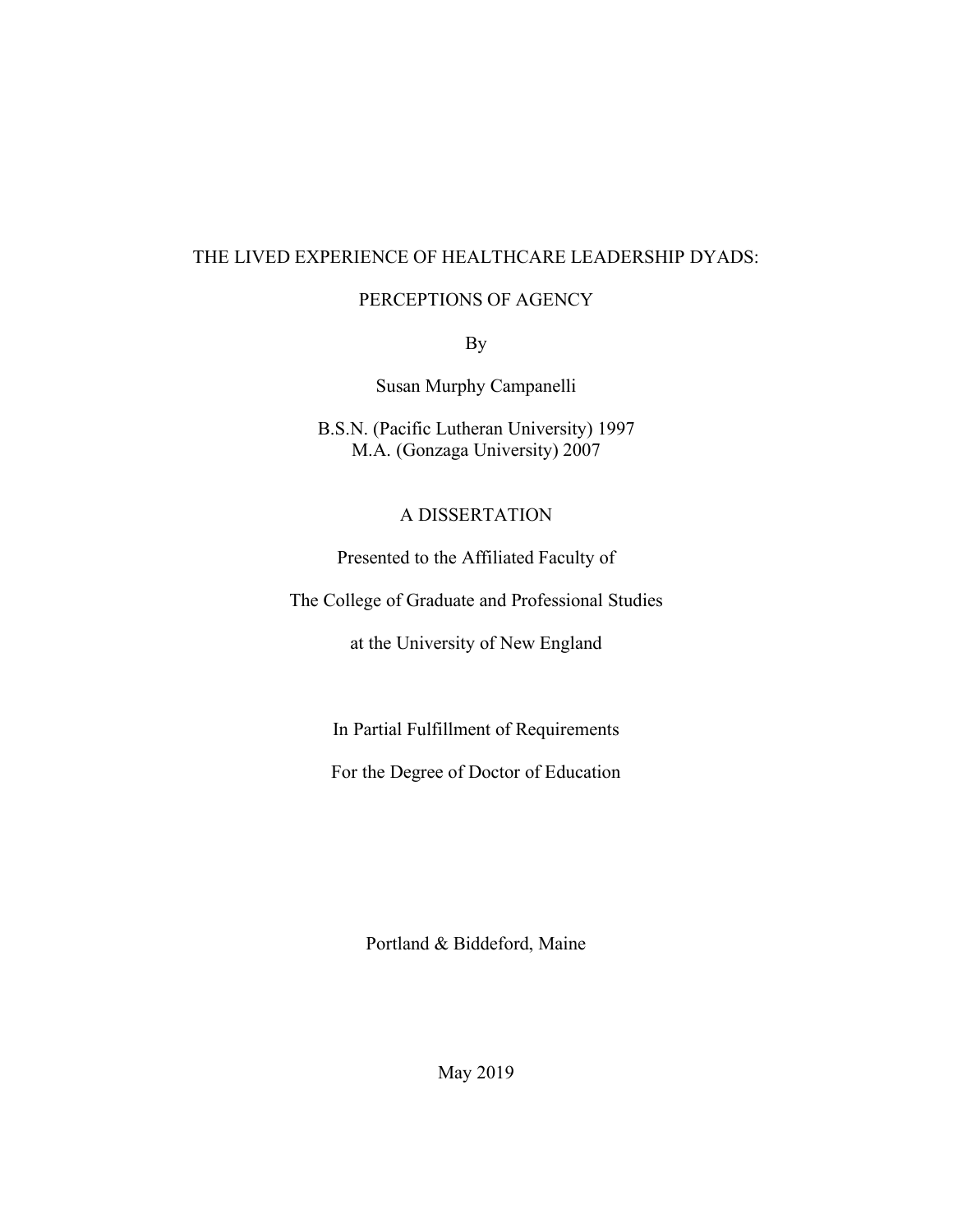Susan M. Campanelli © 2019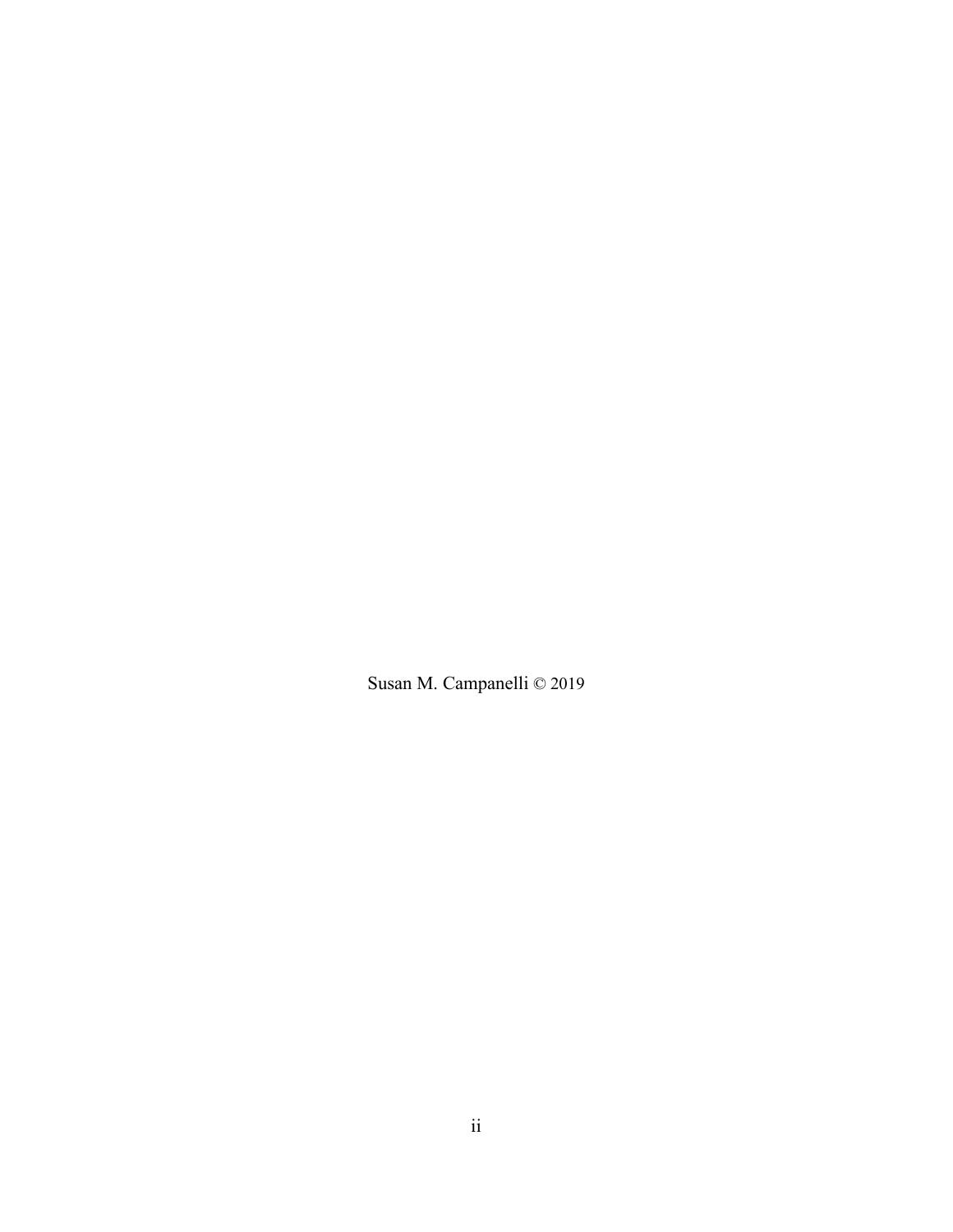## THE LIVED EXPERIENCE OF HEALTHCARE LEADERSHIP DYADS: PERCEPTIONS OF AGENCY

#### ABSTRACT

Healthcare leadership is evolving in response to recommendations from the Institute of Healthcare Improvement (IHI). Physicians and administrators are partnering to form leadership dyads. These leadership dyads are focusing on improving healthcare quality, decreasing costs, and improving access. Existing literature on healthcare dyads explores leadership training needs for physicians, focuses on the differences between physicians and administrators, and emphasizes the need to develop role clarity for dyad leaders. There is a lack of empirical literature exploring how the physician and the administrator develop into a leadership team and extend shared leadership into their organization.

This phenomenological study applies Bandura's (1986) social cognitive theory, triadic reciprocality, and human agency to the lived experience of healthcare dyad leaders. The purpose is to give equal voice to physicians and administrators. This study provides insight into the similarities and differences between the physicians and the administrators in dyad leadership roles. Six participants, three physicians and three administrators, participated in semi-structured interviews. An interpretive phenomenological methodology was used to analyze the experience of each group then compare and contrast the experiences of the two groups.

iii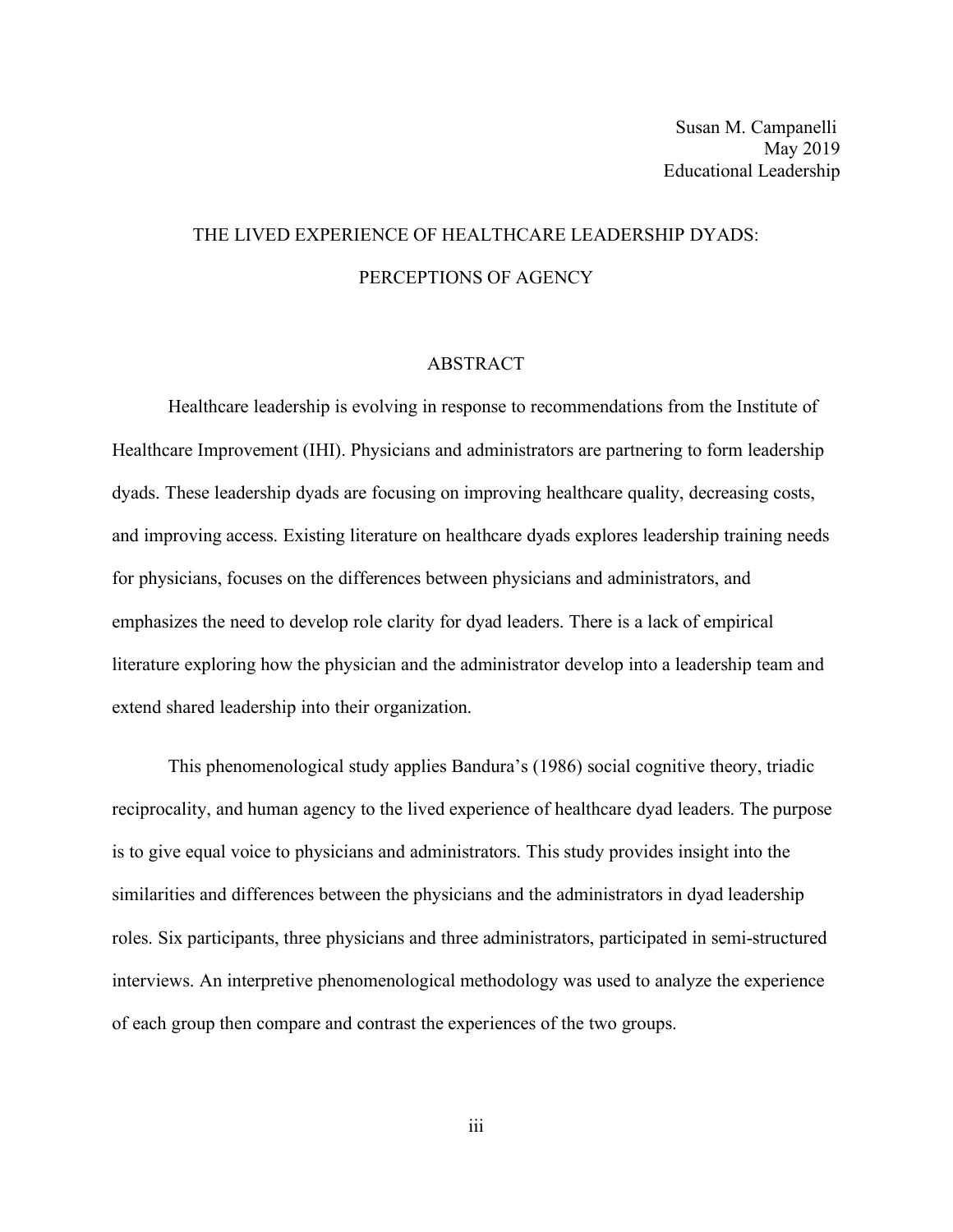Results yielded more similarities within each group than between the two groups. Administrators experienced shared leadership with their physician partners whereas the physician group was divided. The full-time physician achieved shared leadership with more than one dyad partner, but the two part-time physician leaders were unable to achieve shared leadership. Part-time physician leaders experienced significant role conflict between their clinical practice and their administrative leadership role. The two roles often overlapped causing internal demotivation and feelings of frustration. All participants experienced internal motivation and professional satisfaction when they were able to meet patient care needs or create programs and infrastructure to serve populations. The key difference in the experience of part-time and full-time physician dyad leaders fills a gap in the literature and creates opportunities for further research into dyad leadership.

#### **Keywords**

Keywords: dyad, healthcare leadership, physician leadership, healthcare administration, management, leadership, IHI outcomes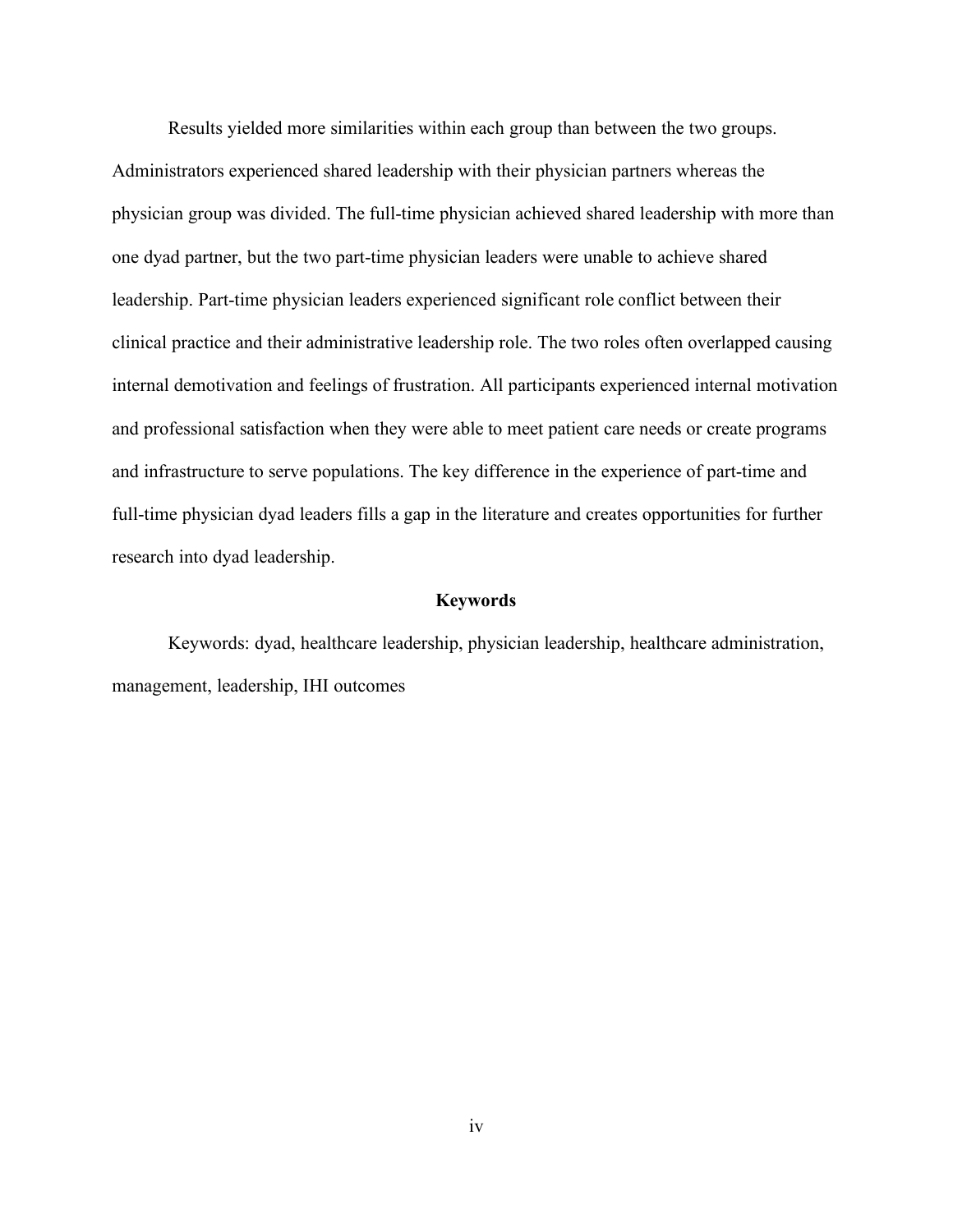University of New England

Doctor of Education Educational Leadership

This dissertation was presented by

Susan Murphy Campanelli

It was presented on April 14, 2019 and approved by:

Carey Clark, Ph.D. Lead Advisor University of New England

Barbara Heard, Ed.D. Secondary Advisor University of New England

William (Bill) Kriegsman, M.D. Affiliate Committee Member University of Washington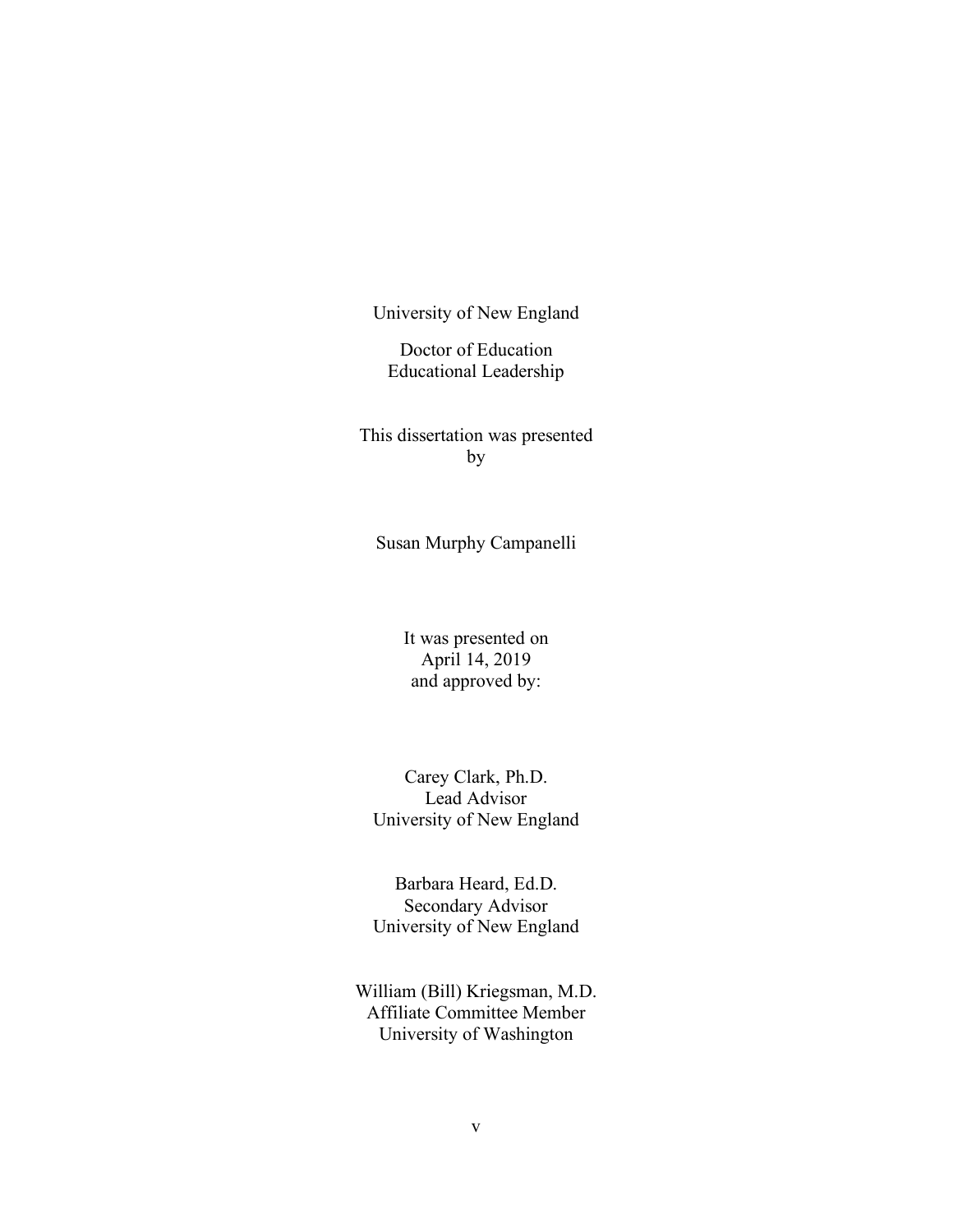#### ACKNOWLEDGEMENTS

Life and love are full of surprises. My husband is my gift and my inspiration. Roger, you bring me joy, love and contentment. Our life together has been magical, our future remains bright with possibility. Allyson and Kelsi you have filled my life with laughter, love, and memories. Without a doubt, our family is the love of my life.

To my friends in the Tuesday night skype group – Sandy, Shannon, Stephanie and my little brother Josh – you kept me going, kept me whole, and made me laugh. Special thanks to Jennifer Broderick at Providentia editing for her technical expertise.

To Bill, my friend and my affiliate. You are irreplaceable. Thank you.

Dr. Clark and Dr. Heard your words and kind support will endure. Thank you for showing me the way and having the patience to guide me when I was lost.

Dr. Collay, you were like a bright flashlight in the dark. Thank you.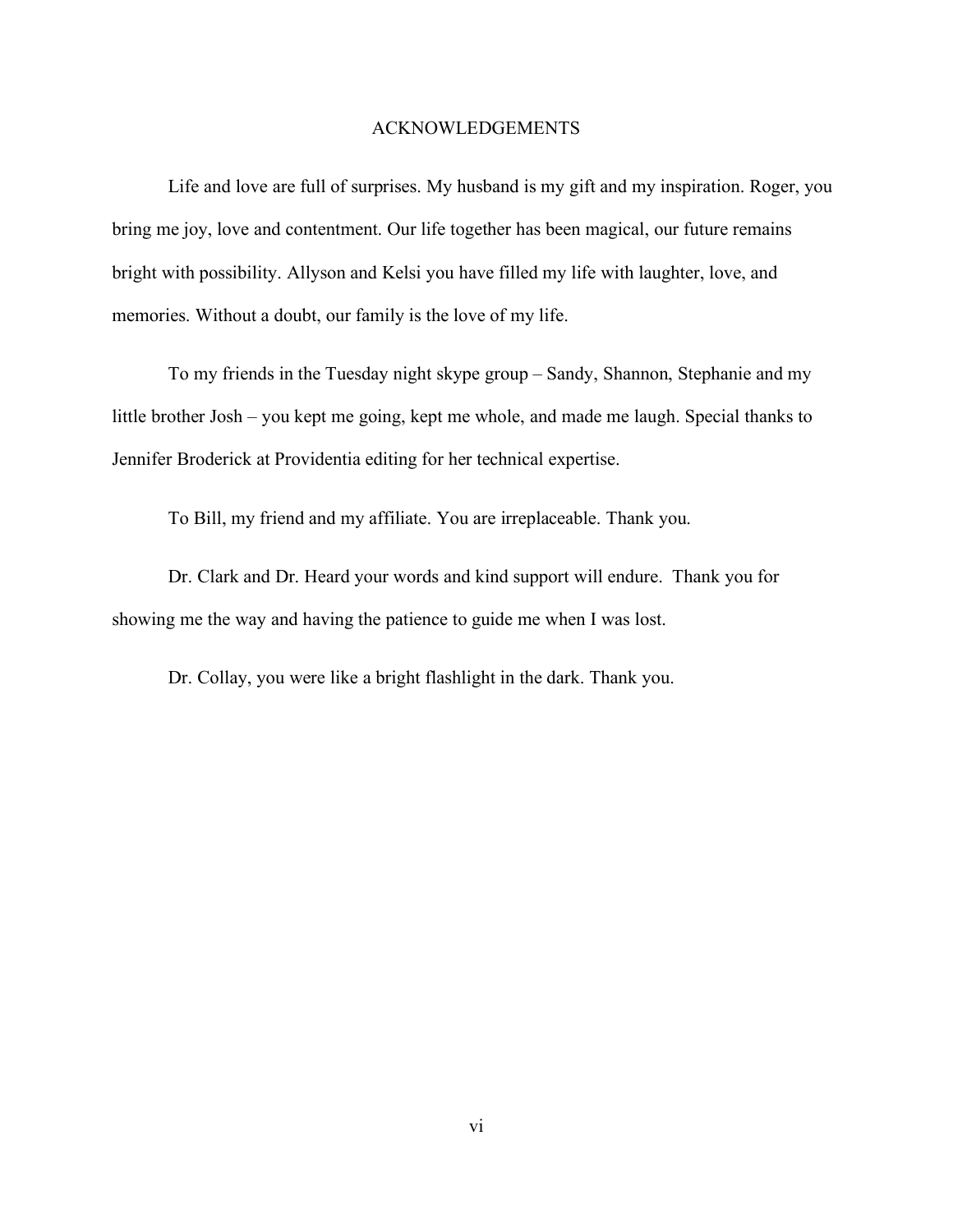## **TABLE OF CONTENTS**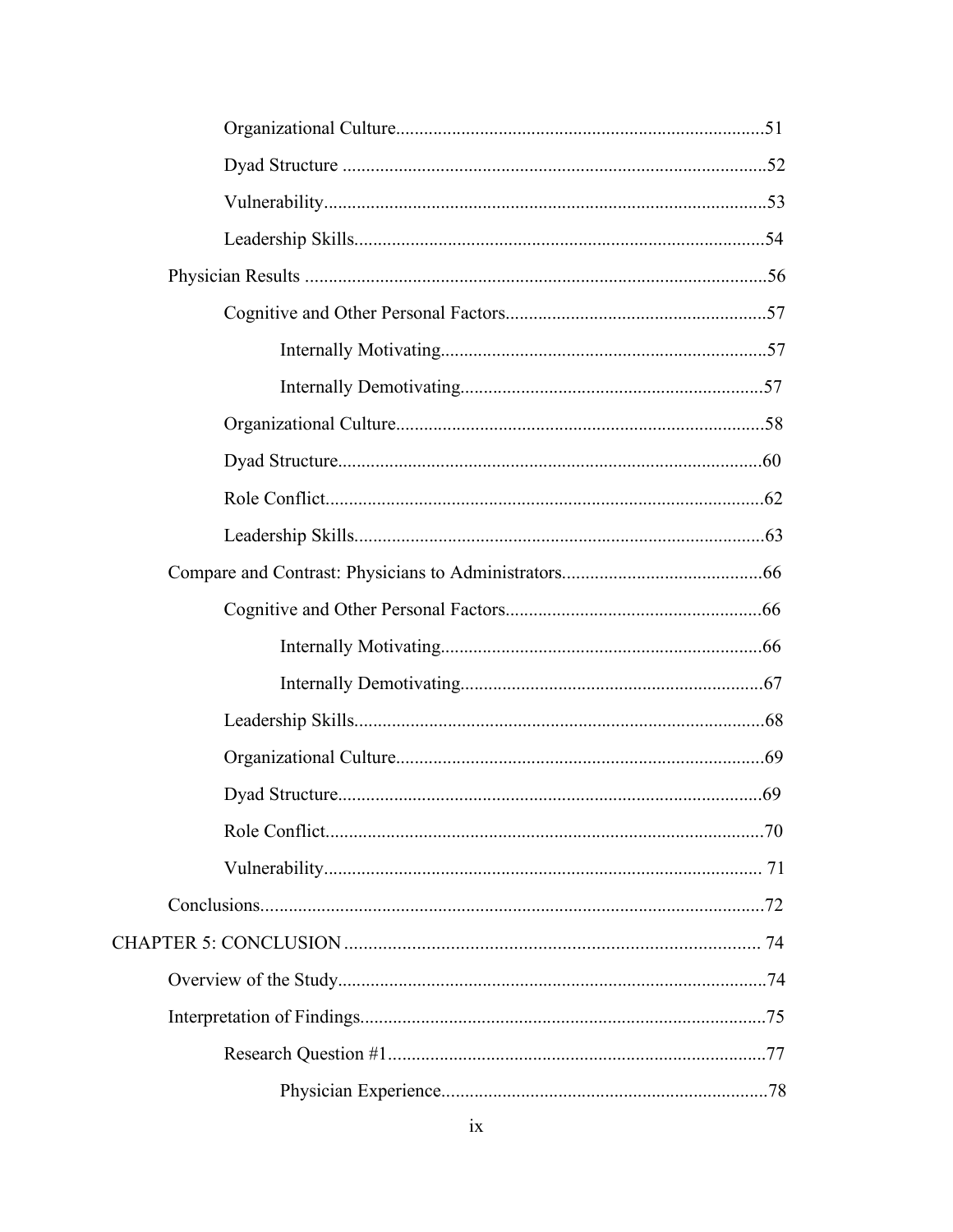| Appendix A: NCHL HEALTH LEADERSHIP COMPETENCY MODEL98 |  |
|-------------------------------------------------------|--|
|                                                       |  |
| Appendix C: CONSENT FOR PARTICIPATION IN RESEARCH101  |  |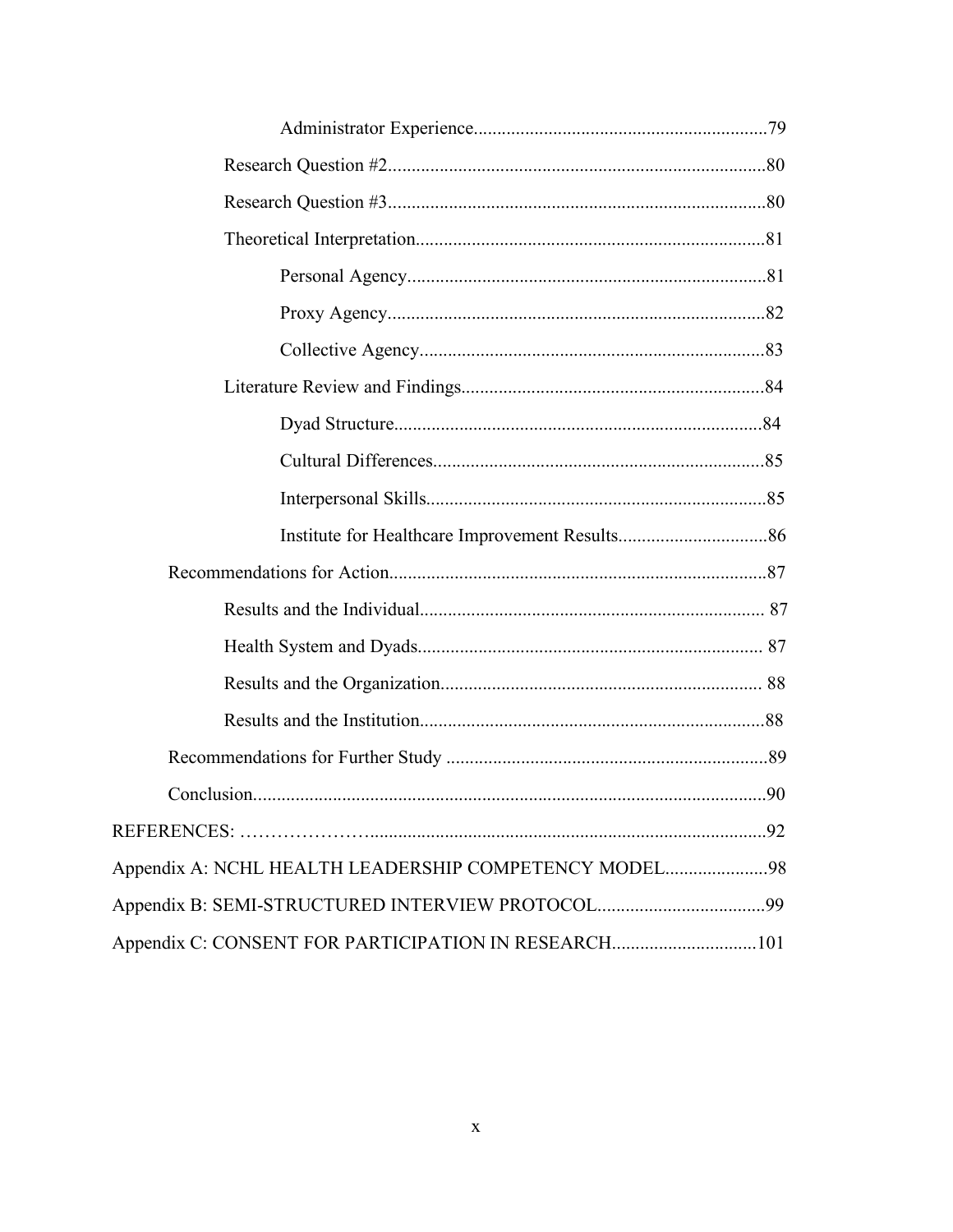## LIST OF TABLES

| 5. Superordinate Themes Aligned with Triadic Reciprocality Administrators 48 |  |
|------------------------------------------------------------------------------|--|
|                                                                              |  |
|                                                                              |  |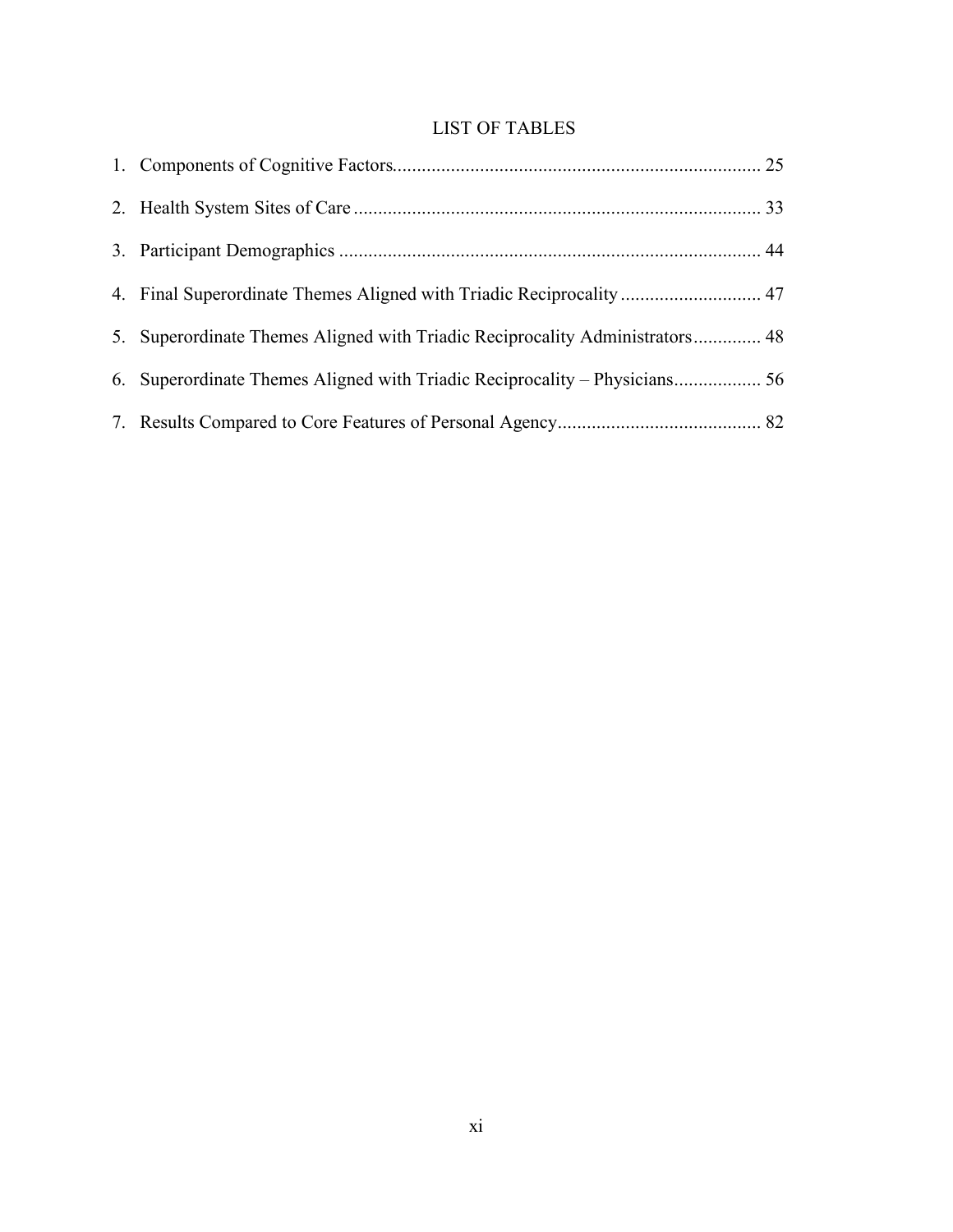## LIST OF FIGURES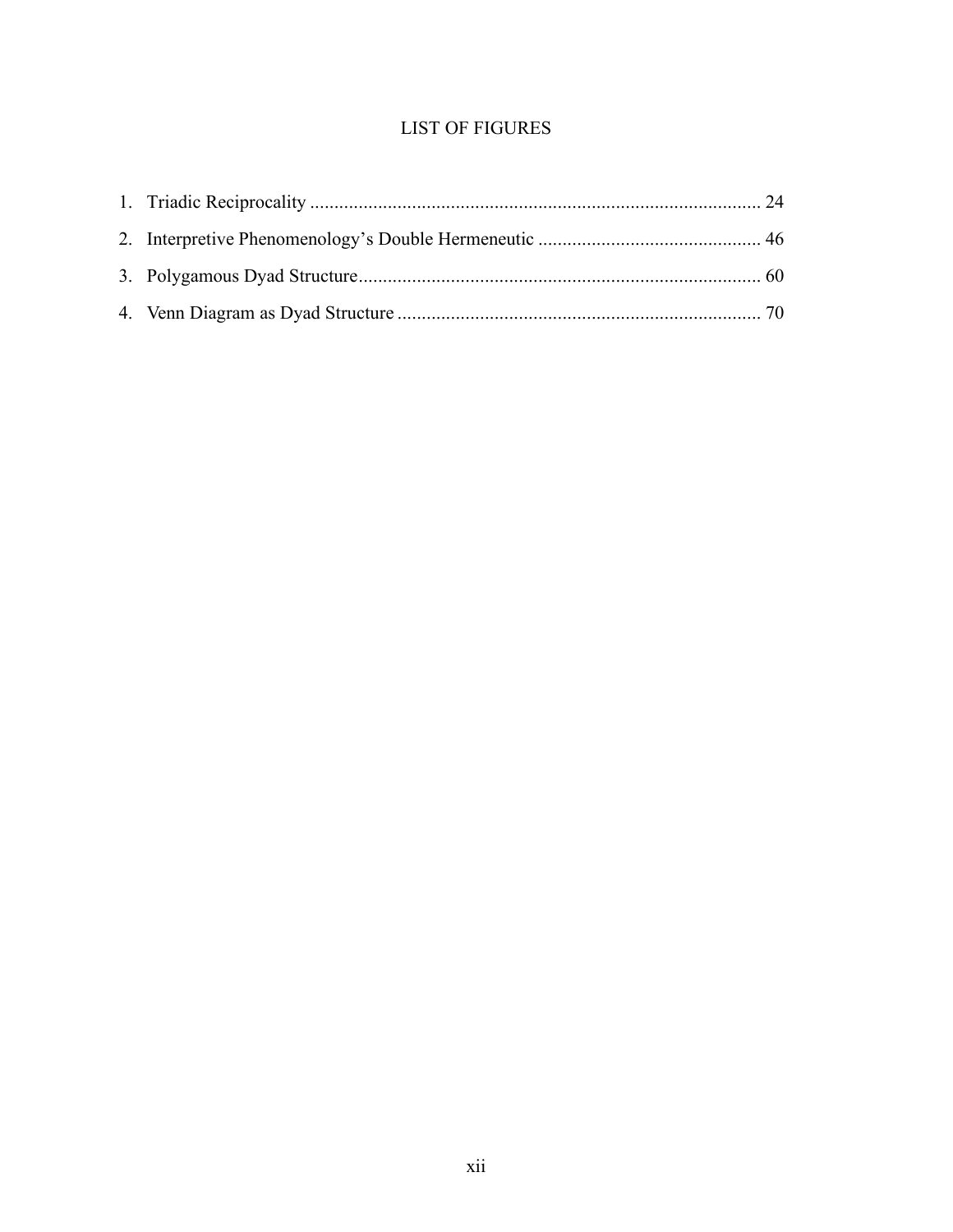#### **CHAPTER 1**

#### **INTRODUCTION**

The Affordable Care Act (ACA) became law on March 23, 2010; since then over 20 million people across the United States have obtained healthcare insurance (Altman, 2016; Bakalar, 2017). While recent threats and ongoing debates have kept the ACA in the forefront for politicians, practitioners and the healthcare industry are evolving to provide patient care in this rapidly changing environment. The National Center for Healthcare Leadership (NCHL) and the Institute for Healthcare Improvement (IHI) agree there is a leadership crisis in healthcare (Swensen & Mohta, 2017). In the 2001 landmark study *Crossing the Quality Chasm*, the Institute of Medicine (2001) published recommendations to create leadership models focused on increasing collaboration. The IHI proposed extending formal leadership roles to physicians to balance the financial and business acumen of healthcare administrators with the clinical and quality expertise of physicians (Institute of Medicine, 2001; Sanford & Moore, 2015; Swensen, Pugh, McMullan, & Kabcenell, 2013). Pairing clinical and business experts into formal leadership roles (dyads) and aligning expectations, rewards, and consequences is the recommended method to support the transformation of healthcare (IHI, 2018). However, there is no general agreement that the leadership dyad, an administrator paired with a physician, is uniquely qualified to navigate the turbulence created by changing legislation (IHI, 2018; Sanford & Moore, 2015). Although the dyad model has been widely adopted throughout the healthcare industry, limited scholarly research explores the lived experience of dyad leadership teams and their perception of agency as they develop into a leadership team (Swensen  $\&$  Mohta, 2017; Swensen et al., 2013).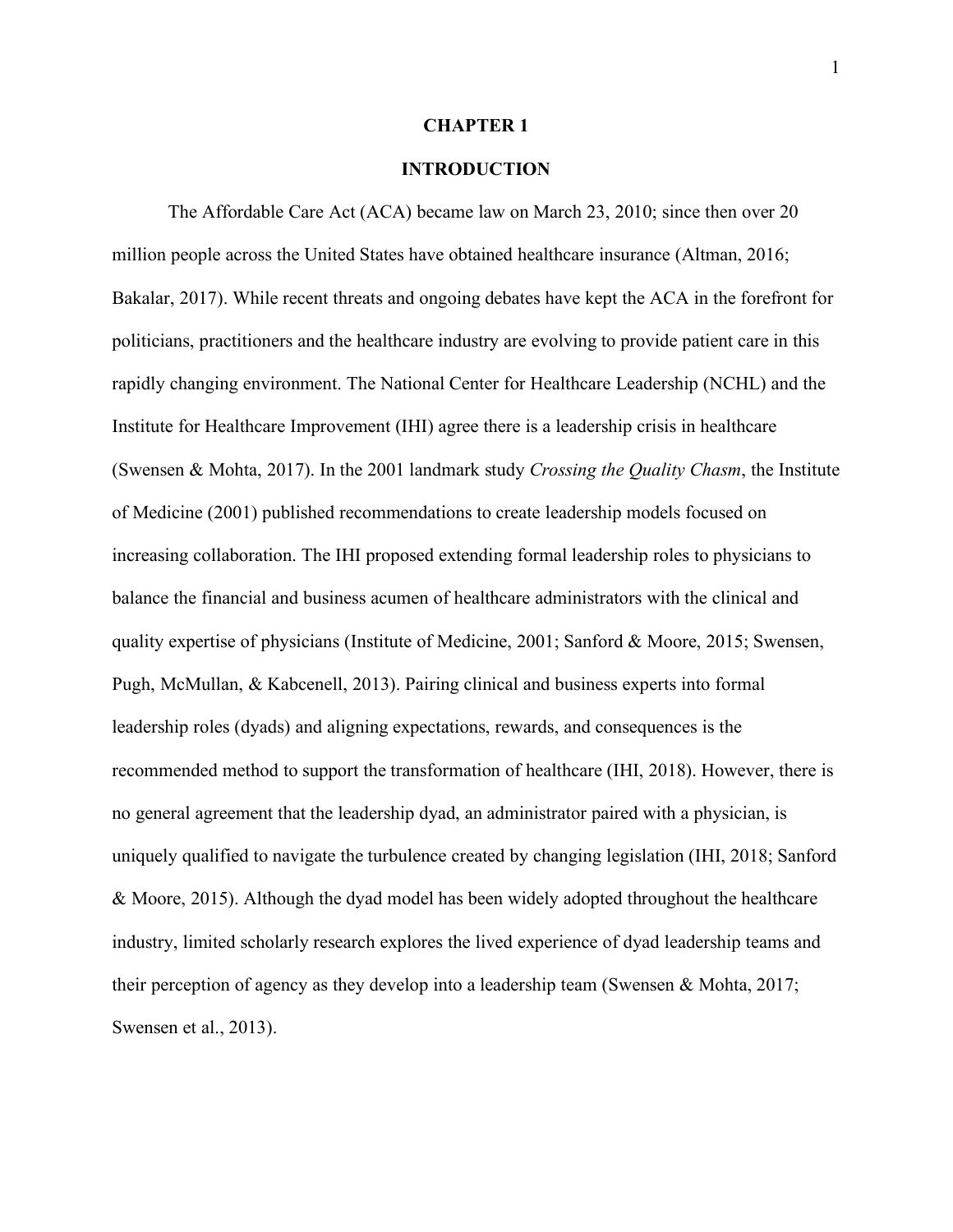#### **Washington State and the ACA**

Adoption of the ACA's provision to expand state Medicaid services varies across the United States (Norris, 2018; Patient Protection and Affordable Care Act, 2010). In Washington State, however, more than 500,000 citizens have enrolled in the state's expanded Medicaid program since 2010 (Washington State Health Care Authority, 2018). Growth in the number of insureds has been primarily concentrated in Washington's three largest counties: Pierce, King, and Spokane. According to the Office of Financial Management, the Washington State population is expected to continue to rise from the current populace of seven million to just over nine million by the year 2040 (Office of Financial Management, 2016). The increased number of insured citizens continues to strain the healthcare system as individuals enroll in the state's expanded Medicaid program (Norris, 2018).

The ACA gave Washington citizens unprecedented access to the state Medicaid program (Loomis, 2015). The research location for this study provides healthcare services within each of the aforementioned counties and is one of the largest health systems in Washington State. The health system, a not-for-profit 501(c)3 system of hospitals and ambulatory centers, serves approximately 800,000 unique lives in facilities located in urban, under-served, and rural communities. The health system is composed of nine hospitals: seven acute adult facilities, a children's hospital, and an inpatient psychiatric hospital. Ambulatory services are offered in more than 150 primary care, specialty care, urgent care, and day surgery locations. More than 16,000 employees staff the health system and approximately 900 leaders lead teams through care delivery, business operations, and strategic growth.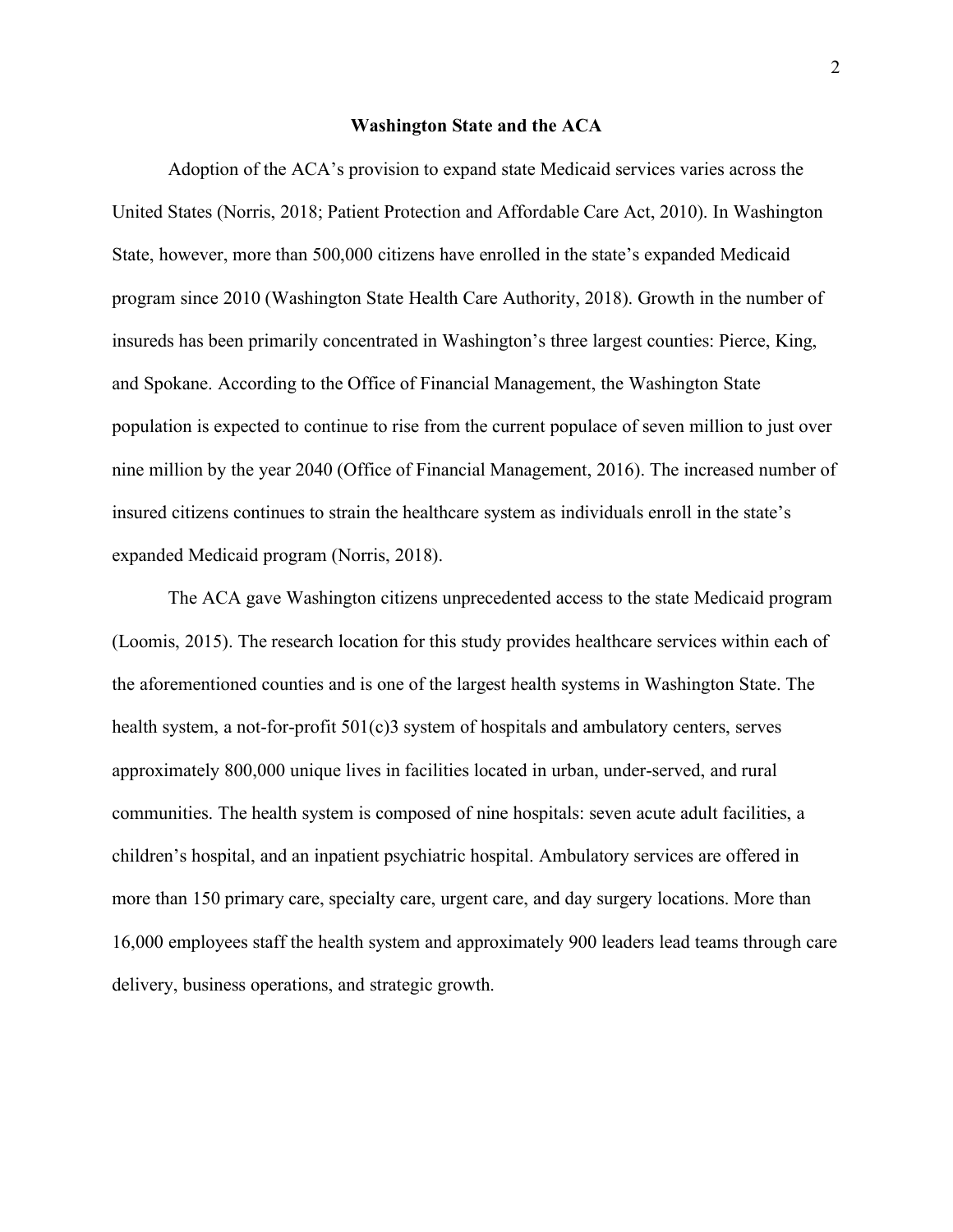The health system adopted the dyad leadership model in 2009 and began forming dyads at many levels within the organization. For example, a clinic supervisor may be paired with the clinic's medical director and tasked with improving quality and patient access. Indeed, a regional manager (overseeing multiple clinics) may be paired with a regional medical director to create the strategic growth plan in their territory. Further, a system executive can be paired with a physician executive to generate a coordinated response to changes in local, state, or federal law. At each level within the organization, the dyad shares authority, responsibility, and accountability to lead their teams and achieve their goals.

In 2017, the health system partnered with a local university and the state hospital association to offer a six-month training program for physicians and their dyad partners. The first cohort completed the program in March 2018; the second cohort begins in the spring of 2019. This formal program included didactic instruction and coursework for the physicians, followed by joint sessions that spanned an additional two months during which the dyad leadership teams completed leadership assessments and projects. The capstone project included a formal presentation to the cohort. The training was based on the NCHL curriculum for healthcare leadership (NCHL*,* 2005).

#### **Statement of the Problem**

The IHI triple aim provided a dynamic, interconnected model to increase access to healthcare, improve overall quality (health outcomes), and decrease the per capita cost of healthcare (IHI, 2018). Dyad leadership teams form the leadership structure that aligns expertise with need. Physicians, as the leader and provider of clinical care, influence healthcare quality. The administrator, with advanced degrees in business or administration, offers expertise in financial acumen. Together, the dyad leadership team can engage to ensure the provision of care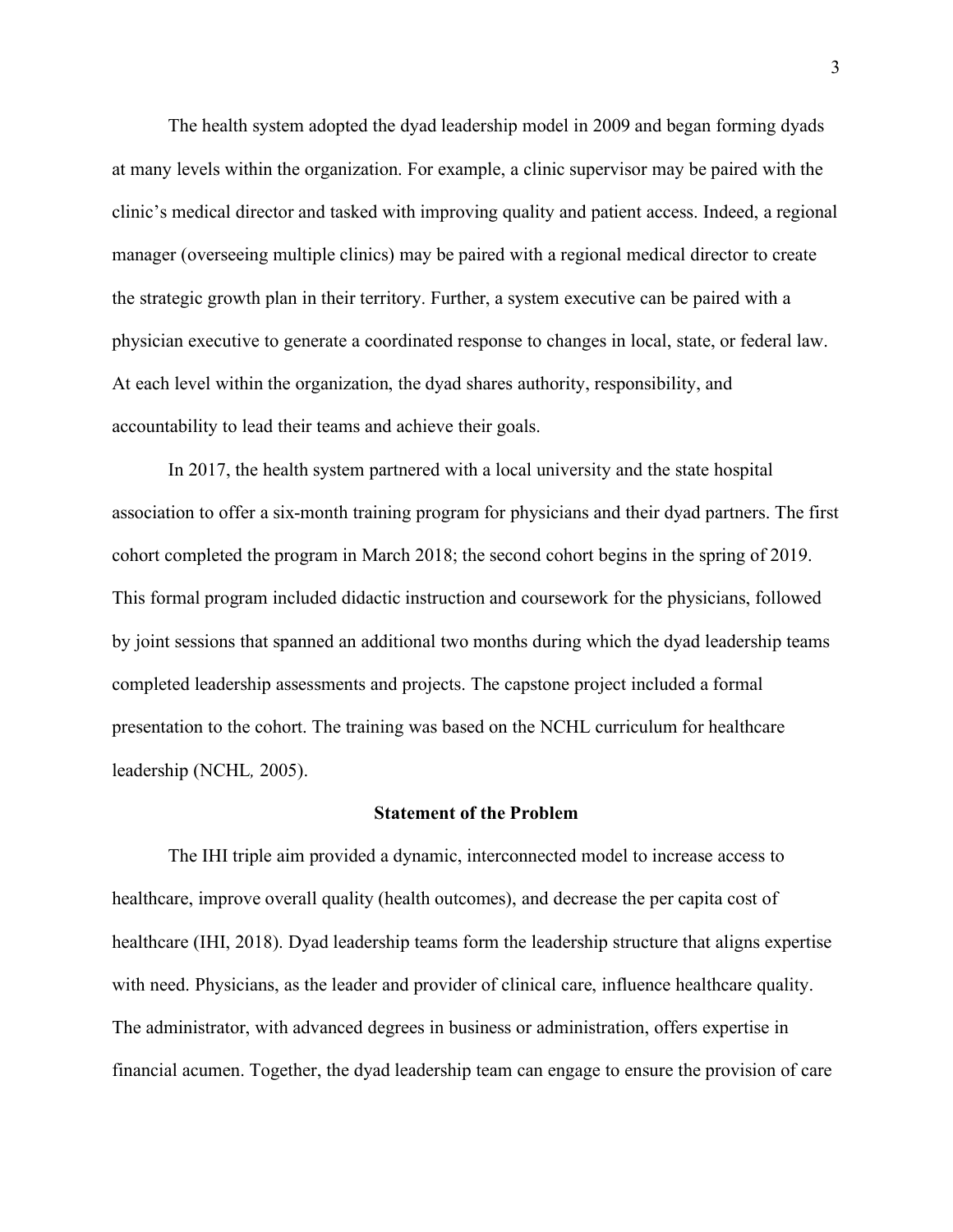to populations. Creating leadership dyads provides an opportunity for both the administrator and the physician to influence and lead change. An overview of the functions of forming the dyad team and providing the team with leadership training are reviewed in the following sections.

#### **Forming the Dyad**

The demand for healthcare leaders has been outpaced by the capacity to staff healthcare systems with capable leaders (Garman & Lemak, 2011). A common approach to address the leadership shortage and address the IHI triple aim model has been to form dyad leadership teams. Creating the dyad leadership team relies on the senior executive's discretion: Senior leaders typically approach and recruit the physicians (Baldwin, Dimunation, & Alexander, 2011; Oostra, 2016; Zismer & Brueggemann, 2010). Administrators, on the other hand, may be subjected to an application and interview process (Oostra, 2016; Sanford & Moore, 2015). The physician and the administrator may not know each other prior to beginning the dyad role (Clausen et al., 2017; Resar et al., 2012). In addition to the responsibilities of co-leadership, the dyad must become acquainted while negotiating their professional relationship.

#### **Leadership Training**

Dyads are composed of physicians and administrators (Buell, 2017; Chazal & Montgomery, 2017; Oostra, 2016; Swensen et al., 2013; Swensen & Mohta, 2017; Zismer & Brueggemann, 2010). While many types of dyads are possible (Resar et al., 2012), this research focused exclusively on the physician and administrator dyad. This pairing generates considerations unique to healthcare. Physicians, trained as autonomous professionals, do not typically receive leadership training during medical school or their residency program (Cox, Irby, Cooke, Sullivan, & Ludmerer, 2006; Sadowski, Cantrell, Barelski, O'Malley, & Hartzell, 2018). Administrators, on the other hand, may not have clinical training (Oostra, 2016; Sanford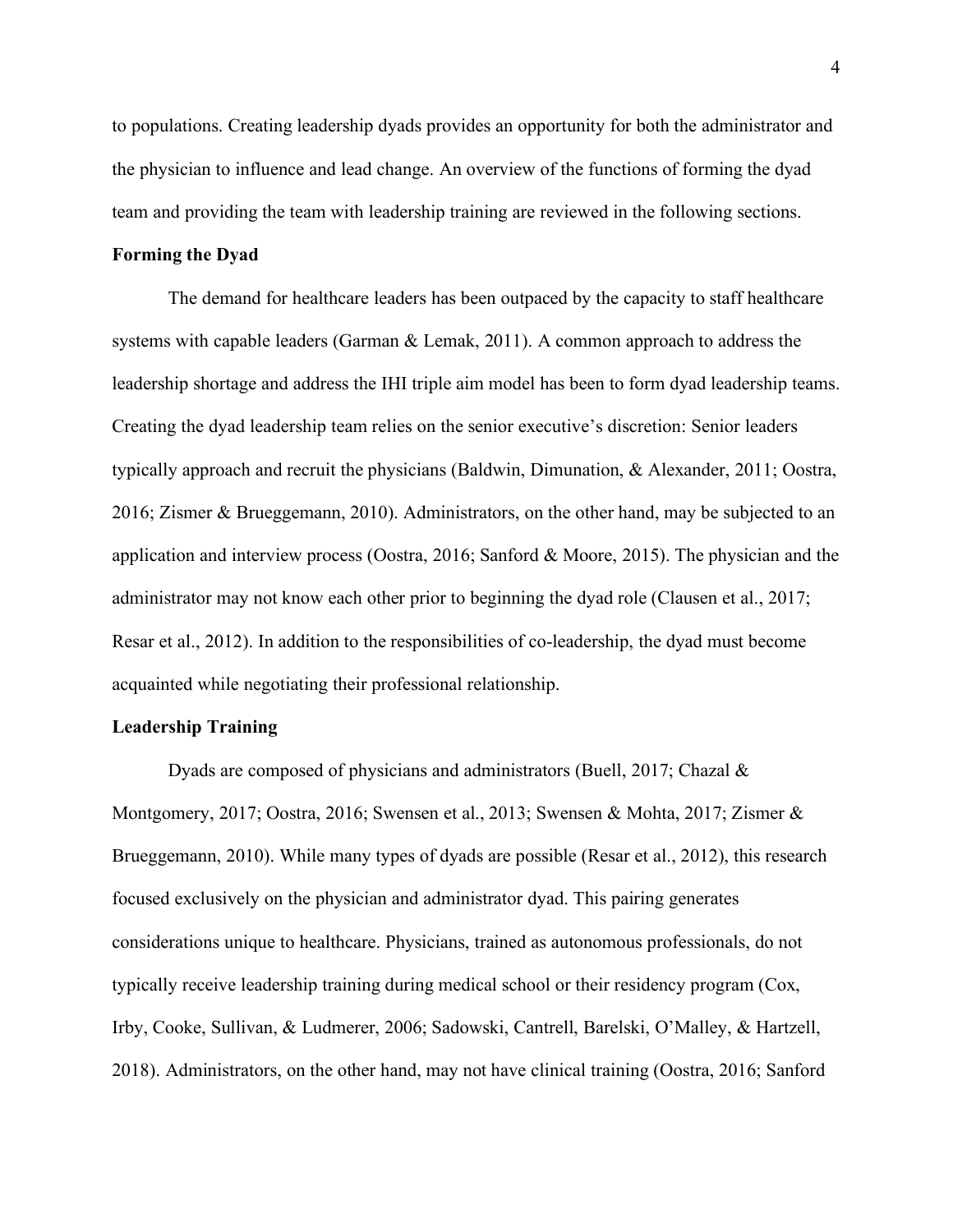& Moore, 2015). Administrators employed by the health system in this study typically have a graduate degree in business, healthcare, or organizational leadership. Administrators with graduate degrees in clinical areas may also be placed in dyad leadership roles; this is assessed on a case by case basis. Thus, the physician/administrator dyad unites the clinical expertise of a physician with the business acumen of the administrator.

Considerations arise when either the physician has leadership training or experience, or the administrator has clinical training or licensure. Some authors contend that an administrator/physician dyad, where the administrator is also a registered nurse, experiences an additional layer of relationship difficulty offering that nurses are trained to be collaborative whereas physicians are trained to be independent (Baldwin et al., 2011; Clausen et al., 2017). Regardless of the composition of the dyad, leadership skills vary from no formal training to extensive leadership training. Sanford and Moore (2015) proposed that physicians or administrators with advanced business degrees (e.g., MBA, or MHA) may have obtained tools to understand the business or financial statements of a health system, and contend that while these tools are helpful, they are not substitutes for leadership experience.

This overview of the problem addressed several issues. Healthcare in the United States has a history of poor quality and high cost (Institute of Medicine, 2001). The enactment of the ACA has placed demands on access to healthcare (Altman, 2016; Bakalar, 2017). The industry response to reorganize leadership structures has been widely embraced (Swensen & Mohta, 2017), but there is lack of empirical research to inform the creation of dyad leadership teams. Despite these contradictions, the dyad is expected to develop mutual influence and extend leadership into their organizations to drive transformational change (Sanford & Moore, 2015).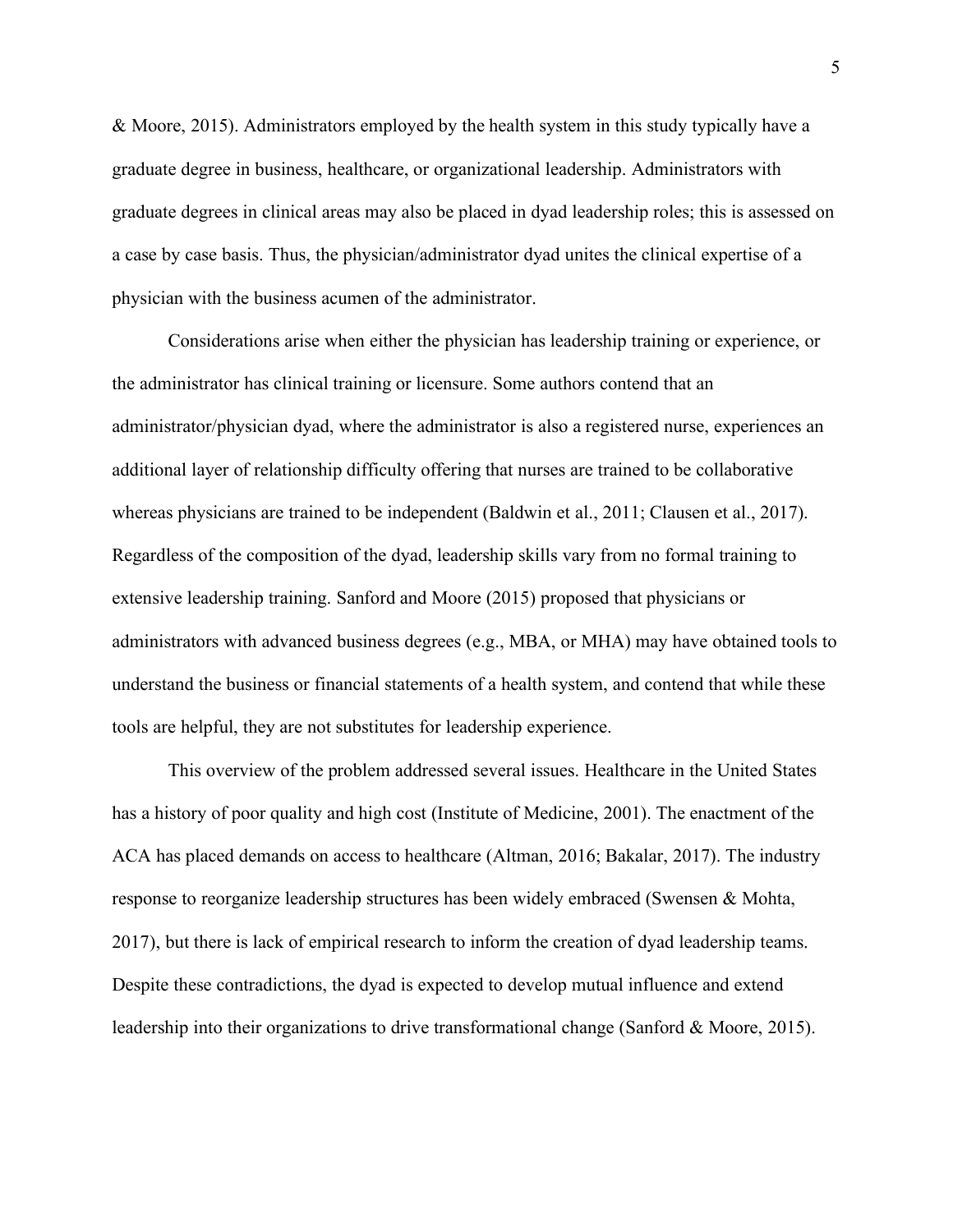Exploring the lived experience of dyad healthcare leaders is a first step towards understanding how the members of the dyad perceive individual and collective agency as they develop into a leadership team.

#### **Purpose of the Study**

The nation's healthcare delivery system needs leaders to assess complex situations, comprehend healthcare policy, create new infrastructure for healthcare delivery, and construct teams capable of providing high quality, cost effective healthcare (Swensen et al., 2013). Leaders in this arena must be able to influence their organization and quickly maneuver to inspire teams to work collaboratively towards a shared vision (Oostra, 2016). The physician and the administrator are central to achieving this vision (Clausen et al., 2017). Understanding dyad leadership from the perspective of healthcare dyad leaders gives voice to their experience and may provide insight on how they develop shared leadership. Exploring the phenomenon of healthcare dyad leadership may also accelerate the pace of transformation and provide insights to strengthen existing dyads. Limited qualitative research exists to describe this phenomenon. The purpose of this study is to explore the lived experience of healthcare leadership dyads within a single health system in the Pacific Northwest.

#### **Research Questions**

Because the aim of this research is to explore the lived experience of dyad leadership, the preferred methodology is phenomenology. Phenomenology, as described by Creswell and Poth (2018), is appropriate when it is "important to understand several individuals' common or shared experiences" (p. 79). Creswell and Poth (2018) also noted a distinction between transcendental and hermeneutic phenomenology; the former provides a descriptive account of the "essence of the experience" (p. 78) whereas the later provides for an interpretive approach to each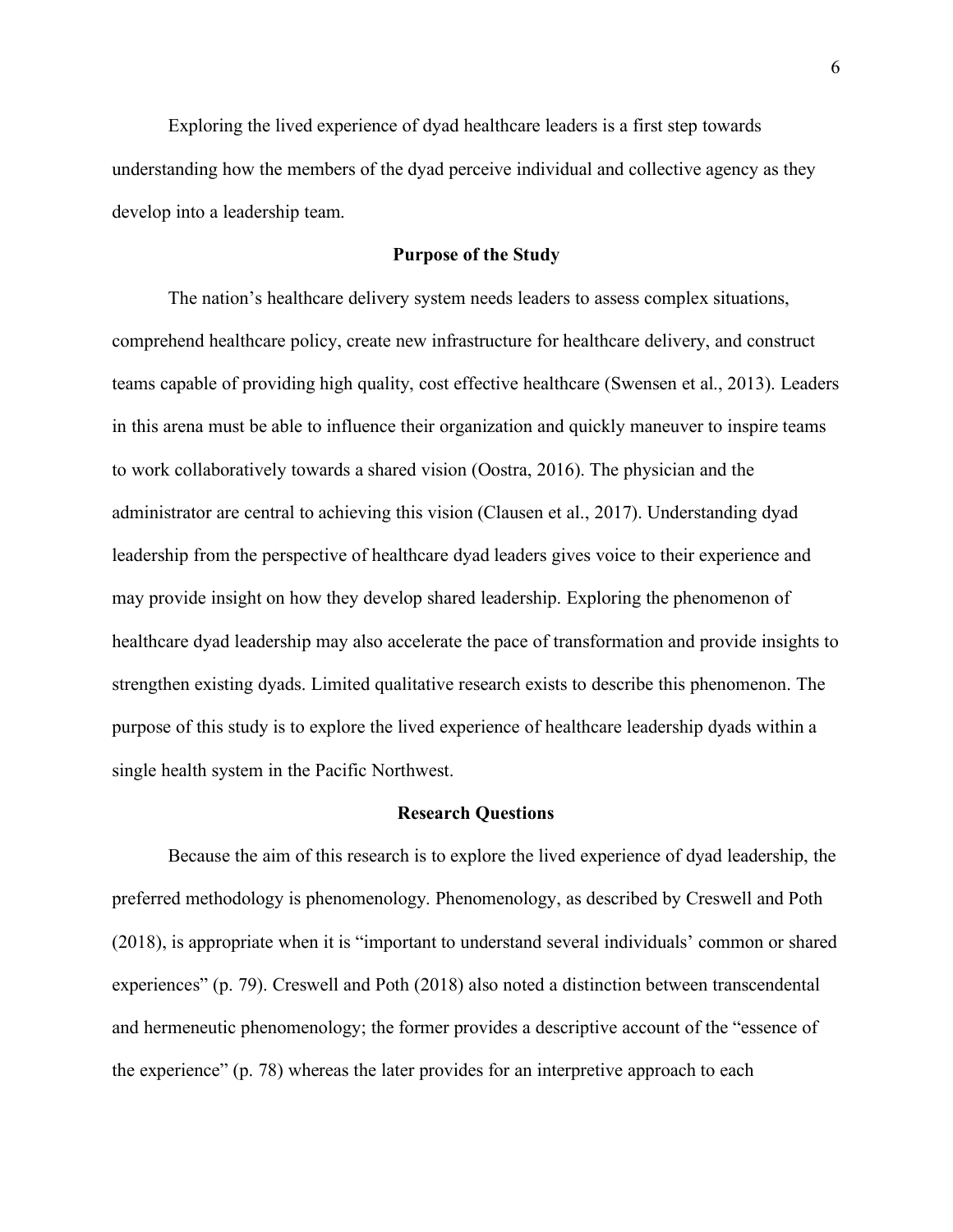participant's experience. Interpretive phenomenology (IPA) combines phenomenology and hermeneutics (Creswell & Poth, 2018; Smith, Flowers, & Larkin, 2009). Smith et al. (2009) proposed the following definition of IPA:

It [IPA] is phenomenological in attempting to get as close as possible to the personal experience of the participant but recognizes that this inevitably becomes an interpretative endeavor for both participant and researcher. Without the phenomenology, there would be nothing to interpret; without the hermeneutics, the phenomenon would not be seen.

(p. 37)

Interpretation represents a significant part of this study as the experiences of the physicians and the administrators are likely to be unique, not only on an individual level, but on a categorical level as well. Because the physicians and administrators enter the dyad relationship with different skill sets and experiences, exploring the perspective of the individual creates a basis for comparing the groups' lived experiences. This cross-comparative method is unique to IPA (Smith et al., 2009).

All qualitative research is guided by research questions (Merriam, 2009). Creswell's (2015) model proposed a central question followed by sub-questions; the central question serves to focus the study while sub-questions create depth with supporting information. Smith et al. (2009) proposed the central question drives methodology and second order questions leverage additional theoretical analysis. This research relies on the following overarching questions to establish the context for an interpretive phenomenological analysis. The second order questions aim to explore the unique experience of each participant.

1. What is the lived experience of a dyad healthcare leader?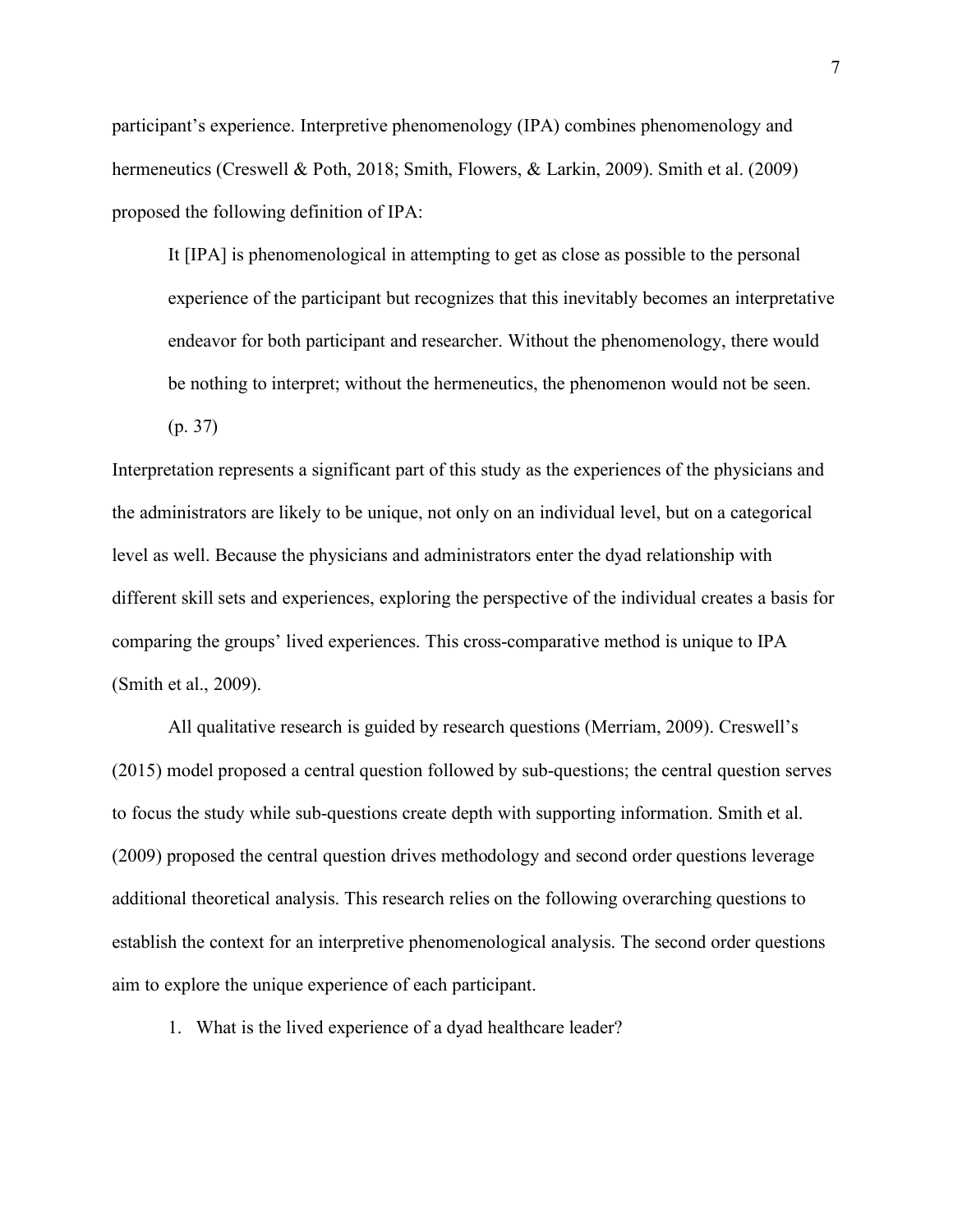- 2. What are the perceptions of dyad leaders at a single, large health system in Washington State regarding their development of shared leadership influence in their organization?
	- a. How do physicians experience the phenomenon of dyad leadership?
	- b. How do administrators experience the phenomenon of dyad leadership?
- 3. How do dyad leaders describe and make sense of their roles?
- 4. What leadership training and/or interpersonal communication training did the individuals have, if any? Do they feel that was beneficial?

#### **Conceptual Framework**

This research design used the agentic perspective of the social cognitive theory (Bandura, 1986). Supporting literature is gathered from communication theory. Leadership and social cognitive theory are briefly introduced in Chapter 1. A detailed examination of the theoretical framework is presented in Chapter 2.

#### **Selected Leadership Theories and the Gap**

Leadership has been studied by scholars and practitioners for decades. An abundance of research has described leadership, the attributes and actions of different types of leaders, and the top ten lists of most important traits (Northouse,  $2016$ ). In the  $20<sup>th</sup>$  century, leadership theories focused on personality traits, behaviors, and relationships with direct reports (Northouse, 2016). Leaders were compared to various theories and categorized as charismatic, servant, or situational leaders (Greenleaf, 1977; Northouse, 2016; Spears, 2003). Other leadership theories described the vertical relationship between leaders and their direct reports (Kelley, 1998, 2008). Assessing leadership by studying the individual ignores the relationships that extend leadership into organizations. The dyad model used in healthcare requires an understanding of how leaders, with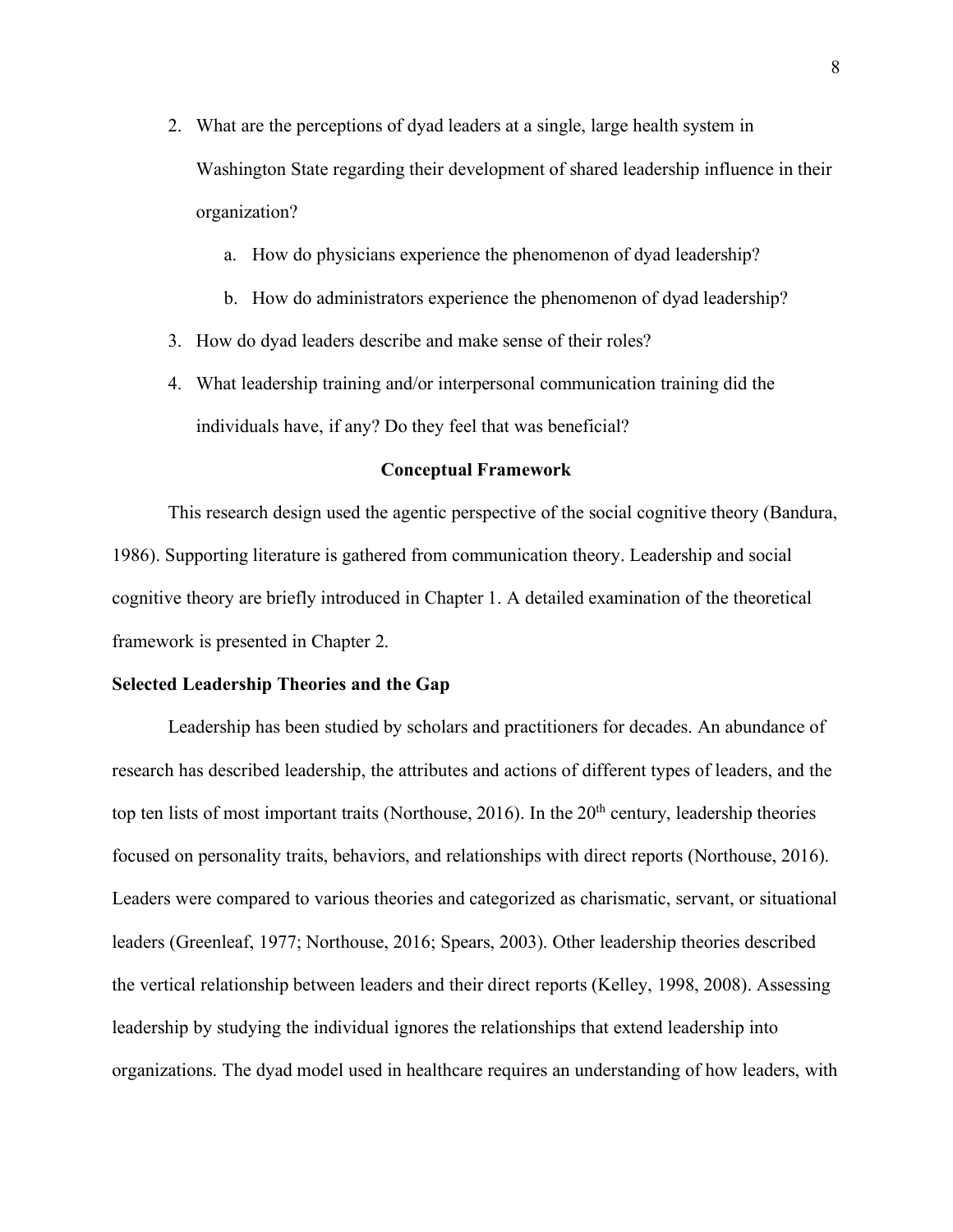equal authority, accountability, and perhaps different leadership styles, negotiate and manage their relationship and extend leadership into the organization. While traits and behaviors are important characteristics, a qualitative approach exploring how individuals with dissimilar professional training and background develop shared leadership influence remains unexplored in the literature. The purpose of this study is to explore the lived experience of dyad healthcare leaders and their perceptions of agency as they develop into a leadership team.

#### **Social Cognitive Theory**

Social cognitive theory proposed humans are capable of influencing their social systems (Bandura, 1986). Bandura's (1986) social cognitive theory stated, "human functioning is explained in terms of a model of triadic reciprocality" (p. 18). The interconnected model described a dynamic relationship between "behavior, cognitive agency, and environmental events [which] all operate as interactive determinants of each other" (p. 18). Within the triadic model of reciprocality, Bandura (2001) distinguished three modes of [cognitive] human agency.

Human agency, referred to as the agentic perspective of the social cognitive theory, proposed three interrelated models of human agency: "direct personal agency, proxy agency that relies on others to act on one's behest to secure desired outcomes, and collective agency exercised through socially coordinative and interdependent effort" (Bandura, 2001, p. 1). Bandura (2001) considered agentic individuals "as thinkers of the thoughts that exert determinative influence on their actions" (p. 4).

This is contrasted with Bandura's (2001) definition of collective agency, which applies to groups such as the dyad, as "shared intentions, knowledge, and skills of its [the group's] members but also of the interactive, coordinated, and synergistic dynamics of their transactions" (p. 14).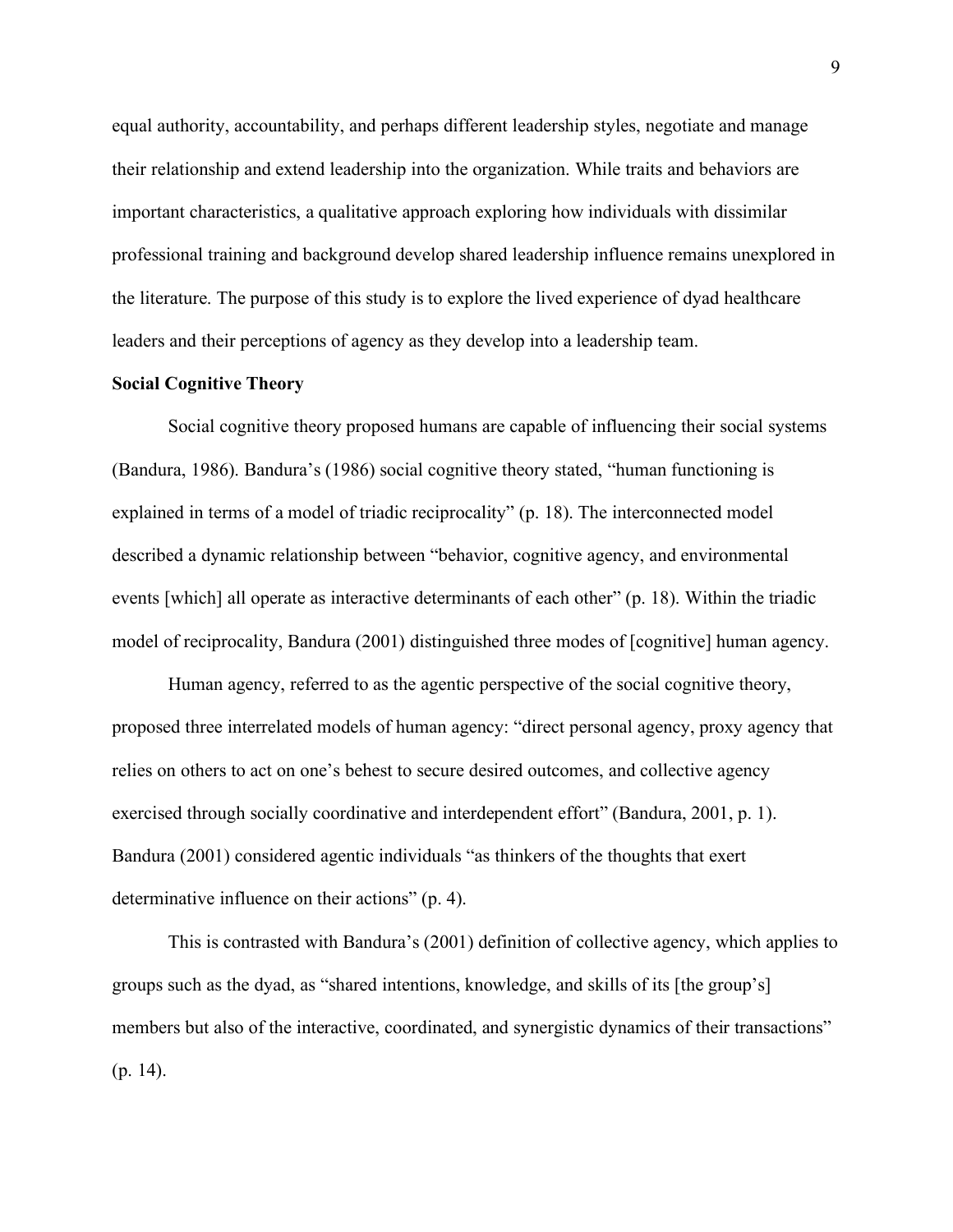Bandura's (2001) agentic perspective of the social cognitive theory and the three modes of human agency form the conceptual framework of this study's design. The modes of human agency allow this research to focus on the two components of the dyad; the individual and the pair. Applying Bandura's (2001) social cognitive theory to dyad leadership provides the framework to explore and interpret the lived experience of dyad leaders and how they construct meaning of their individual and their co-leadership roles. The mode of collective agency provides a theoretical framework to interpret how dyads extend leadership and construct meaning within their organization.

#### **Assumptions and Limitations**

Merriam (2009) cited the following limitations in qualitative research: small sample size, researcher bias, and data saturation. Each limitation is discussed in terms of this research. Methods to control limitations are presented here briefly and are thoroughly discussed in Chapter 3. Limitations are considered exogenous, external pressures or confinements on the research whereas assumptions include researcher bias (Creswell & Poth, 2018).

Limitations emanate from the study's design: the topic being researched and the setting within which the research takes place (Creswell & Poth, 2018). This study was conducted in the researcher's place of employment, a choice that can be fraught with political implications (Creswell & Poth, 2018). In addition to being employed within the health system, this researcher enjoys professional relationships with prospective participants.

This may provoke biased self-reporting. To minimize the influence of these limitations, this researcher engaged the strategies of triangulation and memoing.

Triangulation, as defined by Merriam (2009), is a qualitative research technique to reduce subjectivity. Methods of triangulation include using multiple researchers, pursuing multiple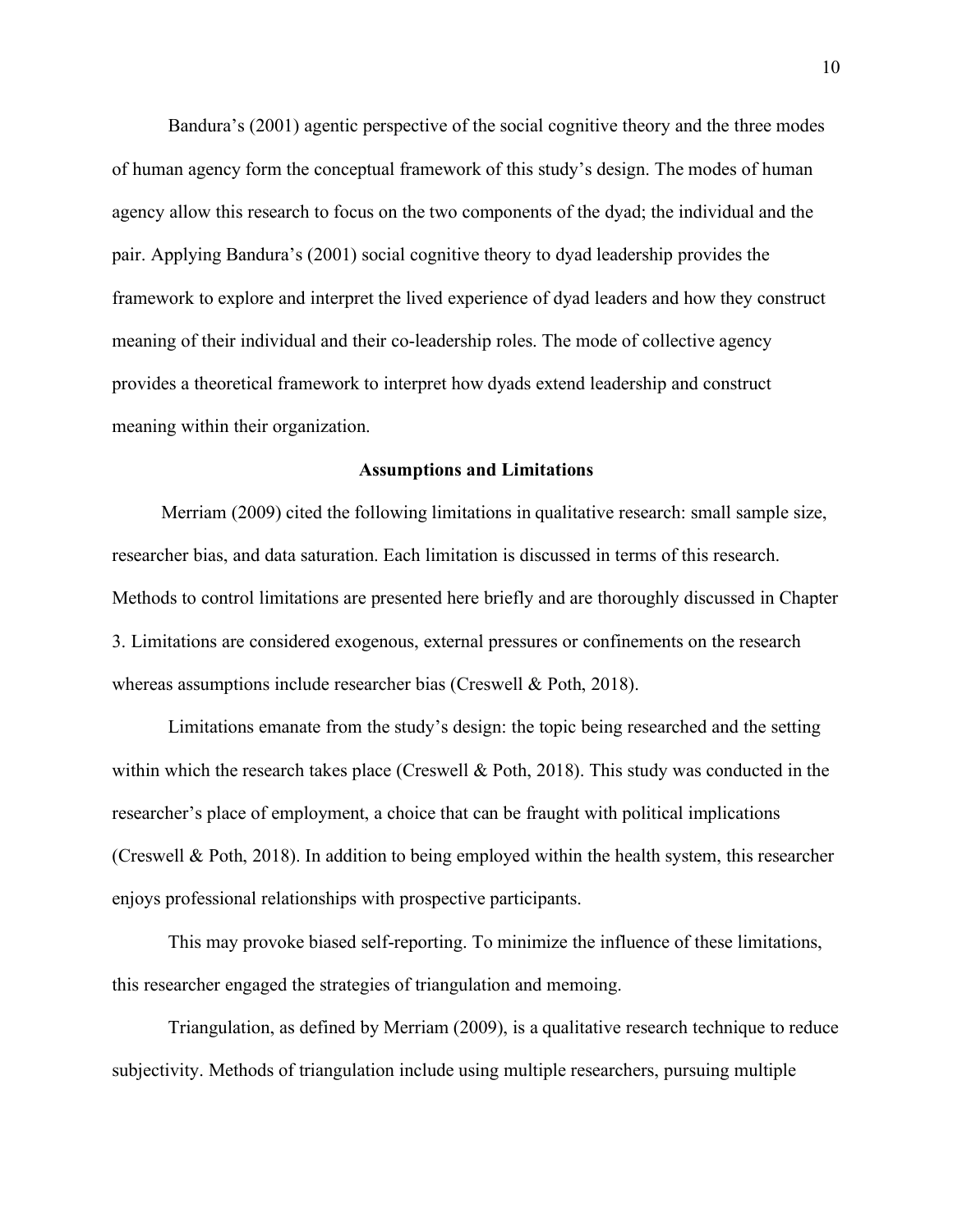methods of data collection, and gathering multiple types of data. As this study has a solo researcher, memoing (bracketing) techniques were utilized to minimize researcher bias (Creswell, 2015; Creswell & Poth, 2018). Moustakas (1994) advocated for qualitative researchers to bracket their experiences (epoche) to "set aside prejudgments, biases, and preconceived ideas about things" (p. 85). The second type of triangulation, deploying multiple methods of data collection, aligns with the design of this research. Each participant completed an initial semi-structured interview. Selected individuals may participate in a second interview to validate the initial interpretation of the transcript. The third triangulation technique, gathering multiple forms of data, included the collection of participant artifacts and organizational documents. Comparing artifacts with interviews, follow-up interviews, and organizational documents provided multiple points of triangulation and lend credibility to the data (Merriam, 2009).

Purposive sampling to yield a homogenous group of participants is an effective methodology for interpretive phenomenological analysis (IPA); however, this method may also generate limitations (Smith et al., 2009). The voluntary nature of participation allows for either member of the dyad to opt out. Purposive sampling does not prevent both members of the dyad from being willing to enroll in the study. Enrollment was on a first come, first enrolled basis. Enrolment of one half of the dyad automatically excluded the other half of the dyad. Selecting an equal number of physicians and administrators provided a balanced perspective from each half of the dyad model.

The goal of an interpretive phenomenological analysis is to explore the phenomenon in detail. Since the aim of IPA research is to present a "perspective not a population," IPA sample size can range from three to six participants (Smith et al., 2009, p. 49). The small samples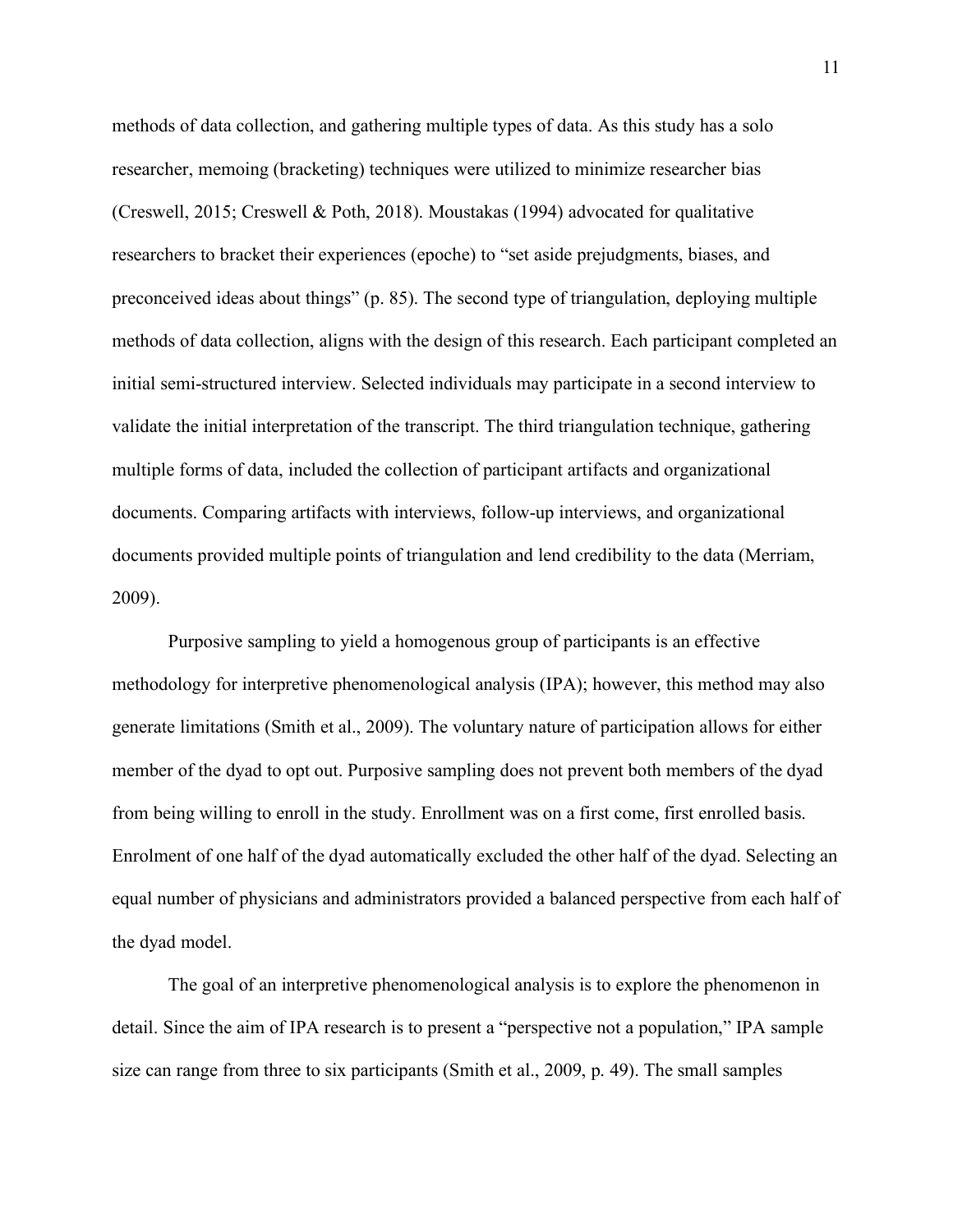germane to IPA require follow up interviews to confirm initial interpretations. While the results from a small sample within a single organization do not enable generalizations, the extensive detail from a homogenous group of participants provided rich data to compare and contrast the participant's experiences (Smith et al., 2009).

#### **Significance of the Study**

The practical significance of this study is an improved understanding of how members of the dyad team perceive their individual and collective agency as they develop into a leadership team. Giving equal voice to both members of the dyad leadership team may provide common language, mutual insight, and improved communication to the leadership team. Developing a common language may enhance the understanding of the similarities and differences each member brings to the team which may then allow for the greater use of proxy agency (Bandura, 2001). The creation of shared vernacular may strengthen existing dyad leadership teams and inform the selection of future dyad leadership teams.

Additional significance of this study may be the application of the results to evaluate the health system's dyad leadership training program. Each participant completed or is in the process of completing the dyad leadership program. A portion of the program was adapted from the NCHL curriculum (Appendix A). This six-month program was designed by a local university, the state medical association, and the health system. The results of this research may provide a practical assessment of the program.

The outcomes of this research can be shared with the organizational sponsor as well as other health systems within the Pacific Northwest. Developing a dyad leadership training program represents a significant investment for any organization. Adult learning theorists remind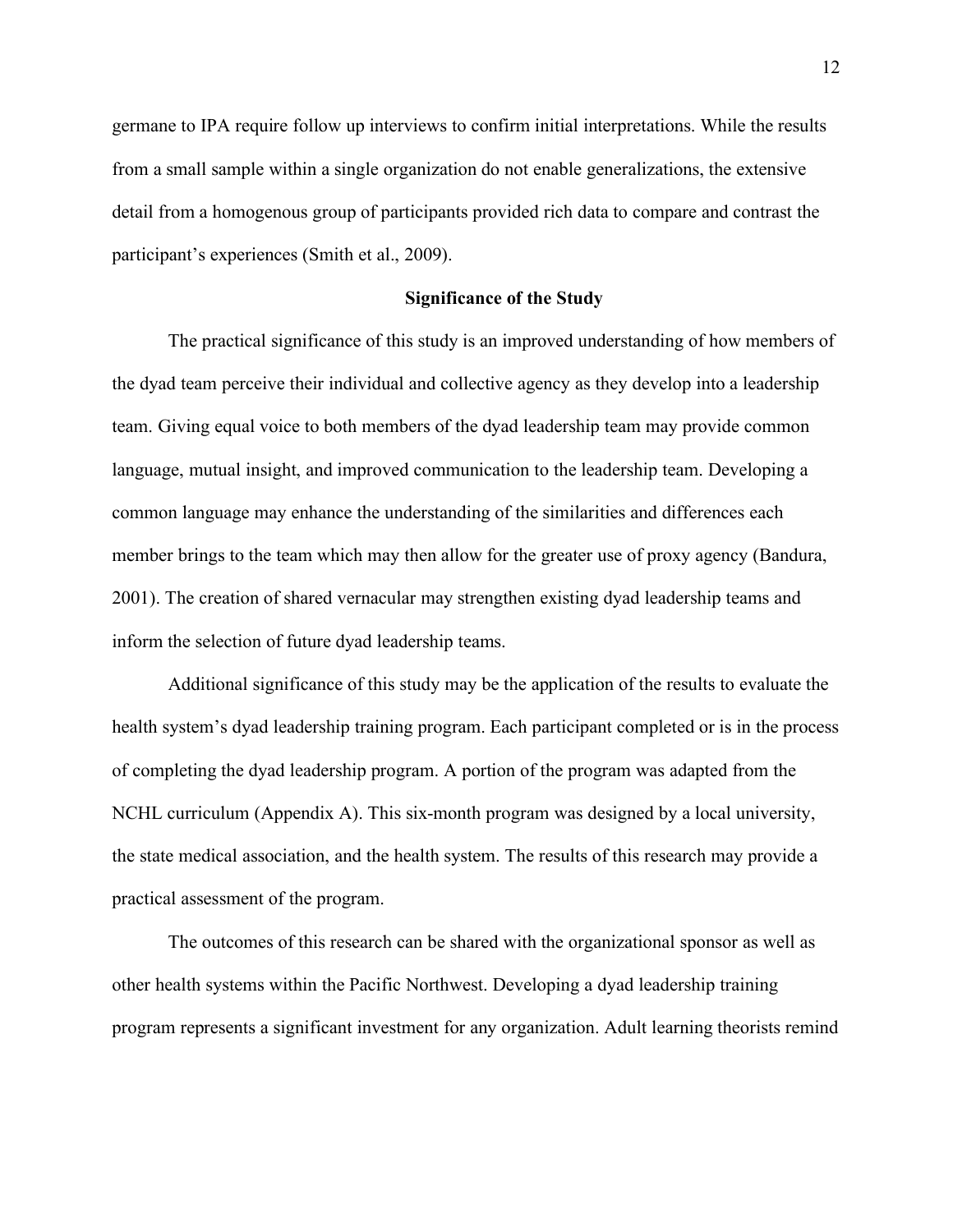us "learning is the acquisition of knowledge through experiences with the result of a change in behavior" (Papa & Papa, 2011, p. 91). Although the primary purpose of this research was to explore the lived experience of dyad leadership teams, the results may also be applicable to evaluate how the training program supported the development of the individual's sense of agency.

#### **Definition of Terms**

**Affordable Care Act (ACA)** *-* United States legislation enacted in 2010 providing access to healthcare through multiple state and federal programs (H.R. 3590, 2010).

**Dyad** - Any two people engaged in mutually beneficial activity; either joined by purpose or tangible reward. The dyad, in this research, specifically refers to the physician and administrator pair in healthcare. The physician and non-physician leader, "assume accountability for a clinical service, department, strategic initiative, or operating department within a healthcare organization" (Sanford & Moore, 2015, p. 18).

**Dyad Leadership** *-* Dyad leadership pairs are composed of a physician and an administrator. Dyad leaders function as equals and share responsibility, accountability, and consequences of their leadership. This is a formal model of "leadership in which two individuals with different skill sets, education, and backgrounds are paired to better fulfill the mission of the organization" (Sanford & Moore, 2009, p. 7).

**Personal Agency** – From a social cognitive perspective, personal agency describes the ability of individuals to both experience and shape events within their environment. This is also referred to as self-efficacy (Bandura, 2000).

**Proxy Agency** *–* A socially mediated mode of agency whereby people try to get those who have access to resources, expertise, influence or power to act on their behalf to secure the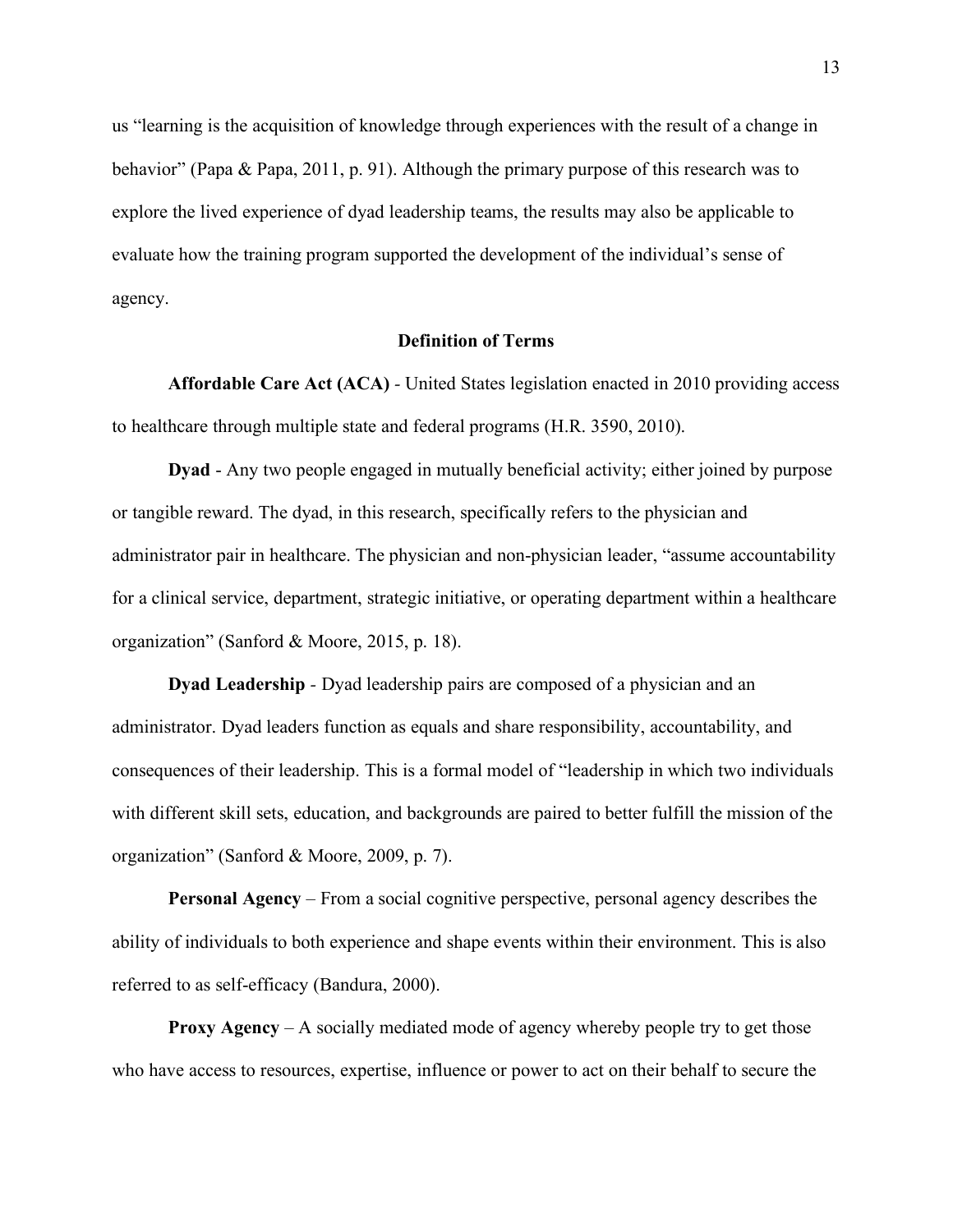outcomes they desire. Proxy agency relies on self-efficacy to enlist the efforts of others (Bandura, 2001).

**Collective Agency** *–* "People's shared beliefs in their collective power to produce desired results by collective action. Collective efficacy fosters group's motivational commitment to their missions, resilience to adversity, and performance accomplishment" (Bandura, 2000, p. 75).

**Intentionality** – Bandura (1987) defined intention "as the [individual's or group's] determination to perform certain activities or to bring about a certain future state of affairs" (p. 467). "Intentions center on plans of action…[they] represent a future course of action to be performed" (Bandura, 2001, p. 6). Intentions and actions are separated by time.

**Forethought** – "Through forethought, people motivate themselves and guide their actions in anticipation of future events" (Bandura, 2001, p. 7). Forethought extends intention into the future which then motivates and regulates behavior. In the context of dyad leadership, forethought creates space for the pair to develop leadership influence.

**Self-Reactiveness** – The ability to monitor one's pattern of behavior and the cognitive and environmental conditions within which it occurs (Bandura, 2001).

**Self -Reflectiveness** – Self-reflectiveness describes the "metacognitive capability to reflect upon oneself and the adequacy of one's thoughts and actions" (Bandura, 2001, p. 10). This capability allows individuals to evaluate their motivation and action against the outcomes of their motivation and action (Bandura, 2001). Self-reflectiveness is rooted in the belief that people are capable of influencing their environment (Bandura, 2001).

**Self-Regulation** – Self-regulation moderates the actions of an individual based on that individual's values and belief system (Bandura, 2001). "Self-regulatory processes link thought to action" (Bandura, 2001, p. 1). It is a dynamic interplay between individuals, their internal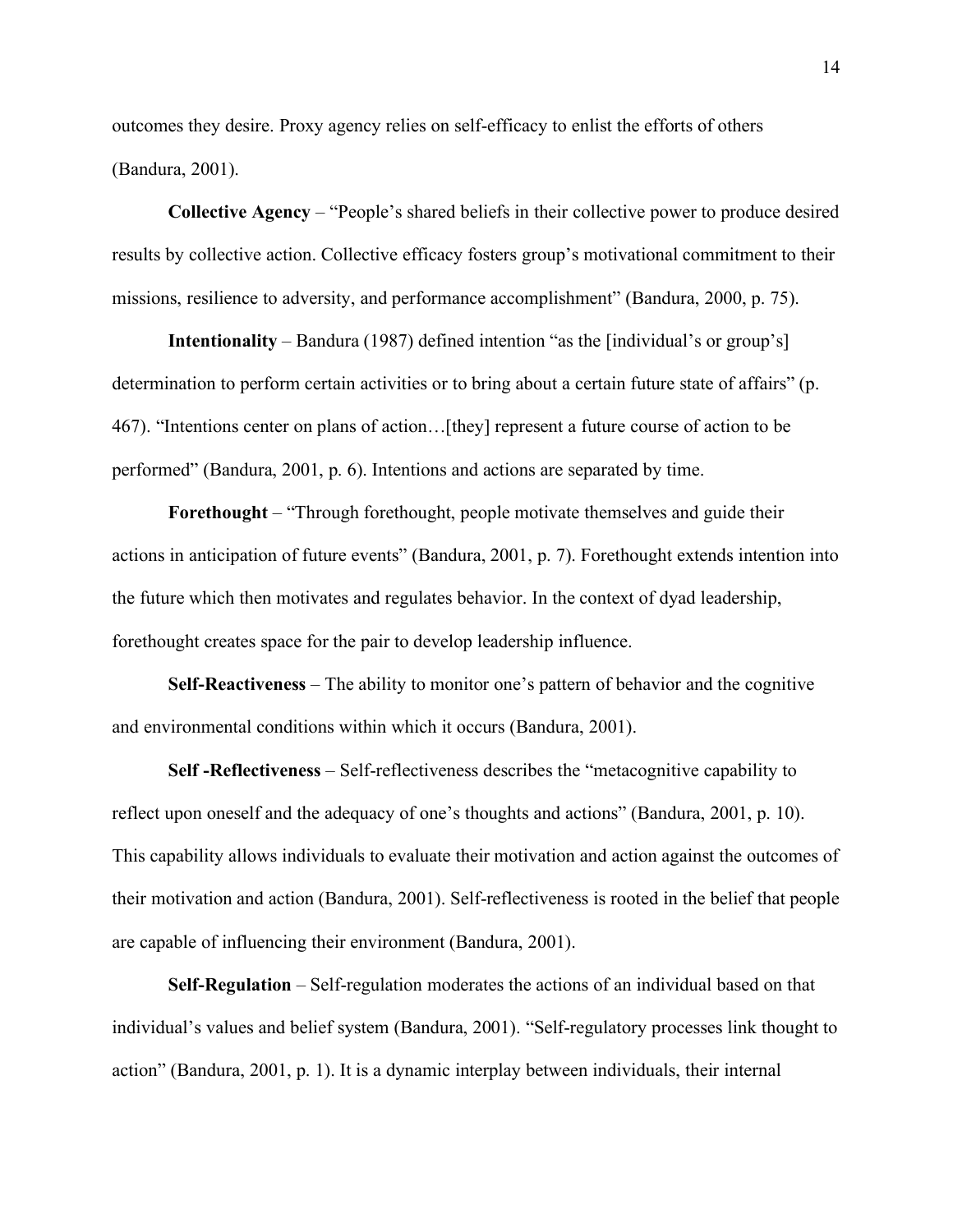cognitive processes, and their environment. Throughout this interplay, individuals adjust their actions and interactions, and adapt to their environment (Bandura, 1986, 2001).

#### **Conclusion**

Changes in healthcare are fueled by uncertainty in the federal government (Altman, 2016; Bakalar, 2017), escalating costs (Congressional Budget Office, 2018; Office of Financial Management, 2016), and misaligned leaders at the operational and senior levels of our nation's healthcare systems (Sanford & Moore, 2015). Caring for patients is a human experience and requires leadership at multiple levels to design and deliver high quality, cost effective, patient centered, compassionate care (Garman & Lemak, 2011; Sanford & Moore, 2015; Swensen et al., 2013; Swensen & Mohta, 2017). Exploring the lived experience of dyad leaders in healthcare is a step towards understanding how dyad leadership teams perceive their individual, proxy, and collective agency. Dyad leadership moves the traditional, hierarchical organizational structure towards a team with equal authority, accountability, and responsibility (Oostra, 2016; Sanford & Moore, 2015). Existing trait-based and behavioral leadership theories explore leadership from the perspective of the leader or from the perspective of the relationship between the leader and the led (Northouse, 2016). The physician/administrator dyad leadership team in healthcare creates a complementary pair with unique skills that acknowledges physicians lack leadership training (Cox et al., 2006; Sadowski et al., 2018) and administrators lack clinical acumen (Sanford & Moore, 2015). The gap explored in this research is how the physicians and administrators in dyad leadership teams experience and perceive their sense of individual, proxy, and collective agency.

Bandura's (2001) social cognitive theory and the concept of triadic reciprocality provided a framework to explore the dynamic relationship between individual cognitive factors, behaviors,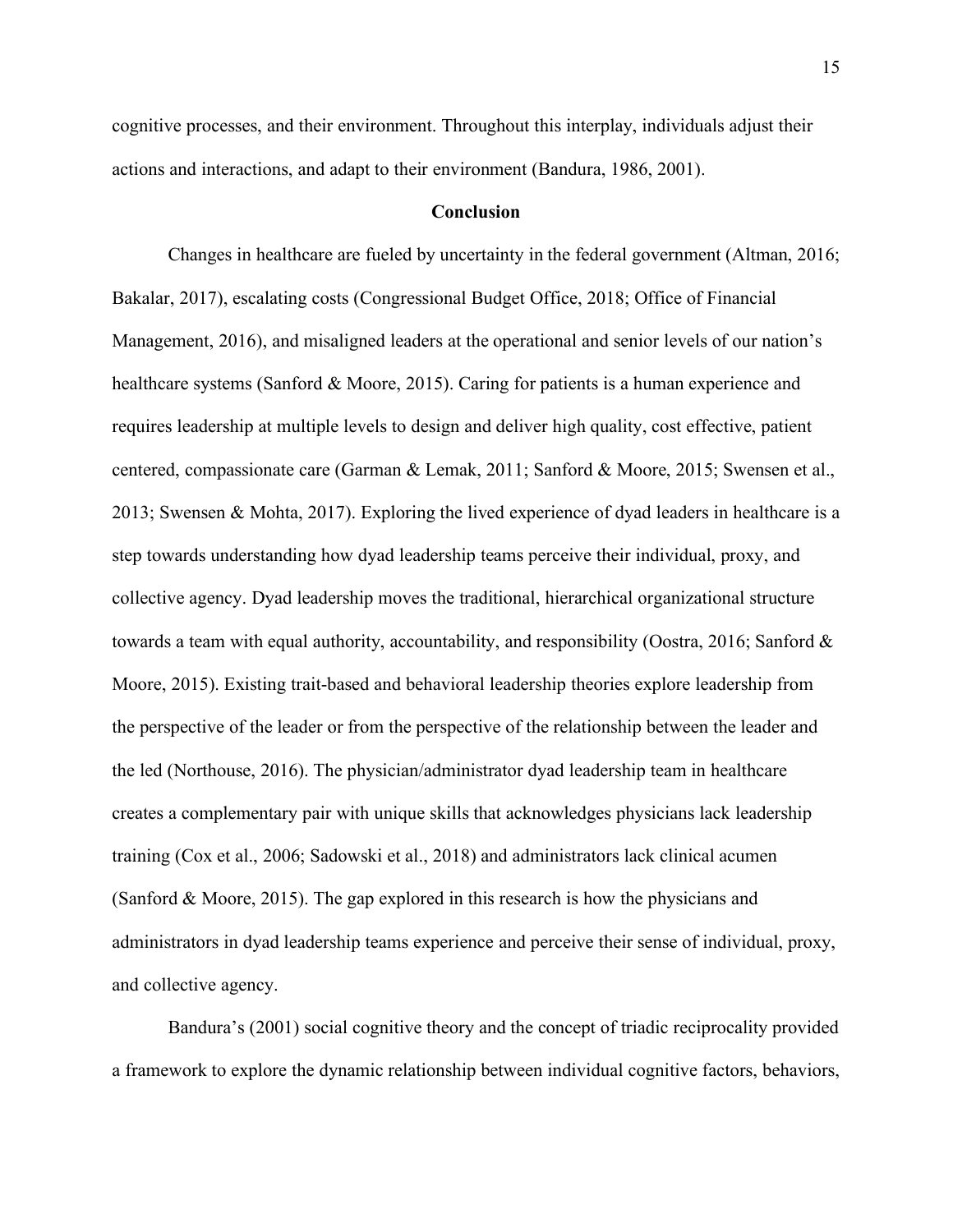and the environment. The agentic perspective of the social cognitive theory provided an additional framework to support the exploration of human agency as it applies to the individual members of the dyad and as it applies to the collective agency of the leadership pair. The modes of agency: intentionality, forethought, self-regulation, self-reactiveness, and self-reflection are presented in Chapter 2.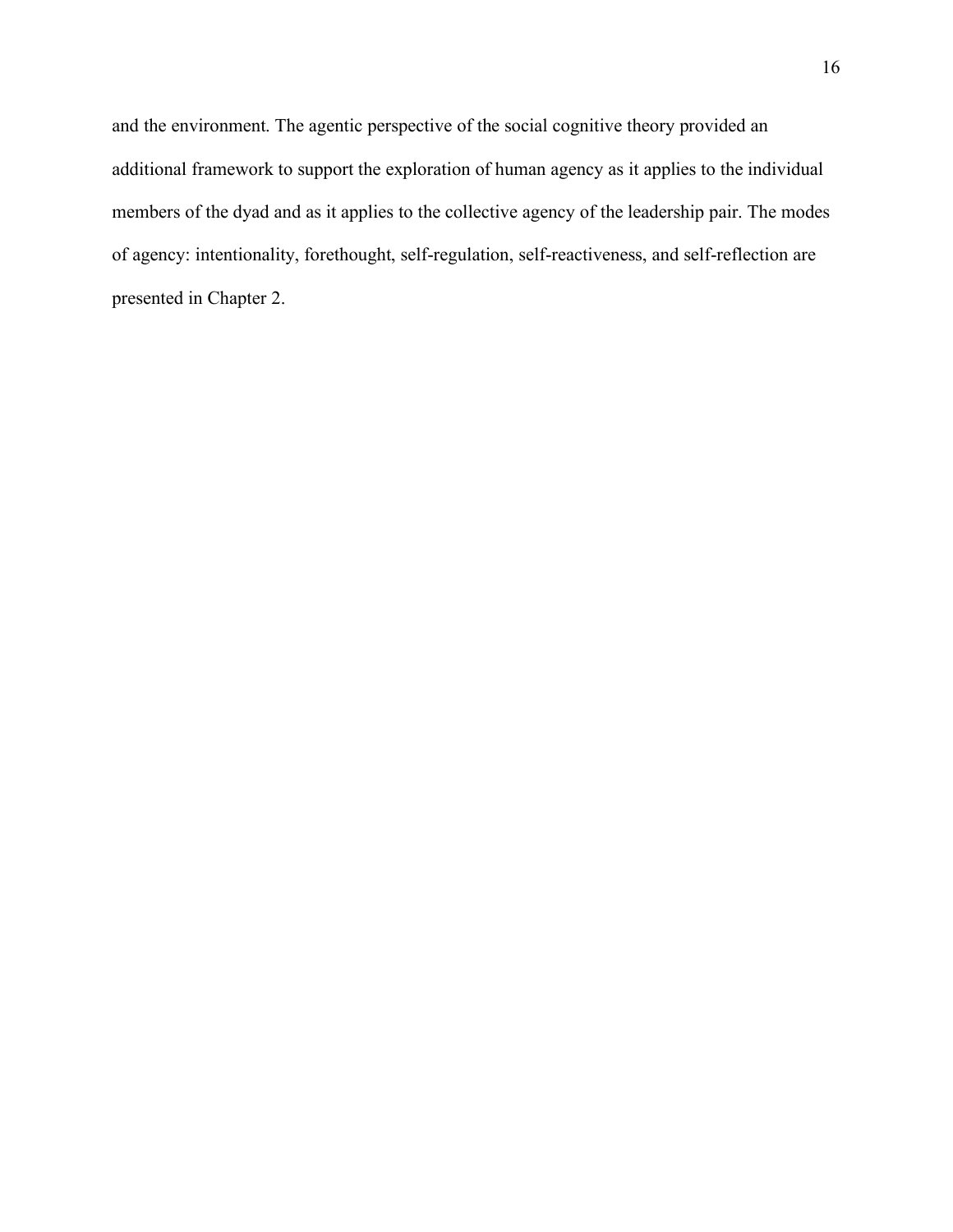#### **CHAPTER 2**

#### **LITERATURE REVIEW**

Healthcare leadership is evolving in a rapidly changing environment. The Congressional Budget Office (2018) estimated healthcare costs comprise 16% of the United States' gross domestic product (GDP) and expects costs to increase to 40% of the GDP by the year 2040. While the political arena is focused on the financial viability of healthcare, practitioners and the healthcare industry are focused on more than 20 million U.S. citizens who have obtained health insurance since the ACA became law in 2010 (Altman, 2016; Bakalar, 2017). The NCHL and the IHI agree that the increasing number of insured, the shifting milieu of regulations, and complex legislation are driving rapid change in the healthcare industry; the combination of these factors have amplified the need for dyad leadership (Anderson & Garman, 2014; Garman & Lemak, 2011; Swensen et al., 2013). The IHI proposed that dyad leadership pairs composed of physicians and administrators are ideally suited to lead through healthcare reform (Institute of Medicine, 2001; Swensen et al., 2013).

A review of the literature was undertaken to survey concepts and information related to dyad leadership in healthcare. The major themes of this selected review included the composition of the dyad leadership team, the cultural differences of the dyad team members, descriptions of the leadership influence of the dyad pair, and the essential component of interpersonal skills. In addition to the review of dyad leadership, the literature review included a survey of theoretical concepts that could be applied to the central question of this dissertation - to explore the lived experience of dyad leaders in healthcare and their perceptions of agency. Bandura's (1986) social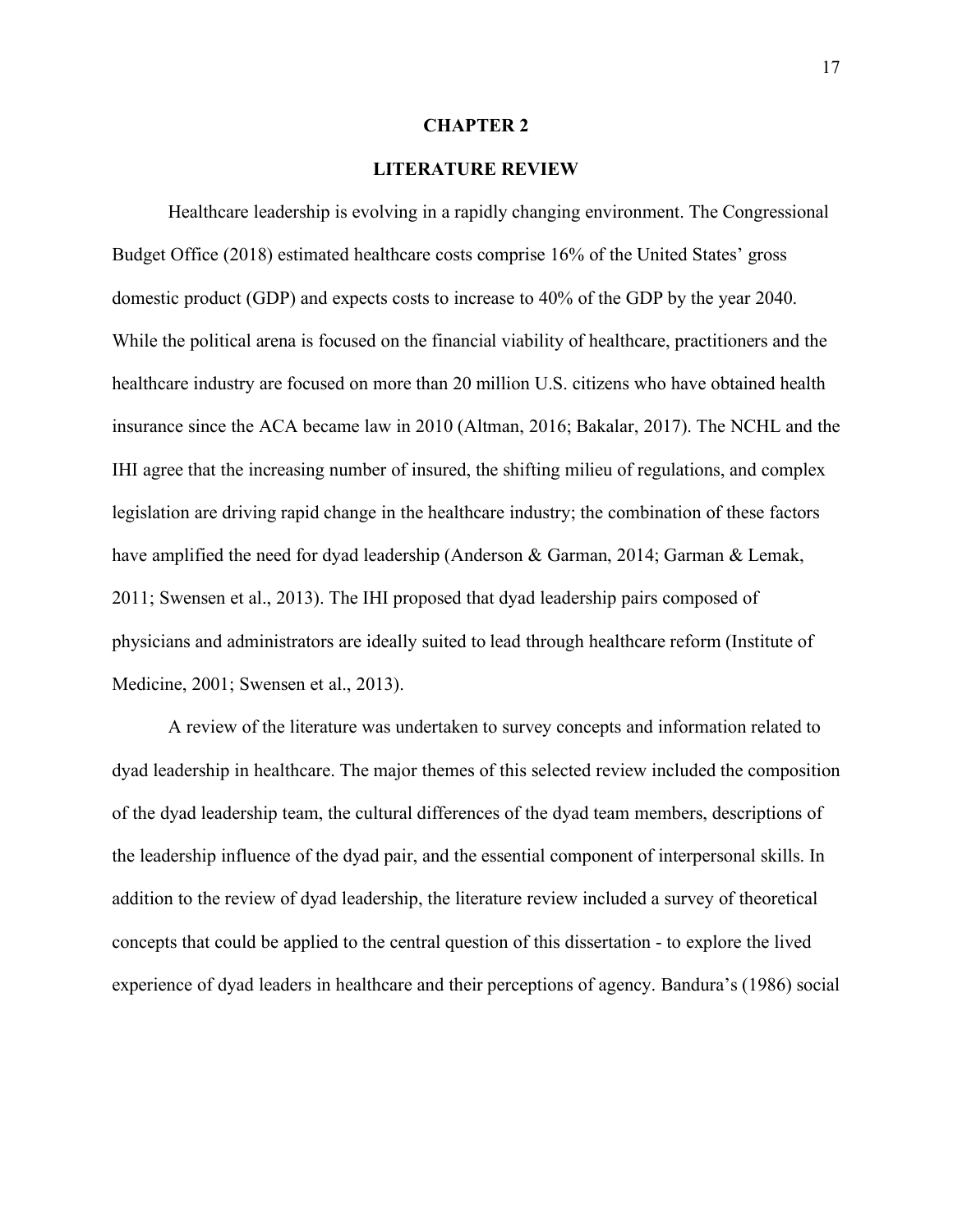cognitive theory was selected as the theoretical framework for this research. The theory is based on the assumption that individuals possess agency over their cognitive factors, behavior, and environment (Bandura, 1986, 2001).

#### **Dyad Composition**

The dyad leadership team, as defined by this study, is composed of an administrator and a physician. The review of the literature, however, revealed lack of a definitive definition for dyad composition. Some authors contended the healthcare dyad consists of a physician and an administrator (Clausen et al., 2017; Sanford & Moore, 2009; Zismer & Brueggemann, 2010). An alternative perspective from Garman and Lemak (2011) defined the composition of a dyad leadership pair as a representative fractal of an interdisciplinary leadership team, thus alluding to dyads at all levels of the organization. While Oostra (2016) proposed that in healthcare a physician is always half of the pair. And finally, Resar et al. (2012) proposed that a dyad can be any two members of the healthcare team at any level of the organization; the dyad can emerge organically in any setting and be comprised of any role, including two physicians. The dyad, according to Resar et al. (2012), knows where healthcare is broken and should be empowered to correct problems at the point of origin. While there is limited consensus on the composition of the dyad leadership team in healthcare, there is, however, agreement that the physician/administrator leadership pair represents an effective leadership structure to implement the IHI's triple aim model (Institute of Medicine, 2001; Sanford & Moore, 2009; Swensen et al., 2013).

#### **Culture**

The literature provided two perspectives on healthcare leadership dyads and the organization's culture. One perspective views culture as the interaction of the leadership dyad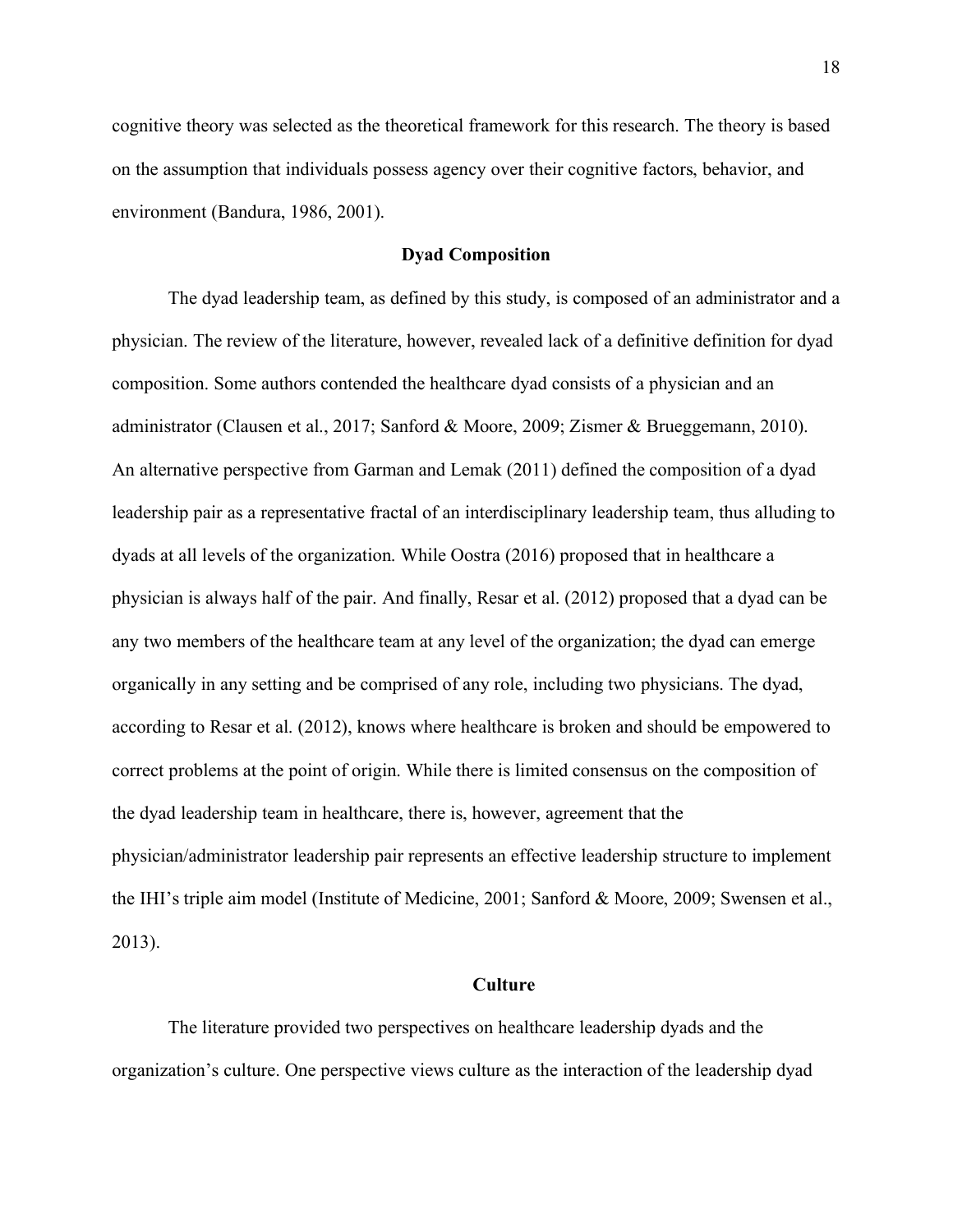team with the organization. The other perspective emphasizes the different cultural perspectives each member of dyad leadership team brings to the dyad. Collins, Jacobs, and Perryman (2016) theorized dyad leadership unites two people from different cultures. The individuals hail from diverse backgrounds with little formal education regarding shared leadership (Clausen et al., 2017; Oostra, 2016; Zismer & Brueggemann, 2010). Sanford and Moore (2009) presented the idea of "suits versus coats" which broadly describes an historical view of tension between physicians and administrators (p. 4). This idea of "us versus them" is attributed to siloed professional training which creates isolated thinking and precludes collaboration (Collins et al., 2016; Sanford & Moore, 2009). Further differences comprise those perpetuated by training, wherein administrators learn to value interdependence and collaboration, yet physicians are trained to be autonomous (Sanford & Moore, 2009).

Sadowski et al. (2018) provided additional clarification on physician training, by reporting that even though the Accreditation Council for Graduate Medical Education (ACGME) defines "interpersonal and practice-based communication skills as core competencies" (p. 134); a review of 201 articles revealed no consistent leadership curriculum is offered in U.S. medical schools. Leadership training also represents a concern for healthcare administrators. The NCHL proposed curriculum aimed at undergraduate and graduate students studying healthcare administration, but there is no requirement for universities to adopt this curriculum (Swensen et al., 2013). The NCHL (2018) model included behaviors that focus on others (community and teams), creates transparency, and inspires collaboration. Aside from differences in professional and leadership training, dyads in healthcare continue to be recognized as a means to connect two cultures and "increase the understanding of other team member's contributions to the organization" (Sanford & Moore, 2009, p. 8).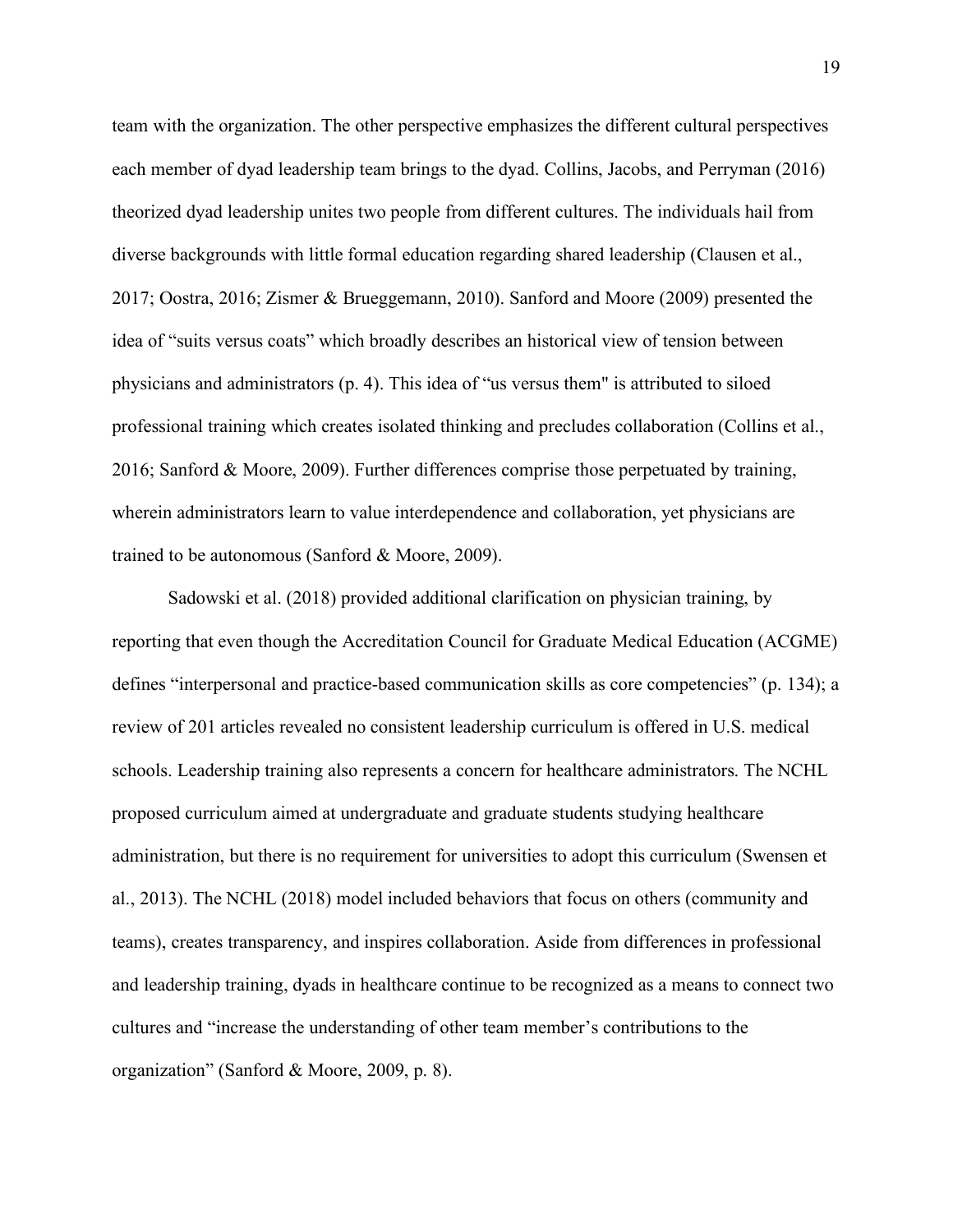Collins et al. (2016) reported the cultural backgrounds of the physician and administrator may be quite different, but also emphasized the dyad leadership team, employed by the same company, may share common corporate values. This can create a platform for collaboration. Garman and Lemak (2011) reported a similar perspective on using the common platform of corporate mission, vision, and values to leverage the dyad leadership team's influence within the organization.

#### **Roles and Responsibilities**

Dyad leaders share the responsibility to achieve the organization's goals (Zismer & Brueggemann, 2010). For example, the dyad shares decision making, prioritization, goal alignment, and the development of strategic plans. Dyads are unified in their tasks, rewards, and consequences. This differs from traditional leadership organization charts that concentrate decision making power and authority in a single leader. Dyad leadership distributes authority between two individuals (Oostra, 2016).

It is widely accepted that physicians are trained to be autonomous whereas administrators are trained to be collaborative (Chazal & Montgomery, 2017; Collins et al., 2016; Oostra, 2016; Zismer & Brueggemann, 2010). Appointments to dyad leadership teams bypasses the opportunity for the pair to interview and select each other (Baldwin et al., 2011; Collins et al., 2016). This creates a need for the dyad pair to actively negotiate their personal relationship as well as their roles and responsibilities with respect to the organization's expectations.

**Division of Duties.** Once the dyad leadership team has been established their first task is to negotiate their respective roles. Typically, roles and responsibilities for varying positions are described in job descriptions (Collins et al., 2016; Swensen & Mohta, 2017; Zismer & Brueggemann, 2010). An effective dyad model, however, demands a certain fluidity and overlap;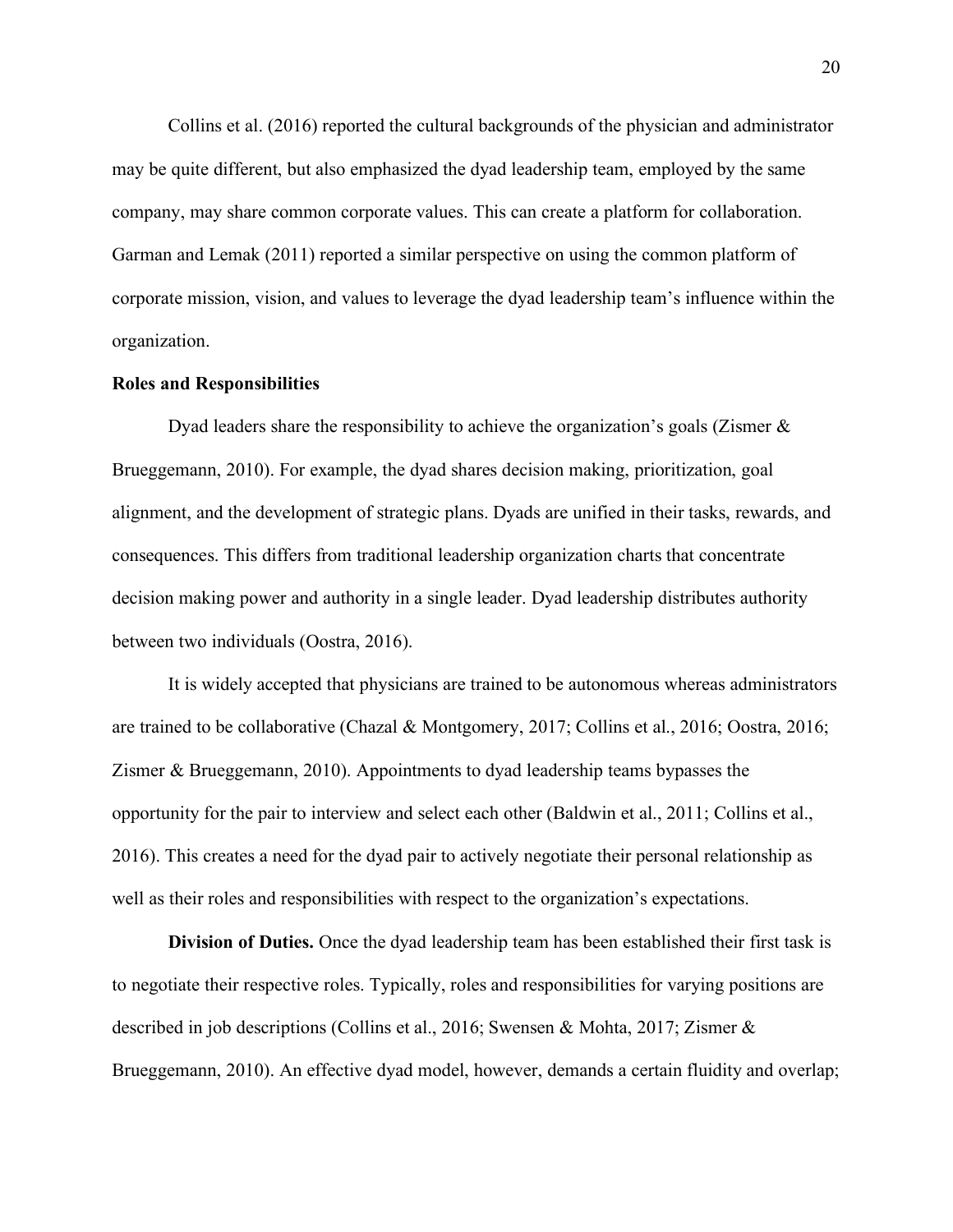navigating this ambiguity requires considerable interpersonal and communication skills (Oostra, 2016). High-level interpersonal skills provide the ability to negotiate the ambiguous portion of the relationship. Swensen and Mohta's 2017 study confirmed that, for physicians, "90% say interpersonal skills are the most important attribute" (p. 4).

**Shared Decision Making.** Members of the dyad leadership team learn from each other and create a cohesive force within the organization (Collins et al., 2016). Some authors contend that leadership dyad teams should be trained to work together by learning skills like shared decision-making and teamwork (Clausen et al., 2017; Zismer & Brueggemann, 2010). Others contend the responsibility for decision making should be deliberately ambiguous to prevent siloes and promote a team-based culture (Oostra, 2016).

#### **Interpersonal Communication**

Leadership dyad teams with high levels of interpersonal skills overcome differences when they "intentionally partner" (Clausen et al., 2017, p. 2160). The theory of intentionally partnering aligned with the need for advanced interpersonal skills as defined by Collins et al. (2016), Swensen and Mohta (2017), and Zismer and Brueggemann (2010). Clausen et al. (2017) defined three factors associated with intentional partnering: (a) accepting mutual necessity – when both partners recognize they need each other to achieve shared goals; this requires the ability to change perspective, (b) daring to risk together and, (c) constructing shared responsibility by following through, being flexible, and respecting differences. Intentional partnering requires both members of the leadership dyad team to recognize how professional identities guide or shape their actions and interactions (Clausen et al., 2017). Clausen et al. (2017) encouraged dyad pairs to take deliberate actions to negotiate their relationship and hold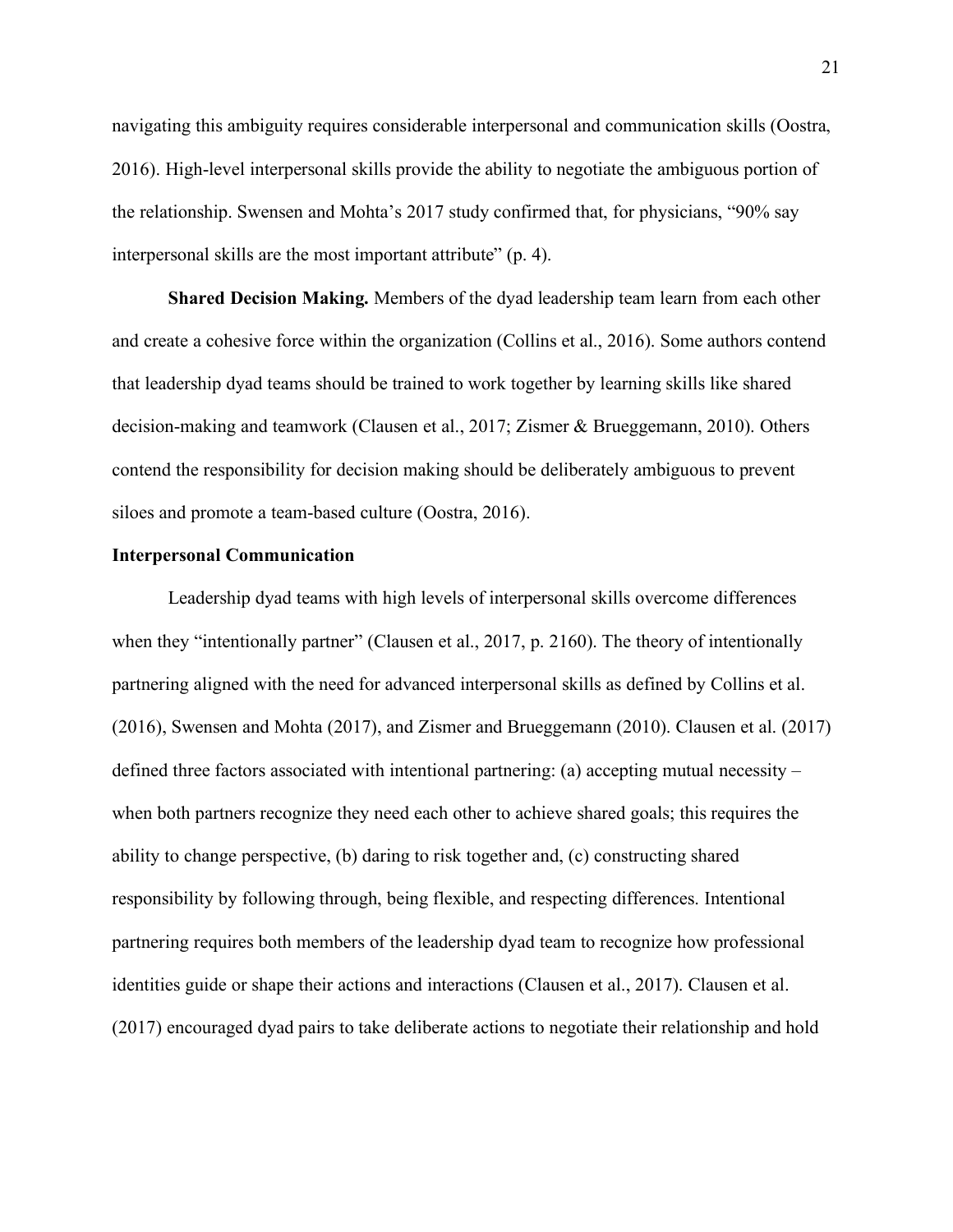one another accountable for shared goals (Clausen et al., 2017). Effective interpersonal skills, as described by Collins et al. (2016), can enhance organizational trust and improve clinical outcomes.

Literature provided an overview of selected components of dyad leadership teams. The composition of the dyad can be any two people (Resar et al., 2012), although this research focuses on the physician/administrator dyad team. These team members bring different cultural perspectives to dyad leadership (Collins et al., 2016). Negotiating roles and responsibilities in dyad leadership teams can provide clarity, create siloes, or generate ambiguity (Oostra, 2016). Finally, while there is little agreement regarding the aforementioned components of dyad leadership, the concept of interpersonal skills emerged as a key skill for dyad leadership team members.

#### **Review of IHI Outcomes**

While the IHI's recommendation to focus healthcare on the triple aim was the catalyst behind the formation of dyad leadership teams, literature provided little empirical evidence that dyad leadership has been effective in achieving the triple aim measures. Whittington, Nolan, Lewis, and Torres (2015) explained the progress made towards implementing the triple aim measures; limited advances in improving the health of populations and modest reductions in the per capita cost of healthcare were found. Improvement has been inconsistent. Organizations have not been able to simultaneously implement all three parts of the triple aim model (Whittington et al., 2015). The primary barrier is the lack of tools to manage population health and the need to create "organizational learning systems" (Whittington et al., 2015, p. 285). The "actual, systemwide, progress on all 3 aims simultaneously has proven elusive," according to Don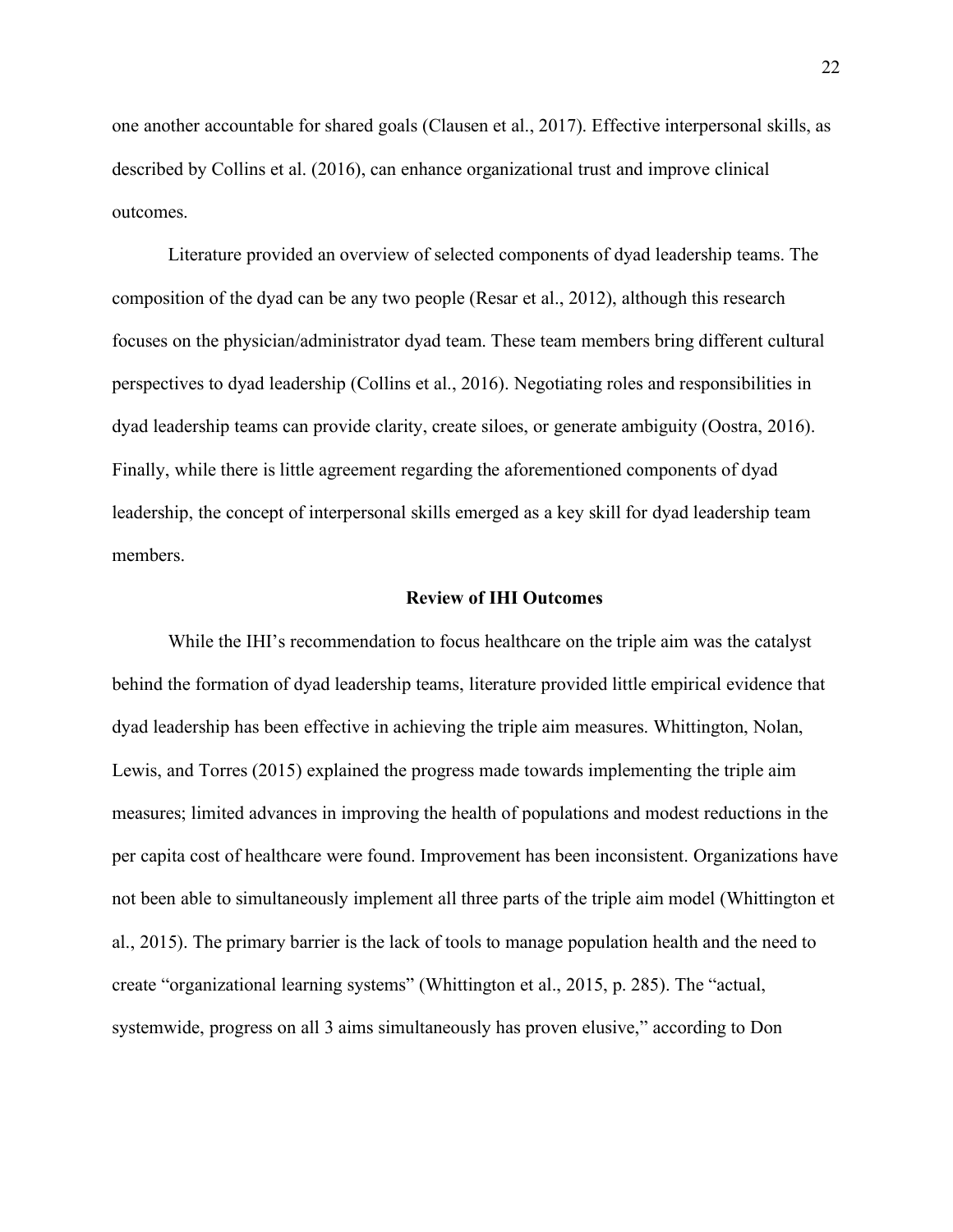Berwick (as cited in Whittington et al., 2015, p. 298). Regardless of lack of published data reporting success of the triple aim measures, the health system in this study established dyad leadership structures at multiple levels within the organization.

#### **Conceptual Framework**

The purpose of this interpretive phenomenological analysis is to explore the lived experience of dyad leaders and their perception of individual, proxy, and collective agency. The previously summarized literature review highlights the differences that administrators and physicians bring to the dyad team. The literature also emphasized the need for each member of the dyad to intentionally partner (Clausen et al., 2017). The theoretical framework provides the opportunity to explore the experience of the individual dyad members (the physician and the administrator) as well as the dyad pair. Bandura's (1986) social cognitive theory, the modes of human agency, provides the theoretical framework for this study. Bandura's (2001) agentic perspective of the social cognitive theory includes three modes of agency; individual, proxy, and collective. These modes of agency are defined in the following section.

#### **Social Cognitive Theory**

Bandura's (1986, 2001) social cognitive theory aligns with the purpose of this research to explore the lived experience of dyad leaders in healthcare and their perceptions of individual and collective agency. The theory is summarized and presented with the model of triadic reciprocality (Figure 1) to describe the interdependence between the domains of behavior, cognitive factors, and environmental influences (Bandura, 1986). Social cognitive theory also provides a "framework for analyzing human motivation, thought, and action" by introducing the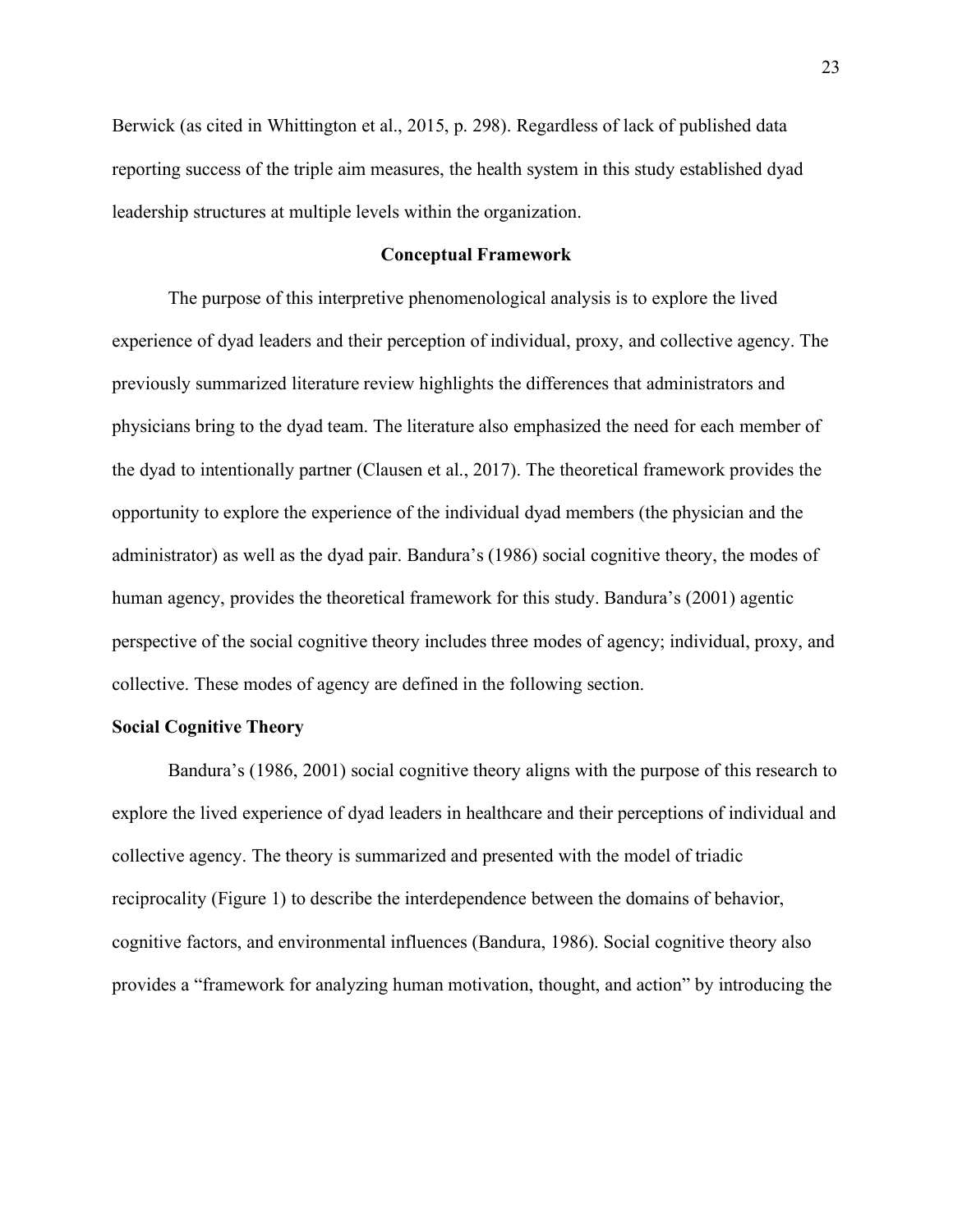concept of human agency (Bandura, 1986, p. xi). Defined as "the capacity to exercise control over the nature and quality of one's life" personal agency proposed "people are the producers as well as [the] products of social systems" (Bandura, 2001, p. 1).



The cognitive corner of the triangle includes three modes of human agency: personal agency, proxy agency, and collective agency (Bandura, 2001). The components of personal agency include forethought, intentionality, self-regulation, self-reactiveness, and self-reflection. Proxy agency is defined as the actions of one individual who relies upon the actions of another to achieve goals or acquire resources. Collective agency is described by Bandura (2001) as:

The stronger the perceived collective efficacy, the higher the groups' aspirations and motivational investment in their undertakings, the stronger their staying power in the face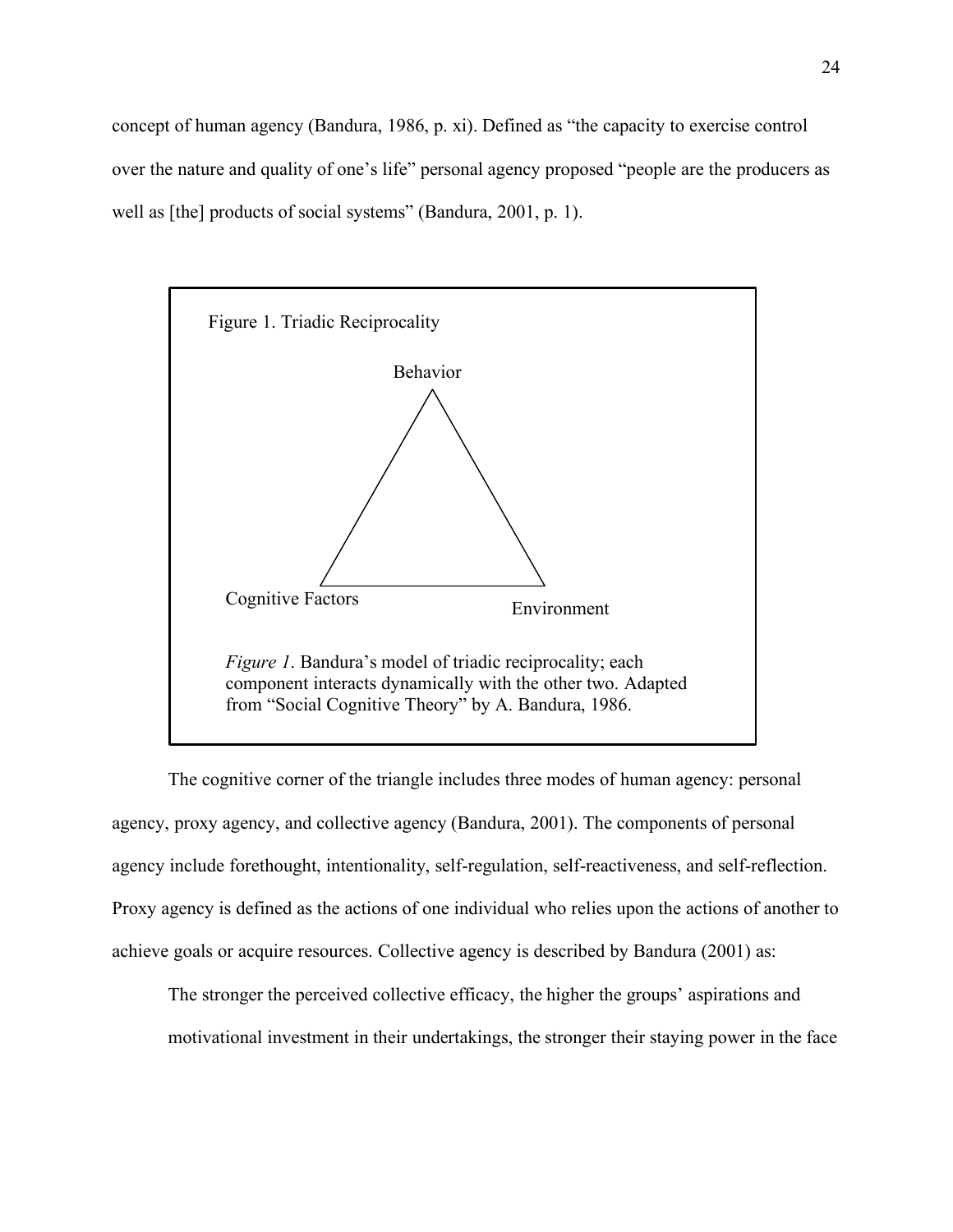of impediments and setbacks, the higher their morale and resilience to stressors, and the greater their performance accomplishments. (p. 14)

The combination of the three types of agency and the resulting behaviors allow people to react and adapt to their social and organizational situations (Bandura, 1986). Table 1, when read from left to right, depicts how the three elements of agency build on each other; personal agency is required to achieve proxy agency, and personal and proxy agency are required to achieve collective agency.

# Table 1

*Components of Cognitive Factors*

| Personal Agency                                                                   | Proxy Agency                                                             | Collective Agency                                                                                                 |
|-----------------------------------------------------------------------------------|--------------------------------------------------------------------------|-------------------------------------------------------------------------------------------------------------------|
| Forethought<br>Intention<br>Self-Regulation<br>Self-Reflective<br>Self - Reactive | Requires personal agency<br>Achieved through relationship<br>with others | Requires personal and<br>proxy agency<br>Shared belief in<br>collective power<br>Perceived collective<br>efficacy |

*Note.* Adapted from "Social Cognitive Theory: An Agentic Perspective," by A. Bandura, 2001, *Annual Review of Psychology, 52,* pp. 1 – 26.

**Personal Agency.** Social cognitive theory proposed individuals are capable of influencing their social systems with deliberate forethought and intention. Bandura (2001) stated, "workers have to cultivate multiple competencies to meet the ever-changing occupational demands and roles" (p. 11). The agentic perspective assumes individuals possess the ability to self-reflect and that self-reflection leads to the ability to shape, change or interact with social systems (Bandura, 2001). Based in constructionism, social cognitive theory reasoned that individuals have the capacity to generate and participate in their surroundings and thereby exercise personal influence. Through this perspective, individuals are not merely acted upon by their environment, they are in an ongoing relationship with their environment. That relationship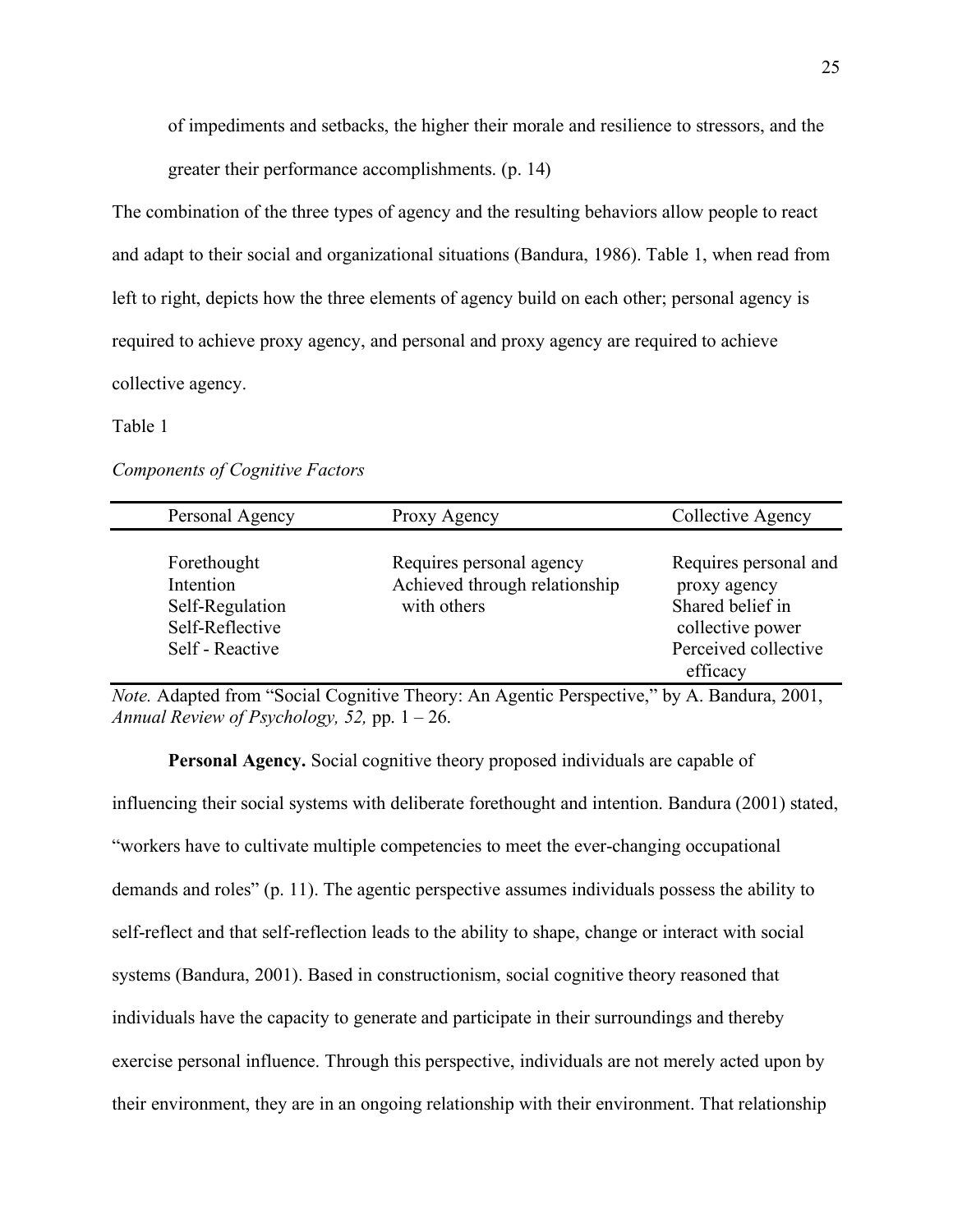influences the environment and affords opportunities for individuals to exercise influence. This is a dynamic relationship between the individual, their behaviors, and the environment (Bandura, 1986). "Personal agency encompasses the endowments, belief systems, self-regulatory capabilities and distributed structures and functions through which personal influence are exercised" (Bandura, 2001, p. 2).

**Proxy Agency.** Bandura (2000) described proxy agency as a dynamic relationship between individuals and the environment. Furthermore, proxy agency encompasses the potential to create both positive and negative influences between people, and positive and negative influences between individuals and their environment. From the positive perspective proxy agency "allows individuals to seek their well-being and security through socially mediated relationships" (Bandura, 2001, p. 75). This requires both engagement with the environment and with other individuals. The negative perspective of proxy agency describes situations wherein an individual may refuse to "saddle themselves with the arduous work needed to develop requisite competencies and to shoulder the responsibilities and stressors that the exercise of control entails" (Bandura, 2000, p. 75). Proxy agency functions to engage or disengage individuals from their environment (Bandura, 2000).

**Collective Agency.** Bandura's (2001) social cognitive theory "extends the conception of human agency to collective agency" (p. 14). Collective agency describes the interdependence of individuals, their reactions, and interactions with the environment. The perspectives of individual agency are extended to encompass groups and therefore apply to dyad leadership pairs. Group, team, or dyad success can be attributed to "perceived collective efficacy" (p. 14). In fact, the success of dyad leaders stems from a willingness to engage, share risk, develop common goals and commit to purpose (Sanford & Moore, 2015). Bandura (2000) proposed two approaches to a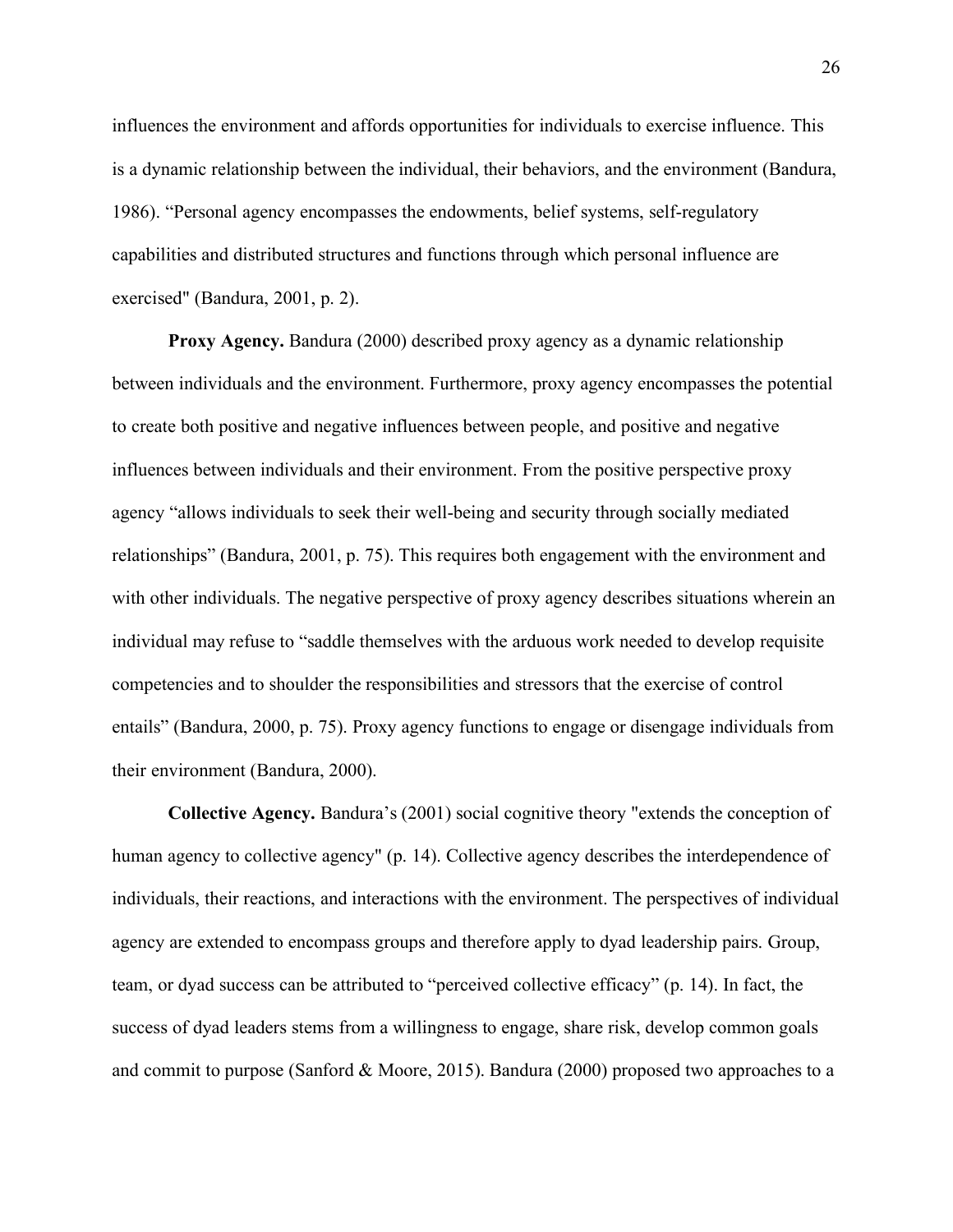group's perceived efficacy to include "individual member's appraisal of their personal capabilities" and secondly each "member's appraisal of their group's capabilities" (p. 76). The three modes of agency are accretive; personal agency provides the resilience to interact with others and the environment, proxy agency allows an individual to engage with others, and collective agency provides the opportunity for individuals to engage with others and their environment to exert influence (Bandura, 2001).

## **Agentic Perspectives**

Agency as defined by Bandura (2001) comprises three distinct modes; personal, proxy, and collective. The mode of personal agency is further explained with five distinct cognitive factors (Bandura, 1986). Each of the five cognitive factors and an interpretation of how these factors apply to the study's purpose are presented in the following section.

**Intentionality.** The concept of agency, deliberate and thoughtful interactions with our environment, is captured with the term "intentionality" (Bandura, 2001, p. 6). Individuals are capable of devising plans of action within their social contexts and within their relationships with peers. Joint intentionality involves a process of constructing social agreements. This process requires "commitment to a shared intention and coordination of interdependent plans of action. The challenge in collaborative activities is to meld diverse self-interests in the service of common goals and intentions" (Bandura, 2001, p. 7).

**Forethought.** The ability to think forward is unique to humans. Leaders must be able to plan and prepare for future eventualities. Through the lens of social cognitive theory, the concept of forethought describes the ability of individuals to "motivate themselves and guide their actions in anticipation of future events" (Bandura, 2001, p. 7). Forethought and action are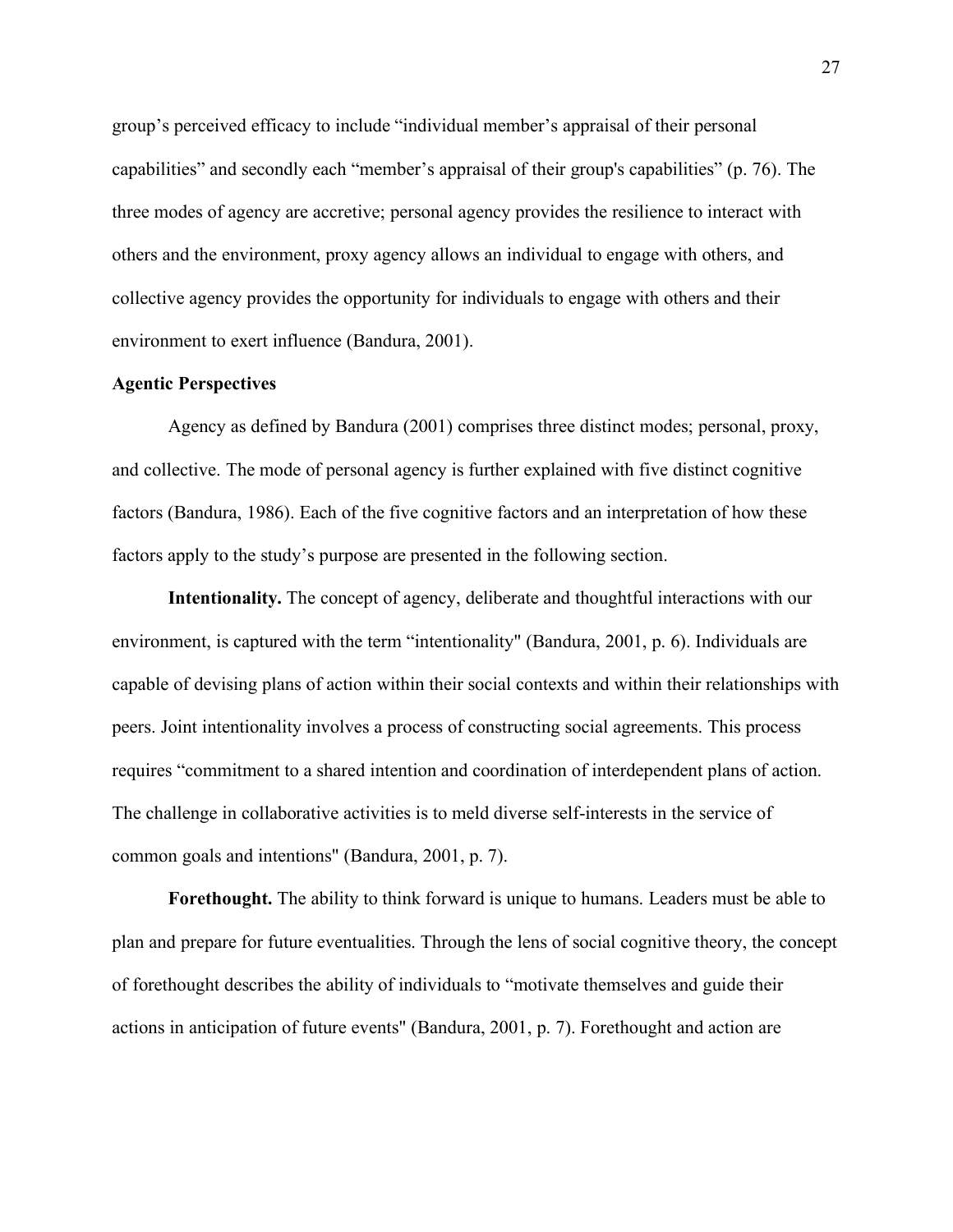separated by time. The ability of leaders to plan, with other leaders, the outcomes and goals for their organization within an environment of shifting priorities requires the ability to self-regulate.

**Self-Regulation.** Self-regulation describes the ability of each member of the dyad as well as the dyad leadership team to constantly monitor their relationship, their influence within the environment, and changes within their environment. The perceptions of timing, influence, and organizational readiness provide continuous feedback. The dyad leadership team responds to this dynamic environment with self, proxy, and collective agency.

**Self-Reactiveness.** The concept of self-reactiveness describes the process through which individuals move from forethought to motivation and finally to action. The ability to motivate activity and interaction with the environment are essential leadership skills. Designing a course of action based on common goals and vision is also a required leadership skill for dyads. The concept of self-reactiveness "involves not only the deliberative ability to make choices and action plans, but the ability to give shape to appropriate courses of action and to motivate and regulate their execution" (Bandura, 2001, p. 8).

**Self-Reflectiveness.** Social cognitive theory is grounded in the concept that individuals possess agency and thus the ability to produce change in their surroundings and change within themselves (Bandura, 2001). The belief that change is possible motivates individuals to propose and engage with change. Without this core belief individuals have "little incentive to act or to persevere in the face of difficulties" (Bandura, 2001, p. 10).

These five cognitive factors are constantly acting upon the individual member of the dyad leadership team as well as the dyad pair. Dyads, as co-leaders in their organization, employ intention and forethought as they create and extend leadership into their organizations. Selfreactiveness guide the dyad team's ability to evaluate the timing of their work and the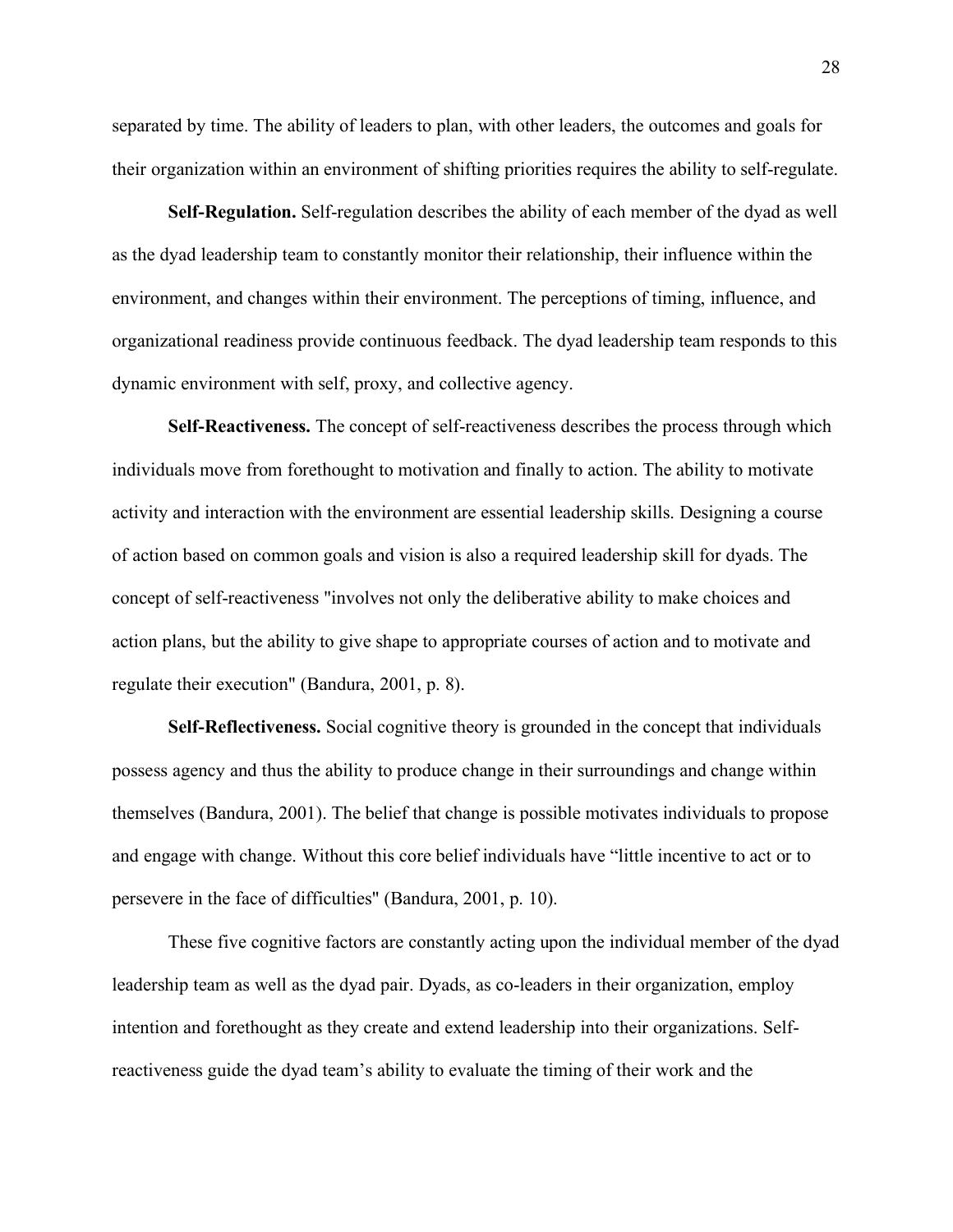organizational ability to cope with change. Self-reflectiveness is the individual's ability to assess their interaction with the environment, the needs of the dyad leadership team, and the organization's ability to accept change. The factor of self-regulation, as applied in this research, is the overall ability of the dyad leadership team to work individually and collectively to achieve their organizational goals.

### **Conclusion**

The IHI and the NCHL agree about the leadership challenges in healthcare. In response to the IHI's recommendation, the healthcare industry embraced dyad leadership (Borkowski, Deckard, Weber, Padron, & Luongo, 2011; Chazal & Montgomery, 2017; Clausen et al., 2017; Garman & Lemak, 2011; Oostra, 2016; Resar et al., 2012). The collective industry response represents a step towards ensuring "active collaboration and communication" (Institute of Medicine, 2001, p. 4). However, limited empirical research explores how physicians and administrators experience the healthcare leadership dyad model and their perception of personal and collective agency.

Dyad leadership teams are often placed in their roles by senior leaders within the health system (Sanford & Moore, 2015). The pair's professional training either as clinician or administrator commonly does not prepare the dyad to work together. Hence, dyads must successfully negotiate a personal as well as a professional, collective role. Regardless of their unique professional identities, however, the co-leaders must execute on organizational strategies and learn to accept their mutual necessity (Clausen et al., 2017; Sanford & Moore, 2009).

Successful dyads negotiate a complex, ambiguous relationship and present unified leadership to their organization. Bandura's (1986, 2000, 2001) social cognitive theory and the agentic perspective provide a framework to explore the complex personal and professional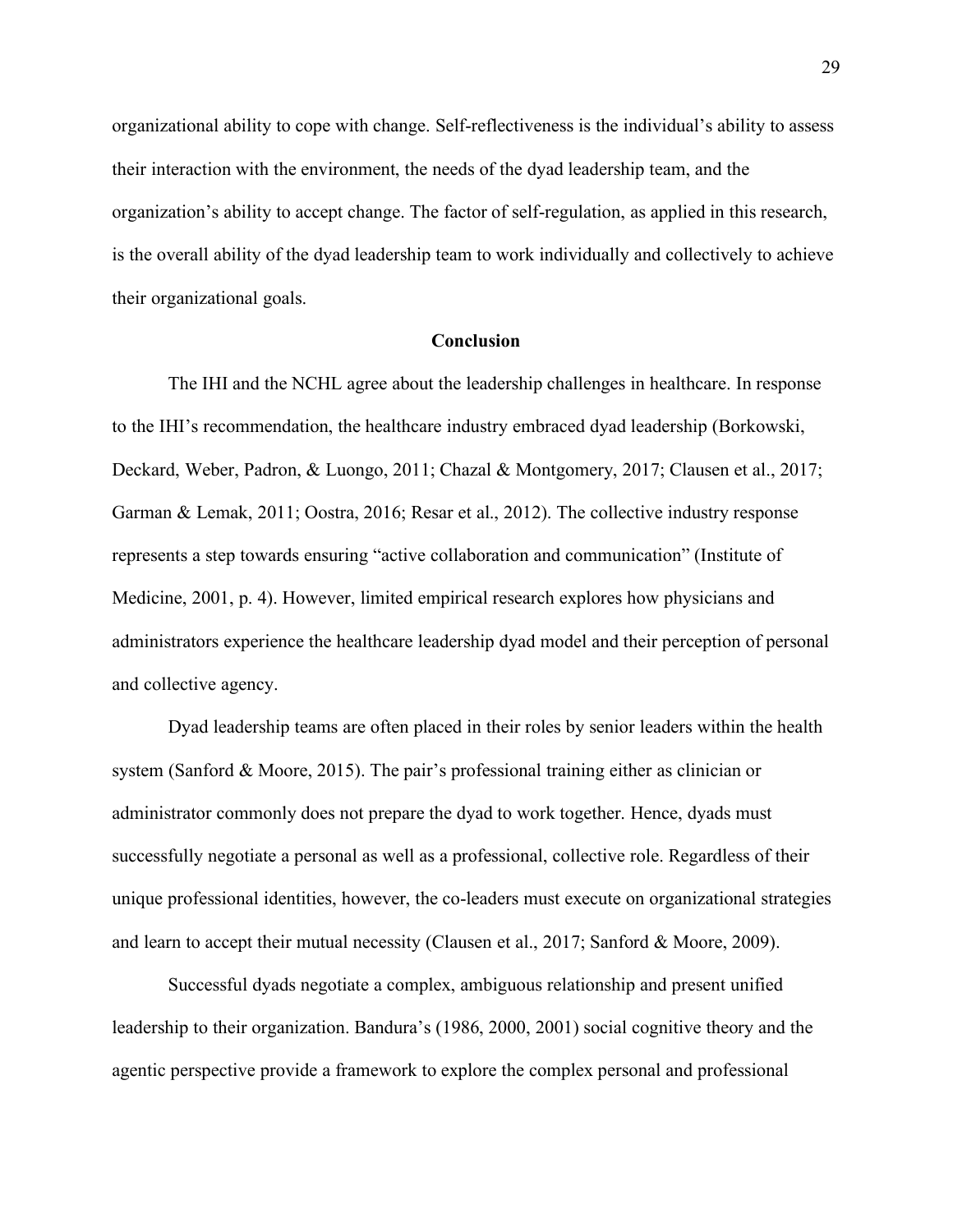relationship of dyad pairs. Physicians prioritized interpersonal skills (Swensen & Mohta, 2017) to build confidence and trust in the organization (Baldwin et al., 2011; Clausen et al., 2017).

The NCHL (2018) has created a curriculum to support leadership training and made it available on the IHI's website. However, while IHI maintains that the synergy of the dyad pair is a critical element to the transformation of healthcare (IHI, 2018), no standard exists to support the development of new dyad pairs or to strengthen the leadership of existing dyad relationships (Sanford and Moore, 2009). The aim of this research is to explore the lived experience of the dyad and how they create and extend shared leadership influence. The outcomes from this study can be used to fill gaps in empirical knowledge and applied to the research setting to evaluate and potentially improve the shared leadership of the organization's dyad leaders.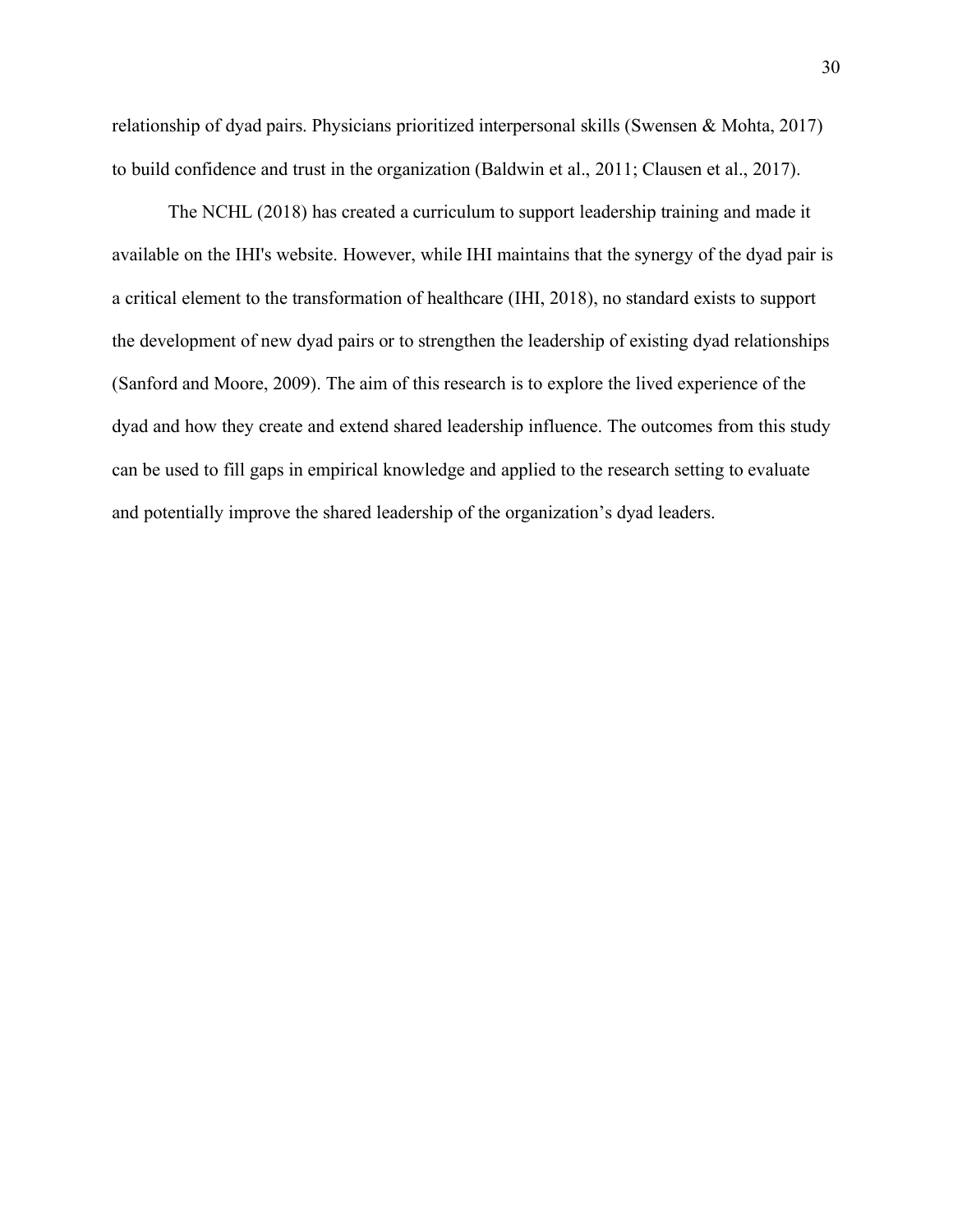#### **CHAPTER 3**

### **METHODOLOGY**

The purpose of this qualitative study is to explore the lived experience of dyad healthcare leaders and their perceptions of personal and collective agency. The dyad leadership model has been widely implemented; however, academic studies of the lived experience of dyad leaders sparsely populate the literature. Following Creswell's (2015) recommendation, this interpretive phenomenological study employed central research questions to focus the study and establish boundaries for the extent of the inquiry. Sub-questions follow the central questions and serve to "break down the central question into constituent parts" (Creswell & Poth, 2018, p. 140).

This research is delimited by the following questions.

- 1. What is the lived experience of a dyad healthcare leader?
- 2. What are the perceptions of dyad leaders at a single, large health system in Washington State regarding their development of shared leadership influence in their organization?
	- a. How do physicians experience the phenomenon of dyad leadership?
	- b. How do administrators experience the phenomenon of dyad leadership?

The following sub-questions represent areas of interest to this research.

- 1. How do dyad leaders describe and make sense of their roles?
- 2. What leadership training and/or interpersonal communication training did the individuals have, if any? Do they feel that was beneficial?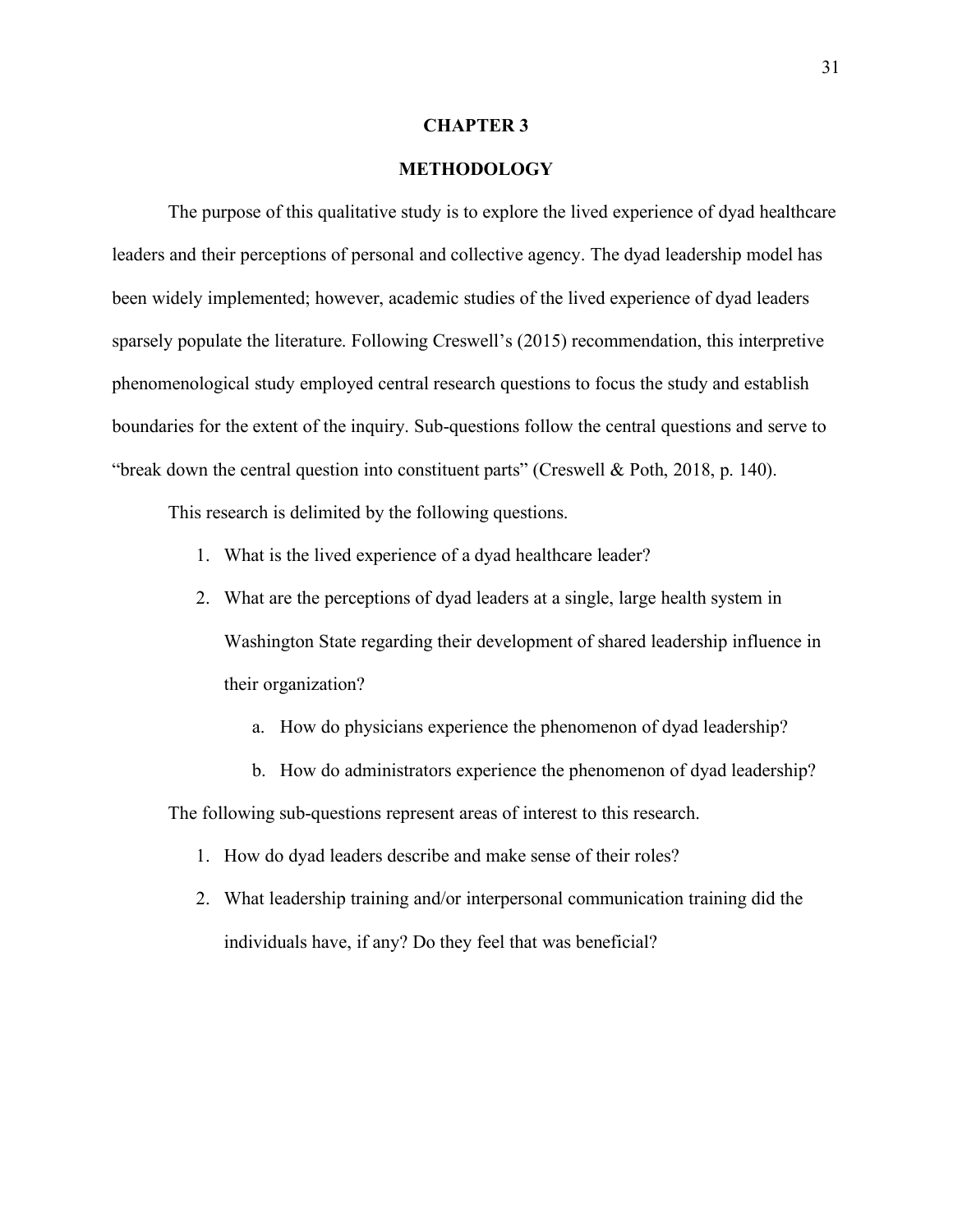A qualitative phenomenological approach lends itself to the exploration, understanding, and description of the central research questions. In addition, Bandura's (2001) social cognitive theory explores the individual's ability for self-reflective agency. This provides the opportunity to explore a lived experience through phenomenology.

#### **Setting**

The health system is a large network of hospitals and ambulatory sites of care in Washington State. The system is divided into geographic regions spanning the eastern and western portion of the state. There are nine hospitals and approximately 200 sites that provide ambulatory services including primary care, specialty care, day surgery, urgent care, and emergency care. The health system employs almost 900 leaders responsible for the delivery of healthcare and services to populations in urban, rural and underserved areas. Using personal knowledge of the health system, this researcher grouped data describing the health system's sites of care into Table 2.

The research site formally implemented the dyad leadership model in 2009. Multiple business units and sites of care have established dyad leaders. Based on this researcher's familiarity with the organization, rapid expansion via strategic growth and acquisitions has created a demand for dyad leaders across the organization. Exploring the lived experience of dyad leaders presents an opportunity for the health system to gain insight into how they have created and extended their leadership influence into the organization.

**Site Endorsement.** The organizational structure of this large health system includes both employed and community providers. All administrators and employed physicians are members of the medical group. The medical group is led by a president (who is also a physician) whereas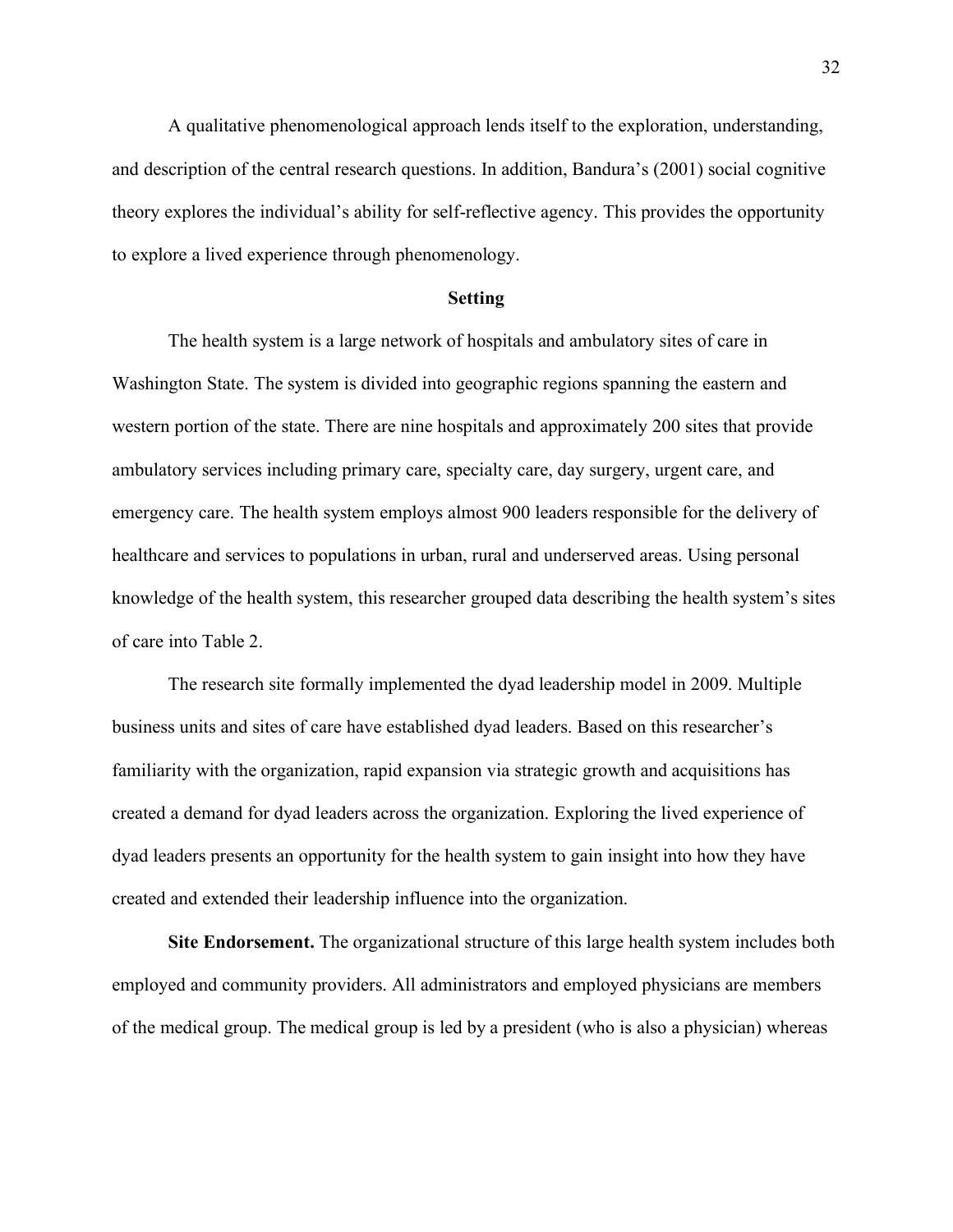the larger physician enterprise, which includes community providers in addition to the medical group, is led by a senior vice president. Both the president of the medical group and the senior vice president of the medical staff supported this research with a letter of consent.

# Table 2

|                               | Researcher at             | Access to  |  |
|-------------------------------|---------------------------|------------|--|
| Hospital or Clinic            | this site?                | this site? |  |
|                               |                           |            |  |
| Acute Care Hospital #1        | Yes                       | Yes        |  |
| Acute Care Hospital #2        | No                        | Yes        |  |
| Acute Care Hospital #3        | Yes                       | Yes        |  |
| Psychiatric Hospital #4       | N <sub>0</sub>            | No         |  |
| Pediatric Hospital #1         | N <sub>o</sub>            | Yes        |  |
| Acute Care Hospital #5        | N <sub>0</sub>            | <b>Yes</b> |  |
| Acute Care Hospital #6        | No.                       | Yes        |  |
| *Primary & specialty clinics  | <b>Yes</b>                | Yes        |  |
| Acute Care Hospital #7        | N <sub>0</sub>            | Limited    |  |
| Acute Care Hospital #8        | Limited<br>No.            |            |  |
| **Primary & specialty clinics | Limited<br>N <sub>o</sub> |            |  |

# *Health System Sites of Care*

*Note.* \*Primary & Specialty clinics is comprised of 114 sites of care. \*\*Primary & Specialty clinics is a single facility housing 68 sites of care.

This researcher is a member of three dyad teams; serving as the administrator for graduate medical education (GME), primary care, and medical specialties. Dyad partners include the physician executive for GME, the physician executive for primary care, and the medical director of medical specialties. To reduce bias and potential for conflict of interest, this researcher's dyad partners were excluded from participation in this study. Limiting the participation of these leaders did not adversely affect the opportunity to recruit participants. As a health system administrator, this researcher has access to leaders across the system. The limited access to leaders is due to geographical distance.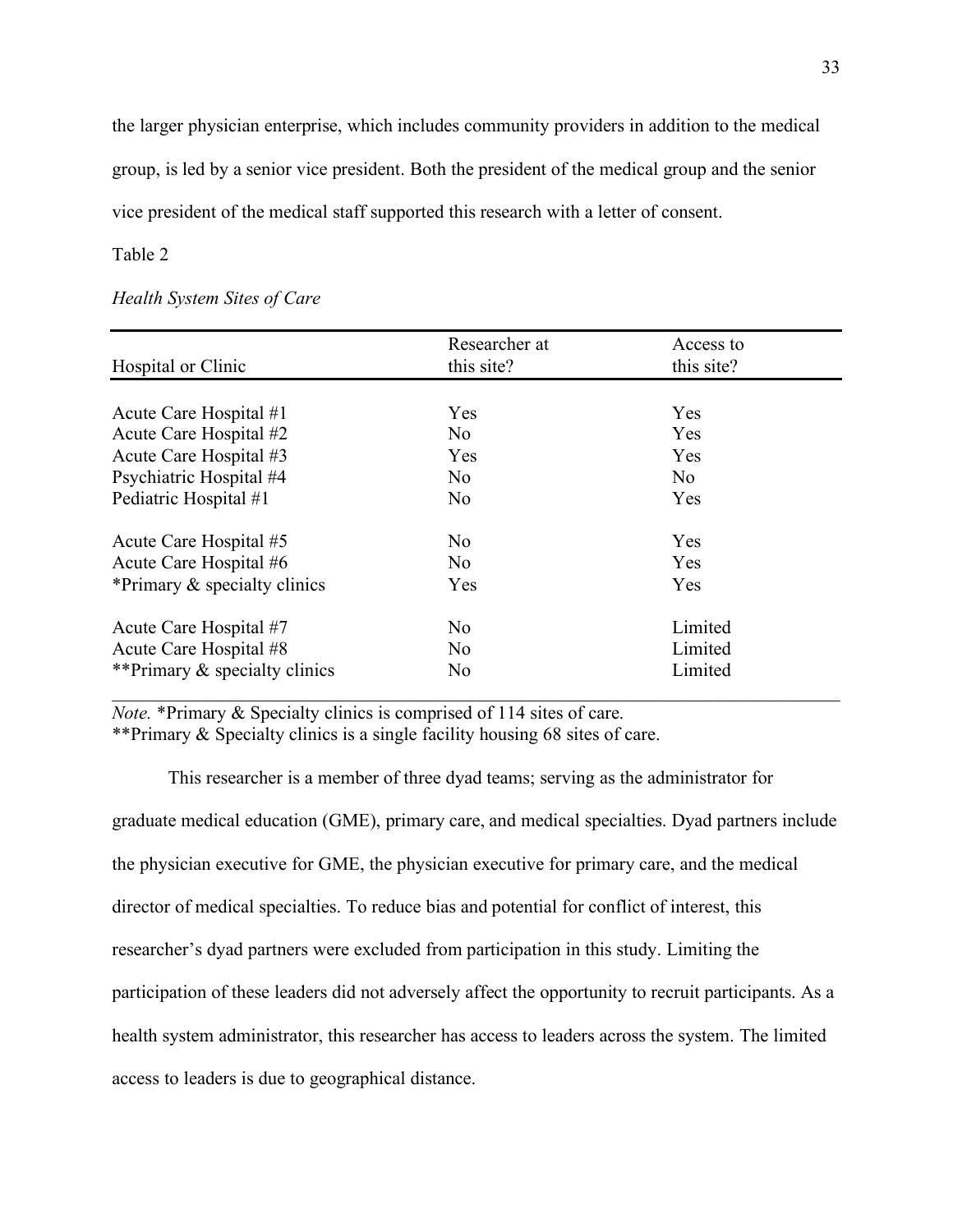#### **Participant Rights and Informed Consent**

Protecting the privacy and anonymity of research participants is the ethical responsibility of the researcher. Multiple steps were taken to ensure both. All participants were given a pseudonym (e.g., P1, or A2). Their associated hospital, clinic, or interdependent business unit, if necessary, to the overall cogency of the interpretation, was assigned a pseudonym (e.g., IBU1 or IBU2). The taxonomy connecting pseudonyms to the identity of the participants is known only to the researcher.

Prior to enrollment in the study each participant was presented with a printed copy of the informed consent. The participants were given ample time to review the consent form, and time to consider whether to participate in this research. This process respected the autonomy of each participant without causing undue stress. Obtaining informed consent ensures participants understand that (a) their participation is voluntary, (b) the nature of the data collection process, and (c) their ability to opt out at any time for any reason without repercussion.

Prior to conducting each interview, this researcher reviewed the informed consent with each participant and verbally informed them of their right to withdraw from the study at any time. After ensuring all questions were answered and any concerns were addressed, this researcher obtained oral agreement followed by signature on the informed consent. Two copies of the informed consent were available at each interview. The second, fully executed copy of the informed consent was left with the participant. No research activity occurred until signed consent had been obtained.

Overall risk to each participant was minimal; there was no expected harm from participating in this study. All data gathered from the interview was held confidential. The only exception to this ethical code of research, and not unfamiliar to the healthcare environment,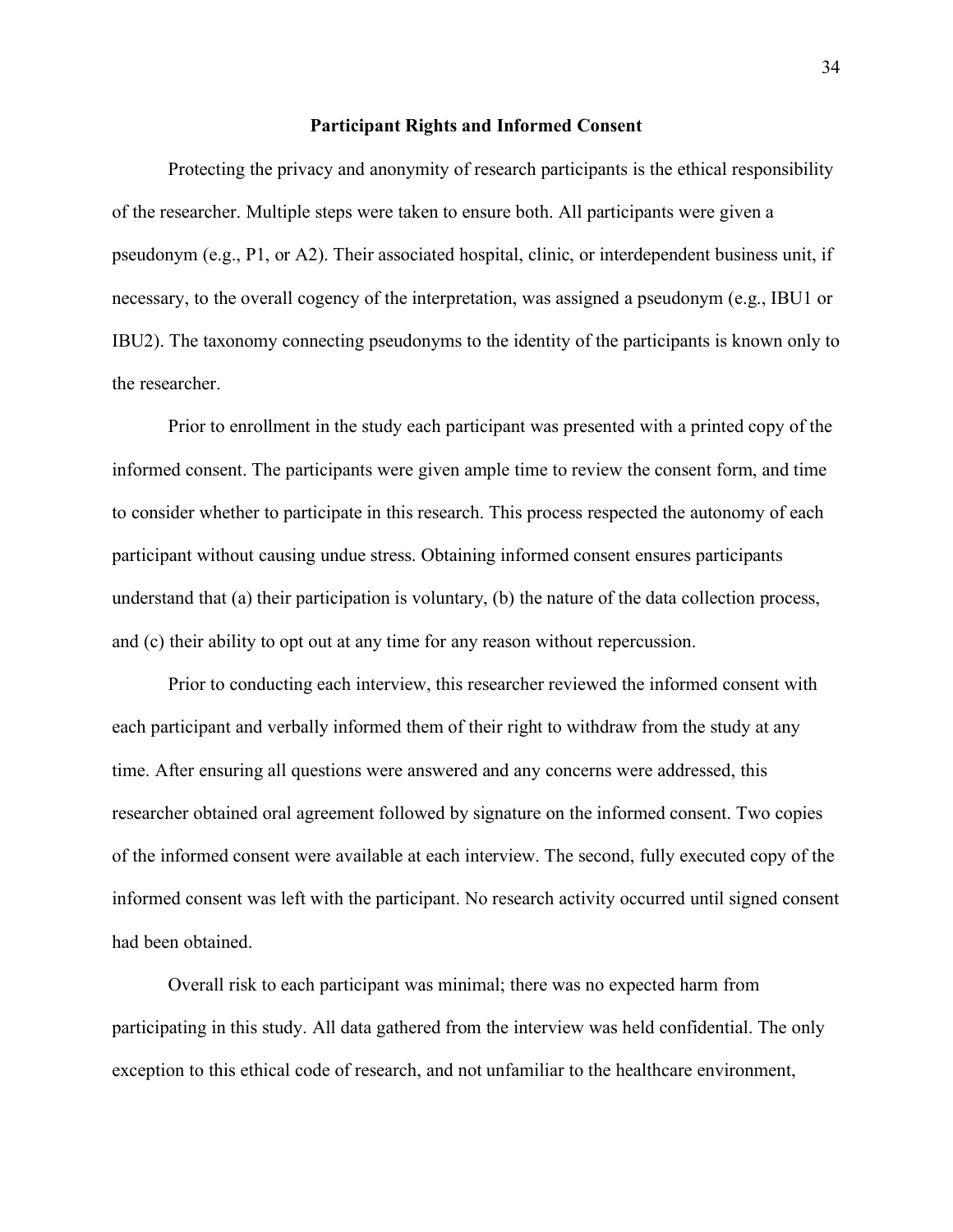would be if a participant expressed any ideation of self-harm or, abuse or neglect of a vulnerable population. Revelations such as these require immediate reporting to the appropriate authorities.

# **Participants**

Purposive sampling was used to invite dyad leaders within the health system to participate in this research. Participants were recruited from the pool of leaders who completed or are in the process of completing the organization's aforementioned dyad leadership training program. This training represents a substantial investment by the health system in its dyad leaders. It also represents a significant investment by each of the leaders who completed the program. All of the program participants are in formal dyad roles and as such are expected to extend their influence and leadership into their business or clinical units (Sanford & Moore, 2015).

This researcher obtained the list of program participants from the organization's leadership development department. An invitation to participate in the study was sent via email to each person on the list. As noted previously, the researcher's dyad partners were not invited to participate in the study. The letter provided specific instructions to contact the researcher as well as a copy of the informed consent and interview protocol. Participants were enrolled in the order they responded.

Given the voluntary nature of the sampling methodology and the purpose of this research to explore the lived experiences of dyads it was important to ensure a balanced sample of physicians and administrators. This researcher, following the taxonomy described earlier, paid close attention to the pool of participants. When the sample became unbalanced with too many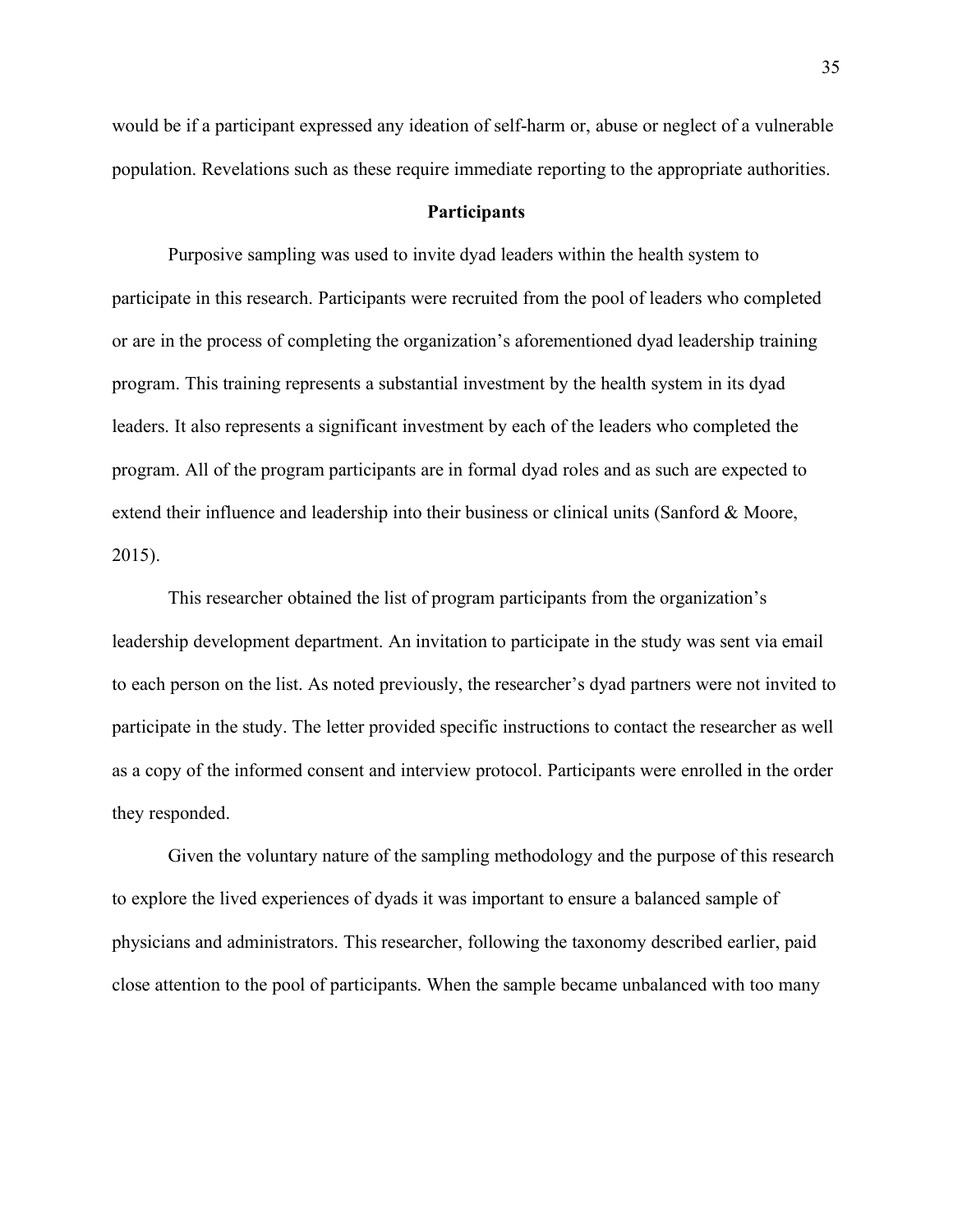administrators, a second letter was sent to the physician group. Sampling continued with this method until a final sample of three physicians and three administrators, for a total enrollment of six participants, was achieved.

Interpretive phenomenological analysis, as applied in this research, allows for three types of interpretation: an interpretation of the physicians' experience, an interpretation of the administrators' experiences, and a cross-case comparison of the physicians to the administrators (Smith et al., 2009). Intact dyad leadership teams were not necessary to achieve the purpose of this study. As participants were recruited into the sample, this researcher purposefully avoided enrolling intact dyads. To confirm that no dyad teams were recruited, the researcher asked each participant to identify their dyad partner at the beginning of the interview. This was noted and the researcher confirmed that person was not eligible to participate.

Interviews were scheduled as the participants agreed to enroll in the study. As interviews occurred, analysis began as soon as the transcript was complete. Given the simultaneous nature of recruiting participants, and the manual coding and analysis of transcripts, this researcher continuously monitored for data recurrence. Recurrence, as defined by Smith et al. (2009), describes the distribution of themes across all members of the sample. Superordinate themes were tracked within the physician's and the administrator's datum. A matrix was developed and is shared with the results in Chapter 4 (Smith et al., 2009).

### **Data**

Smith et al. (2009) shared Yardley's four criteria to assess IPA quality: (a) sensitivity to context; (b) commitment to rigor; (c) transparency and coherence; and (d) impact and importance. Sensitivity to context describes the ability of the researcher to conduct a successful interview. Commitment to rigor refers to the "completeness of the analysis" which includes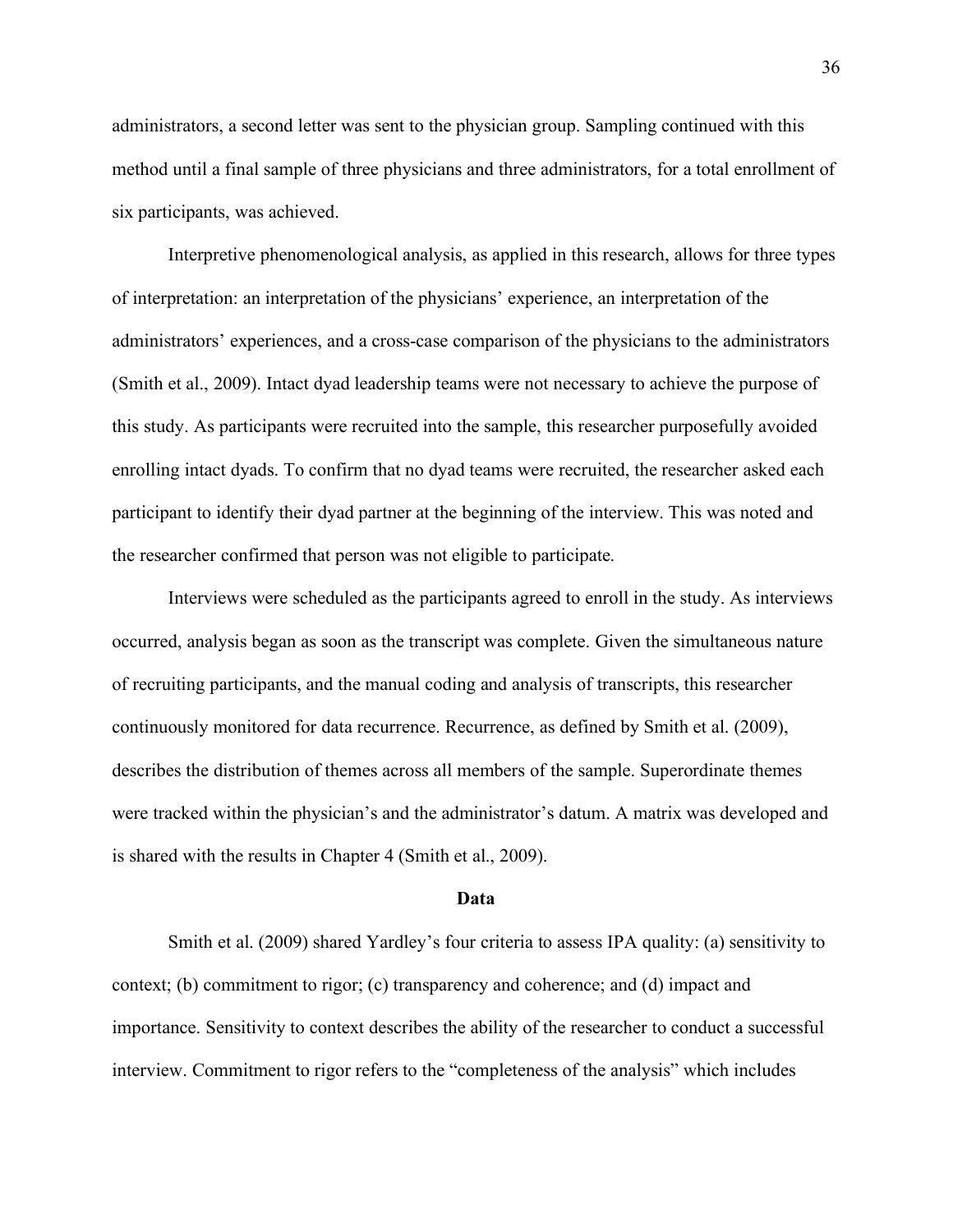"sufficient idiographic engagement" (Smith et al., 2009, p. 181). A rigorous IPA study provides "extracts from each participant to illustrate each theme" (Smith et al., 2009, p. 181). Transparency and coherence describe the essential step of moving beyond simple descriptions of the participants' account of their lived experience to an interpretation of their experience. Finally, impact and importance rests with the readers and stakeholders and whether the final report "provides interesting, important or useful information" (Smith et al., 2009, p. 184).

As phenomenology represents the study of the lived experience (Creswell, 2015; Creswell & Poth, 2018; Merriam, 2009; Saldana, 2016), hermeneutic phenomenology further explicates the lived experience is, in fact, a unique interpretation by the individual experiencing the phenomenon (Smith et al., 2009). Furthermore, idiography emphasizes the study of the specific over the generalizable (Smith et al., 2009). Researching a small population creates the opportunity for an in-depth interpretation of each experience allowing similarities and themes to emerge organically from the data (Smith et al., 2009). Smith et al. (2009) explain interpretive phenomenological analysis, by necessity, focuses on small sample sizes to reveal similarities and differences among a homogenous group. The sample size was six (Smith et al., 2009). The final participant group included an equal number of physicians and administrators. This small yet balanced sample of dyad leaders allowed for the in-depth and cross comparative analysis specific to IPA.

Due to the in-depth analysis and cross comparative nature of IPA, this researcher was the sole interviewer of all participants. Interviews required 45 – 60 minutes each. Using a semistructured interview protocol (Appendix B), participants were asked the same set of open-ended questions. Follow up questions varied based on the individual's response to prior questions. As each participant retains an "important stake in what is covered" (Smith et al., 2009, p. 4) each

37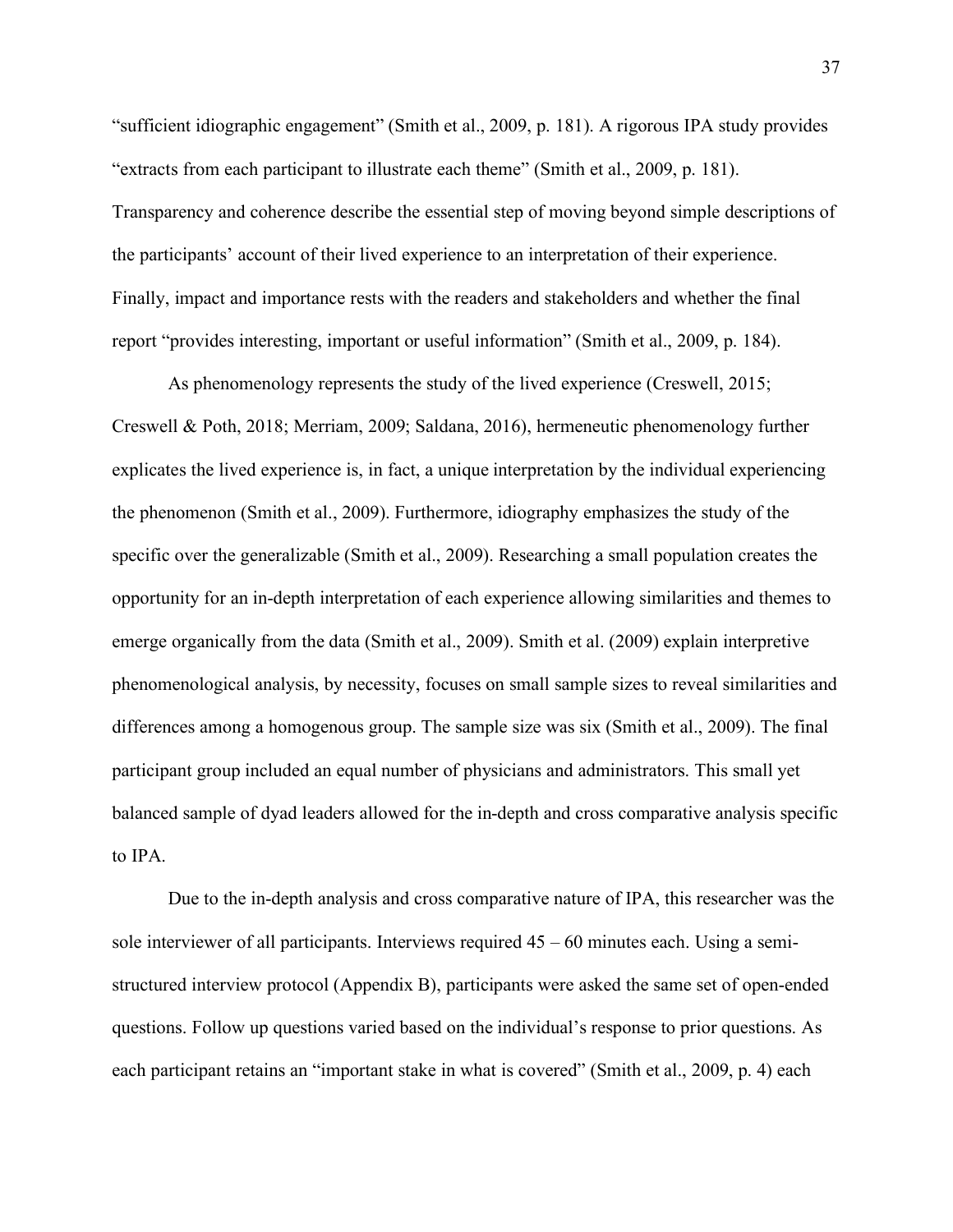participant was asked the different second order questions. Merriam (2009) proposed follow-up questions could be used to confirm initial interpretations formed during the interview. All follow-up questions focused on each participant's subjective sense-making of dyad leadership. To some extent, the researcher adapted to each participant and adjusted the second order questions to follow the participants as they explored and offered detail related to their lived experiences. The aim was to generate sufficient data to develop "meaningful points of similarity and difference between participants" (Smith et al., 2009, p. 51).

Given the size and culture of the organization, the interview was scheduled like an ordinary business meeting. Five interviews were conducted face-to-face in a private office. One interview was conducted over the phone due to inclement weather. In all cases, the location was of the participant's choosing.

All interviews were recorded using a privately owned, hand-held Olympus digital voice recorder, model WS-853. The device is the property of the researcher. No other persons had access to the recorder, the device is not connected to the Internet, and it was secured in a locked drawer when not in use. Prior to recording, the participant was identified by the aforementioned pseudonym naming convention. Audio recordings were transcribed by Rev.com, a professional online transcription service. Rev.com deleted the audio files after completing transcription. Audio files were maintained on the Olympus digital voice recorder for the duration of the study. At the conclusion of the study, audio files were erased, and the device was reset to factory defaults. Other research materials such as notes, interview transcripts, and documents were secured in a locked file cabinet. Electronic files were stored on a password protected computer. At the conclusion of the study, printed materials were destroyed via a confidential shredding system. Electronic files were permanently deleted from the computer.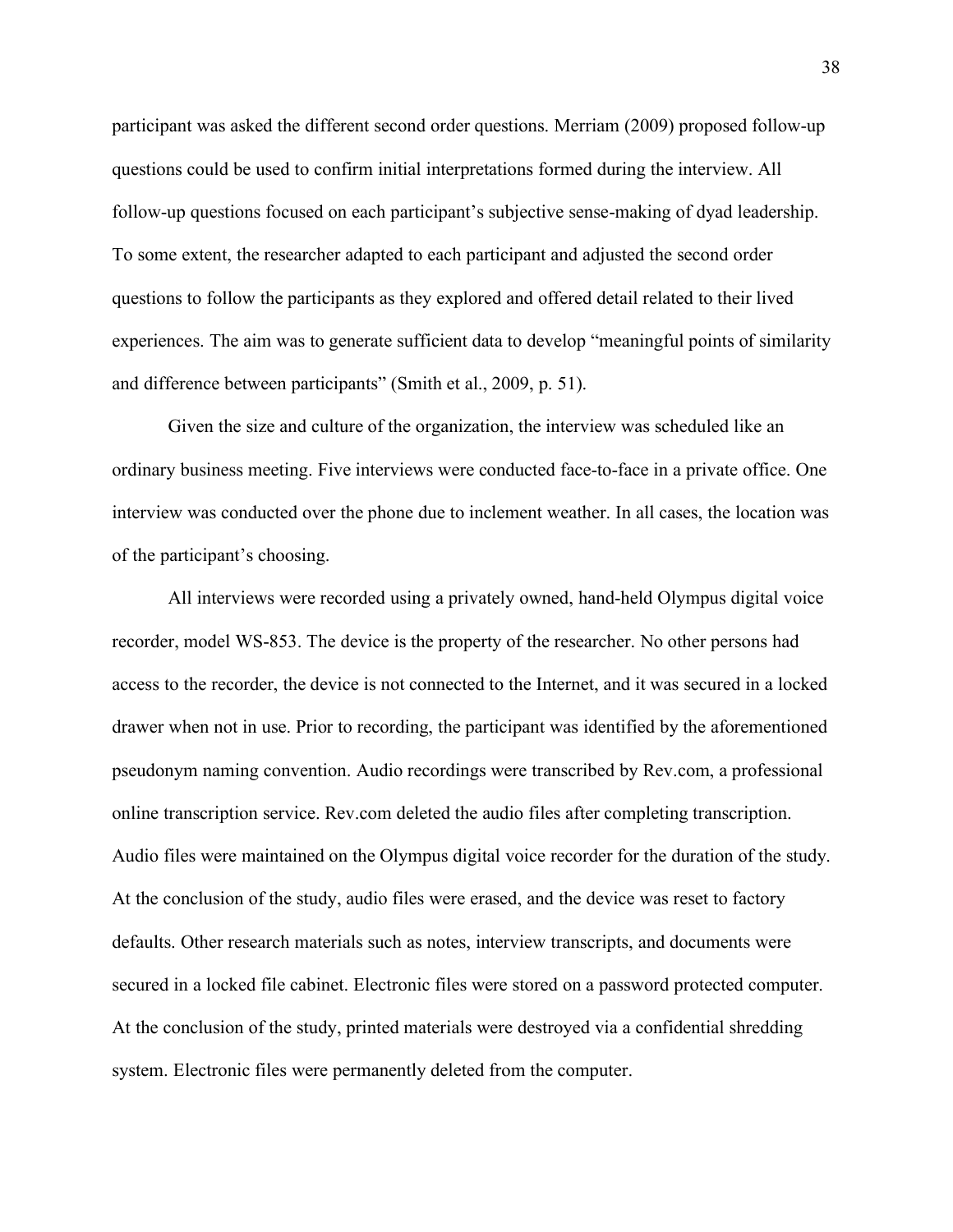During each interview, after establishing rapport and setting the participant at ease, this researcher requested permission to jot down occasional notes during the interview. The goal was to capture the participant's non-verbal cues and body language. This was also an opportunity to formulate follow-up questions without interrupting the participant's dialogue (Merriam, 2009). Notes were taken in the space provided on the semi-structured interview protocol.

## **Artifacts**

Artifacts collected from the participants created additional points of comparison. During the recruiting process, each participant was invited to bring a single artifact that personally symbolized their dyad leadership. Two participants brought artifacts and a third participant drew a diagram of his understanding of the dyad leadership model. During the interview, each participant was asked to describe what the object symbolized and how it characterized their dyad relationship/leadership. A detailed description of the artifacts is included in Chapter 4.

# **Analysis**

Smith et al. (2009) provided a comprehensive outline to conduct an interpretive phenomenological analysis (IPA). While the analytical process was described in chronological order, it is important to recognize that IPA represents a fluid analysis from general to specific and specific to general. Smith et al. (2009) provided the following description of IPA analysis:

At each stage, the analysis does indeed take you [the researcher] further away from the participant and includes more of you. However, 'the you' is closely involved with the lived experiences of the participant – and the resulting analysis will be a product of both of your collaborative efforts. (p. 92)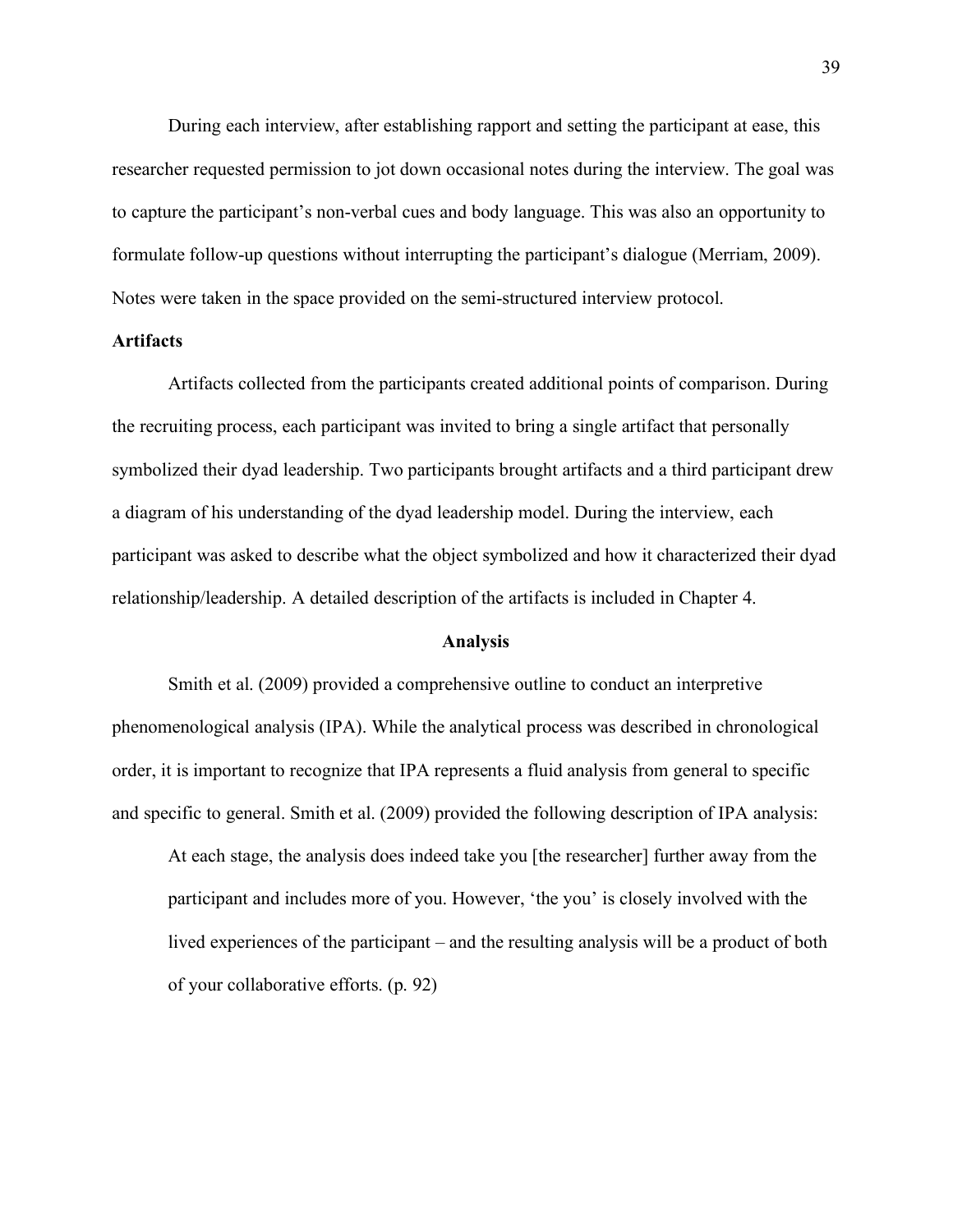The steps of interpretative analysis follow the recommendation of Smith et al. (2009) and included the following:

- 1. Read through the transcripts and listened to the audio recordings multiple times. The goal is to capture an initial impression of the lived experience.
- 2. Write initial notations. This phase began during the iterative reading. Here the researcher began to create comprehensive notes. Notes were developed in the following sequence from least to most interpretive; descriptive, linguistic (including metaphorical), then conceptual.
- 3. Develop emerging themes. In this phase the researcher organized or grouped notes to "reduce the volume of detail (the transcript and the initial notes) whilst maintaining complexity" (p. 91).
- 4. Search for connections across themes. Here the analyst looked for patterns within the lived experience; these can be contradictory or complementary.
- 5. Subsequent data analysis. Steps  $1 4$  are repeated for the next participant's data.
- 6. Across case comparisons. Here the analyst looked for patterns, which can be contradictory or complementary, between participants.

The repetitious nature of the analysis and the iterative cycles of interpretation create a double hermeneutic (Creswell & Poth, 2018; Smith et al., 2009). IPA is essentially the researcher's interpretation of the participant's interpretation of their lived experience. In addition to the layered analysis, Creswell (2015) recommended triangulation and member checking to validate qualitative data.

Triangulation is a qualitative research strategy employed to validate the data. This researcher employed several tactics. The aforementioned use of memoing and journaling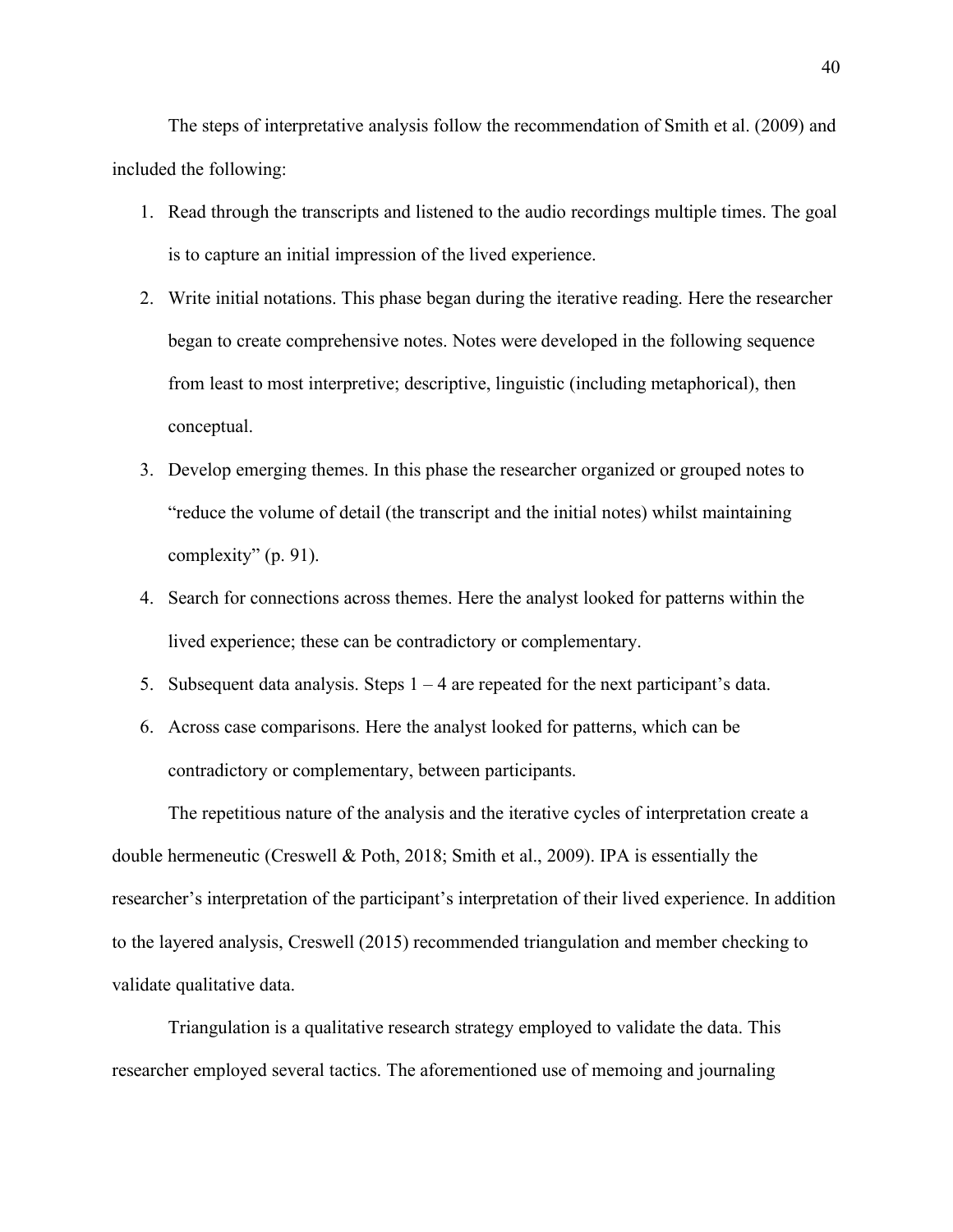techniques bracketed the researcher's experience as a dyad leader. In addition to bracketing or epoche (Moustakas, 1994), this researcher triangulated data as follows: institutional documents were gathered depicting leadership models, artifacts were collected from three participants, and follow up interviews were conducted with selected participants.

This researcher offered to share each transcript and the initial interpretation with the participants. This provided an opportunity for participants to validate the data, provide further explanation, and ensure the interpretation captured the essence of their experience. Finally, Creswell's (2015) recommendation to conduct an external audit was not used in this study as it carried the risk of compromising the participant's anonymity.

### **Limitations**

The small sample size of an IPA study may be viewed as a limitation. In fact, when compared to other qualitative methods, the samples in IPA are very small, often between "three and six participants" (Smith et al., 2009, p. 51). However, Smith et al. (2009) proposed that IPA research is utilized when it is helpful to understand a "perspective, not a population" (p. 49). Theoretical transferability may help the reader or stakeholders "make links between the analysis in an IPA study and their own personal or professional experiences" (Smith et al., 2009, p. 51). These points establish IPA as an effective method in applied research that can bridge the gap between inquiry and practice.

The issue of researcher bias was addressed formally via identity memos and informally with daily journaling. As a dyad leader within the organization where the participants will be recruited, it is possible that this researcher's experience could have elicited unintended bias. Identity memos provide an opportunity to reflect upon experiences that may pertain to the study. Maxwell (2008) proposed that memos allow researcher experiences to be held in abeyance, or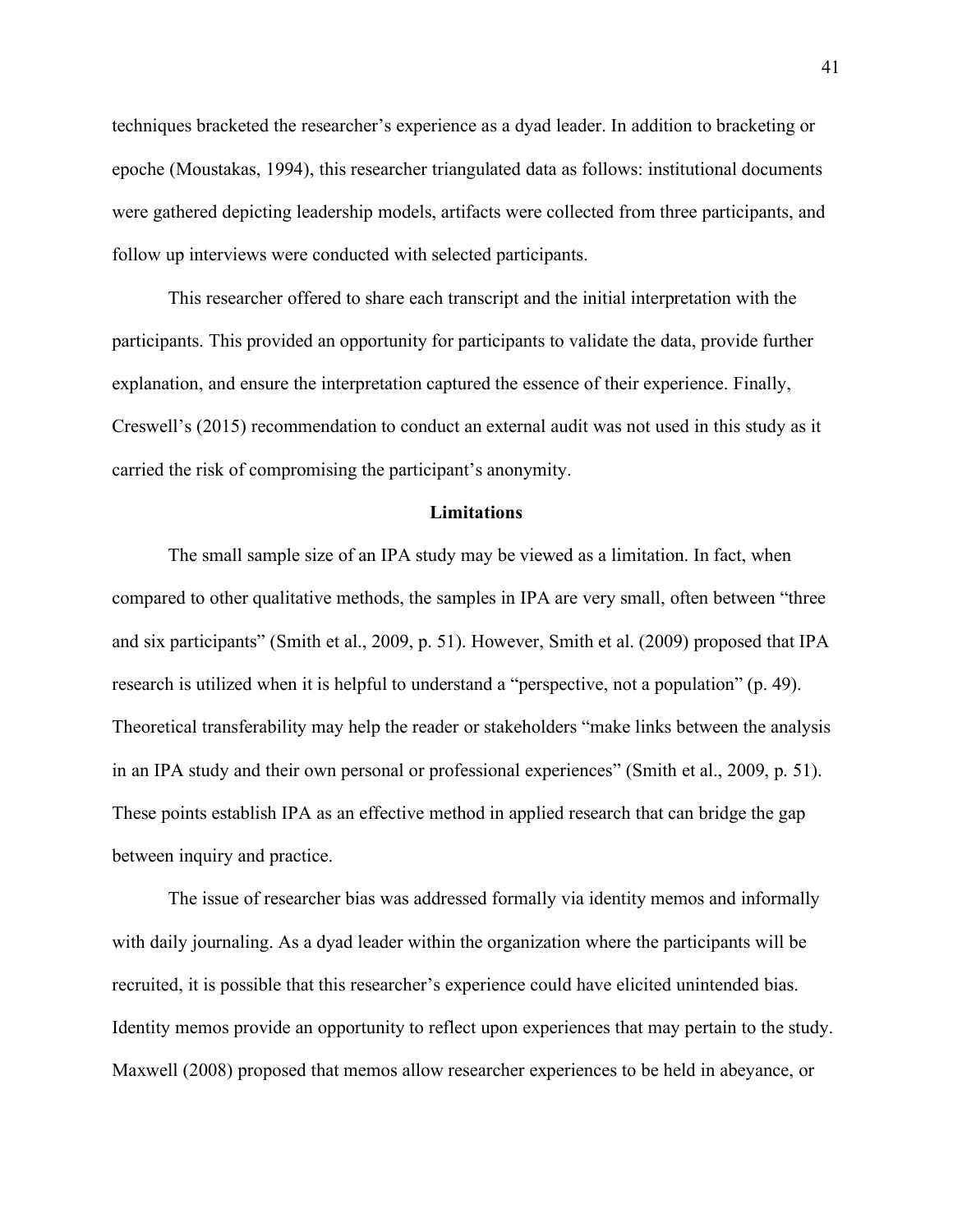consciously used to provide insight into the interpretation of the participants' data. Saldana (2016) further explained the process of analytic memos, such as daily journal entries, that function as prompts for an internal conversation within the researcher to examine bias as it arises throughout the research. Given the proximity of this researcher to the study site and to the participants, both types of memoing were implemented.

#### **Conclusion**

Interpretive phenomenological research, because of its connection to hermeneutics and idiography, can create deep understanding of small groups of people experiencing the same phenomenon. The data from a homogenous sample of dyad leaders within one healthcare system may improve understanding of dyad leadership, what makes a leadership team work, and what gets in their way. Understanding how dyad leaders perceive their roles and applying language to the shared experience may assist in the development of educational materials, leadership development courses, or other tools for the dyad or system to employ in the development of infrastructure to sustain or improve the dyad leadership experience. Common vernacular also promotes a platform for further discussion. Descriptions of successes and barriers provide unique, yet specific information for leaders to reflect on the dyad leadership model.

Interpretive phenomenological research is an exploration and interpretation of the lived experience of individuals with shared phenomena. Applying this methodology to this study permits an exploration of the physician's lived experience and sense of agency, the administrator's lived experience and sense of agency, and the collective agency of the dyad leadership team. Subsequent chapters focus on results of the interpretive analysis, suggestions to apply learning from this study to the organization, and recommendations for further research.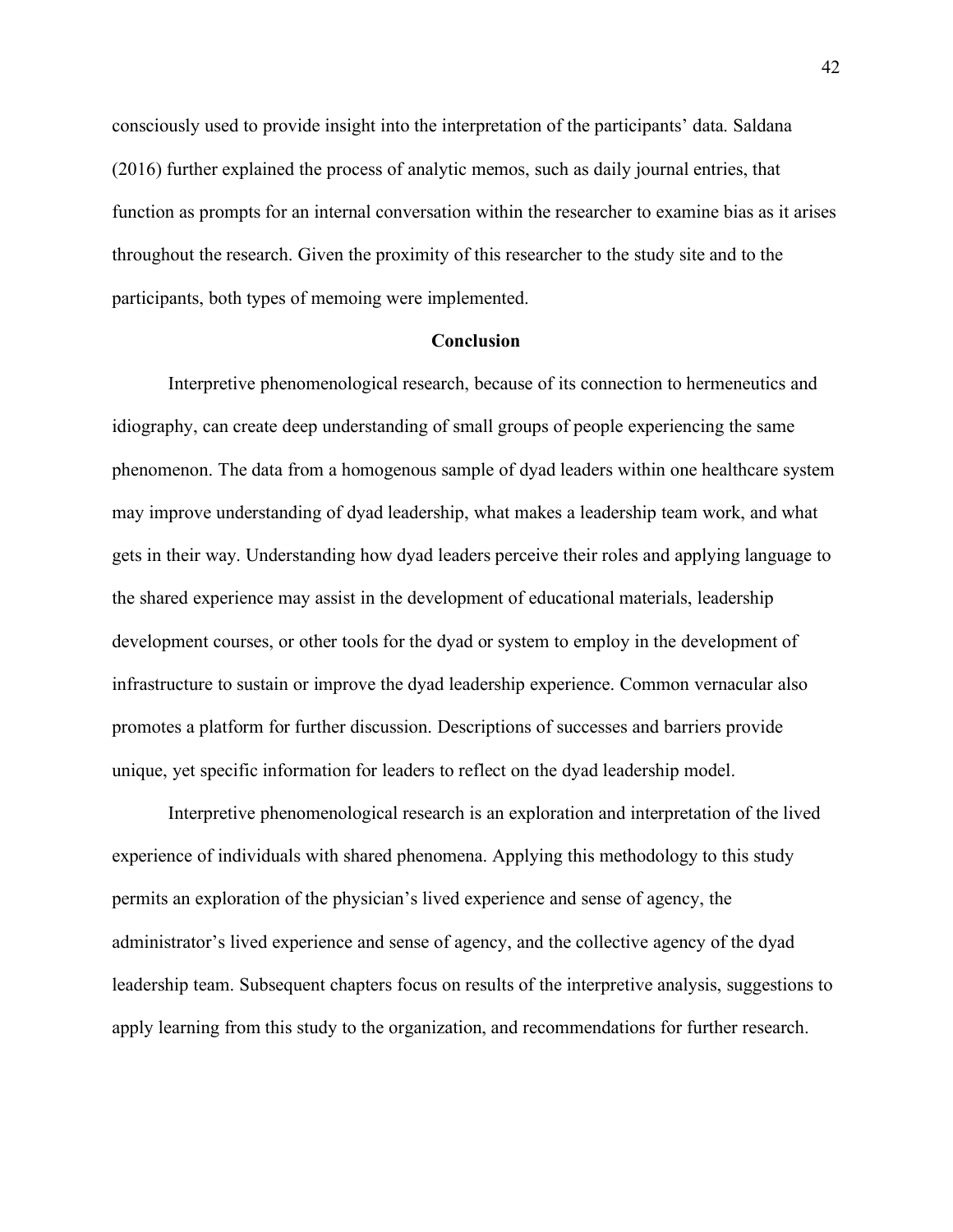#### **CHAPTER 4**

#### **RESULTS**

The Institute for Healthcare Improvement (IHI, 2018, 2019; Institute of Medicine, 2001; Sanford & Moore, 2015; Swensen et al., 2013) published the Triple Aim as a framework to focus the transformation of healthcare on three goals: caring for populations, improving healthcare quality, and decreasing the overall cost of healthcare. A new leadership structure partnering physicians and administrators evolved from the IHI framework. This leadership structure, or dyad leadership teams, commonly ascribe the quality goals to the physicians and the cost containment goals to the administrators. This study focuses on the lived experience of dyad leadership team members within a single healthcare system in Washington State.

### **Method of Analysis**

An interpretive phenomenological analysis (IPA) methodology provides the opportunity to explore and analyze the lived experiences of the dyad leadership team members. This study was designed to give equal voice to a purposeful sample of dyad leaders. The study was guided by the research question, "What are the perceptions of dyad leaders at a single large healthcare system in Washington State regarding their development of shared leadership influence in their organizations?" To achieve two homogenous groups, 16 physician and 16 administrative leaders in formally recognized dyad leadership roles were invited to participate. Participants were enrolled in the study in the order they responded to the invitation. A final set of three administrators and three physicians were interviewed for this study. Table 3 displays the characteristics of the sample.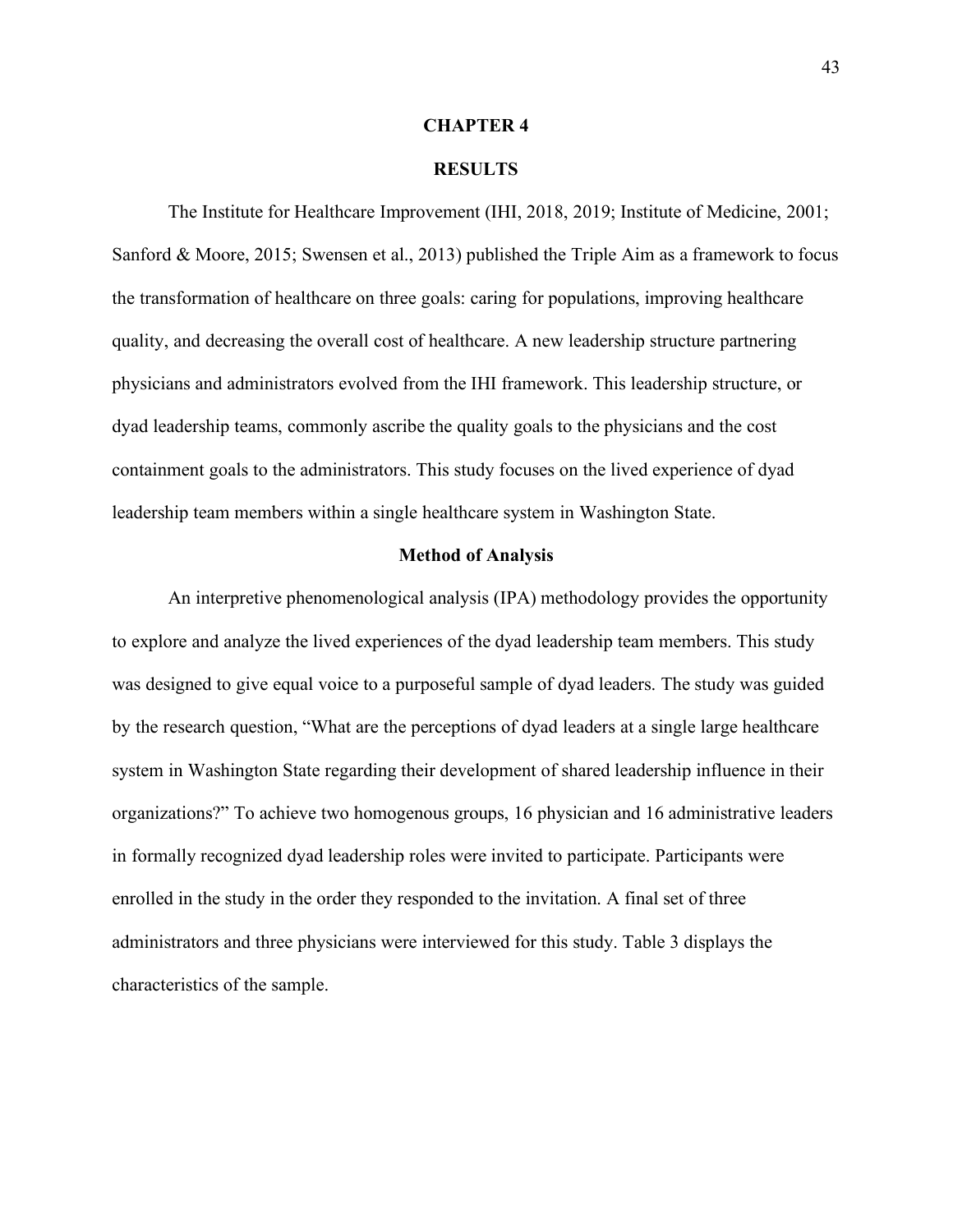### Table 3

| Pseudonym      | Portion of<br>Work<br>Allocated to<br>Leadership | Number of<br>Dyad<br>Partners | Years in<br>the Dyad<br>Leadership<br>Role | <b>WSMA</b><br>Dyad<br>Program<br>Participant | Previous<br>Experience<br>as a Dyad<br>Leader |
|----------------|--------------------------------------------------|-------------------------------|--------------------------------------------|-----------------------------------------------|-----------------------------------------------|
|                |                                                  |                               |                                            |                                               |                                               |
| A <sub>1</sub> | 100%                                             |                               | 6                                          | N <sub>o</sub>                                | Yes                                           |
| A2             | 100%                                             |                               | $3\frac{1}{2}$                             | Yes                                           | Yes                                           |
| A <sub>3</sub> | 100%                                             |                               | 3                                          | Yes                                           | Yes                                           |
| P <sub>1</sub> | 50%                                              |                               | $2\frac{1}{2}$                             | Yes                                           | N <sub>0</sub>                                |
| P <sub>2</sub> | 100%                                             | 2                             | $5\frac{1}{2}$                             | Yes                                           | N <sub>0</sub>                                |
| P <sub>3</sub> | 40%                                              | 3                             | 7                                          | Yes                                           | N <sub>0</sub>                                |

#### *Participant Demographics*

*Note*. WSMA is an acronym for Washington State Medical Association. The WSMA dyad program is part of the health system's leadership development track to train dyad leaders. Participation is voluntary.

The data was collected in six private, semi-structured interviews which required 45-55 minutes. Each interview was recorded and transcribed verbatim. The analytic coding process was implemented on the administrator group first, as that was the first group to complete interviews. The same analytic process was then applied to the physician group. A final analytical process compared and contrasted the findings of the two groups. Following the recommendations outlined by Smith et al. (2009), the analytic process generated descriptive, linguistic, and interpretive notes. Descriptive notes "take [the participants' words] at face value" summarizing or restating the content (Smith et al., 2009, p. 84). The second round, or linguistic comments, focused on the paraverbal aspects of language such as tone, speed of speech, and duration of pauses. The third round of analysis is the interpretation of each participant's and group's content. Each of these three rounds of coding and analysis were grouped into themes.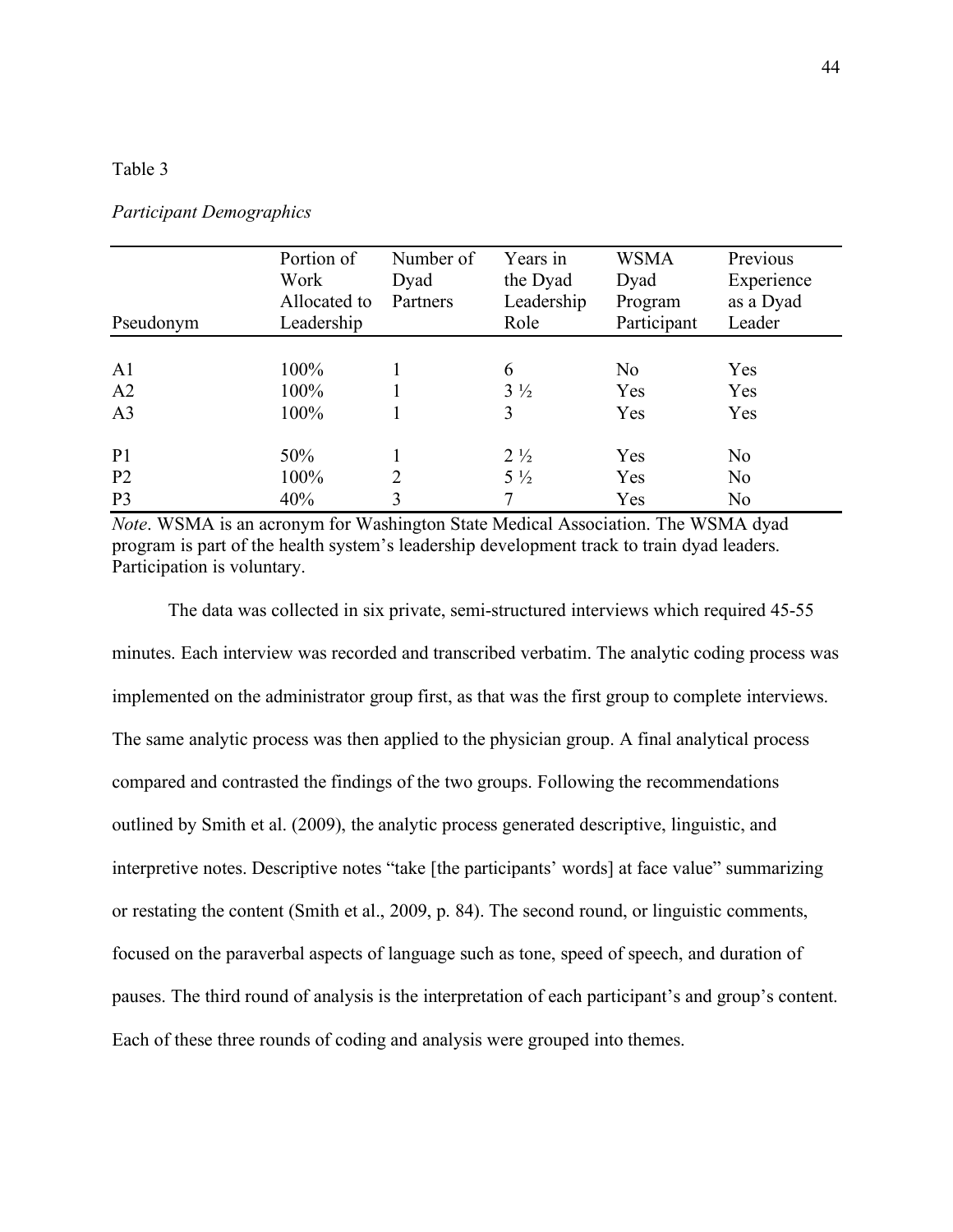Descriptive and linguistic themes were inserted into separate matrices for each group. The combination of descriptive and linguistic codes created a detailed description of the experiences of both groups. As the themes were developed, careful attention was given to the voice of each participant. When sufficient descriptive and linguistic codes were developed, as measured by the inclusion of detail from each participant, the matrices were compared and a final matrix depicting similarities and differences between the physicians and administrators was developed. Interpretive codes were developed for each group and placed into superordinate and minor themes. These were matrixed, compared and contrasted, and inserted into a final thematic grouping of superordinate themes (presented in Table 4).

The repetitive coding of each transcript within each group, followed by a compare and contrast of each group, is referred to as the *double hermeneutic* (Smith et al., 2009). In this study, the IPA methodology provided the researcher understanding of the nuances of experience for each member of the dyad leadership team. Understanding the details of the similarities and differences between the experiences of the physicians and the administrators provided insight into the dyad leadership experience. Figure 2 provides an overview of the analytical process.

The iterative and idiographic nature of IPA requires attention to the details provided by each participant (Smith et al., 2009). Due to the large quantity of data, this chapter presents a high-level overview of the superordinate themes. This is followed by the detailed results from each group; the administrators first, then the physicians. A compare and contrast of their experiences is presented in the last section of this chapter. The aim of presenting the data in this sequence is to document the unique experience of each group, through the perspective of the individual participants and analyze how the groups' experiences were similar and different.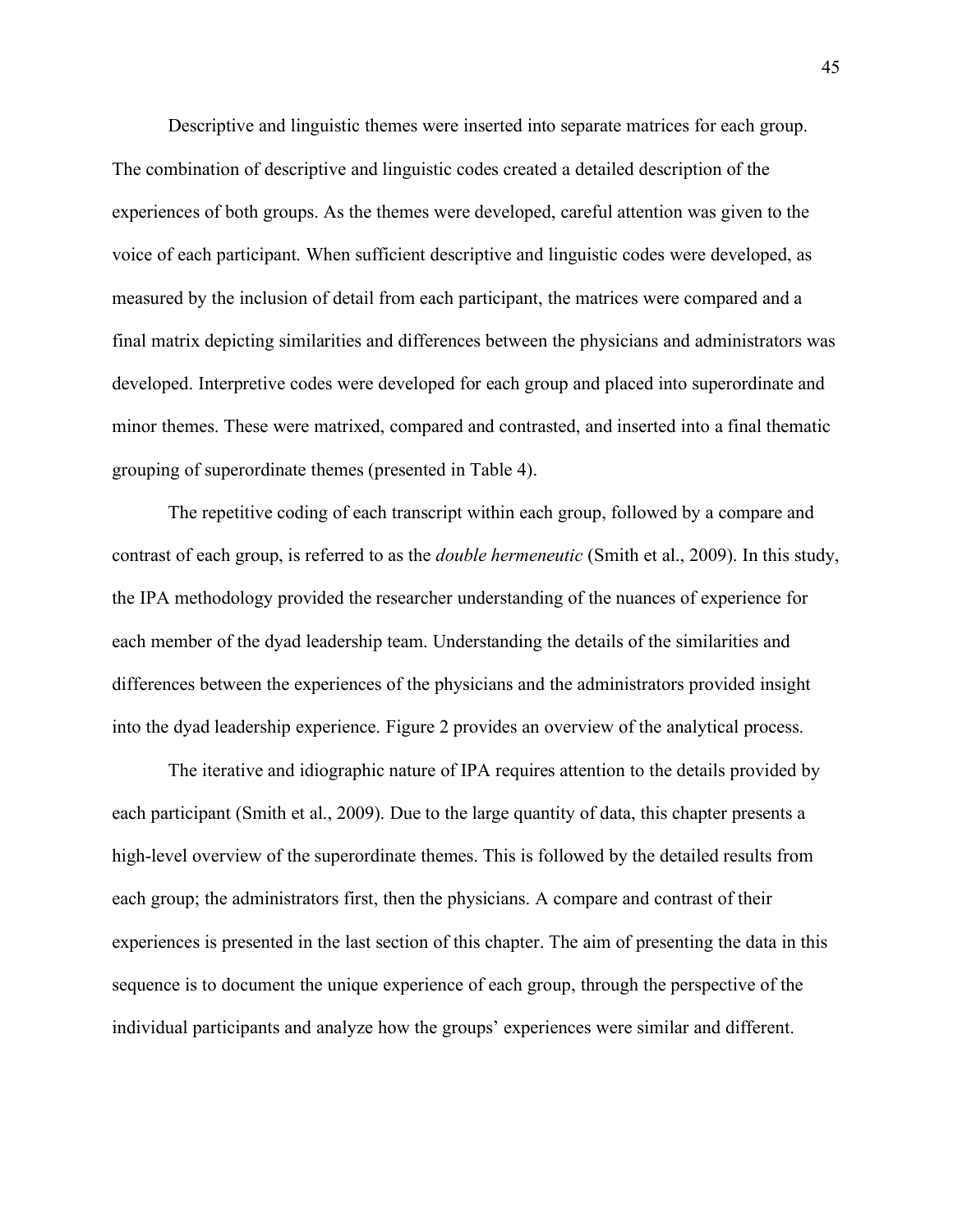Artifacts included in the research methodology were requested from each participant prior to the interview. Two of the six participants provided artifacts; one physician and one administrator. The interpretation of these artifacts is woven into the analysis. In addition to participants' artifacts, an organizational chart depicting the dyad leadership structure for the medical group was obtained. The interpretation of this object is included in the sections below.

The final analysis uses Bandura's (2001) agentic perspective of the social cognitive theory to interpret and make meaning of the data. Selected superordinate themes and supporting quotes are presented from each group as representative examples for the three components of agency; self, proxy, and collective.





*Figure 2*. The process to analyze transcripts in IPA follows a double hermeneutic. Analysis for each group was completed before moving to the next group. Matrices summarizing emerging and superordinate themes were developed for each group, then the matrices were compared between the two groups. This process is adapted from J. Smith, P. Flowers, and M. Larkin (2009).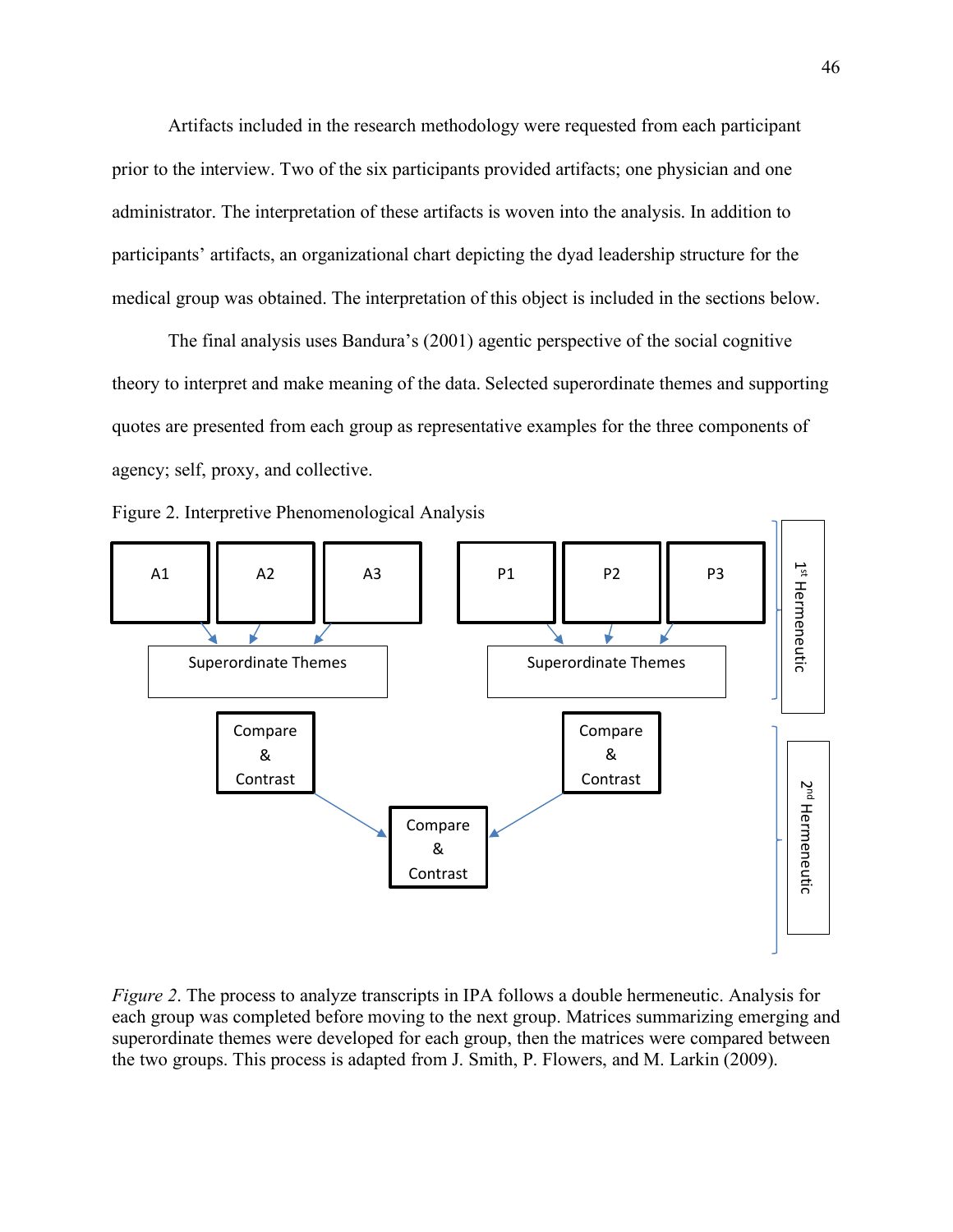After repetitive reading of each transcript, grouping descriptive, then linguistic, and finally analytic codes, matrices were developed to visualize the superordinate themes. Three superordinate themes emerged from the transcripts and aligned with Bandura's (1986) social cognitive theory, triadic reciprocality, and the three forms of human agency. Each of the three superordinate themes presented specific examples from each group. Table 4 provides a summary of the superordinate themes.

# Table 4

| <b>Triadic Reciprocality</b><br>& Superordinate Theme | Physician                                             | Administrator                                |
|-------------------------------------------------------|-------------------------------------------------------|----------------------------------------------|
| Cognitive & Other<br><b>Personal Factors</b>          |                                                       |                                              |
| Internal motivation<br>Internal demotivation          | Professional Satisfaction<br>Lonely, Excluded         | Professional Satisfaction<br>Fear, Overwhelm |
| <b>Environment</b>                                    |                                                       |                                              |
| Organizational Culture                                | Respect<br>Turnover<br><b>Bureaucracy</b>             | Respect                                      |
| Dyad Structure                                        | Role Conflict<br>Polygamous Dyads<br><b>Type Cast</b> | Role Clarity                                 |
| <b>Behavior</b>                                       | Leadership Skills                                     | Vulnerability<br>Leadership Skills           |

*Final Superordinate Themes Aligned with Triadic Reciprocality*

*Note*. Superordinate themes represent the analytic codes derived from the transcripts. Adapted from "Analysis" (Chapter 5) in J. Smith, P. Flowers, and M. Larkin, 2009, *Interpretive Phenomenological Analysis: Theory, Method, and Research.* Los Angeles, CA: Sage.

# **Administrator's Results**

Data from this group aligned with the components of Triadic Reciprocality (Bandura,

1986). The themes, as expressed by the administrators, were grouped into the appropriate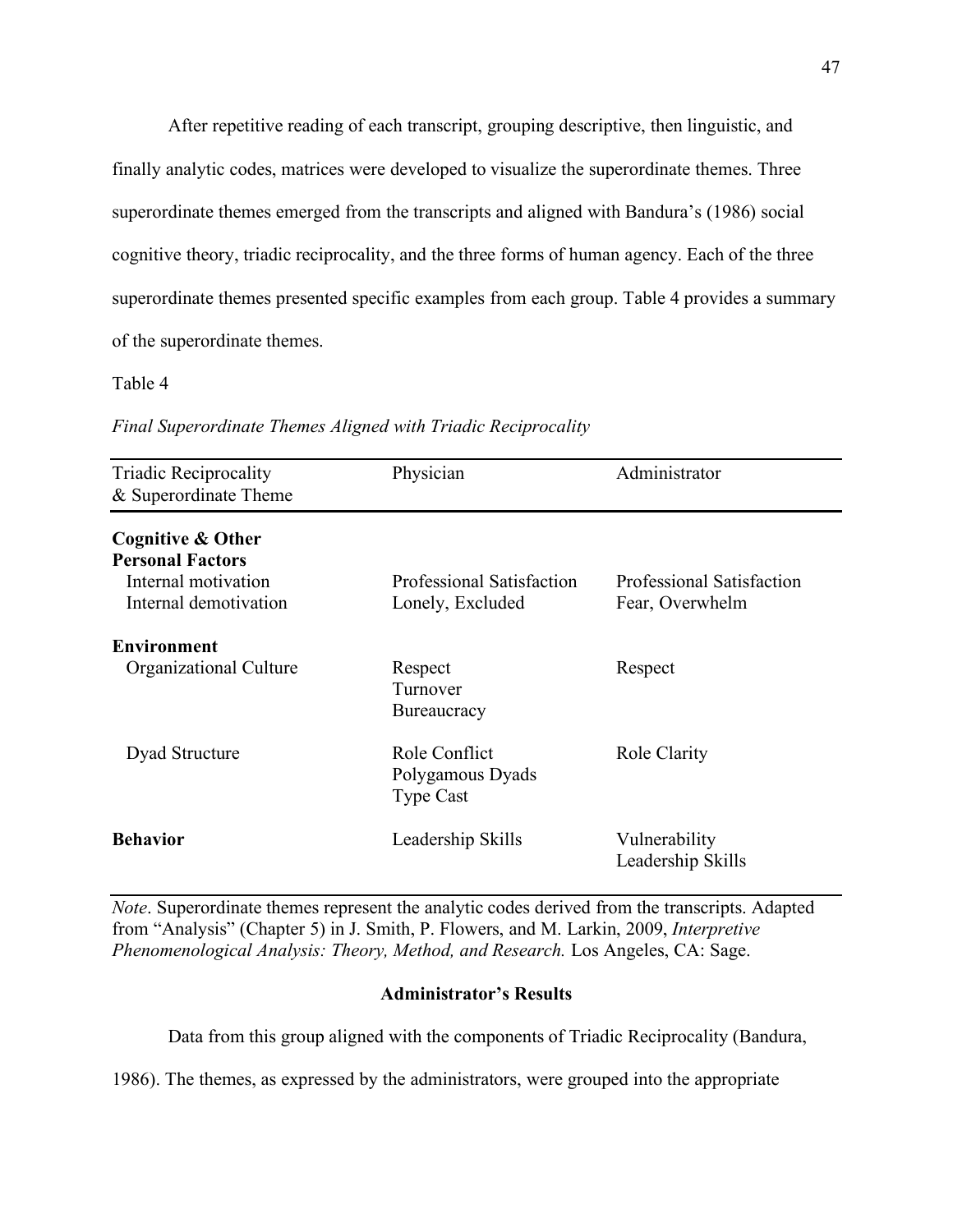component; cognitive factors, environment, and behavior. Smith et al. (2009) proposed that superordinate themes can be compared across a homogenous group to "represent instances of higher order concepts which the cases share" (p. 101). Table 5 displays the superordinate themes and subthemes from the administrator group. Each theme is supported by direct quotes from the participants. The results are followed by a summary and an overall interpretation of the administrators' experience.

# Table 5

|                              | A1          | A2 | A <sub>3</sub> |
|------------------------------|-------------|----|----------------|
| <b>Cognitive &amp; Other</b> |             |    |                |
| <b>Personal Factors</b>      |             |    |                |
| Professional Satisfaction    | X           | X  | X              |
| Humor                        | $\mathbf X$ | X  | X              |
| Pain                         | X           | X  |                |
| Anger                        | X           | X  |                |
| Overwhelm                    | X           | X  | X              |
| <b>Environment</b>           |             |    |                |
| Organizational Culture       |             |    |                |
| Respect                      | X           | X  | X              |
| Dyad Structure               |             |    |                |
| Role Clarity                 | X           | X  | X              |
| <b>Behavior</b>              |             |    |                |
| Vulnerability                |             |    |                |
| Equal                        | X           | X  | X              |
| Personal                     | X           | X  | X              |
| Leadership Skills            |             |    |                |
| Asking for Help              | X           | X  | X              |
| <b>Business Plans</b>        | $\mathbf X$ | X  | $\mathbf X$    |

*Superordinate Themes Aligned with Triadic Reciprocality – Administrators*

*Note*. Superordinate themes represent the analytic codes derived from the transcripts. Adapted from "Analysis" (Chapter 5) in J. Smith, P. Flowers, and M. Larkin, 2009, *Interpretive Phenomenological Analysis: Theory, Method, and Research.* Los Angeles, CA: Sage.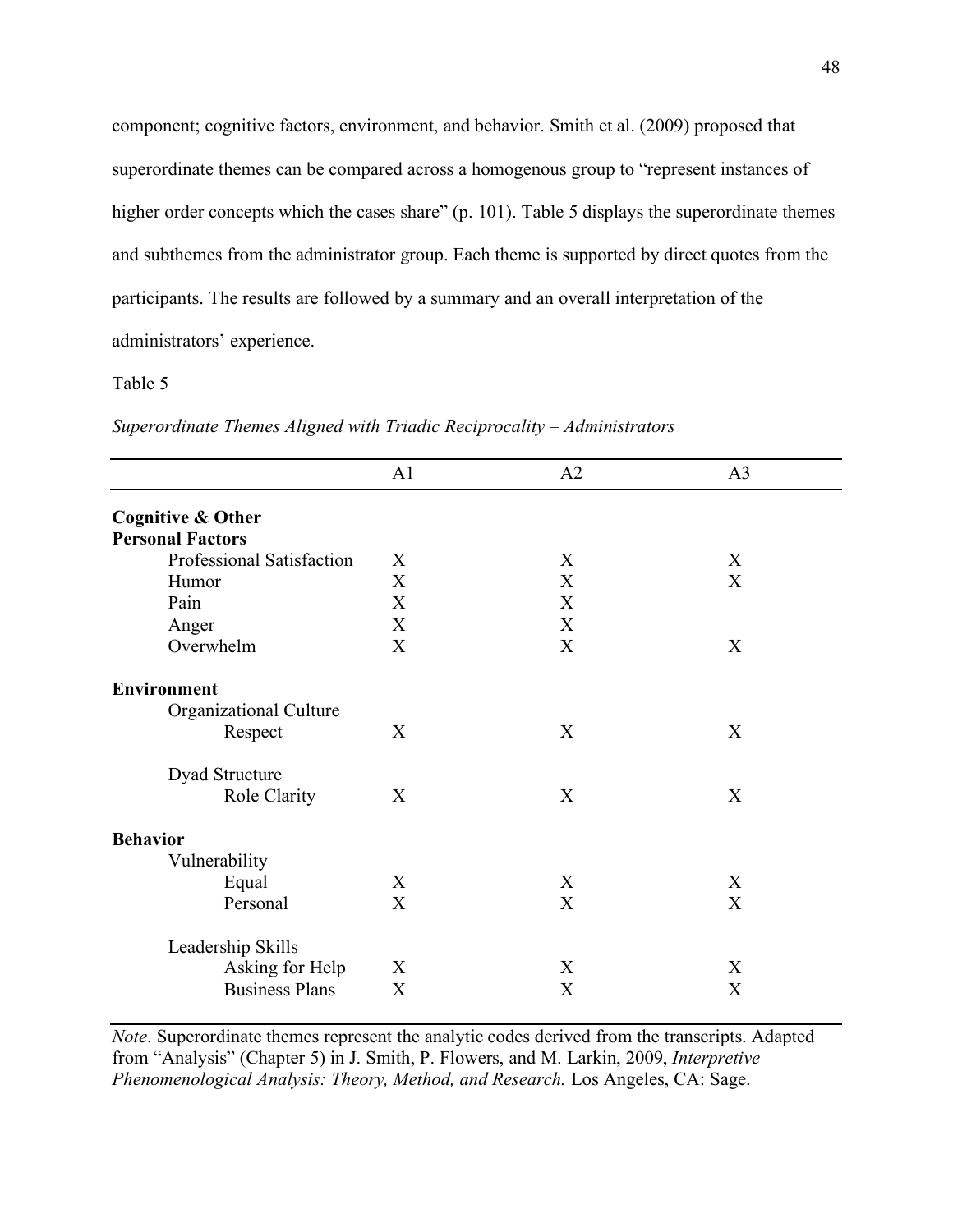#### **Cognitive and Other Personal Factors**

The administrator group provided several perspectives on this aspect of their experience. A3 captured the overall sentiment of the group with the following statement, "You have to give space for emotions. We're all human. And we can't be politically correct all of the time. That's the thing, you have to take down your barriers and political correctness." A3 was describing the need for dyads to be "equally vulnerable." A3 went on to add the formation and development of dyad leadership teams is difficult and that a variety of emotions surface during the "get to know you" and negotiating phases.

**Internally Motivating**. Additional emotions described by this group include professional satisfaction and humor. A2 described professional satisfaction with the following statement. In this statement, the administrator's reference to a physician as an "employee" is colloquial. No administrator in a dyad leadership role has direct line authority over a physician (all physicians and providers formally report to another physician or provider in the medical group). One participant said:

I enjoy connecting with providers and figuring out how to maximize their strengths to build practices that they really love that serve our patients well. The thing about providers is they're so smart, right? These are some of the smartest people you've ever worked with.

This particular administrator found the partnerships with physicians enjoyable and goes on to say, "I think it's a lot of fun to partner with physicians." Throughout this portion of the interview, A2 adopted a thoughtful, deliberate tone of voice. This participant carefully selected words to make the point that while working with physicians presents unique challenges, it is also filled with professional satisfaction.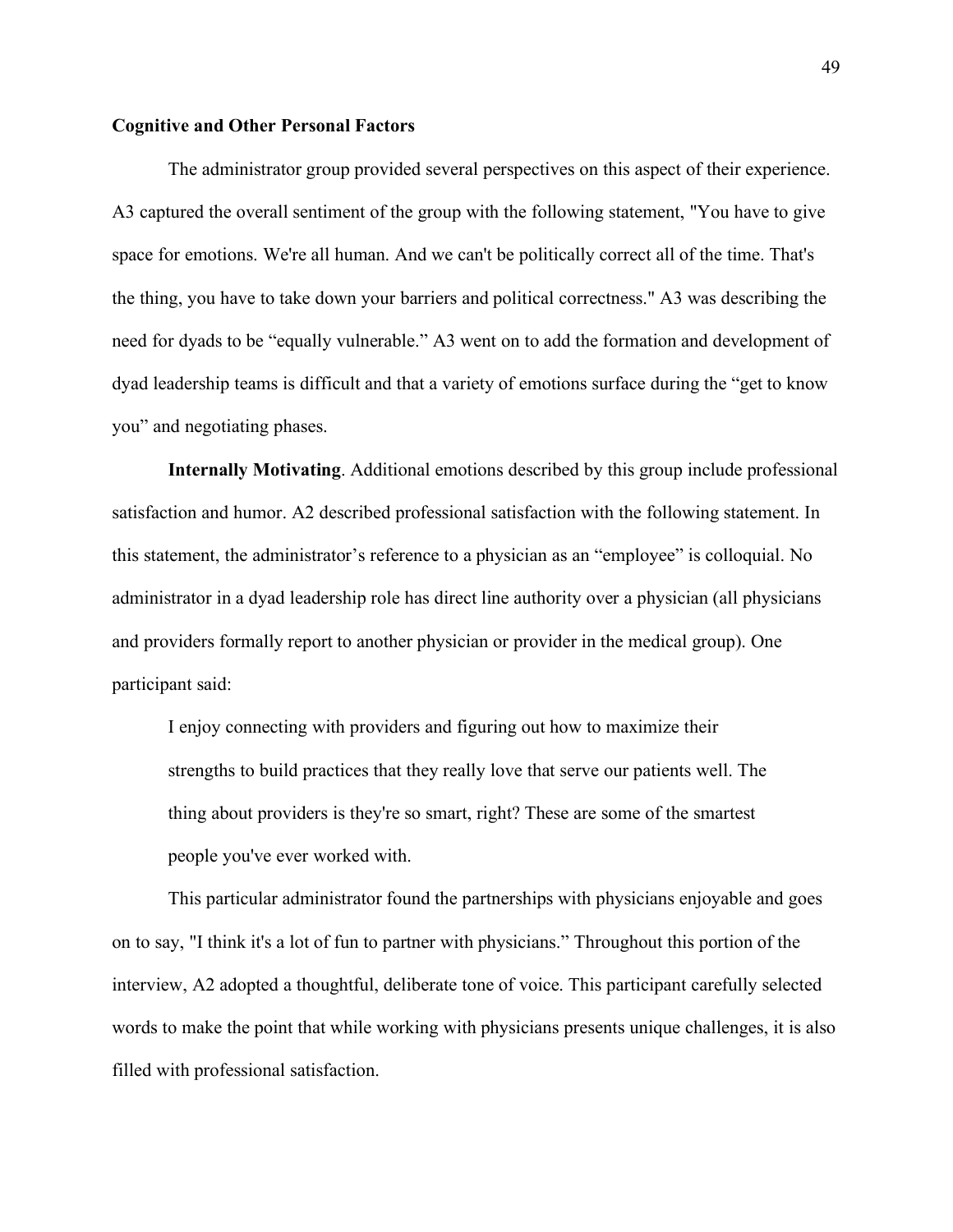Humor emerged across all three of the administrators interviews. Administrator A1 provided a detailed description of a secret language of code words used in stressful situations to break the tension. In this dyad, A1 described how to request that her dyad partner have a serious conversation with another physician by asking him to "Go West Point!" His typical response was that he had his "Louisville Slugger." The administrator recounted this example of shared leadership with laughter, and a smile. Humor, in this dyad, created a framework to deliver difficult information.

**Internally Demotivating**. Administrators expressed "pain," "anger," and "overwhelm" as their key sources of negative emotions. The administrator group provided examples of negative emotions when they were concerned about the ability to provide care and services to patients. This group expressed a difference between anger with health system policies that prevented care to patients and anger with a system of complex opaque processes. Selected quotes from the administrators provide descriptions of both of these circumstances.

A1 described the pain centered on the inability to provide services to patients. The scenario shared by this administrator required an explanation to hospital leaders of the need to admit patients directly for complex services. The prerequisite justification was often predicated on lack of an available bed or the preferential treatment accorded to patients being admitted through the emergency department. A1 offers this description of being unable to admit a patient for a complex procedure, "to have to constantly explain, because we've had such a turnover in [hospital] leaders, the impact of that [cancelled admission] happening and why they [patients] have to be looked at the same as if they're in [surgery]." A1 goes on to explain, "I end up turning away patients who are in the most need of care for what the team can offer…That's a bad day, it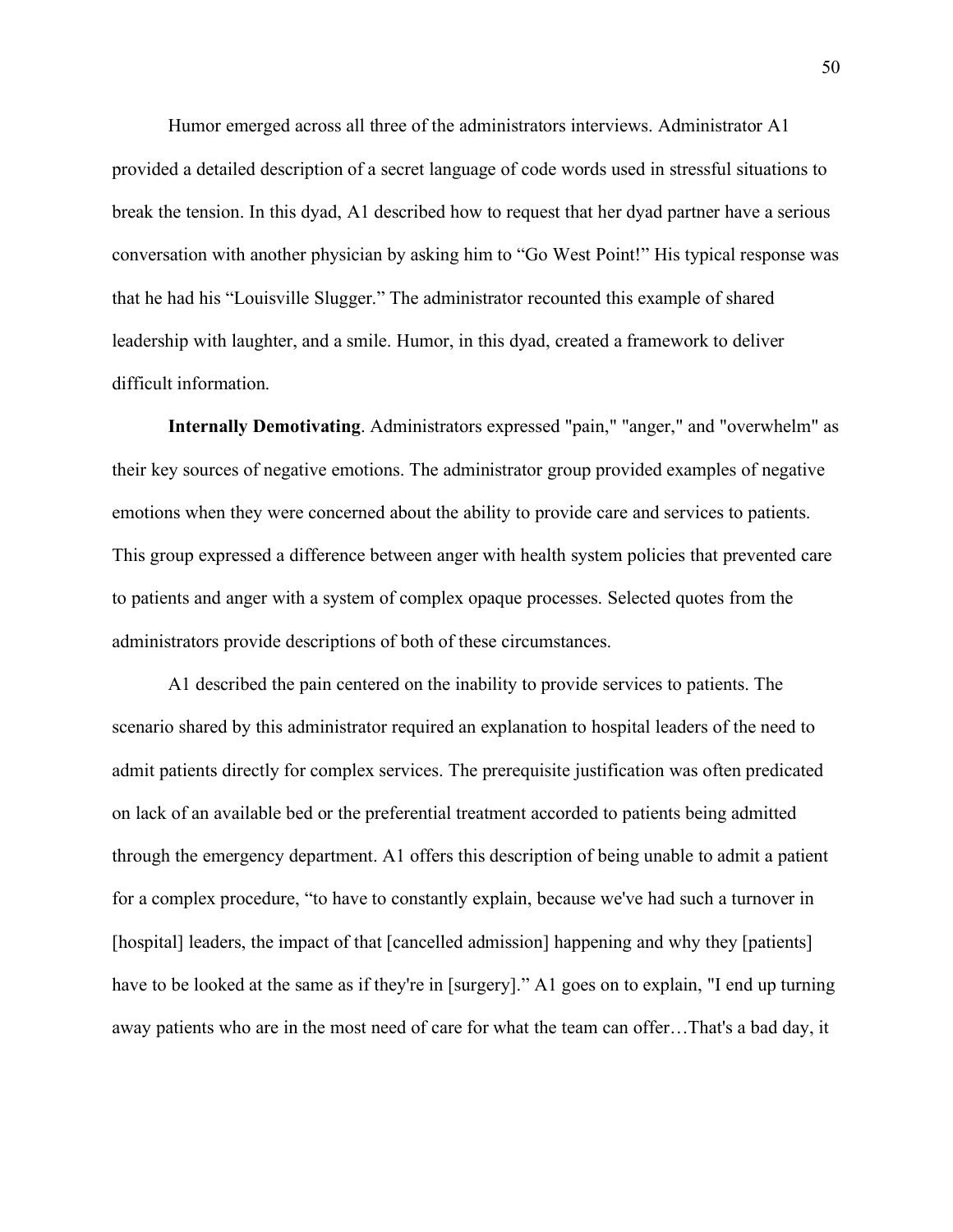hurts. It really hurts." Throughout the description of this event, the administrator's facial expression and tone of voice provided additional emphasis on the frustration associated in not being able to provide care in this scenario.

The second type of negative emotion is the frustration that can be experienced with complex systems. A2 spent a thoughtful amount of time describing what it's like to work in a large healthcare system. As a new administrator A2 summarized their experience with this statement, "There was no road map really to say, here's what you *don't* have that you *do* need." Italics represents emphasis made by A2 during the interview. Complex systems and an undefined dyad leadership role were particularly difficult to navigate. This led to feelings of overwhelm. As A2 continued to explain, "Those first few months were really overwhelming…It was like kind of a scary few months. I didn't know who my medical director (dyad) partners were."

# **Organizational Culture**

The administrator group described an organizational culture of respect and failure. While these two concepts may seem opposed, A2 and A3 provided insight into the complexities of a large health care system. These complexities, as described by the participants, are balanced. Respect in the face of failure is complementary not "antithetical" to dyad leadership. A2 provided the following observation about the role of the physician dyad leader:

They are put through medical school to be tough, right? They're supposed to answer all the questions; they are supposed to show how capable they are. No one ever gives them…They never stop and say, 'So, where are you feeling nervous?' And so, the fact that now we expect them to step into these leadership roles where they're going to feel uncomfortable, and we want them to talk about why they feel uncomfortable. I mean, no wonder it's so hard, right?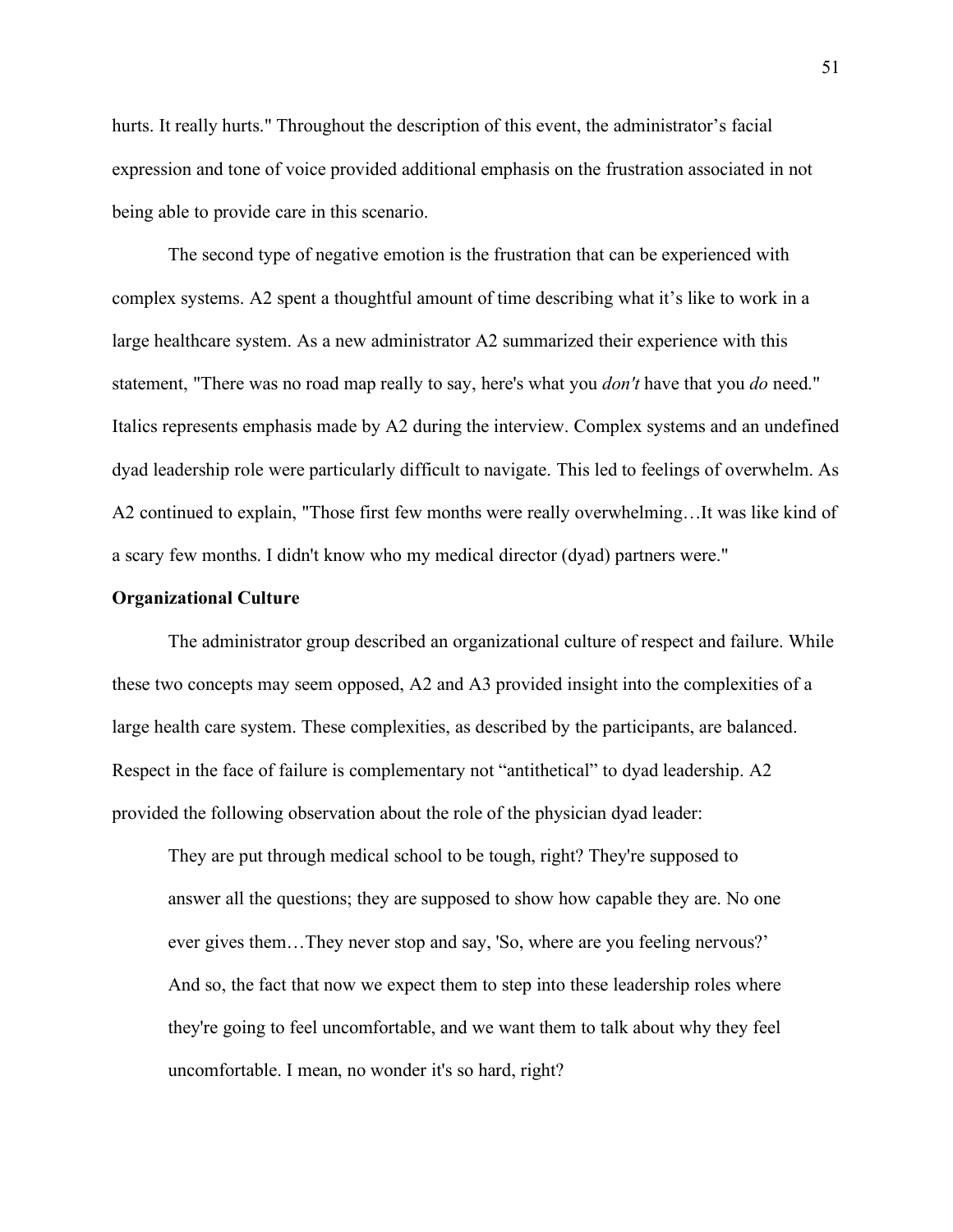A3 amplifies this comment in the following statement regarding the willingness to fail: So, a lot of it just came down to us just being willing to accept that dyads take a lot of work, and we're willing to fail, but we fail fast if we're going to fail. The ambiguity is, we have to allow them [dyad leadership teams] to fail and feel like we've provided a safe space for failure, because if we haven't failed, we haven't reached our potential. We have to be able to fail in order to actually reach potential and we have to fail with enthusiasm rather than fail with – 'I'm not going to try that again.'

# **Dyad Structure**

The administrative group described lack of clarity regarding the structure of the dyad. Only one of the administrators was interviewed by their dyad partner prior to beginning the position. The other two administrators were placed in their positions. One was appointed to the role by the health system's chief executive officer, and the other went through an application and interview process. Both of these administrators have been assigned to additional dyad partnerships during their tenure with the health system. A2 captures the essence of the dyad structure:

Like, I didn't actually understand that dynamic very well when I first started…There was no org structure given to me in the beginning that made it really clear for me. Over time it [the dyad structure] got really clear, both because I figured it out just by working with people, but I think also because we [the health system] have done a better job in formalizing the org structure and how the dyad partners are supposed to work.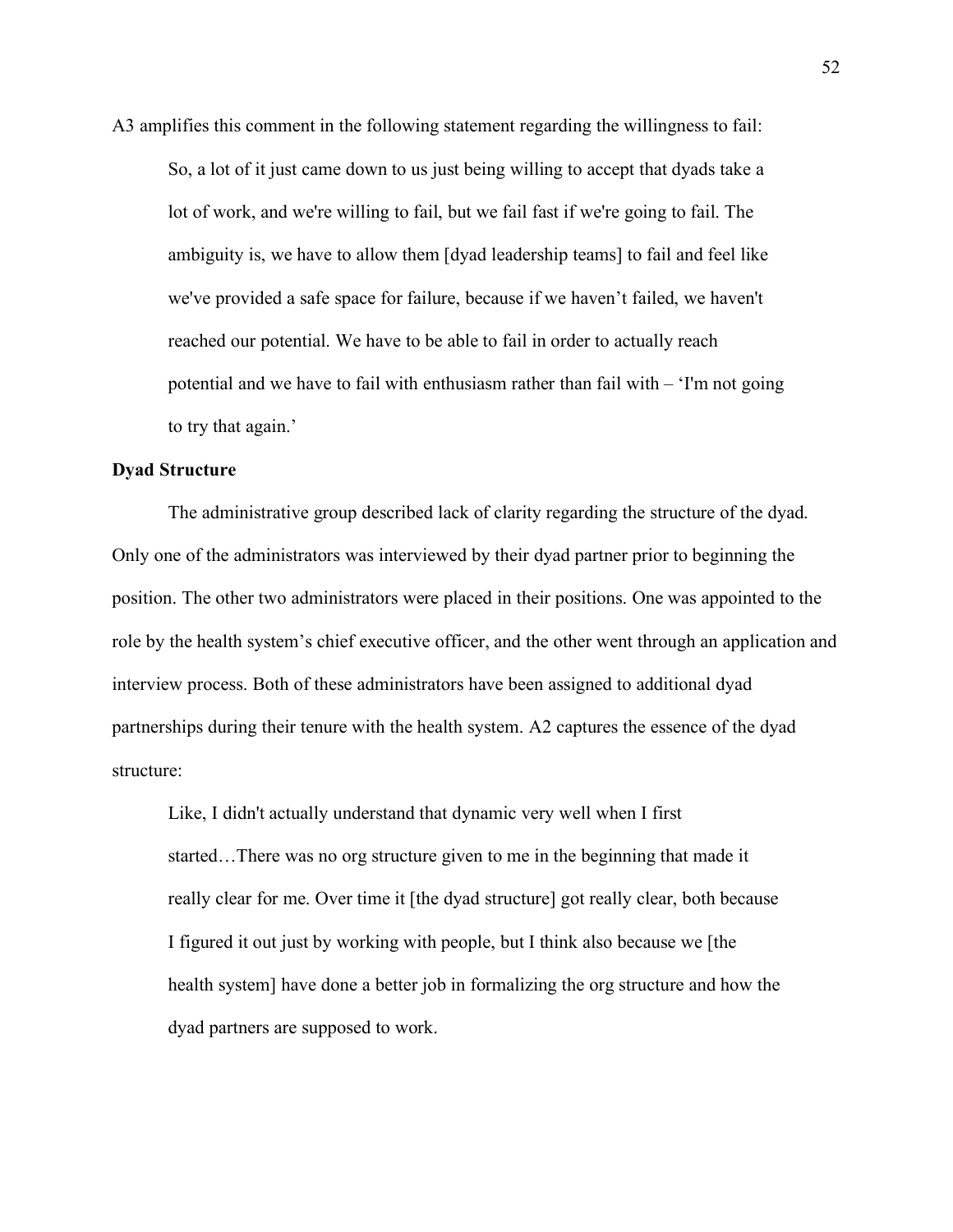In a different scenario, A3 describes the health system's lack of acknowledgement related to the temporal component of forming leadership dyads. While in a consultation with leadership development, A3 explained that dyad relationships can mimic arranged marriages and that "you've got to be okay when some arranged marriages don't work." A3 went on to explain the hallmark for success is allowing the dyad time to "mesh" and "being willing to accept that dyads take a lot of work." A3 was adamant that dyads can take years to form "successful teams."

# **Vulnerability**

The superordinate theme of vulnerability was common to all administrator participants. The three administrators discriminated between equal vulnerability and personal vulnerability. The former applies to both members of the dyad and the later applies to the individual. A2 describes personal vulnerability in comparison to the assumed perspective a physician would take regarding vulnerability:

It is scary to say, 'I don't feel comfortable here'…just putting those things out is exposing part of yourself, right? I'm naturally fairly willing to be vulnerable… over the years, I think I've developed that, and it doesn't scare me, but not everybody is, and I feel like especially for physicians, they're taught to be the ones who are strong, not the ones to be vulnerable, right?

A2 and A3 provide further detail about vulnerability by examining the learnings from the WSMA leadership course. Here the concept of vulnerability expands to include the dyad partner. The administrators agreed that the leadership assessment in the WSMA course, when approached from the position of equal or shared vulnerability, could provide insights into the dyad team's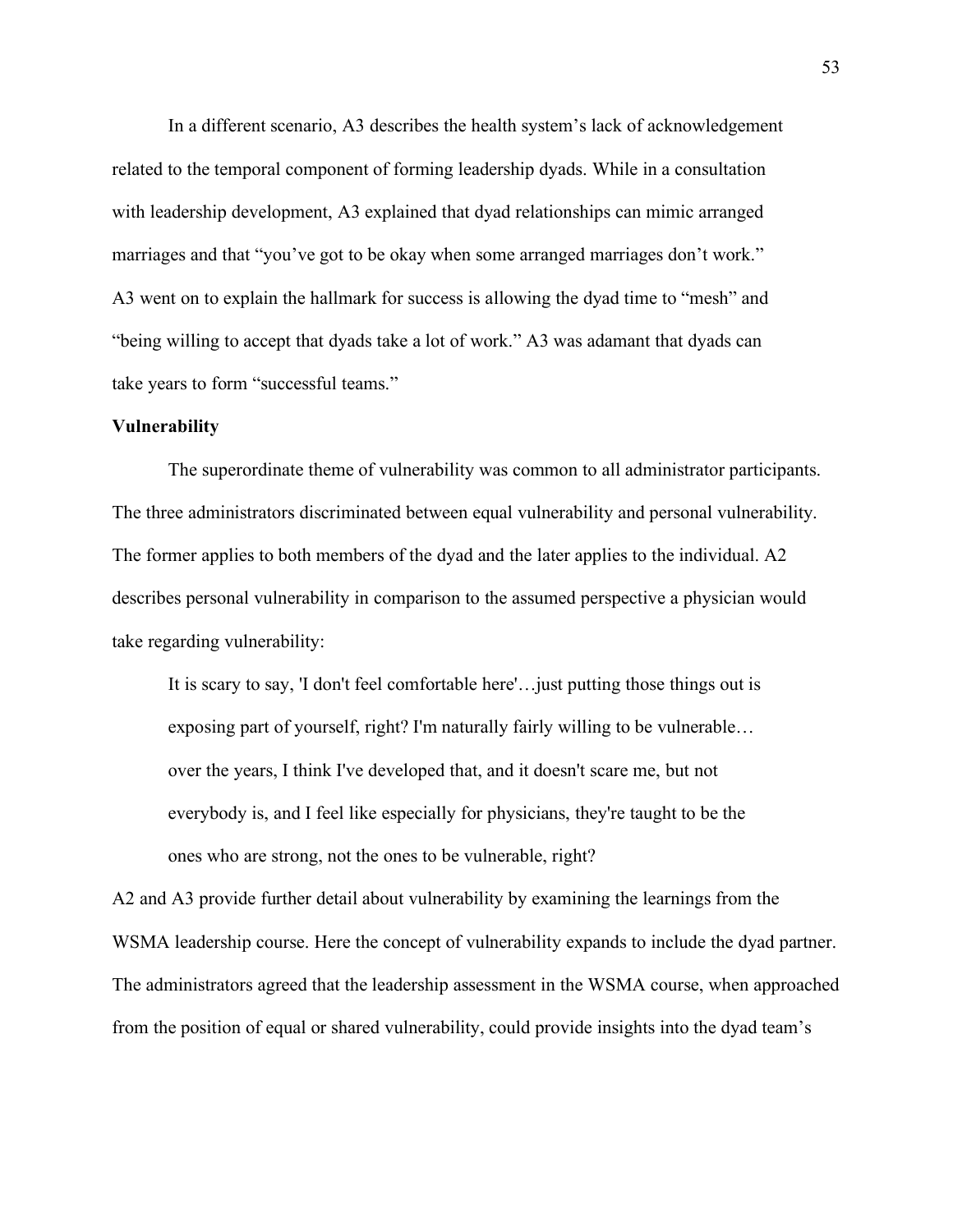dynamic. P3 stated, "It's a fun way to look at it…we were all kind of able to look at where we fell in that [leadership assessment] and what our strengths and weaknesses were together."

In this example vulnerability applies to both strengths and weaknesses. As P2 provided further clarification:

Now we can talk about how our strengths and weaknesses complement each other, or where we as a group are vulnerable because no one has a particular strength…I think over the past year [the WSMA course] bolstered our ability to have these kinds of conversations and deepened all of our relationships with each other on the team.

# **Leadership Skills**

The concept of dyad leadership skills was described by two of the administrator participants. All three administrators completed the Washington State Medical Association's (WSMA) leadership course with their dyad partners. In reference to this course A2 provided the following observation:

It's a fun way to look at it … we were all kind of able to look at where we fell in that [leadership assessment] and what our strengths and weaknesses were together…so now when we have conversations about things…we meet in the middle.

This statement provides insight into the administrator perspective that learning together creates shared vulnerability. The concept of vulnerability comes up again as one of the major superordinate themes for administrators and will be explained in more detail later in this section.

A second perspective on leadership skills is provided by A3 in reference to the ability of physicians to contribute to financial goals, which is the generally accepted domain of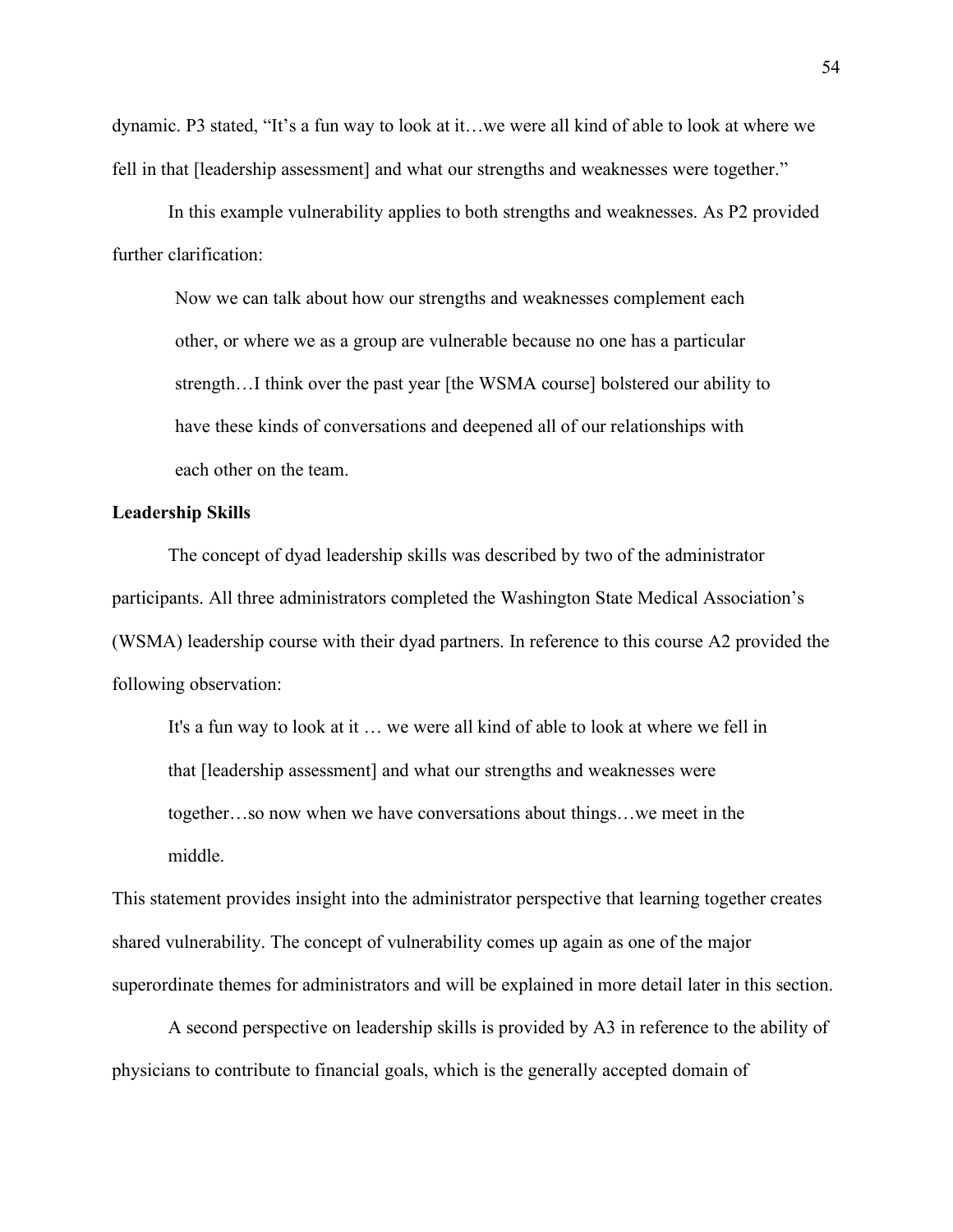administrators. The following excerpt provides insight into the difference between theoretical book learning and the tacit knowledge acquired over years of practical experience:

He's always trying to bring out the textbook education of business, because that's what he's trained on, so he's always you know, well I learned this in my class, let's do it this way, and we're just like…the real world you know? We've been experiencing the real world for years, this is how it actually works when you take it out of the context of the business book, and so he still tries to, you know be *that* rather than be vulnerable and accept that somebody else might actually be able to provide that input.

The administrator group generated explicit superordinate themes specific to their group and other superordinate themes partially shared with the physician group. The shared themes included professional satisfaction, leadership skills, organizational structure, and dyad structure. Administrators experienced professional satisfaction while working to build healthcare infrastructure with their physician dyad partners. The administrators also expressed frustration when those processes to care for patients became barriers, preventing access to services. Leadership skills, as perceived by the administrators, involved the ability to collectively problem solve with their teams. Organizational culture supports the administrators with a respectful approach to failure and by acknowledging that creating dyad leadership teams is time consuming and difficult. Dyad structure, although a formal role, was not clearly depicted in the organization's charts. This led to difficulty for the administrators. The final theme, of equal and personal vulnerability, was a common lens for all three administrators. Vulnerability brought insight and awareness into their teams and provided equal opportunity for all members of the team to learn.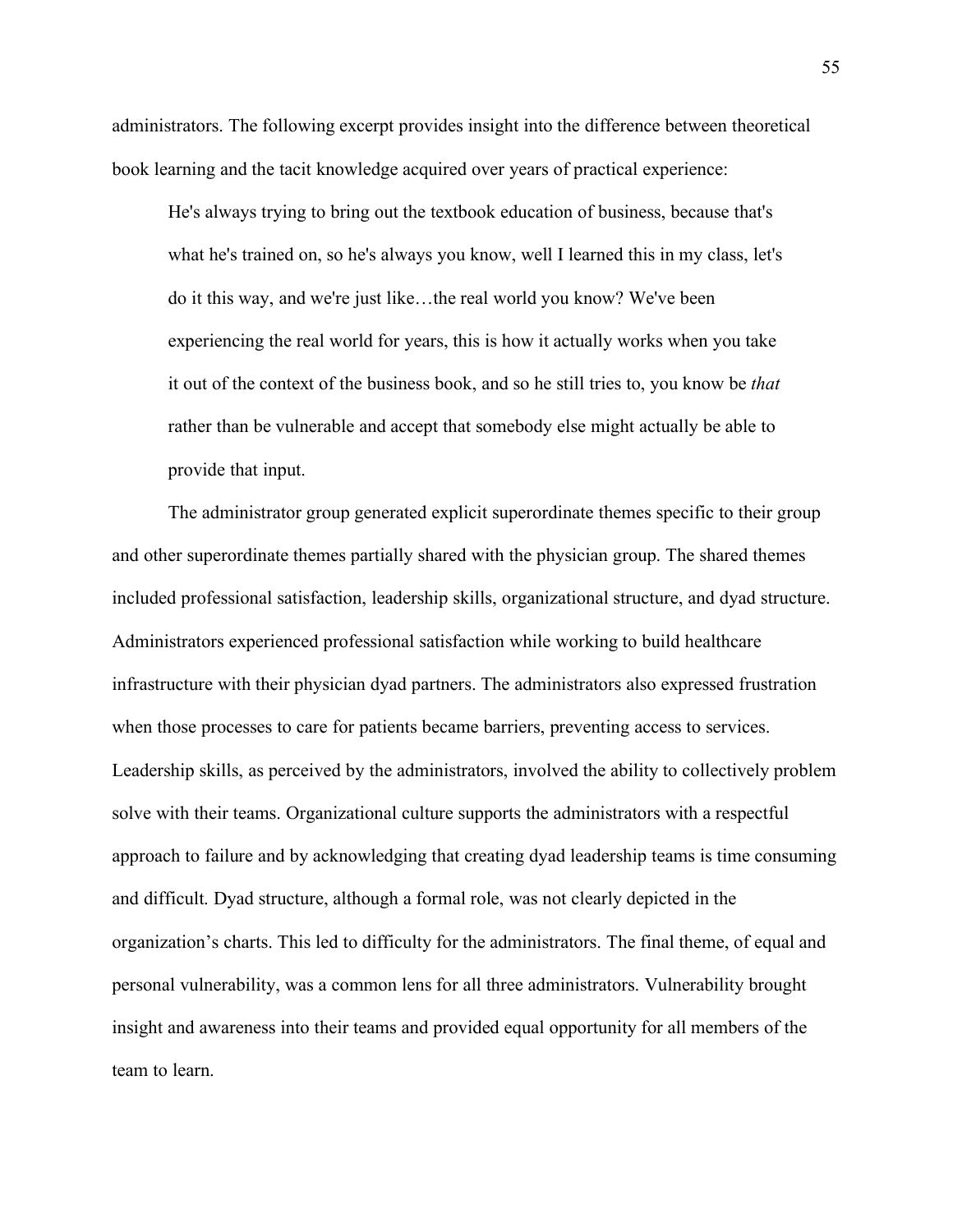## **Physician's Results**

Data from this group aligned with the components of triadic reciprocality (Bandura, 1986). The themes, as expressed by the physicians, were grouped under the appropriate component; cognitive factors, environment, and behavior. Smith et al. (2009) proposed that superordinate themes can be compared across a homogenous group to create instances of shared concepts. Table 6 displays the superordinate themes and subthemes from the physician group. The results are followed by a summary and an overall interpretation of the physicians' experience.

Table 6

*Superordinate Themes Aligned with Triadic Reciprocality – Physicians*

|                              | P <sub>1</sub>            | P <sub>2</sub> | P <sub>3</sub> |
|------------------------------|---------------------------|----------------|----------------|
| <b>Cognitive &amp; Other</b> |                           |                |                |
| <b>Personal Factors</b>      |                           |                |                |
| Professional Satisfaction    | X                         |                | X              |
| Lonely                       | X                         | X              | X              |
| Excluded                     | X                         |                | X              |
| <b>Environment</b>           |                           |                |                |
| Organizational Culture       |                           |                |                |
| Turnover                     | X                         | X              | X              |
| Bureaucracy                  | $\boldsymbol{\mathrm{X}}$ | X              | X              |
| Respect                      |                           | X              | X              |
| Dyad Structure               |                           |                |                |
| Polygamous                   |                           | X              | X              |
| Conflict                     | X                         |                | X              |
| Typecast                     |                           | X              |                |
| <b>Behavior</b>              |                           |                |                |
| Role Conflict                |                           |                |                |
| Clinical vs Admin            | X                         |                | X              |
| <b>Impact on Patients</b>    | X                         |                | X              |
| Leadership Skills            | X                         | X              | X              |
|                              |                           |                |                |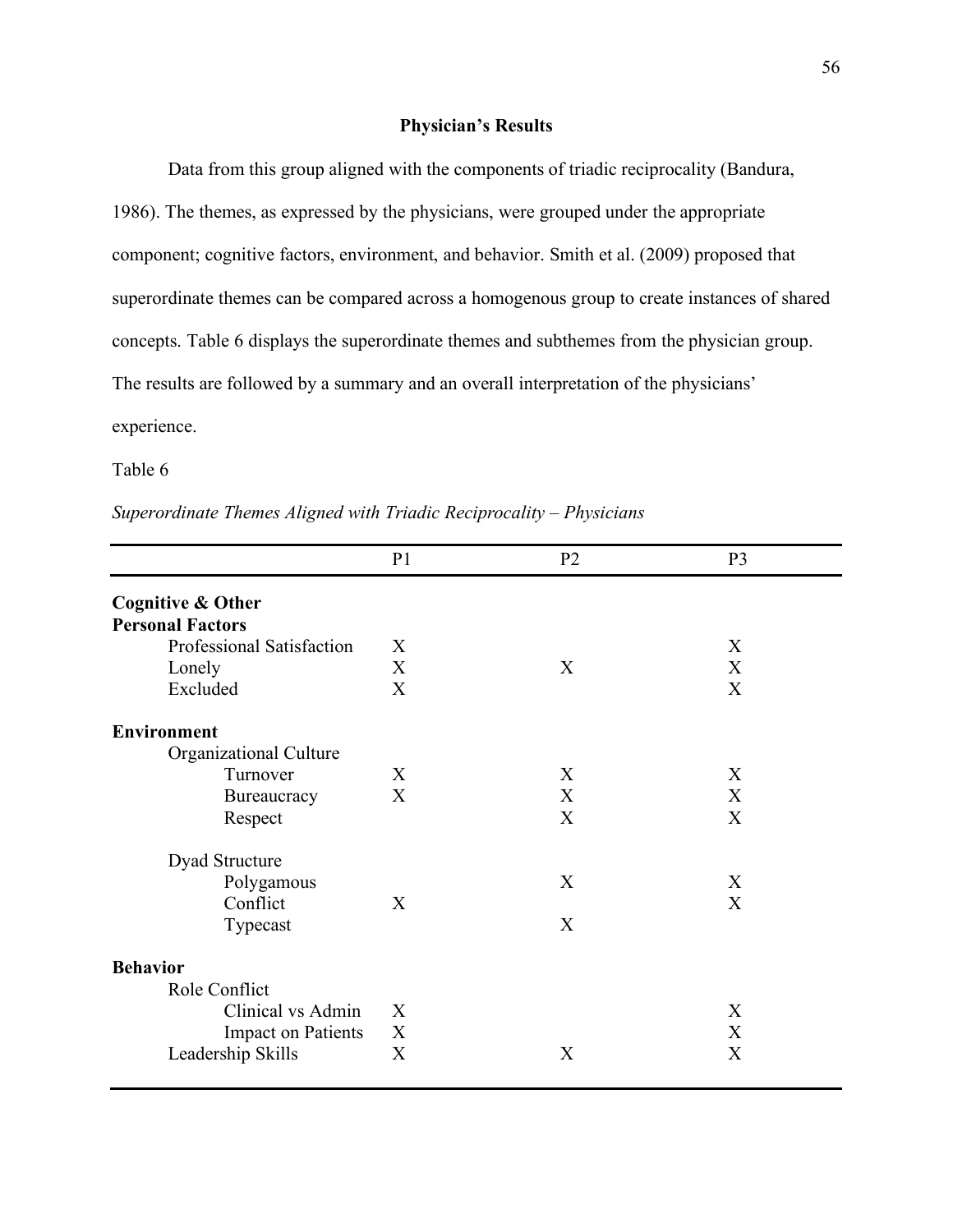# **Cognitive and Personal Factors**

**Internally Motivating**. The physician group presented two clear examples of professional satisfaction. Satisfaction in the physician group emanated from; (a) achievements with their clinic teams and (b) building trust with their administrative dyad. The first example is from P3 who described the team's response to a collective win against the insurance company and getting a medication approved for their patient. P3 described the scenario when the team literally "did a high five and a happy dance" when they successfully appealed an insurance company's denial and were able to call the patient with a prescription. P2 described the dyad as a positive relationship built on trust, a long-standing relationship of working together, and recognizing the potential of their partnership.

**Internally Demotivating**. Negative emotions for the physician group related to (a) the dyad leadership role, and (b) lack of access to information. The following examples explore the physician's experiences with the loneliness of leadership. Two examples are provided to capture the perspective of dyad leadership loneliness. All three physicians repeatedly described a sense of frustration with the health system. P2 captured the sense of loneliness associated with dyad leadership in a large health system:

Well, you're not alone as a leader. I think that's the most important thing. Leadership can be lonely. I think we're meant to be with people. As a leader you get further isolated. You're the 'other,' compared to the people that work with you. So, having that partnership [dyad] gives, honestly, there's partnerships that probably sustain you when you wanna leave the job, because things aren't going well. Or no matter how much they're paying me, it's not worth it.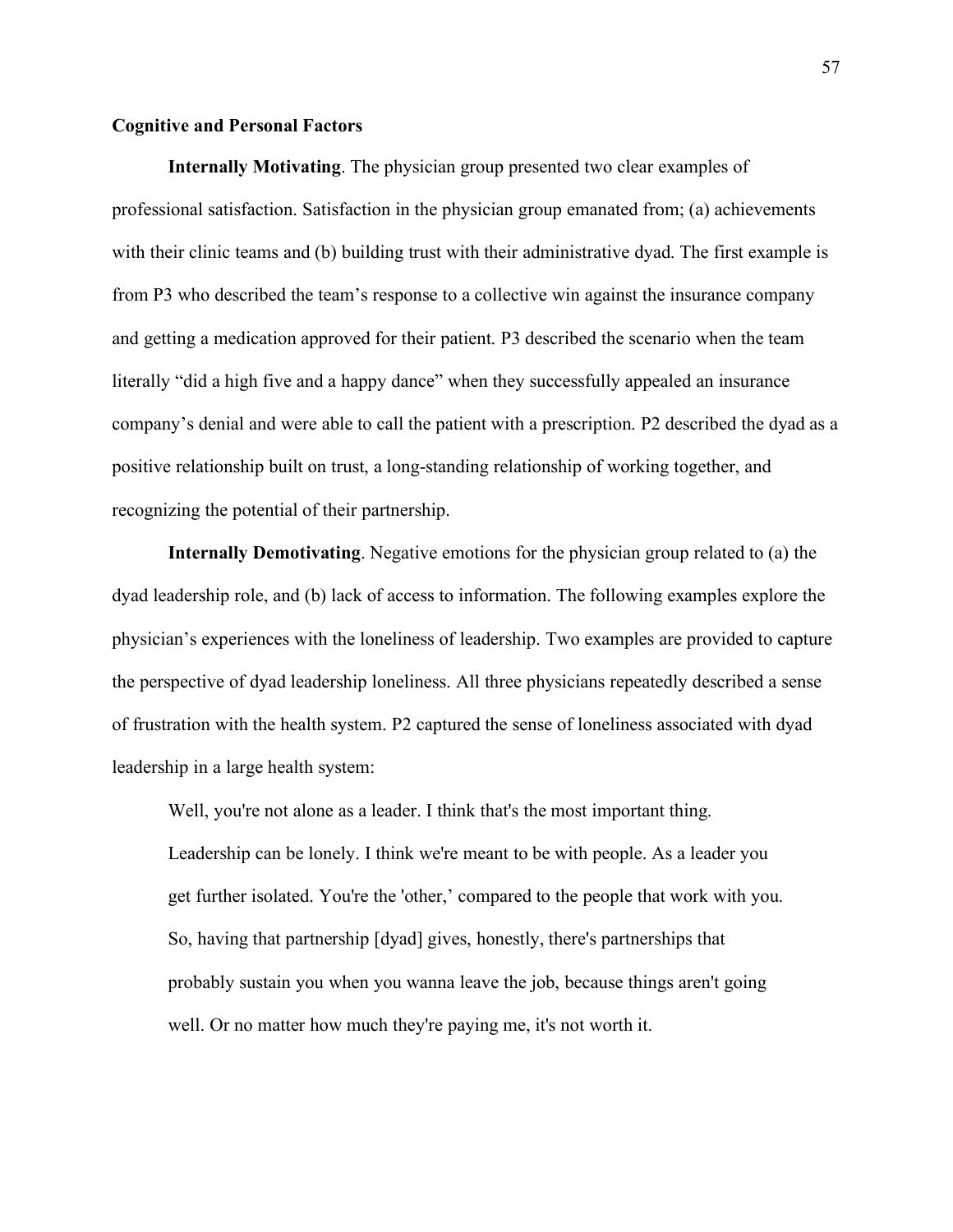P2 admits that while the loneliness of leadership is real, that loneliness can be offset within the partnership of a functioning dyad. In contrast, a different physician participant provided a very concise explanation of feeling excluded from the "black hole" of leadership. For this participant, being on a dyad leadership team does not provide access to information or data. "I get excluded from things that I would like to be included on, because I'm not the clinic manager and I'm not the administrative part of the dyad."

Two of the three physician participants are part-time dyad leaders. The two part-time participants experienced different phenomena than their full-time colleague. The part-time physician dyad leaders expressed both internally motivating and demotivating situations related to both their clinical and leadership roles. The part-time physician leaders described no clear delineation between their work as a clinician and their work as a dyad leader. Their clinical work constantly intermingled with their leadership work.

# **Organizational Culture**

Organizational culture for the physicians is described in terms of bureaucracy, senior leadership turnover, and respect. These three concepts were expressed by all three physicians. Selected quotes portray the collective experience of the physician participants. Each physician made several statements in each of these three areas, for brevity the most salient were selected from each.

The org chart for the medical group was gathered as an artifact for this research. The document is 14 pages long. The administrator and physician dyad are represented on one page. The box depicting the dyad consistently lists the administrator's name first. There is no supporting detail describing the layers of physician leadership. Each box representing the dyad teams contains the title for each person, there are no names associated with the roles. The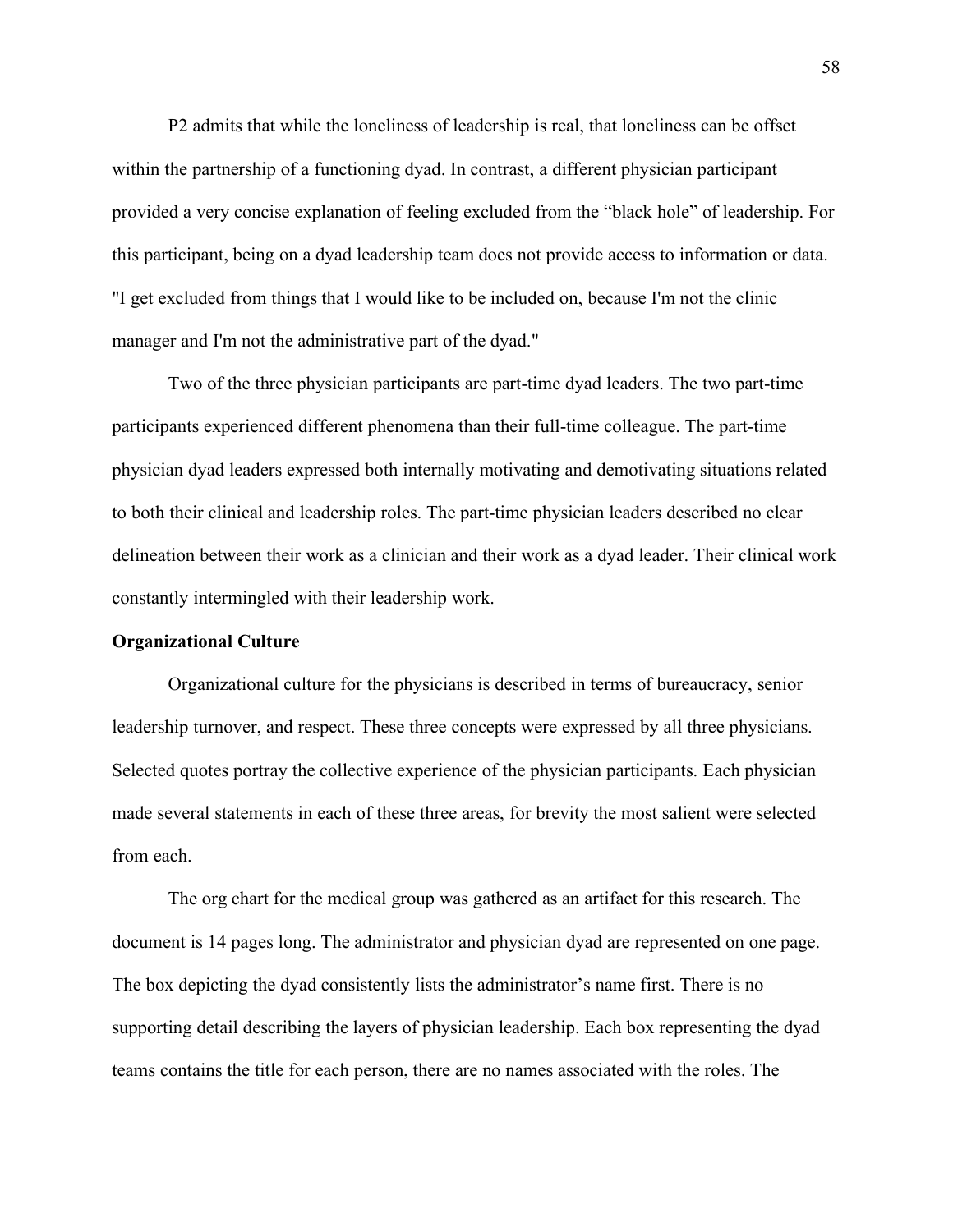document provides no contact information or detail associated with the scope or span of control of the leadership dyads. Instead of providing clarity, the physicians perceived the organizational chart as bureaucracy in action.

The box depicting the dyad leadership team is connected vertically to one senior leader; the chief operating office for the medical group who is then vertically connected to the president of the medical group. The organizational chart seems to portray that both the administrative and the physician leader are in equivalent roles and report to the same senior leader. This contradicts the health systems bylaws in which a physician always reports to another physician. P3 summed up the participants' confusion regarding the complex organizational structure displayed on the chart. The comment explicates the inability to decipher who, on the administrator side, is responsible for which job functions. P3 stated, "I think that all I see is a bunch of titles."

The second subtheme, turnover, is captured by P2. This participant has the longest tenure as a physician leader. As such, this person has witnessed the rapid expansion of the health system including the impact and after effect of replacing the health system's CEO. P2 described the impact senior leadership turn over has on trust. "It [trust] is threatened when you have new leadership that don't realize the history you've been through." P2 goes on to explain that lack of shared history slows the pace of change and is a source of frustration to physician leaders.

The third component of organizational culture is respect. P3 describes the perceived lack of respect for physician leaders:

We were being asked to take down all of our personal information from our, our rooms, and, and basically, you know, share office space. Is that a bad thing? Not necessarily, however, you know, you put so much time and energy and effort into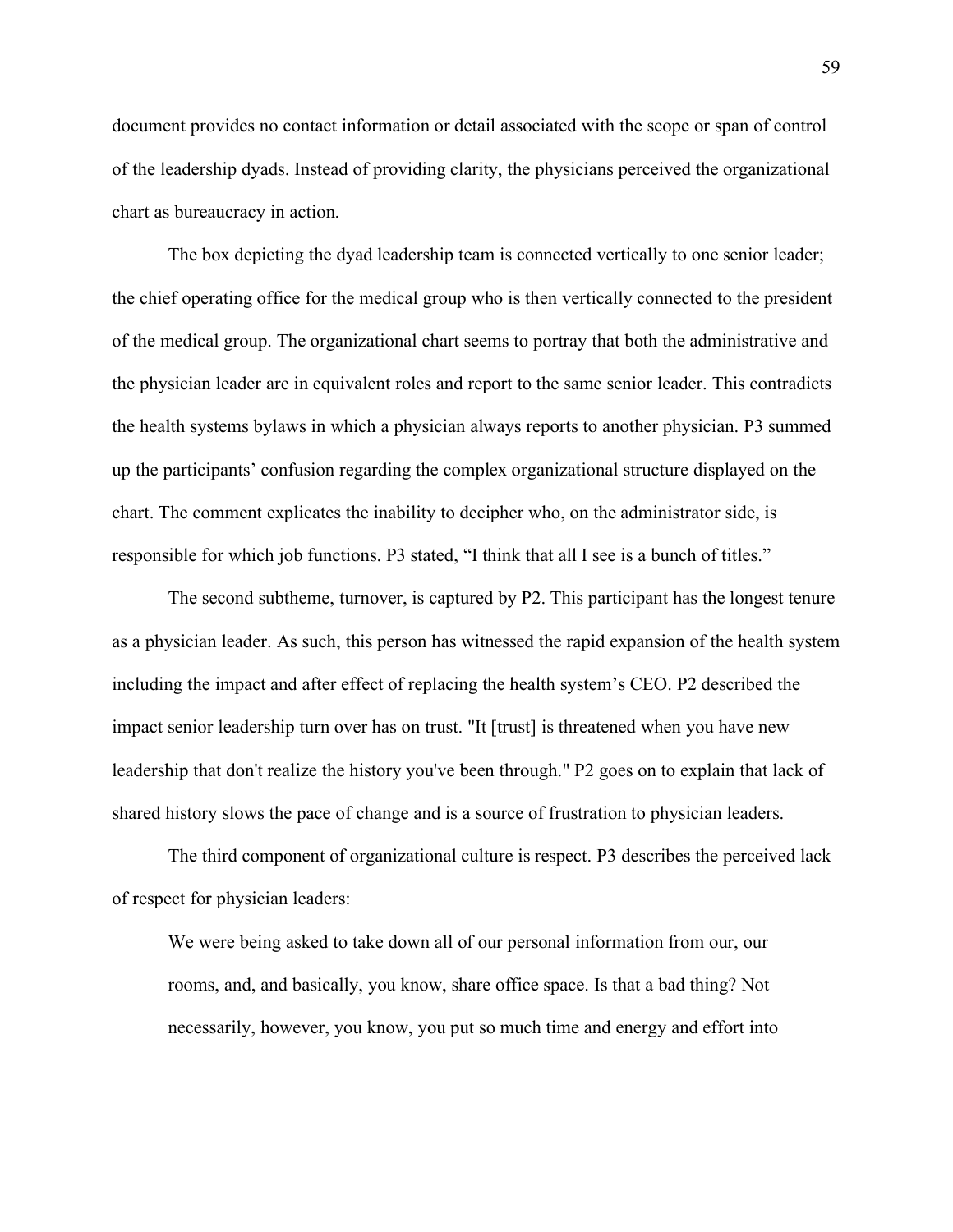having something that you call your own. My patients, when they would come in, they're like, 'Where are your kids' pictures on your desk?'

# **Dyad Structure**

The physician experience of dyad structure is captured in three words: polygamous, conflict, and typecast. In this participant sample, polygamy is specific to the physicians. Polygamous dyads, in this sample, represent a one-to-many relationship. From the physician perspective, being assigned to more than one dyad partner is common, even for a physician placed in a part-time dyad leadership role. Table 3 displays the distribution of dyad partners in this sample. Figure 3 describes polygamous dyads from the physician's perspective.



*Figure 3. Polygamous Dyads*

Conflict is described from several perspectives while typecast is mentioned by only one physician. P2 defines conflict from the perspective of ambiguity. This physician describes the ambiguous nature of this health system's dyad teams by stating, "the dyad relationship - it's not black and white, our relationships were never set, 'you're going to be a dyad' and, yet, we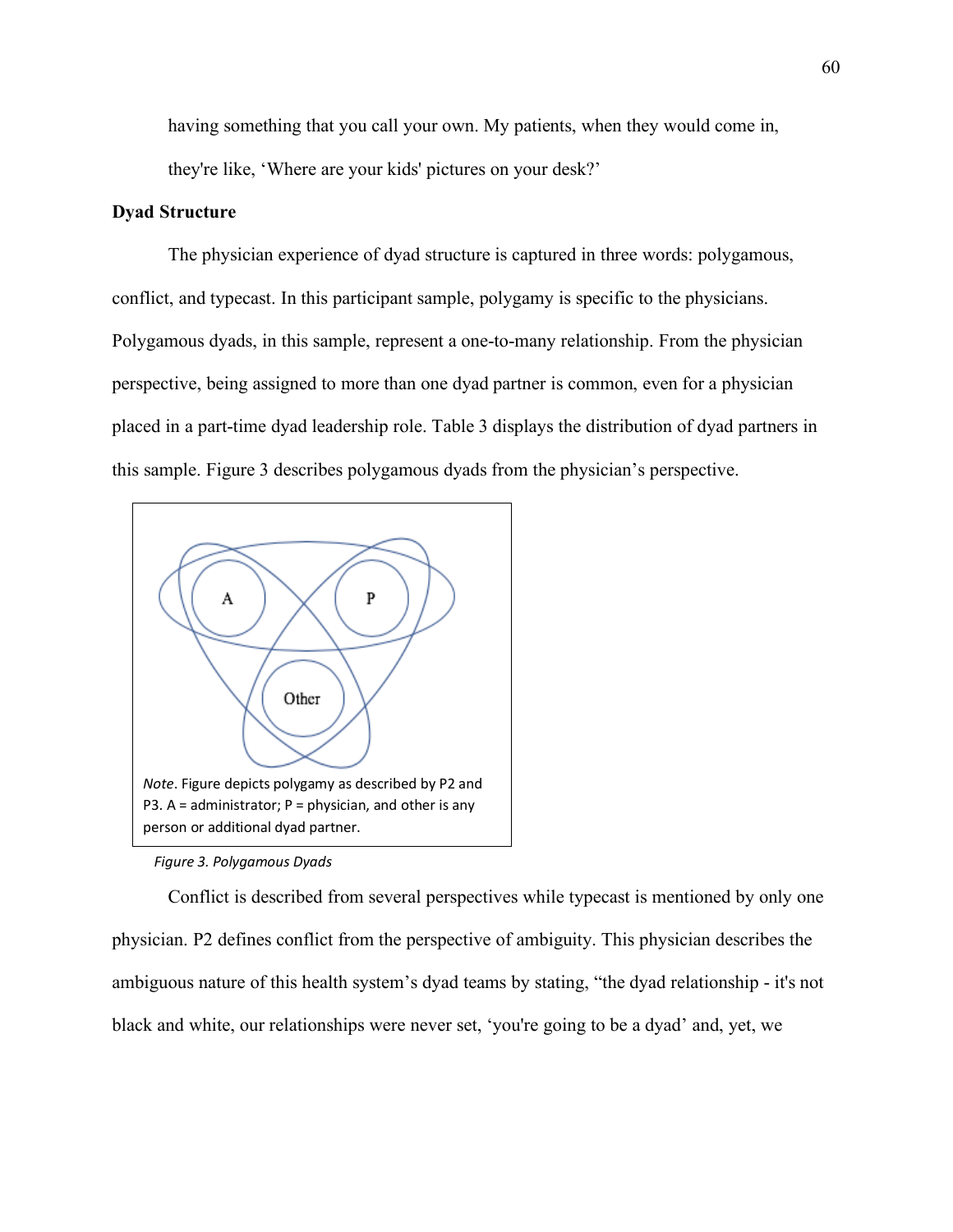formed partnerships regardless." This participant goes on to describe the development of the dyad relationship in the following excerpt:

I don't even remember how that conversation even unfolded; it became clear that we were creating this division. And each of us started to emerge in our unique roles. So, we just started collaborating together, it wasn't said, you two are going to work together closely, so, it just kind of emerged that way.

The same physician leader continues to describe the evolution of the dyad structure by drawing a picture of overlapping circles. This picture was presented as the artifact most closely associated with the dyad model. The Venn diagram (Figure 3) was presented in recent history to a group of physician leaders. Although this diagram is no longer referred to within the organization, it formed early expectations for this participant regarding how to be a dyad leader. P2 goes on to explain the drawbacks from this model:

People get fixed on it [dyad leadership], if it is a black and white solution, or that there are fixed rules. It ignores personalities, it ignores strengths. It can typecast people. I think that's one problem with it. I personally think it's a better conversation on, how do we form the right leadership teams? The key is that it's not about one person, it's about taking advantage of the personalities and strengths on a team.

The other physician participants describe conflict with stronger language and tone of voice. P3 describes conflict related to role ambiguity in the following statement:

Um, where theoretically we're supposed to collaborate on projects, or *whatever*, but I haven't had [dyad partner] come to any of my clinical meetings. Not one for, forever since there was a concept of dyad partners. But my [dyad partner] said I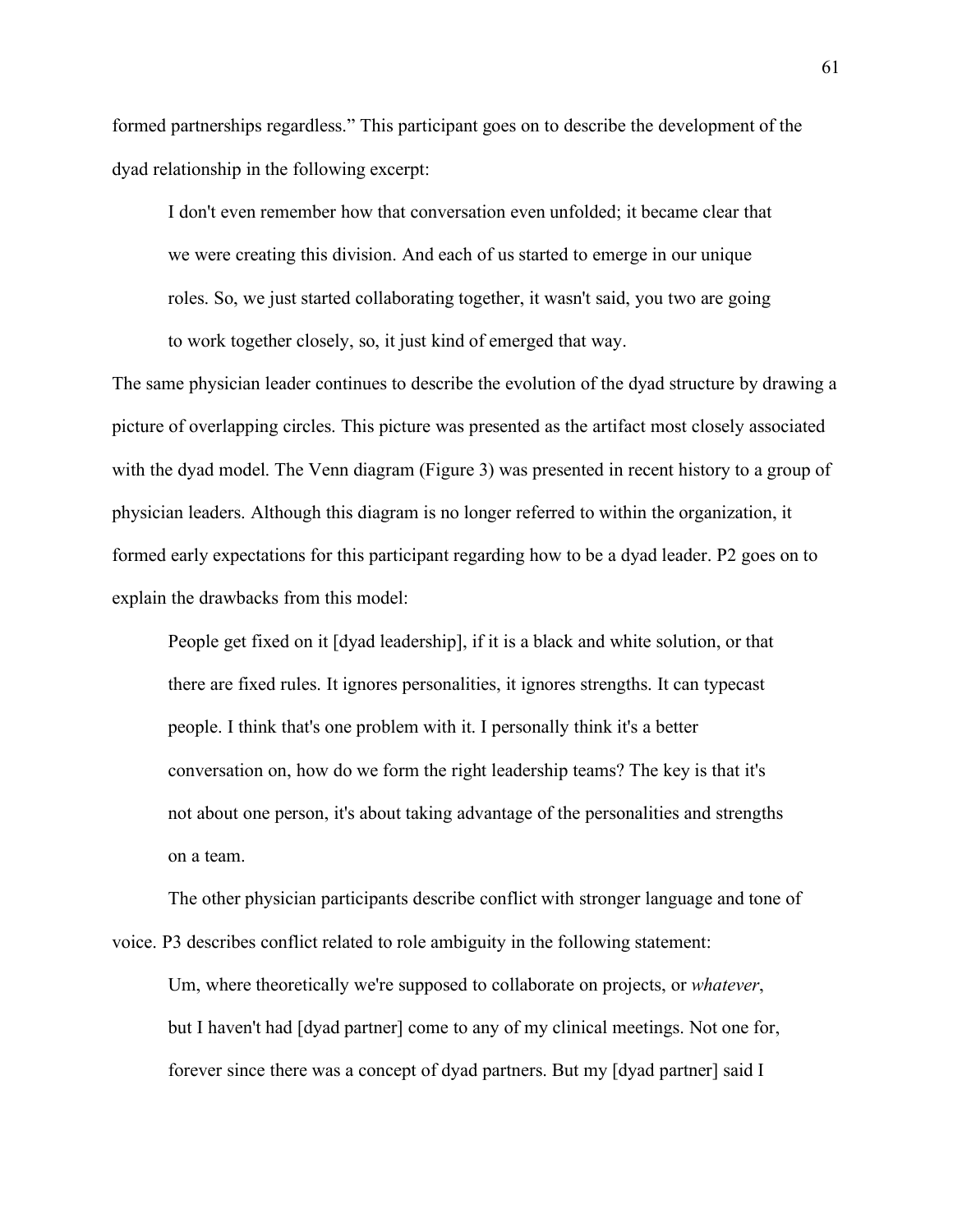would be able to handle it, but it's kind of a missing link, I think. [Italics represents emphasis by the participant.]

P1 has a different experience with conflict as reflected in this statement, "We have tension over some things, and other times, other things we agree on, so getting her to agree is tricky."

#### **Role Conflict**

Within the physician participants' responses, the data regarding role conflict was inconsistent. This is due primarily to the number of hours each physician has to devote to their dyad leadership role. All of P2's time is devoted to leadership (no clinical practice), while P1 and P3 are in divided roles. P1 has 50% of their time dedicated to leadership while P3 has 40% of their time dedicated to leadership. In other words, both P1 and P3 are actively caring for patients in the same clinics where they are expected to be leaders. Both part-time physicians described role conflict with anecdotes and an emotional, fervent, tone of voice. The experience for the parttime physicians is different than the experience for the full-time physician leader.

The part-time leadership roles of P1 and P3 have a direct impact on their ability to care for their patients. This time in the clinic also limits when they are able to participate in leadership events such as budgeting, strategy, and capital equipment allocations. As formal dyad leaders, P1 and P3 are expected to attend leadership meetings and training sessions. If these meetings are cancelled or rescheduled, patients often feel the impact. As P3 states, "that's *really disruptive* if I have to reschedule patients" to attend a cancelled/rescheduled leadership meeting. [Italics reflects participant's spoken emphasis.]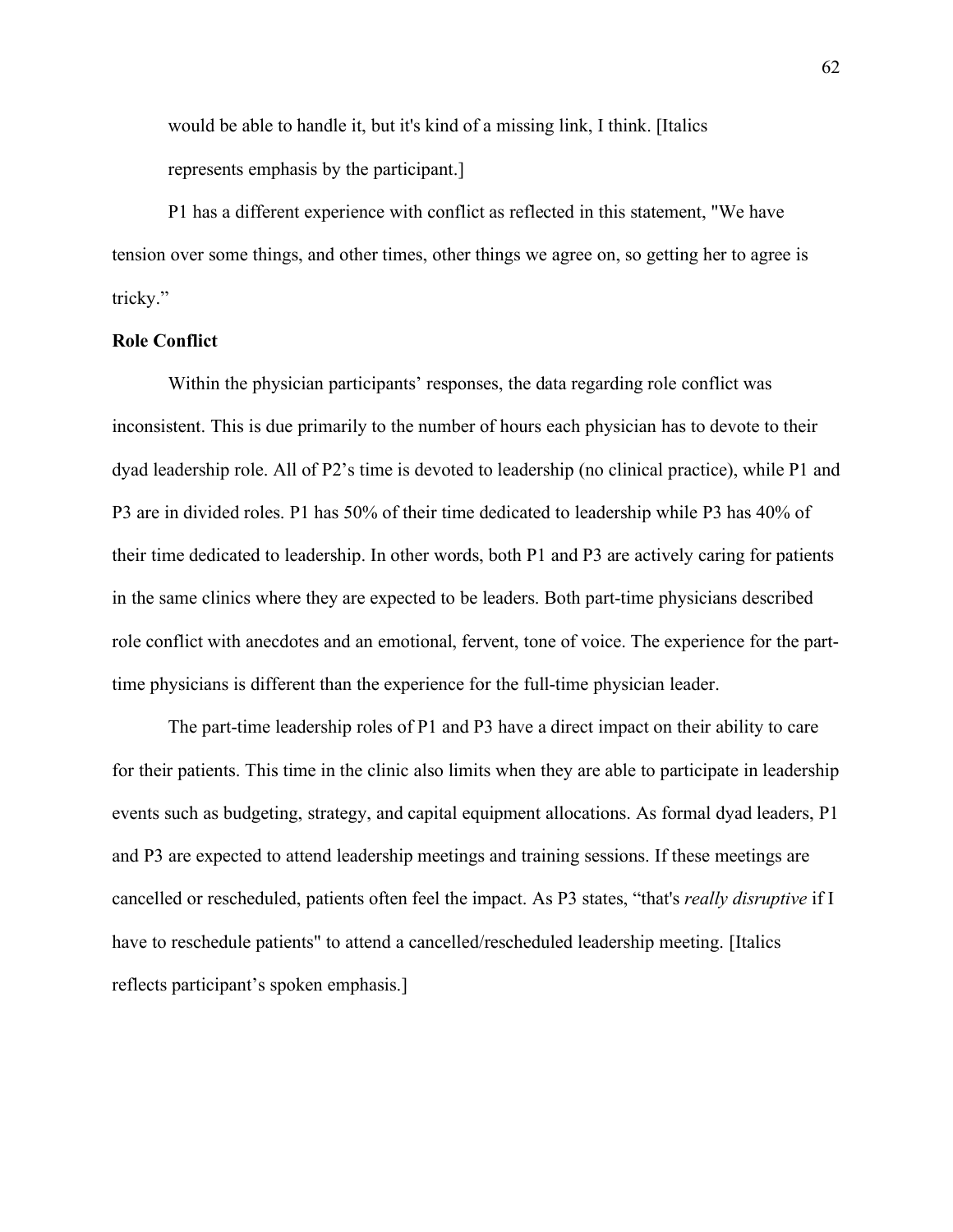The other concern with part-time leadership is the assumption that patient care only occurs during business hours. P1 also shares in a demanding call schedule for several hospitals, while P3 provides patient care after hours and on weekends as evidenced by this statement:

I'm out for the day (doing admin) and not typically near a computer in a clinic situation, I still have to - to go into E.H.R. [the electronic health record] and electronically sign prescriptions…I could theoretically push it off to the side and wait 'till Wednesday [regular clinic day] to do all that but I don't like leaving a lot of prescriptions out there or patient questions out there, so I will often go into the E.H.R. and uh, you know work.

The idea of postponing patient care to assume leadership work creates frustration for these two part-time dyad leaders.

# **Leadership Skills**

The physician group described a paradigm of leadership via observations and textbooks. While all three of the physicians completed the WSMA dyad leadership course, none of the physician participants made any explicit comments about the training. Two of the physicians mentioned an intent to learn about leadership and only one provided insight into how they would seek new knowledge about leadership.

P3 described a poignant situation of observing another dyad pair as they presented their shared strategy to the health system's senior executives:

I saw other dyad partners functioning really well, where you know, the doc would speak to some issues on a PowerPoint, and the clinical administrator would also, and they would say these are *our* goals, these are *our* things we were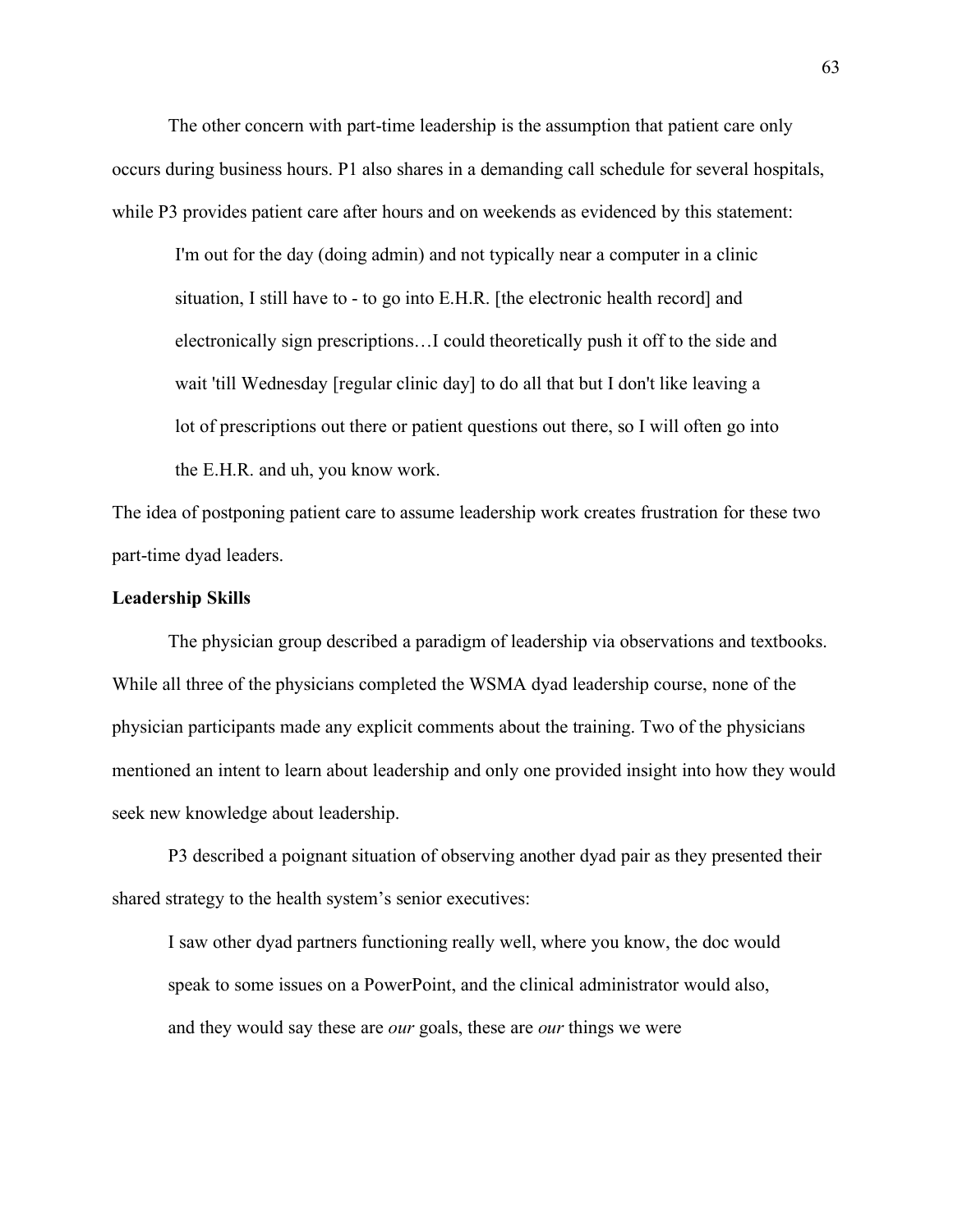working on, is that your thing? But I was *never* asked to give any input at allabout anything into those PowerPoint presentations. [Italics indicate where the participant placed emphasis.]

P1 commented about lack of knowledge and the "black hole" of administrative and leadership processes. The physician animatedly pointed to a shelf of leadership books and offered, "I've been reading all these books about how do you lead [through change]?" The frustration was further acknowledged with a wave of the hand and a comment regarding how, "*I didn't expect it to be so much about people management.* That has been a big…although I had all this training, I hadn't done people management. That has been a *big* learning for me." [Italics indicate where the participant placed emphasis.]

P2 added a different perspective related to accessing information and insight into administrative processes. While this indicates disagreement with P1, it also illustrates the varying opinions about dyad structure:

I think physicians presume, naturally, that their voice should be the leadership voice, and the management should be, the operator side should be the management side of that. I just don't think it's been really clear, in distinguishing between those things.

#### **Summary**

The physician group generated explicit superordinate themes specific to their group and other superordinate themes partially shared with the administrator group. The shared themes included, leadership skills, organizational culture, and dyad structure. The theme exclusive to the physicians is role conflict. The physicians expressed professional satisfaction when they were able to provide care and treatment to their patients. Expressions of professional fulfillment were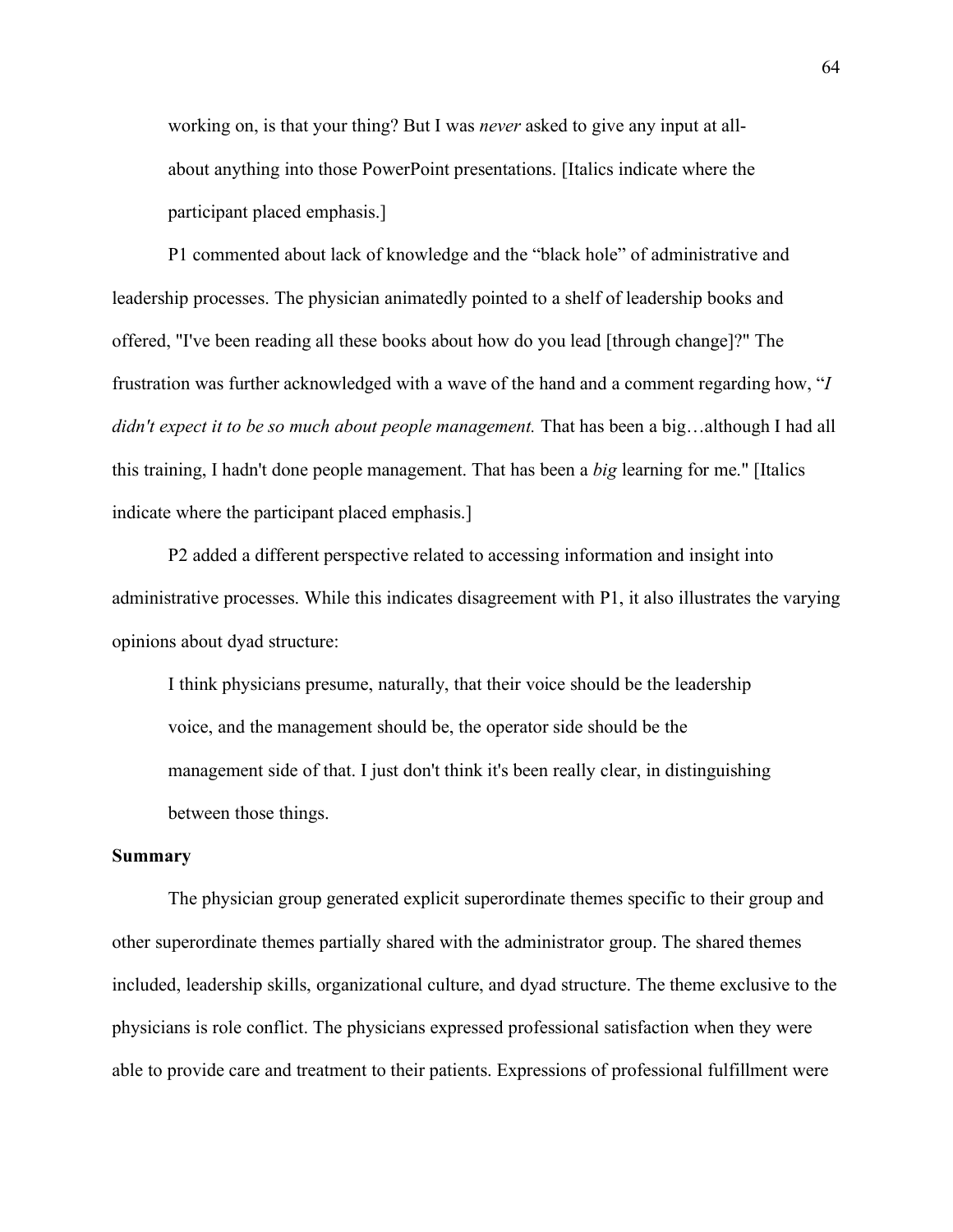accompanied by words such as "mission," "making a difference," and "worth it." Negative emotions centered on a perceived lack of respect for the leadership role of the physician.

Leadership was further explicated by a sense of frustration after observing other dyads work together or by the unexpected need to "manage people." Organizational structure and turnover in senior leadership also had a negative impact on the physicians in this study. The physicians experienced ambiguity and lack of clarity regarding their roles as a result of senior leader turnover. Dyad structures were perceived to be either "type cast" as described by P2 or "polygamous" as described by P2 and P3. The polygamous structure for a part-time physician leader presented unique challenges to the perception of role clarity.

The final and unique theme to physicians is the experience of role conflict. The two parttime leaders described the experience of constantly juggling demands to meet patient care needs and attend leadership events or meetings. Although each of these physicians described how their schedules were dedicated to specific roles on specific days, neither physician experienced a clear delineation between their clinical and leadership role. P1 describes a poignant scene when seeing patients in clinic took priority over participation in a strategic planning meeting to allocate capital. With the absence of P1, the capital equipment for that medical specialty was denied. The ability to provide patient care did not assuage the frustration for not being able to advocate for future patient needs. In the words of the physician, "I wish I had been able to advocate [for the equipment] but I was in clinic that day." P3 expressed similar frustration in terms of not being able to participate in strategic planning, "It is feeling like you have a constant source of frustration whether." The short-term needs of seeing patients today interfered with the part-time physician leader's advocacy for the future. The full-time physician leader did not experience role conflict.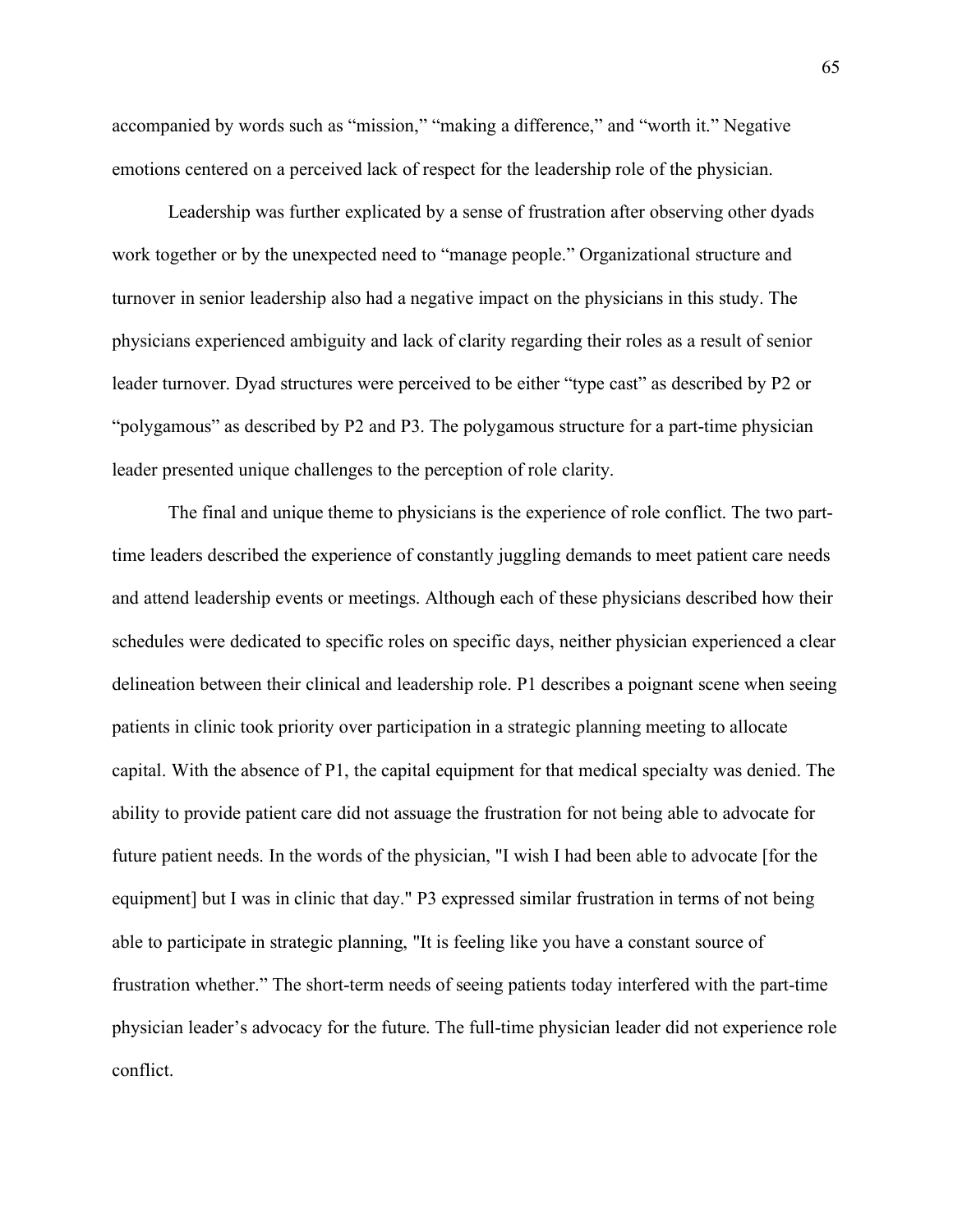The final step in the IPA analysis is to compare the lived experience between the two groups. The following section will compare and contrast the superordinate themes, between the physicians and administrators. For clarity, the themes will be addressed in the same order they were presented in the previous two sections. At the conclusion of the next section, a final overview of the data is provided. This will serve as a summary of Chapter 4 and an introduction to Chapter 5.

### **Compare and Contrast: Physician and Administrator**

The final analysis of the data uses a compare and contrast methodology specific to interpretive phenomenological analysis to examine similarities and differences between the two groups. Although both groups experienced shared superordinate themes, the drivers of those themes varied more between the groups than within the groups. The following section presents additional quotes to support the interpretation of similarity or difference. In the case of the two superordinate themes which were exclusive to each group, an interpretation is made by the researcher regarding the presupposed answer by the missing group.

### **Cognitive and Personal Factors**

**Internally Motivating.** The administrator group described positive emotions of professional satisfaction from working with their dyad partners. All administrator participants expressed respect for their physician dyad partners. A2 captured the concept in the following statement, "you've gotta' appreciate the fact that these guys [physicians] are gonna have their own opinions, and they're gonna push back on you and you're gonna have to listen to their opinions, and it's not just about you." The administrator group appreciated and respected the contributions of their physician dyads while understanding that the ability to be vulnerable varied considerably between the two groups. This is evidenced in the following comment made by A3: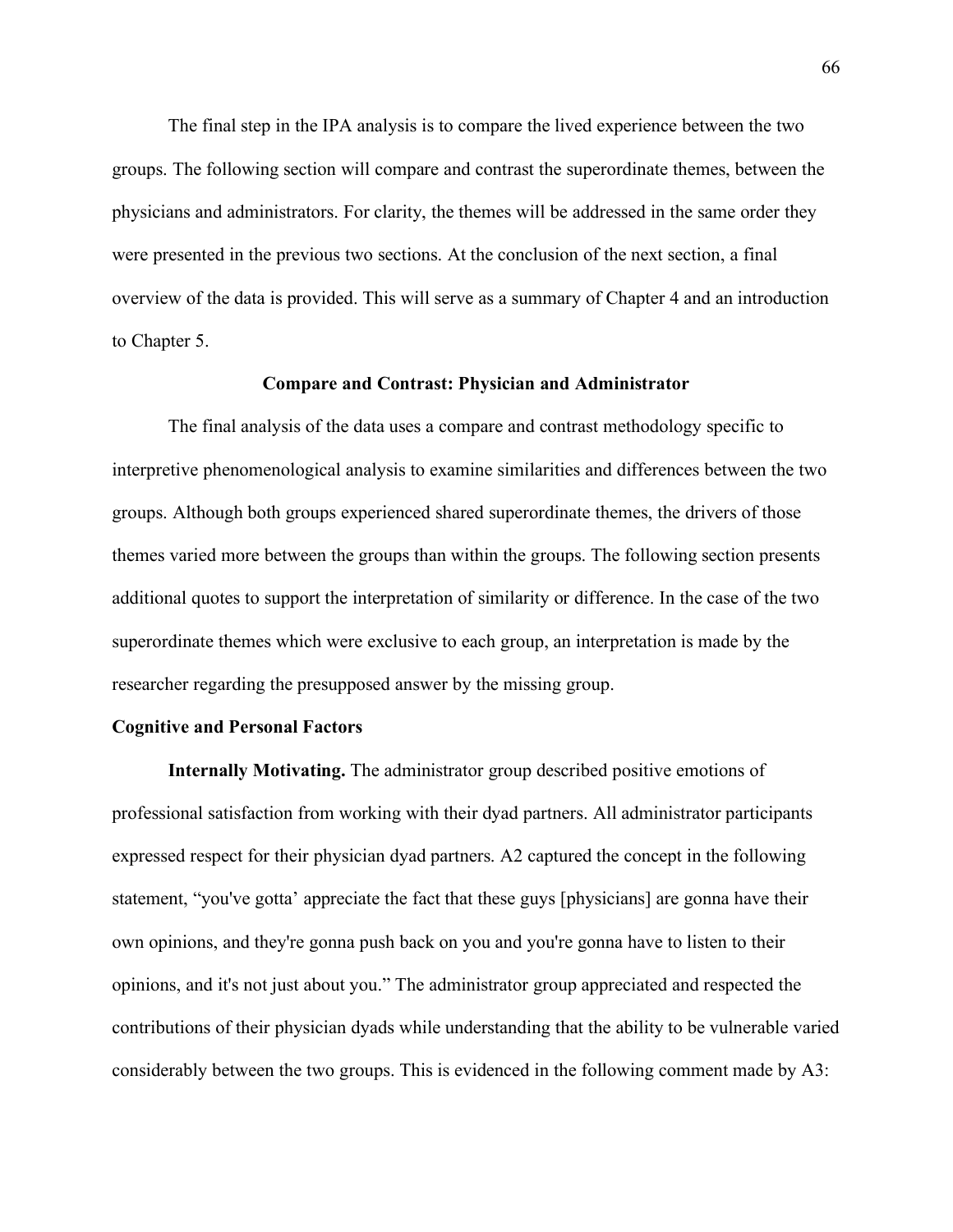Physicians are looked to as they have all the answers, they're…that is how they're trained, that is how they're supposed to go about life, they're to solve problems and have all of the answers, and so when you take them out of their, 'I have all of the answers,' into this you're responsible for this business, here's your P&L,

here's your quality metrics, figure it out...it either makes them or breaks them. The overall approach by the administrator group is to create a culture of partnership with their physician partner.

The physician group described internal motivation when they were able to secure care, services, or medications for their patients. Additional references to positive emotions were limited. P2 describes the dyad relationship in terms of trust. Trust, from this perspective, is viewed as a positive emotion. P2 said, "[we] trusted each other and so we started collaborating, more going this could really be something special if we build it. And it just started like that, almost without clear structure to it." Reference to the dyad as a unit of trust did not emerge in any other transcript. Unlike the administrator group which openly describes feelings of respect towards their physician partners, two of the three physicians did not express a similar emotion towards their administrative partners. Positive emotions in the physician group were largely isolated to the practice of medicine and caring for their patients.

**Internally Demotivating.** While both groups expressed demotivators, the specifics varied more between the two groups than within the two groups. Both groups expressed frustration and anger related to the inability to provide care whether the cause was an insurance company or a health system executive's lack of understanding regarding health system policy. Insurance companies had more of a negative impact on the physicians while health system

67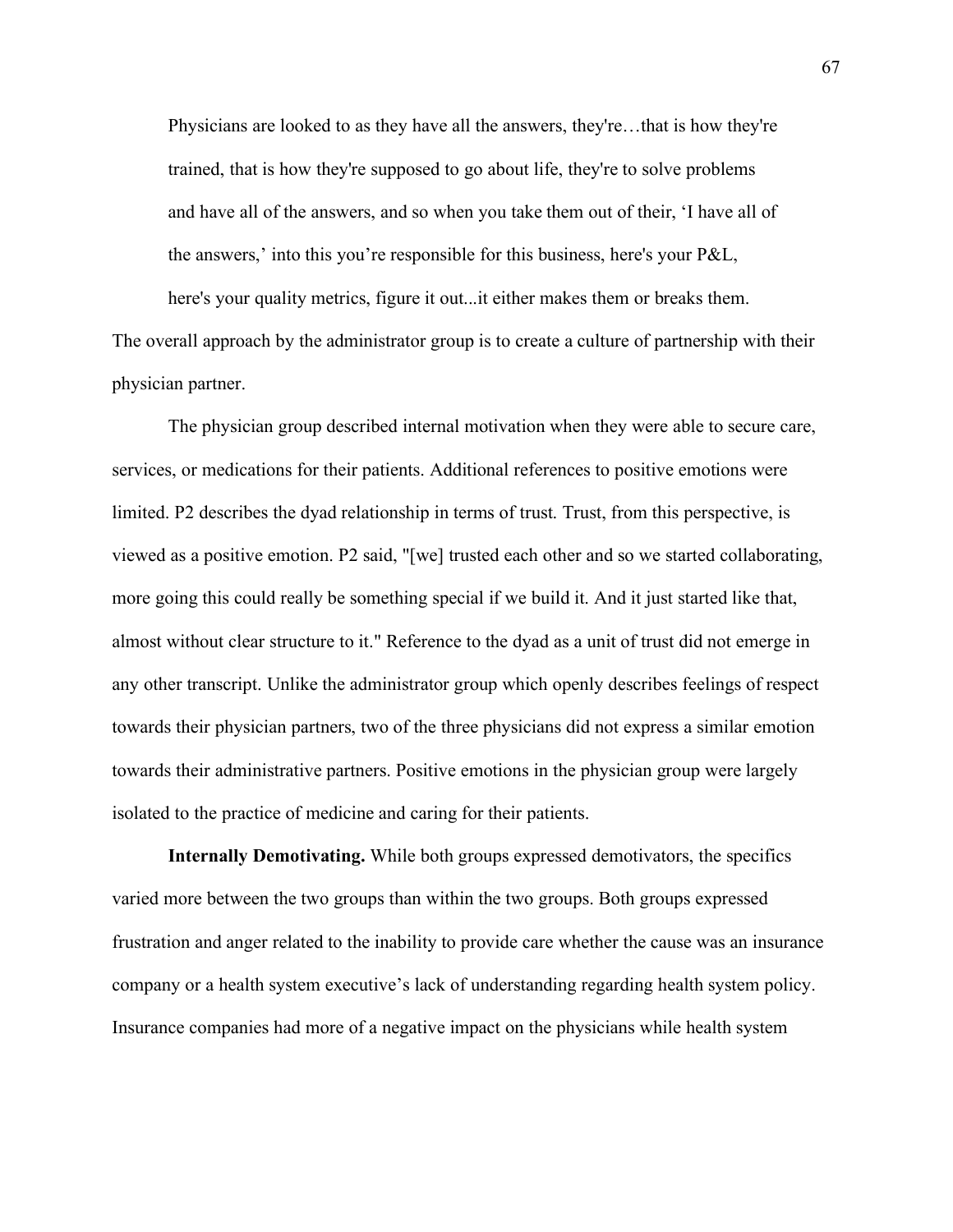polices created more difficult situations for the administrators. Both groups, however, expressed considerable frustration with the inability to act out their mission, to care and serve patients.

## **Leadership Skills**

The concept of leadership, although present in both groups, presented itself in very different detail. All six participants completed the WSMA dyad leadership curriculum. Yet where the administrators made multiple references to the WSMA leadership course, the physicians failed to mention it at all. The administrator group explained, in detail, how they used new insights gained from the training and applied those insights to enhance their dyad partnership. This was expressed by all three administrators as a willingness to be vulnerable and to accept the collective wisdom of the team.

A1 provided insight into their experience. The administrator is describing the impact of the dyad partner's skill at running a business meeting with the following statement:

I have to talk to [dyad partner] about how that makes other people feel and how I will take on the role of telling them that you're going to be efficient running this [meeting] and that they *literally* only have 10 minutes...I always have to apologize to everybody in advance ahead of you. [Italics represent participant's emphasis.]

The physician group, on the other hand, expressed frustration with not knowing how to "do" leadership. Two of the three physician participants completed their MBA. One of the physicians summed it up this way: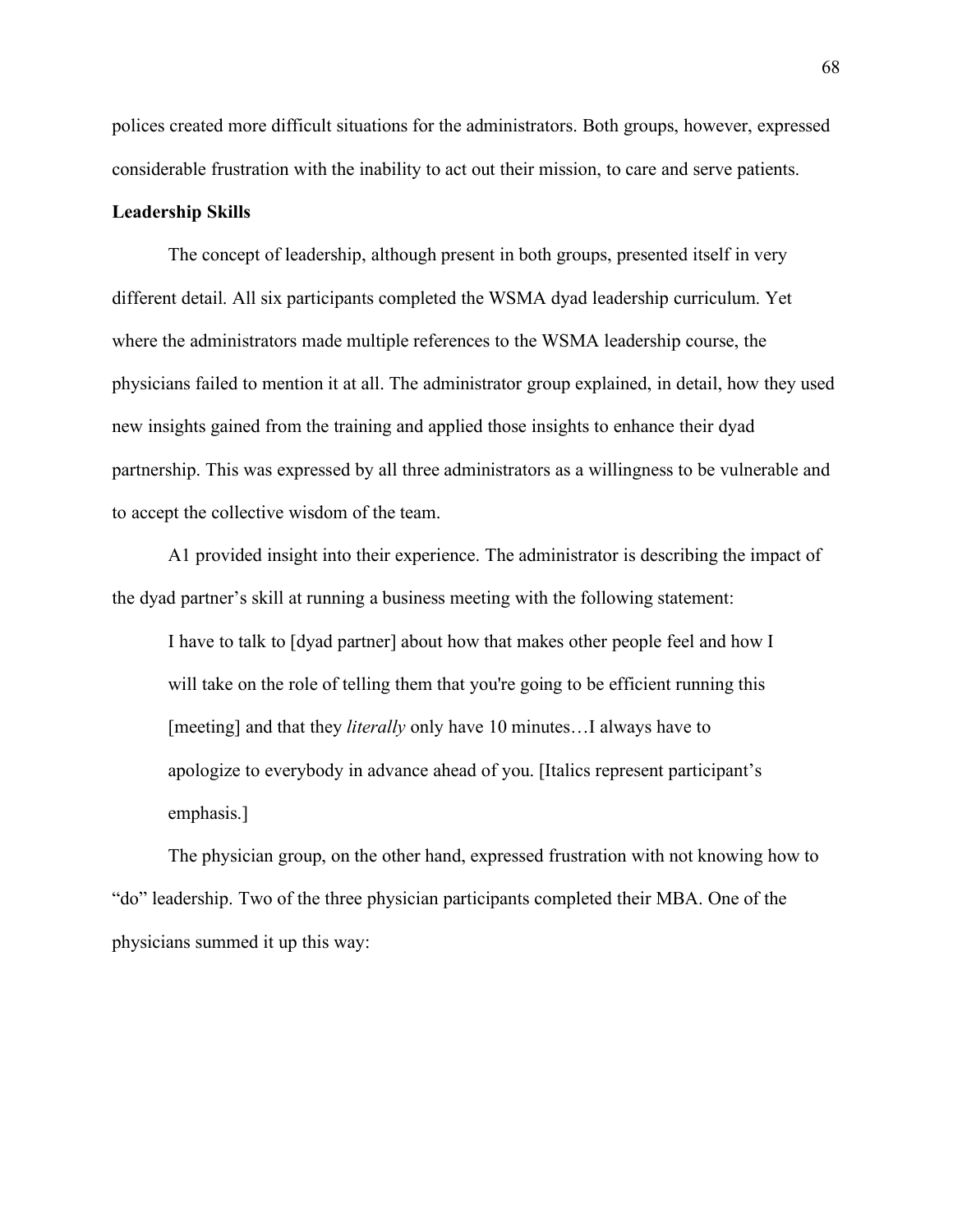I also have an MBA. Figuring out what [dyad partner] did versus what I did was tricky. We were feeling each other out. Then what has led to the division of labor ultimately is that I don't have time. I can't go to every meeting. I can't participate in every budget discussion. [Dyad partner] has all these years of experience that I don't have.

#### **Organizational Culture**

Both physicians and administrators agreed that turnover in senior executives has a negative impact on the identity of the dyad, organizational understanding of what a dyad is, what dyads are expected to do, and their identity as dyad leaders in the organization. The two groups, differ, however, in their perception of organizational respect. The physician group voiced lack of respect for the role of physicians as evidenced by the practice of sharing depersonalized offices. The administrative group gave voice to the concept of respect in two parts; (a) respect for the physician as a dyad leader, and (b) respect for dyad leadership pairs who are not successful.

The concept of failure is addressed by the administrators as a leadership responsibility to promote safety. Acknowledging that not all dyad pairs will be successful and that *failing fast* is a respectful approach simply concedes that not all dyad partnerships are successful. Failing fast allows each dyad team member to return to their previous role while the leadership team searches for replacements.

# **Dyad Structure**

The administrators and physicians shared different experiences and perceptions of the structure of dyads. The administrator perspective focused on the benefits of working through the ambiguity by applying lessons learned from the WSMA training; insight, awareness, and relational dynamics within the dyad. This represented a concerted effort over time. The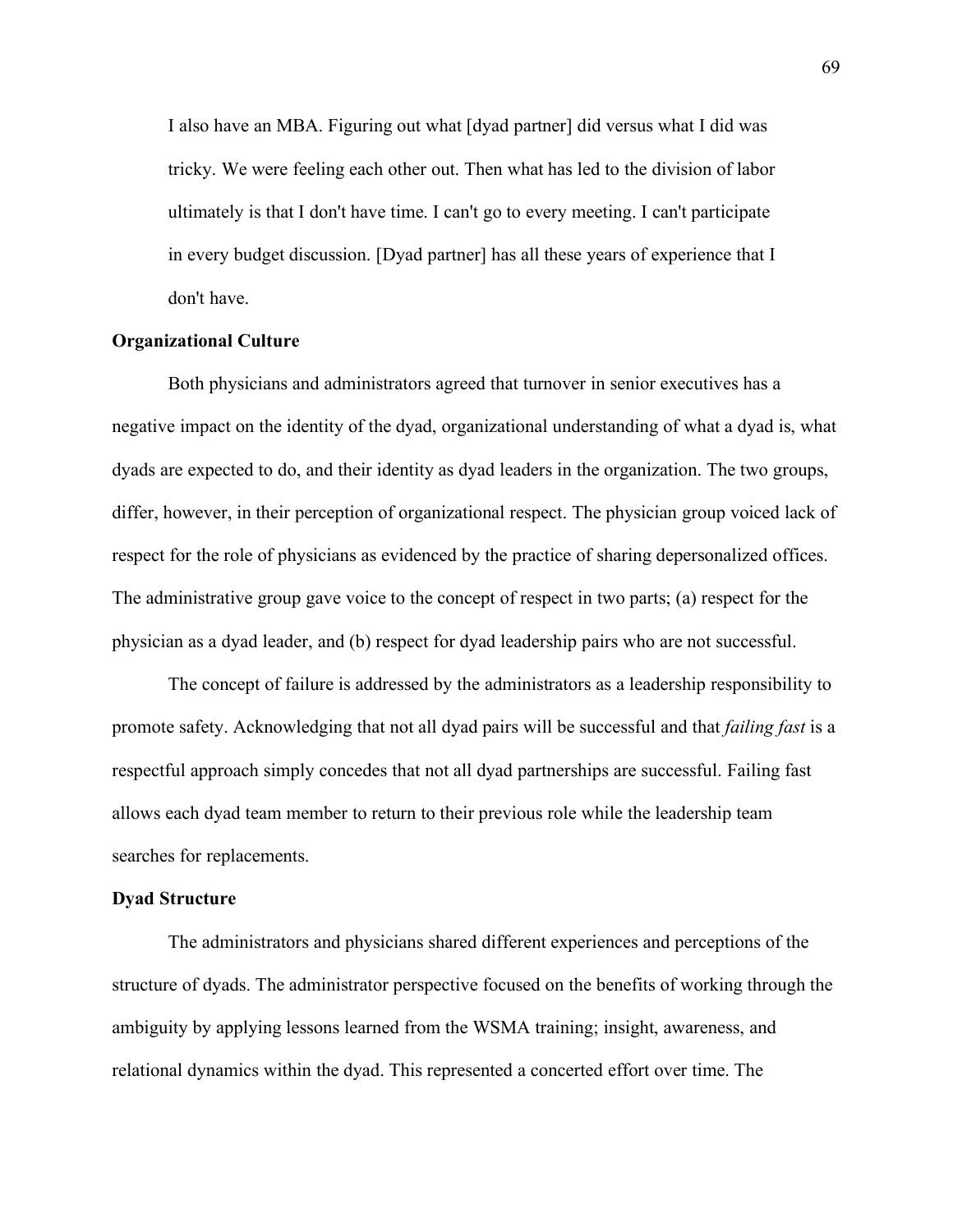physicians, on the other hand, presented an experience of polygamy, conflict, and being typecast in a narrowly defined role. The black and white roles depicted by the overlapping circles seemed to represent additional conflict for P2. The description of this model was accompanied with a tone of regret, or dismissal. The Venn diagram, although no longer used by the health system to describe dyad leadership, created conflict for P2 that persists into the present. The symbol drawn by P2 is depicted in Figure 4.

Figure 4. Venn Diagram for Dyads



*Figure 4.* Adapted from the description provided by P2. In this model, the physician and administrator share work only in the overlap of the two circles. Outside the overlap, the physician and the administrator work independently.

# **Role Conflict**

Part-time physician leaders are confronted with the recurring choice of participating in a leadership event or seeing patients. Some part-time physician leaders are compensated based on production (i.e. seeing patients), and if this is the case then seeing patients (generating a pay check) becomes the overriding driver behind the choice. This leaves the physician feeling left out of important opportunities to network, build influence, or increase system knowledge related to strategy. Although P1 and P3 are from different medical specialties, their perspective on the role conflict is very similar. Each physician has a very detailed schedule of when to be in clinic, and both have many patients and a long waiting list to be seen. Rescheduling to accommodate leadership events is detrimental to patients. Having to make the choice creates a conflict between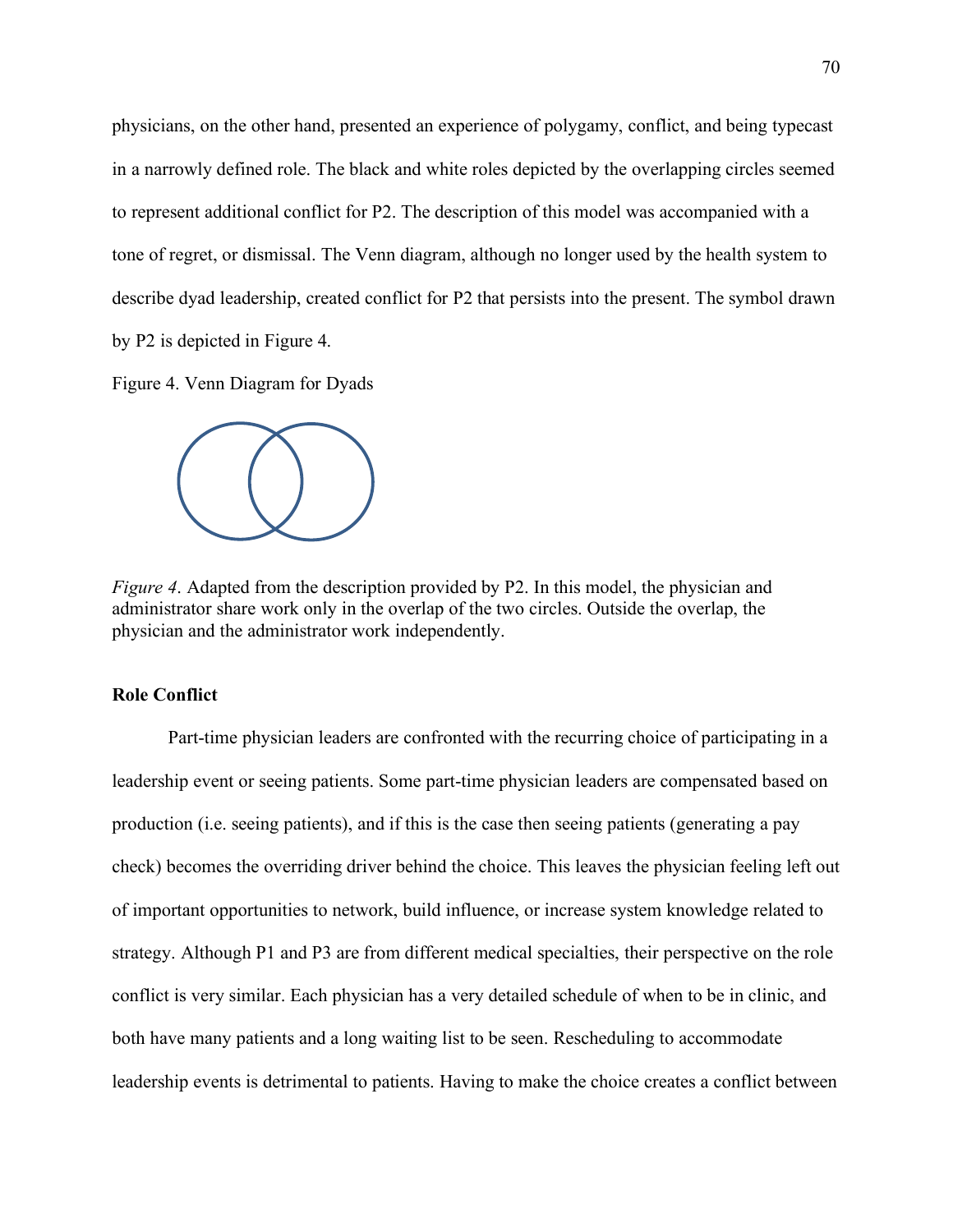the two roles of the part-time physician dyad. P1 sums it up with this explanation, "Blurring the lines between admin days and clinical days, is a false choice. One often intrudes on the other patients need care all the time, not just during business hours."

In contrast, administrators, as full-time leaders, are able to enjoy the health system's training and numerous leadership events without worrying about the negative impact of having to reschedule patients or having limited ability to see patients. There is no negative impact to an administrator's salary for attending a leadership conference. The superordinate theme of role conflict is specific to the part-time physician leaders.

### **Vulnerability**

The final superordinate theme, vulnerability, is exclusive to the administrator group. Each administrator expressed the need to be vulnerable and acknowledge vulnerability in others. A2 describes a perspective about the difference between physician vulnerability and administrator vulnerability, "the contrast for the physician role in terms of being a clinician which is, by necessity, invulnerable and in control, and then stepping into a dyad leadership role where vulnerability is almost essential." Vulnerability is also addressed by A3 in the description of collective problem solving versus the application of an academic theory in leadership. From this administrator's perspective the ability to accept another's recommendation implies that one's own recommendation may not be superior, which requires a certain amount of vulnerability to admit. The administrator offers this insight:

This business person's idea, you just have to be okay with the fact that sometimes the physician is going to have to say things, and the physician has to be okay with the fact that sometimes it's going to come better from administration.

This is where administrators would like to have equal vulnerability with their dyad partners.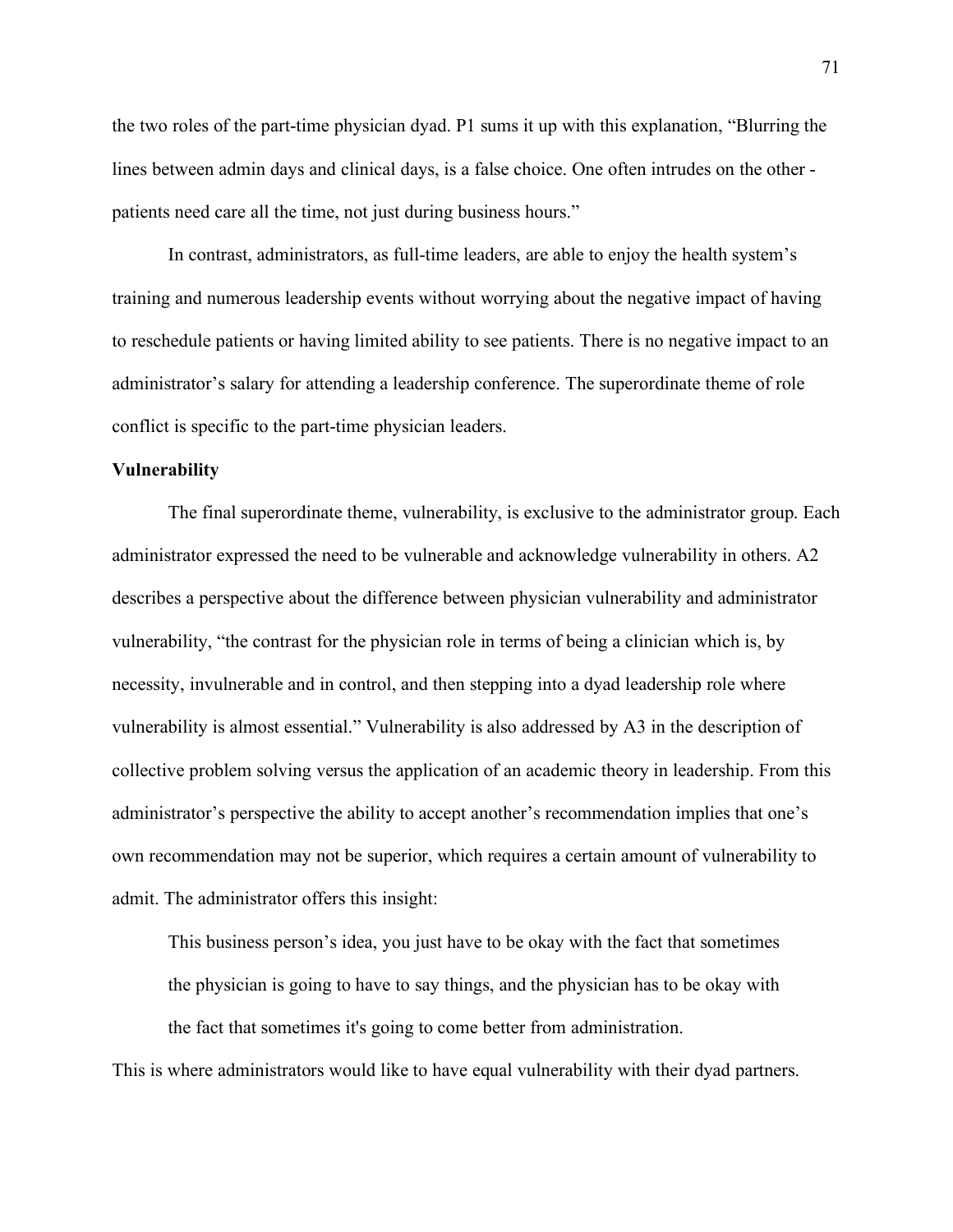This section reviewed the similarities and differences between the physicians and administrators in the data. The superordinate themes included: positive emotions, negative emotions, leadership, and organizational culture. These four themes were shared by both groups, although the subthemes within each larger superordinate theme were different for each group. There was more similarity within each group than between the two groups.

The superordinate theme of role conflict presented itself as exclusive to the physician group. Within this group, the two part-time physicians expressed conflict and tension between their part-time leadership roles and the continuous demand from patients seeking their care. The full-time physician leader did not express conflict related to their role. Role conflict also did not apply to the full-time leadership roles of the administrators.

The theme of vulnerability was exclusive to the administrators. This theme was pervasive in all three transcripts. The administrators expressed a common voice of respect for their physician partners along with insight into how their training as physicians may have impacted their ability to be vulnerable. The administrators also acknowledged the need to practice vulnerability with themselves and with their teams.

# **Conclusions**

Following the IPA methodology (Smith et al., 2009) the transcripts were coded in a specific order; descriptive then linguistic themes were developed first, followed by analysis, interpretation and the development of superordinate themes. This process was applied first in the administrator group, then in the physician group. Matrices were created throughout the process to continually compare, add, or merge emerging themes. This process was followed until the final set of seven superordinate themes was created.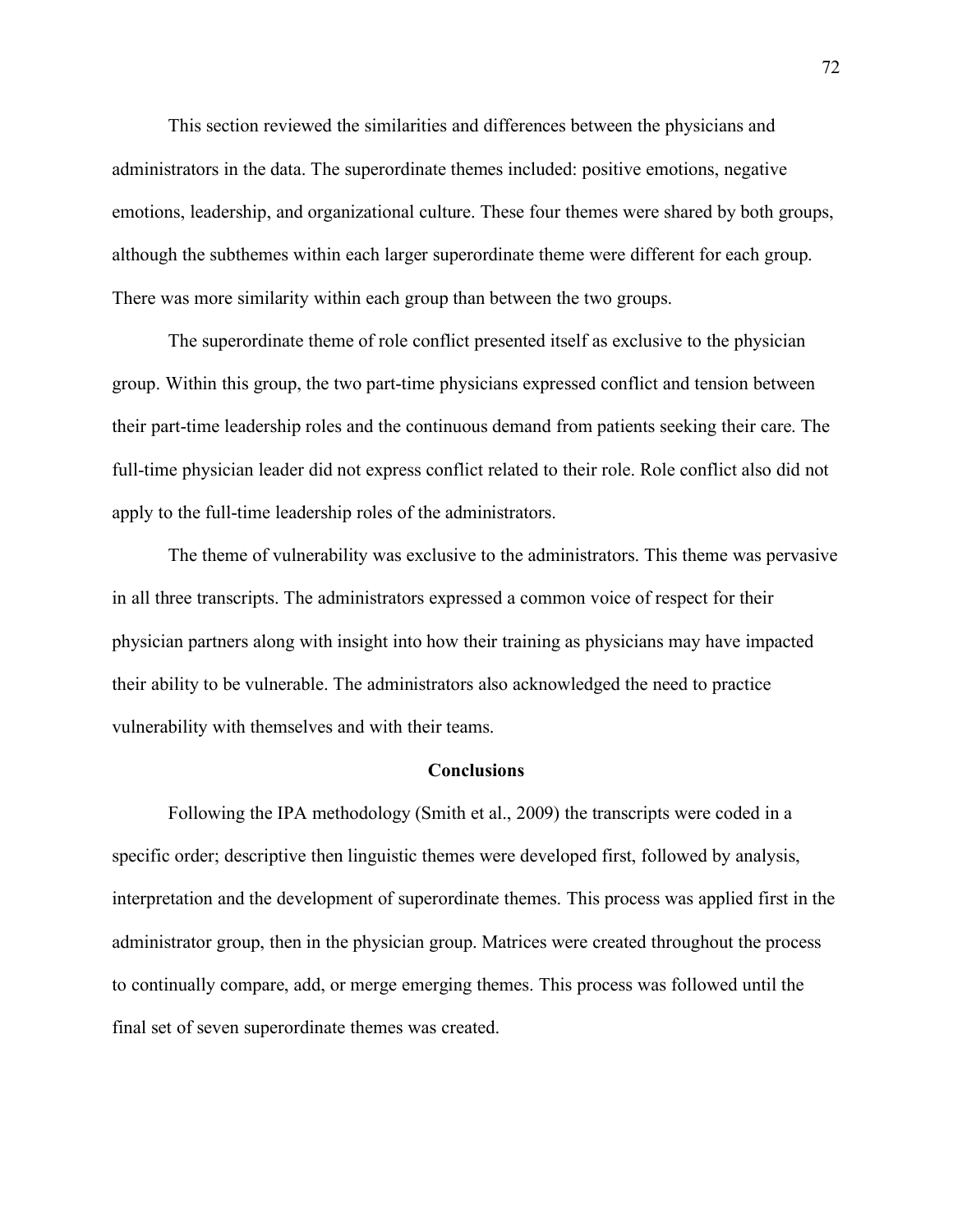The data was presented by group; the administrators first, followed by the physicians. Selected quotes were used to convey the participants' experiences in each of the superordinate themes. Care was taken to ensure that the various sub-themes within each superordinate theme were fairly represented with direct quotes from each participant. For the sake of brevity, not every participant was represented in each theme.

The final section compared and contrasted the experience of the two groups. The aim of the study is to explore the lived experience of healthcare leadership dyads, as such, each groups' perception was presented and compared within each superordinate theme. Further exploration of the superordinate themes with recommendations for further study will be covered in Chapter 5 and aligned with theoretical framework provided by Bandura's (1986) social cognitive theory.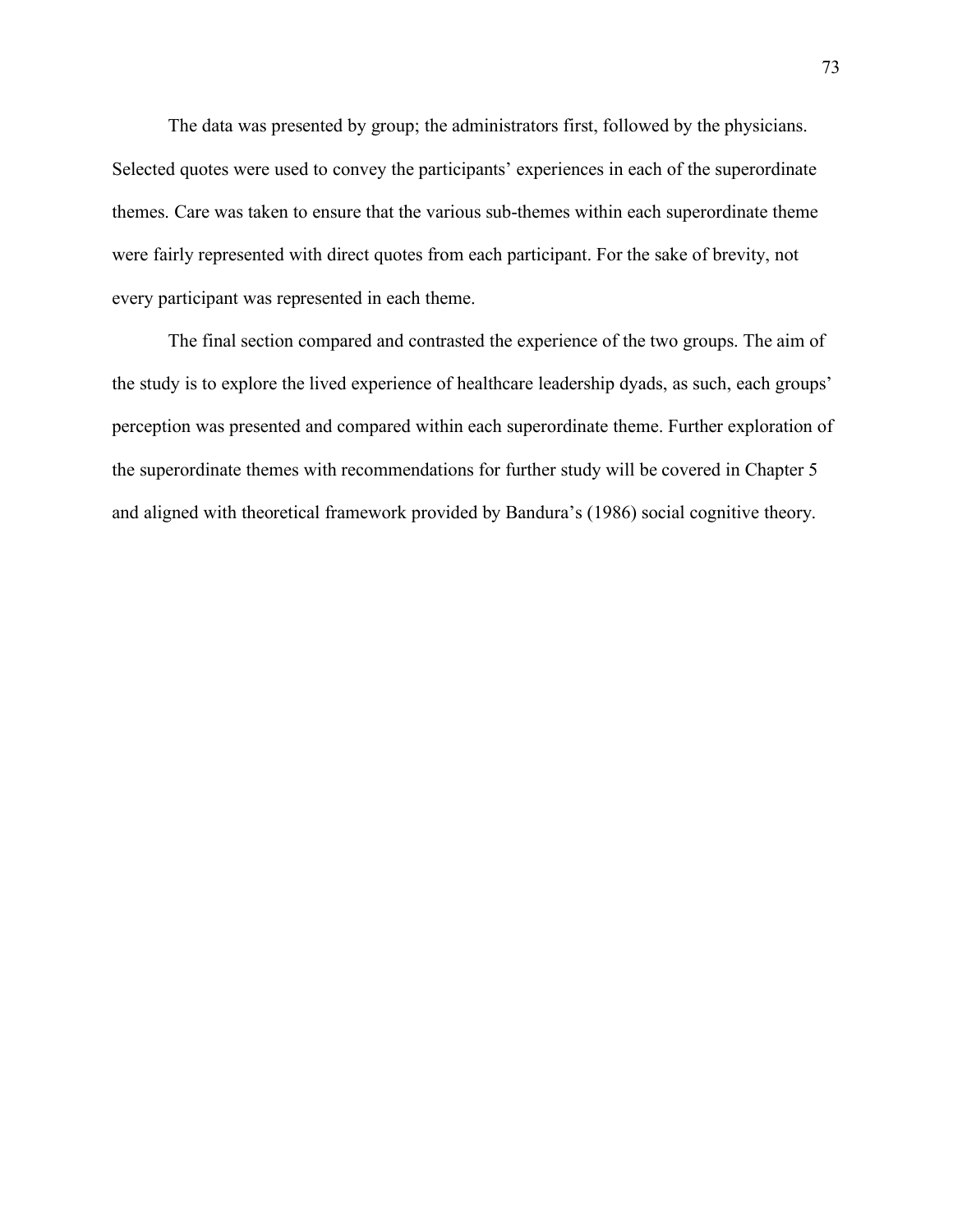#### **CHAPTER 5**

#### **OVERVIEW OF THE STUDY**

An interpretive phenomenological methodology (IPA) was applied to the phenomenon of dyad leadership in healthcare. Guided by the research question, "What is the lived experience of a dyad healthcare leader," this study explored the experience of physicians and administrators in formal dyad leadership roles. Dyad leadership in healthcare emerged as a formal structure after the Institute for Healthcare Improvement (IHI) published the Triple Aim as a framework to focus the transformation of healthcare on improving access, decreasing per capita costs, and improving health outcomes (Institute of Medicine, 2001; Swensen et al., 2013). Physicians commonly assume the responsibility for improving quality while the administrators are often tasked with cost control measures. Together this dyad leadership team assumes responsibility to improve health care quality and decrease cost within their assigned department.

This research took place in a large healthcare system in Washington State. A purposive sample of thirty dyad leaders, in formally recognized roles, were invited to participate. A final sample of six were enrolled in the study; three administrators and three physicians participated in semi-structured interviews. No intact dyad leadership teams were interviewed. As one member of a dyad leadership team enrolled, their counterpart became ineligible to participate.

The interviews were transcribed verbatim and analyzed following the IPA methodology outlined by Smith et al. (2009). Iterative coding of descriptive, linguistic, and analytical themes led to the development of superordinate themes. These themes were grouped into tables and the results of the two groups were compared and contrasted. The physicians and administrators shared five superordinate themes, and one unique theme emerged from each group for a total of seven superordinate themes.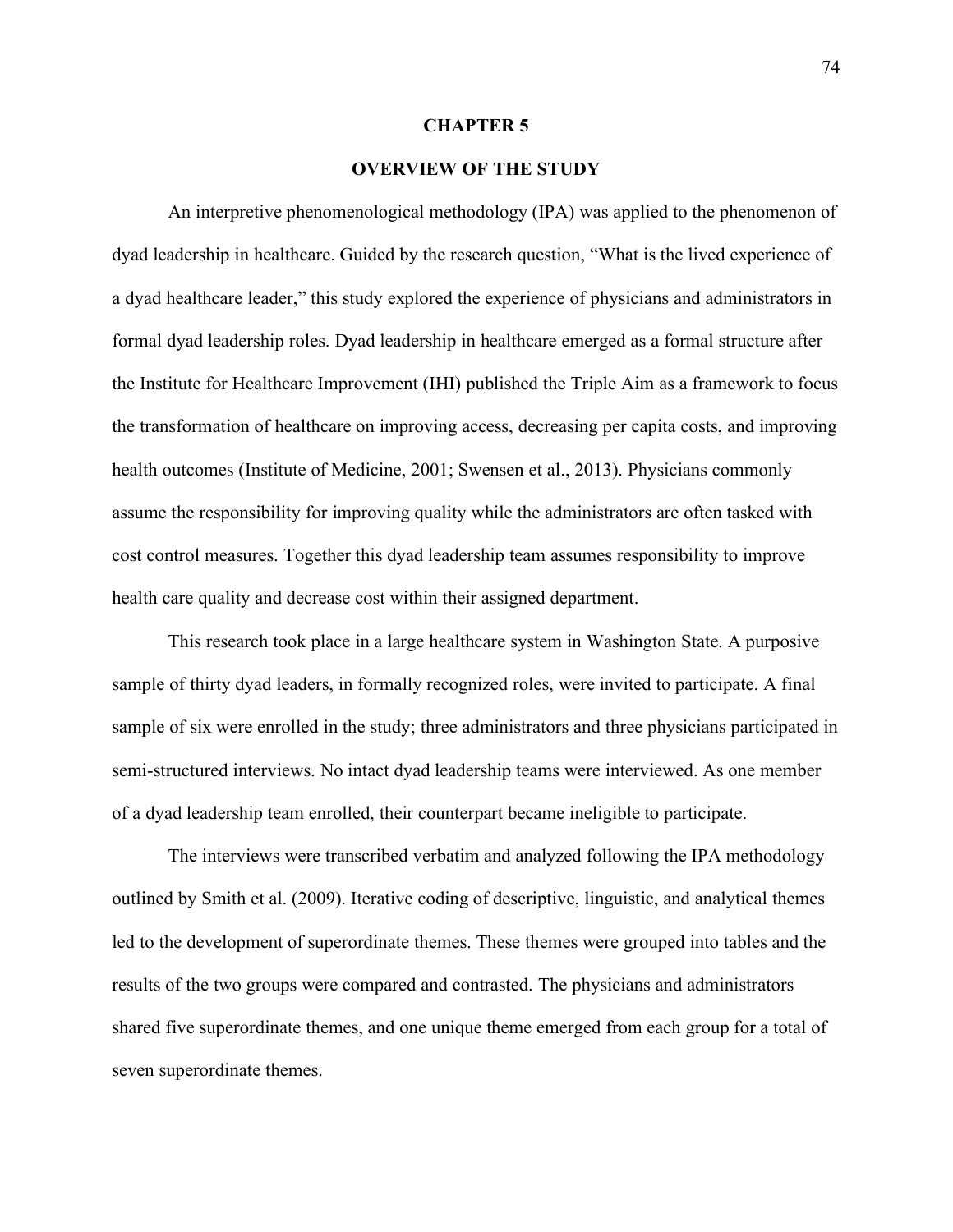This chapter presents a final interpretation of the findings. The results are presented as answers to each of the research questions. An interpretation of the results from the perspectives of the theoretical framework and literature review are also provided. A final section provides recommendations to the research site to apply these findings to their existing leadership development courses and to the dyad structures within the health system. These interpretations lead to recommendations for further study.

### **Interpretation of Findings**

The data is interpreted from three perspectives. Initially, the data is interpreted through the lens provided by the research questions. Then the data is interpreted with the additional lens of the theoretical framework provided by Bandura's (1986) social cognitive theory, and finally the data will be tied back to the salient points extracted from the literature review. This model of analysis gathers the data from the physicians and administrators into a coherent narrative.

The central question for this study was aimed at exploring the phenomenon of dyad leadership through the lived experience of physicians and administrators in the role. The research questions were:

- 1. What are the perceptions of dyad leaders at a single, large health system in Washington State regarding their development of shared leadership influence in their organization?
	- a. How do physicians experience the phenomenon of dyad leadership?
	- b. How do administrators experience the phenomenon of dyad leadership?
- 2. How do dyad leaders describe and make sense of their roles?
- 3. What leadership training and/or interpersonal communication training did the individuals have, if any? Do they feel that was beneficial?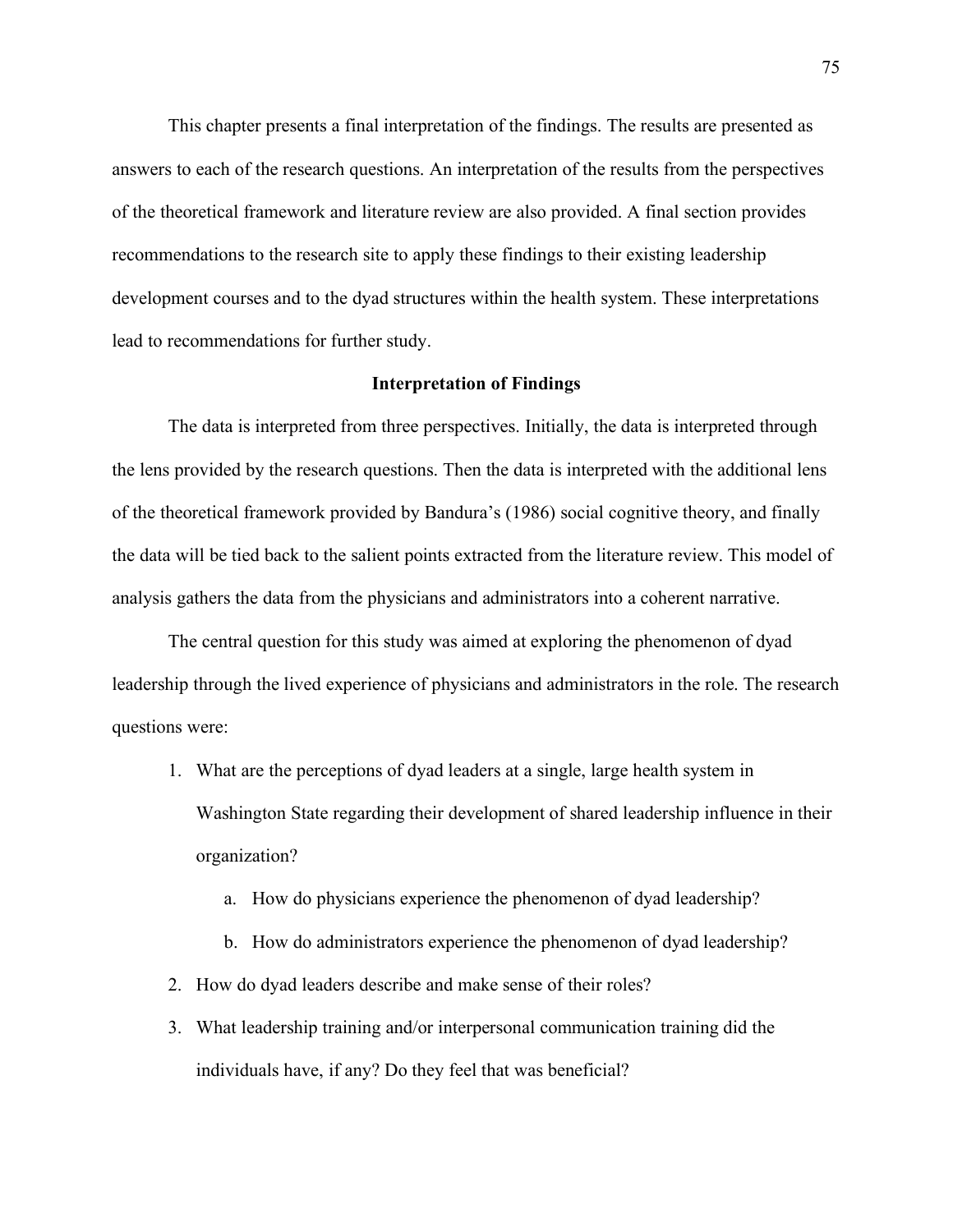The lived experience of the physicians and the administrators varies more between the groups than within the groups. This research represents the experiences of three administrators and three physicians, none of whom were in the same dyad leadership team. Similarities and differences persist across all research questions. There are five shared superordinate themes: (a) positive emotions, centered on caring for patients; (b) negative emotions, described barriers to caring for patients; (c) leadership, concentrated on applying leadership theory; (d) organizational culture, focused on decreasing role ambiguity; and (e) dyad structure, centered on polygamous dyads. The primary difference between the two groups are in two exclusive superordinate themes: role conflict for physician leaders and the administrator's perception of lack of vulnerability in their physician partners. All superordinate themes are displayed in Table 4. Highlights from these themes are used to answer the central question.

The inspiration for this study came from the IHI's Triple Aim; a framework to improve health care by placing emphasis on population health, improved healthcare quality, and decreased costs. The IHI placed quality and cost at the base of the triangle, population health is at the peak of the triangle. As previously mentioned, physicians in the dyad leadership role are typically assigned responsibility for improving quality whereas the administrators are often assigned the task of reducing per capita costs. The basis for answering the research questions stem from the assumption that the work on the base of the triangle creates, and then supports patient care. In the IHI Triple Aim model improvement at the base of the triangle assumes improvement in quality and cost improves the health for populations. Improving quality and cost simultaneously is the role of physicians and administrators, respectively.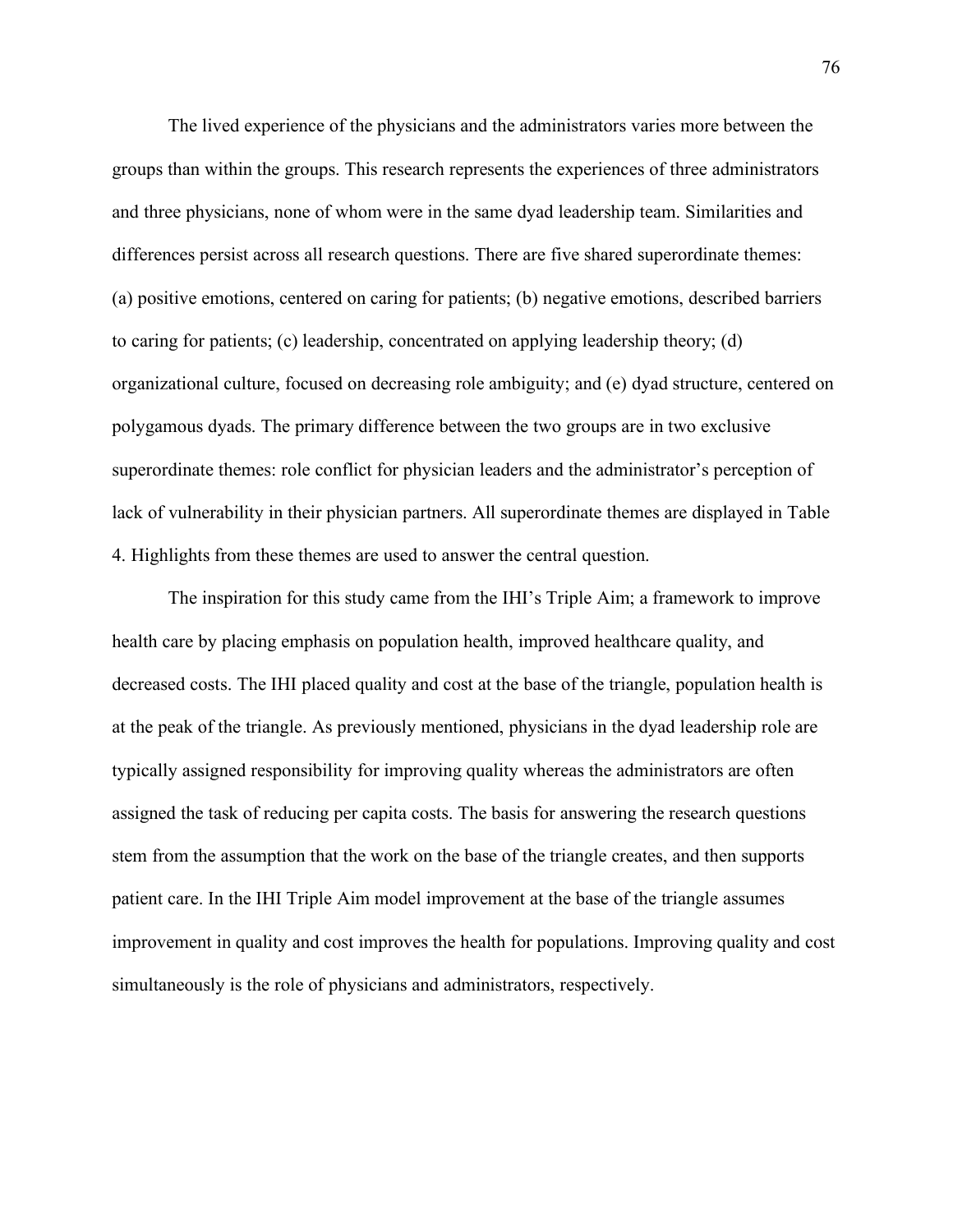# **Research Question #1**

Physicians expressed professional satisfaction when caring for their patients and frustration when dealing with the "black hole" (P1) of administration or the complexities of insurance companies (P2). In other words, the physicians in this study have retained their sense of professional satisfaction, or personal agency, in the doctor patient relationship. Not all of the physicians in this study, however, achieved the same level of professional satisfaction, personal, proxy, or collective agency with their dyad leadership partners.

Administrators, on the other hand, expressed professional satisfaction in collaborating with their physician partners to create programs and develop cost effective sites of care to serve patients and communities (A2, A3). They also expressed elements of humor and fun in their dyad leadership roles. A1 brightened with pride as she described a comment made to her dyad partner about the designation of a successor for the physician leadership role, "You smile every time you talk about him…what makes you happy? Is it because you know he's really going to be the new heir apparent?" To emphasize the point, this administrator brought a photograph of her first leadership team which included her first physician partner training her second physician partner. The comment quoted above was made to her second partner as they were discussing the third physician about to step into the role of dyad leader. The concept of legacy and providing care to the community inspired this administrator to continue despite the adversities of dyad leadership. This administrator's experience of dyad leadership exemplified resilience in the face of complexity, or as Bandura (1986) describes - collective agency.

Frustration was expressed by both groups regarding ambiguous organizational structure and senior leadership turnover. Both groups expressed disdain at the lack of clarity provided by the 14-page organizational chart. Where the administrators were able to see progress in the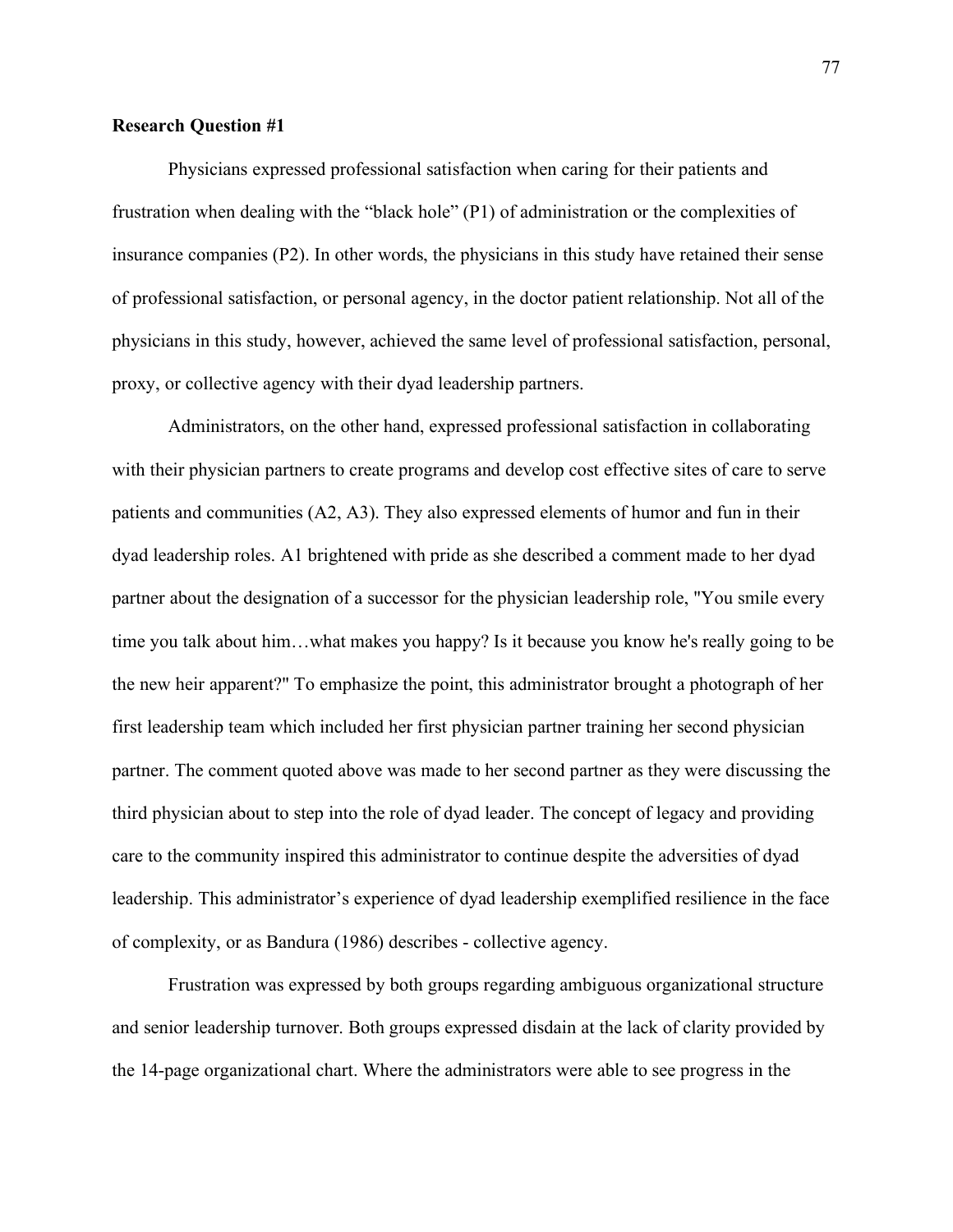health system's definition of dyad leadership, the physicians were not able to recognize improvement. Lack of role clarity, as experienced by the participants, created difficulty in developing shared leadership, or proxy and collective agency.

**Physician Experience.** Physicians described themes of role conflict and bureaucracy. The full-time physician leader did not experience the same role conflict as the two part-time physician leaders. While all three physicians experienced ambiguity, P2 seemed to respond to ambiguity with personal agency. The two physicians with part-time dyad leadership roles, however, experienced a persistent theme that administrative and clinical schedules, although planned for specific days, were not mutually exclusive. Often one function intruded upon the other, which either led to missing important leadership events or rescheduling patients. Either situation caused frustration for the part-time physician dyad leader. P1 provided this explanation, ""[It's] really frustrating. I don't think it's patient-centric…frankly, I get angry, because I'm responsible for those patients' lives." Whereas P2, who no longer cares for patients, does not give voice to this concern. P3, however, is very concerned regarding the overlap between clinical and administrative duties. As mentioned previously, P3 often reschedules patients when administrative schedules change. The impact of balancing too many demands leads physicians to feelings of anger and frustration.

P2 (full-time physician leader) did, however, experience role conflict. Without clear direction from senior leaders, this individual preferred to maintain relationships stating, "our relationships were never set, you're going to be a dyad, and, yet, we formed partnerships regardless" (P2). This physician goes on to explain, "[we] trusted each other and so we started collaborating, going this could really be something special if we build it." Acting without direction from senior leaders exemplifies the autonomy captured by Bandura's (2001) definition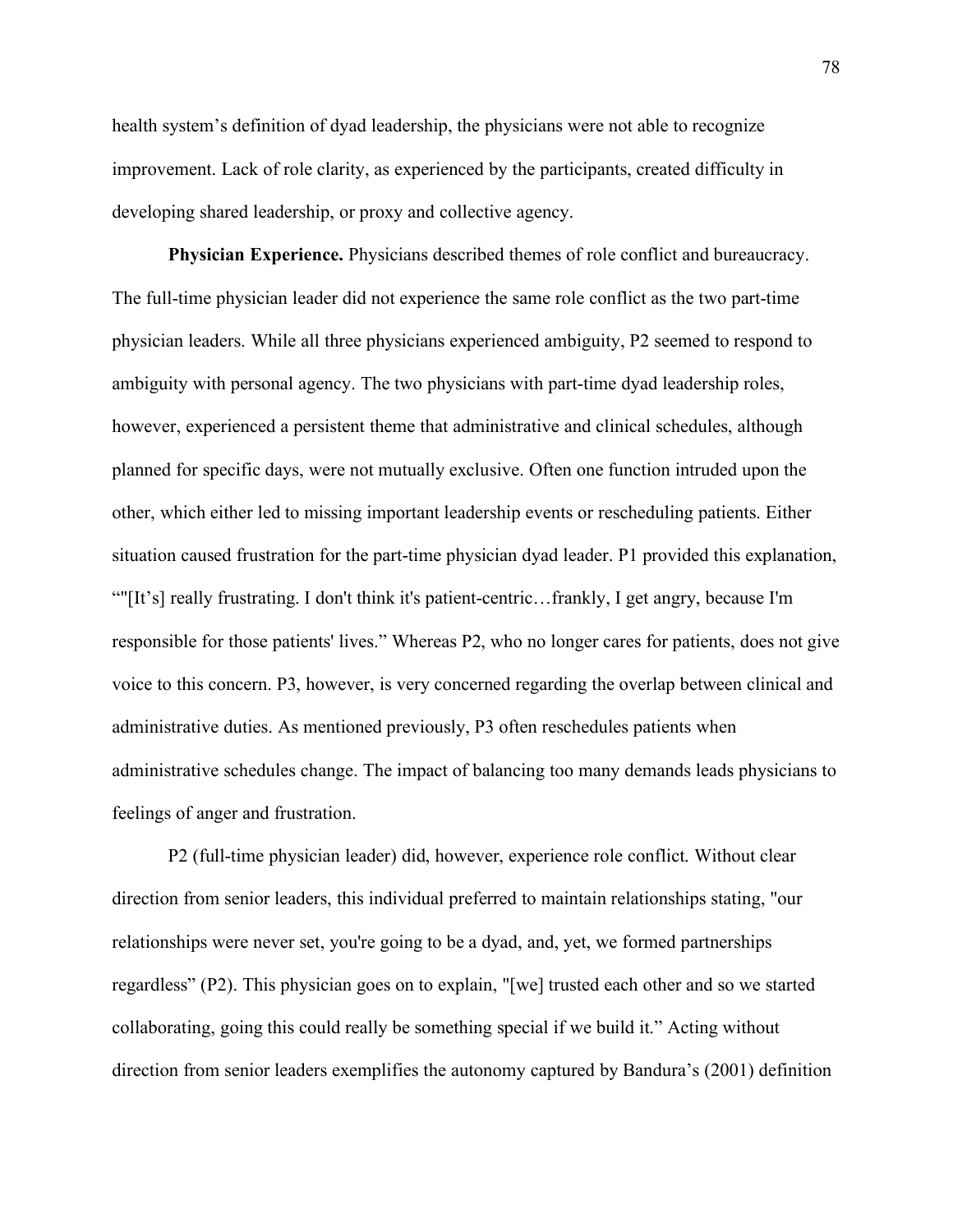of personal agency to exercise control over one's life and work. Understanding that relationships with administrative partners is crucial to success, P2 noted, "I often don't fit into a clear black and white dyad structure" but, "I know I need these other [administrative] people." This lack of role clarity aligns with Oostra's (2016) recommendation that leadership dyads function situationally not hierarchically. P2 unwittingly stumbled into a distributed model of dyad leadership which encompasses all of Bandura's (2001) components of agency.

The distinguishing difference among the physician participants is the ability of P2, who maintains a sense of personal, proxy, and collective agency in a rapidly changing environment. In the social cognitive perspective, this exemplifies the resilience attributed to teams who have achieved collective agency (Bandura, 1986). Acting without approval from senior executives, P2 continued to build trusting relationships with administrative partners not formally assigned to the dyad leadership role. This is contrasted to the reported experiences of P1 and P3 who appear to have abdicated their personal agency. As the aforementioned quotes in Chapter 4 demonstrate, the two part-time physicians expressed "burnout" as a key concern. Each of these physicians also failed to achieve a high degree of collective agency with their dyad partners. Together P1 and P2 described lack of access to key reports, lack of time to attend business meetings, and lack of understanding and experience to manage people. While these internal demotivators may be fueled by a part-time leadership role, the overall approach of P1 and P2 was to assume they experienced barriers to collective agency. In the words of P1, "I worry that one of my deficiencies is I'm not good at selling [my ideas]."

**Administrator Experience**. The administrator participants were more uniformly satisfied in their professional roles. They expressed common themes; (a) humor, to develop their teams; (b) respect for the physician colleagues, and (c) an understanding of the amount of time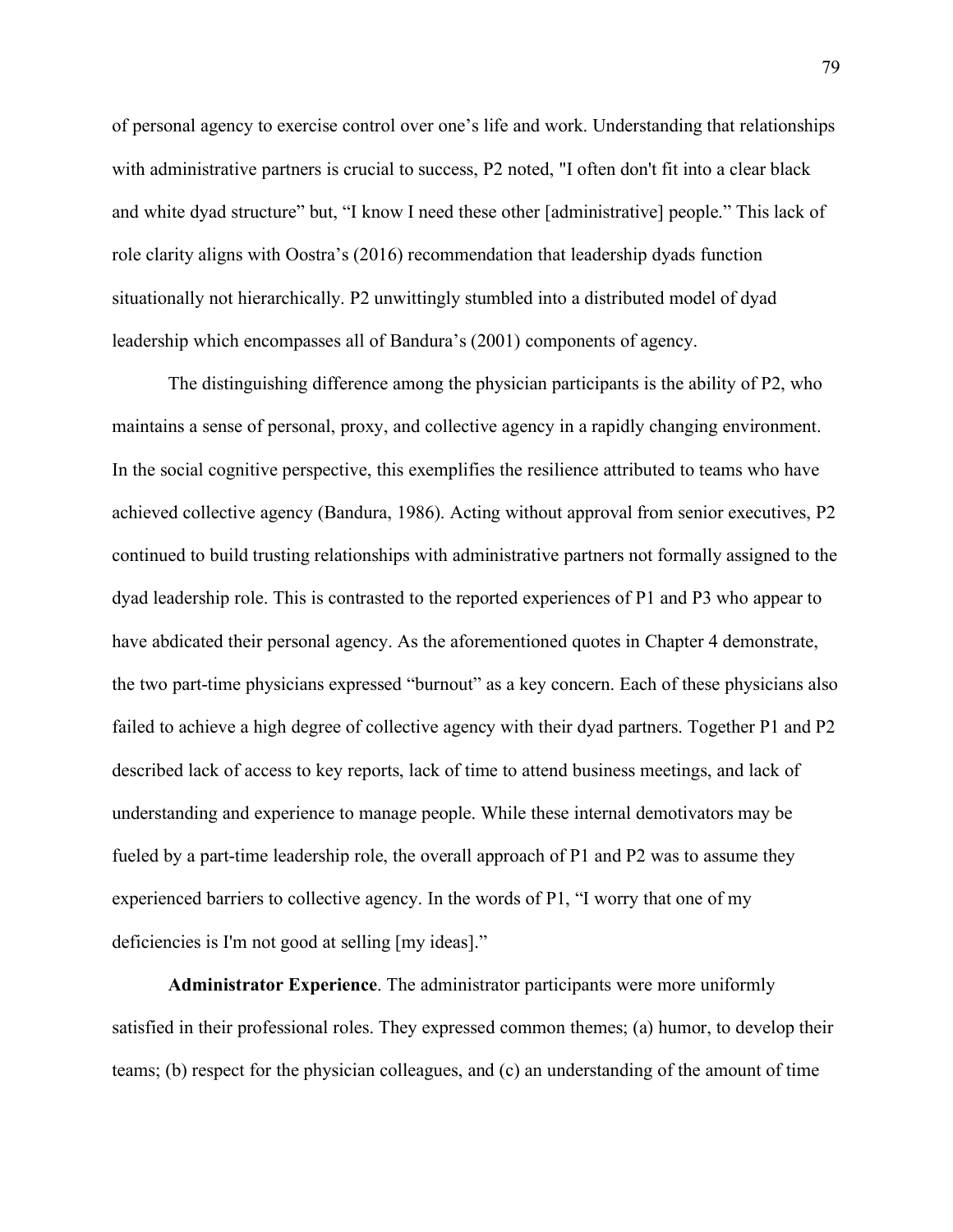required to achieve organizational change. All of the administrators had previous experience in healthcare leadership. The administrators as a group also expressed a common understanding of the time required for organizational change as well as the need to collaborate with others to achieve goals.

#### **Research Question #2**

Physicians and administrators made sense of their roles by observing other dyads in action or by reflecting on their leadership styles by using tools obtained from the Washington State Medical Association (WSMA) dyad leadership course. Self-reflection, as defined by social cognitive theory (Bandura, 1986), provides insight into thoughts, actions and future actions as individuals gain understanding of their social environment. Administrators used the applied learning from the WSMA forum while the physicians relied on observations skills at health system leadership events. Observation is an important feature of human agency, in that it allows for tacit learning which saves time by avoiding trial and error (Bandura, 1986). Observation alone, however, may underrepresent the tacit knowledge necessary to extract actionable information from the observation (Bandura, 1986).

## **Research Question #3**

Both groups had a variety of advanced training or experience in leadership. While none of the physician leaders had prior experience as dyad partners, all of the administrators had previous experience with shared leadership. Two of the three administrators and two of the three physicians earned advanced business degrees. While A3 voiced concern over the difference between textbook learning and experiential knowledge, all three physicians voiced concern over lack of access to administrative and financial reports. From the physician's perspective, textbook learning provided a foundation to critically assess health system reports, if and when those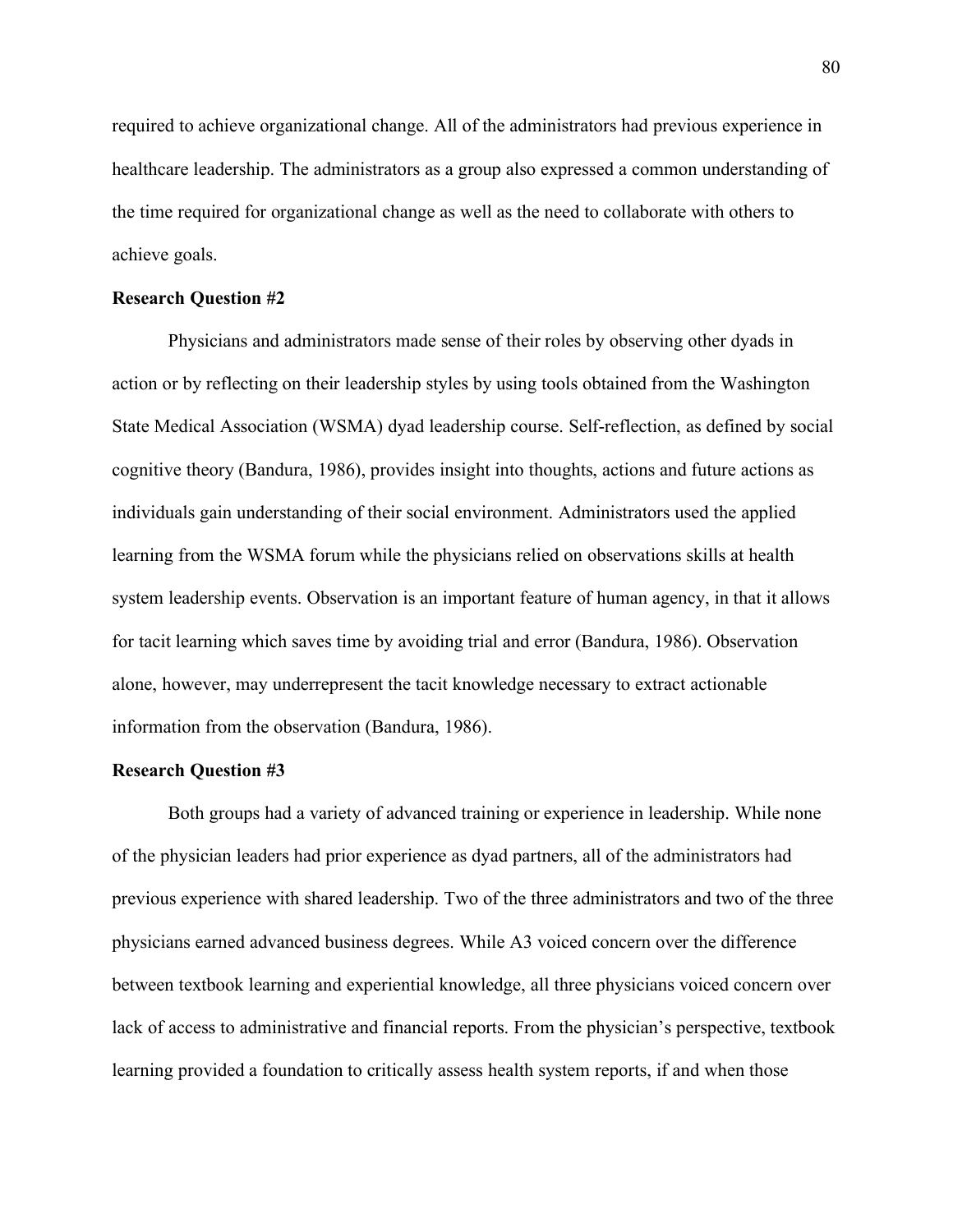reports became available. The limiting factor for the physicians to participate in administrative or leadership training was lack of time.

## **Theoretical Interpretation**

Overall, both groups experienced positive and negative aspects of their dyad leadership roles. Interpreting the participants' experiences through the agentic lens of social cognitive theory provides a unique perspective on the actions and interactions of dyad team members. To gain a better understanding from this perspective, the following section references the components of personal, proxy, and collective agency (Bandura, 1986, 2001). Salient examples are provided for each type of human agency.

**Personal Agency.** All of the participants demonstrated personal agency. Data from the participants is grouped into four of Bandura's (1986) core features of personal agency. Personal agency is prerequisite to achieving proxy or collective agency. The examples from each group add clarity to the definitions of the social cognitive terms provided in Chapter 1. Table 5.1 provides details of the different types of personal agency described by each group.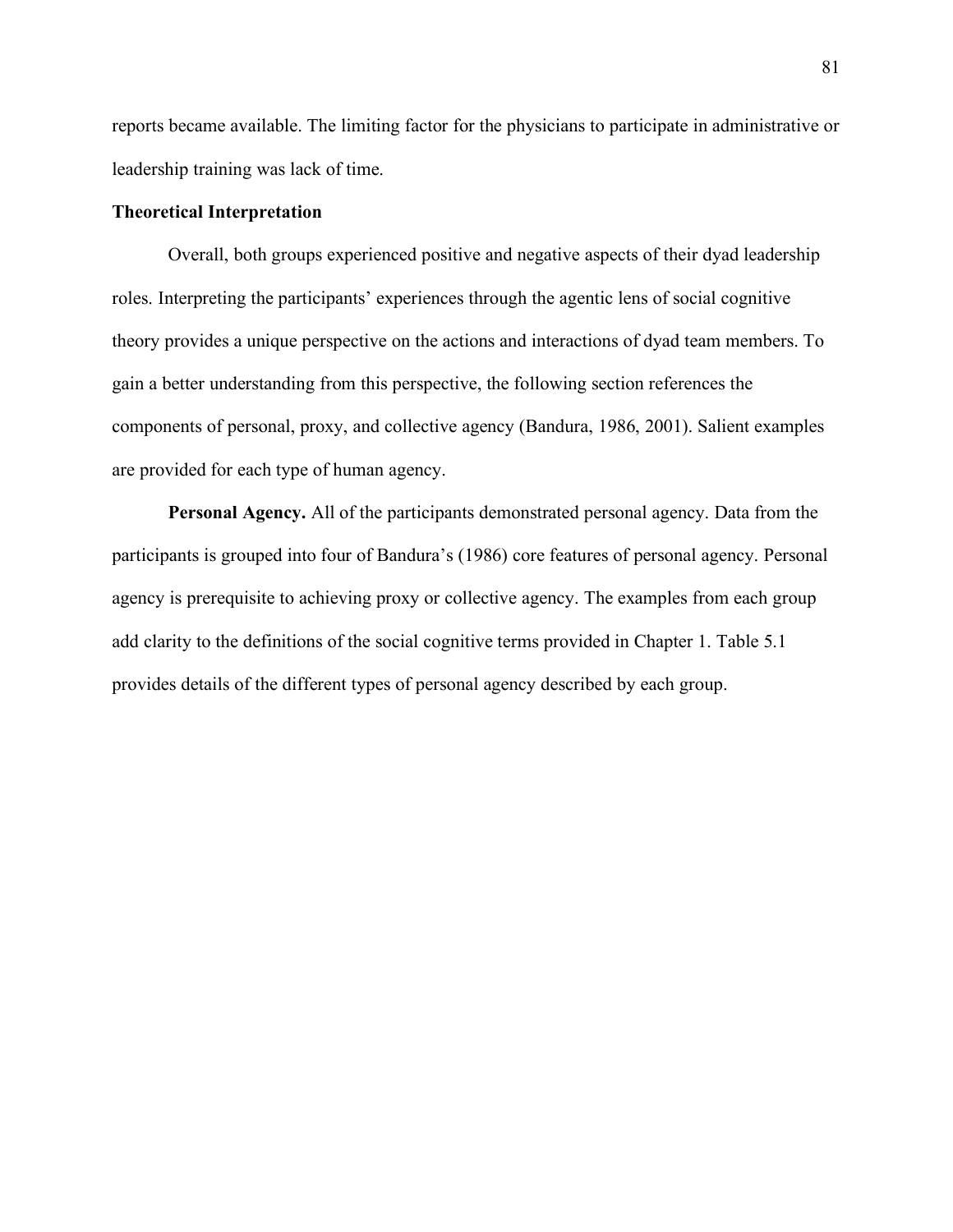#### Table 7

|           | Forethought                                                                                                                          | Intention                                                                        | Self<br>Reflective                                                             | Self<br>Regulative                                                                                  |
|-----------|--------------------------------------------------------------------------------------------------------------------------------------|----------------------------------------------------------------------------------|--------------------------------------------------------------------------------|-----------------------------------------------------------------------------------------------------|
| Physician | Forming dyads<br>regardless of senior<br>leader direction                                                                            | Seeking new<br>knowledge<br>by reading<br>business<br>books or<br>earning an MBA | Observing<br>other dyads<br>in action                                          | Monitoring<br>the ability<br>to find joy<br>in caring for<br>patients                               |
|           | Administrator Forming dyads<br>knowing that<br>over time many<br>will fail, yet<br>continuing to<br>search for the<br>right partners | Applying tacit<br>& experiential<br>knowledge not<br>just book<br>learning       | <b>WSMA</b><br>leadership<br>assessments<br>$\&$ insight into<br>team dynamics | Considering<br>physician<br>training when<br>thinking about<br>how to work<br>with dyad<br>partners |

*Results Compared to Bandura's (2001) Core Features of Personal Agency*

*Note*. Adapted from "Social cognitive theory: An agentic perspective," by A. Bandura, 2001, *Annual Review of Psychology*, 52: 1-26.

**Proxy Agency.** Proxy agency, however, seemed to be limited to specific examples when their roles were more clearly delineated. A2 described a salient moment when her dyad partner shifted a disciplinary conversation into a career coaching session for a physician team member struggling with another member of the team. The dyad leader was able to connect professionally with the physician in a way an administrator would never be able to do; as a result, the physician experiencing difficulty was able to self-regulate, self-reflect, and take action to improve the relationship with the other member of the team. This example illustrates movement from personal, to proxy, and finally into collective agency.

The development of proxy agency rests within the individual. Personal agency is a prerequisite. The cognitive factors of personal agency form beliefs about an individual's ability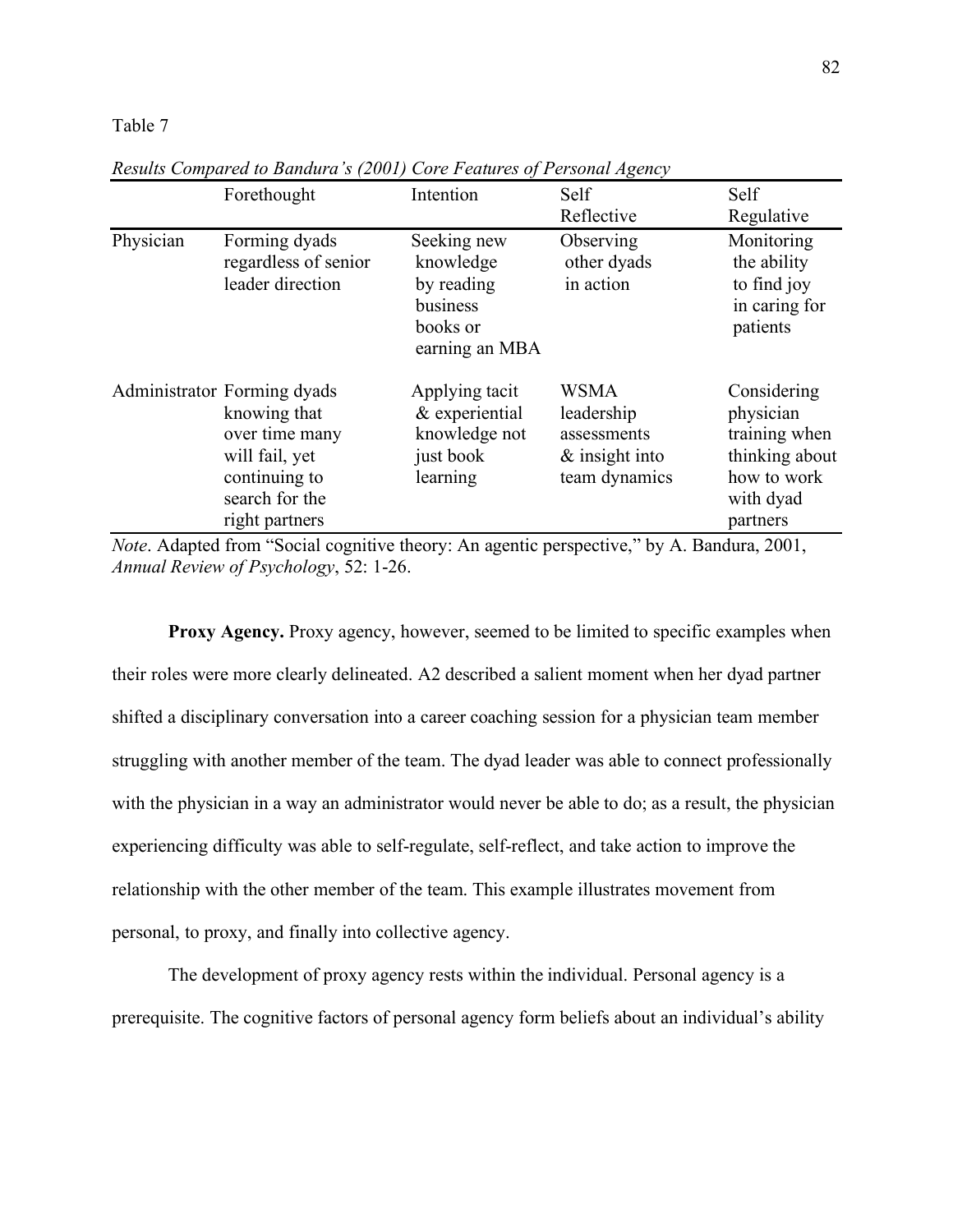to impact the environment, and relationships with others. P1 and P3 provided multiple examples of the bidirectional influence of triadic reciprocality. As Bandura (1986) noted, lack of personal agency is a barrier to achieving proxy and collective agency.

**Collective Agency**. Bandura (1986) presented three conditions that interrelate to form collective agency: (a) collective agency is more than the sum of the individual's personal agency, (b) collective agency increases as the will of the team increases, and (c) collective agency is more difficult to achieve when environmental conditions are rapidly changing. All of these conditions are predicated along the continuum of time. Triadic reciprocality and the interactions between an individual's behavior, the environment, and an individual's cognitive processes, are not symmetrical. Several examples of collective agency from the administrators and physicians provide a glimpse into collective agency in the health system.

A1 described the ability of the physician team to gather, despite different clinical opinions, to provide clinical care. In this circumstance, A1 described collective agency as "The fact that we still come together around care." P2 offered a different perspective on collective agency. This physician, who previously acknowledged a need for his administrative partner, went on to state "Texting is a symbol of connectedness. A good dyad relationship, in my mind, is texting back and forth because you're constantly checking bases with each other." The intent of constant communication, in this example, is to extend unified leadership into the organization. Oostra (2016) added that a strong dyad can be recognized when the artificial lines between administrator and clinician are blurred and speaking to one yields the same information as speaking to another.

P1 demonstrates the temporal component of collective agency. This physician explained the relationship with her dyad partner, "It's a very, really intense relationship. We spend a lot of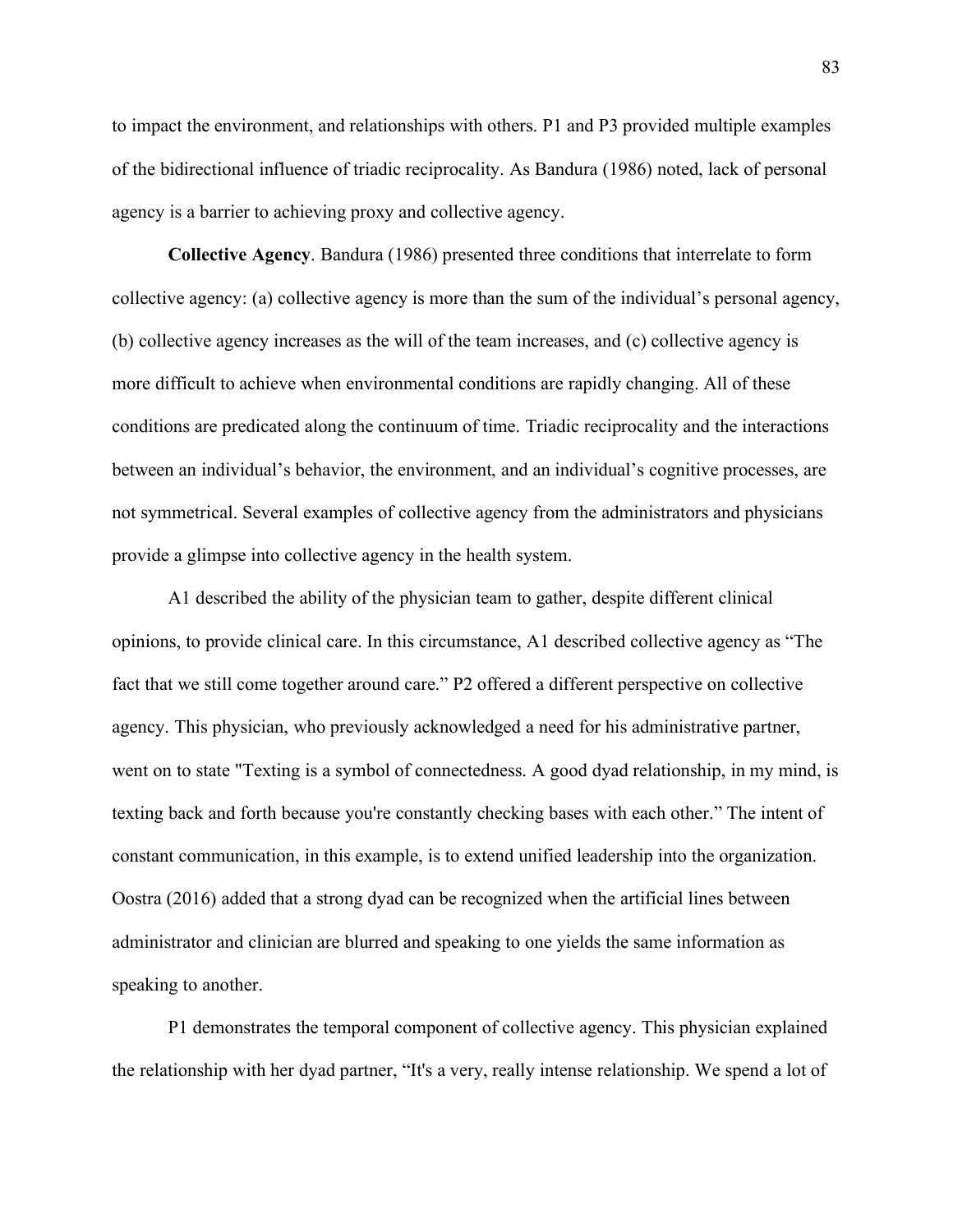time together, all day, three days a week." Building collective agency requires time and opportunity to observe each other to acquire the tacit knowledge of how to work together (Bandura, 1986). P3 offered a different perspective on the time component of collective agency. As the composition of a community board of directors changed, P3 noted "after a point, I realized why am I really here on this board now that I can't even offer a vote to make a difference?" As roles change over time, the ability to self-regulate and reflect on individual contributions is an important component of collective agency. These examples from the data demonstrate the fluid nature of collective agency, and the multiple components that enhance or detract from collective agency.

#### **Literature Review and Findings**

The review of the literature presented in Chapter 2 revealed lack of consensus regarding the composition of the dyad team. This study, however, revealed a consistent pattern of partnering physicians, within their medical specialty, with administrators who actively pursued a dyad leadership role in the same specialty. The physician and administrator dyad pairs in this health system were supported by an organizational chart, that according to A2 continues to improve in accuracy and clarity. The data also revealed conflict for the physicians holding parttime dyad leadership roles. The concern about part-time leadership was largely ignored in the literature.

### **Dyad Structure**

A second concern presented by the participants in this study, is the situation when a dyad leader (physician or administrator) has more than one dyad partner. P2 referred to this situation as a polygamous dyad. Two of the six participants in this study were paired with more than one dyad partner (Table 3). Participants in polygamous dyads described increased ambiguity and less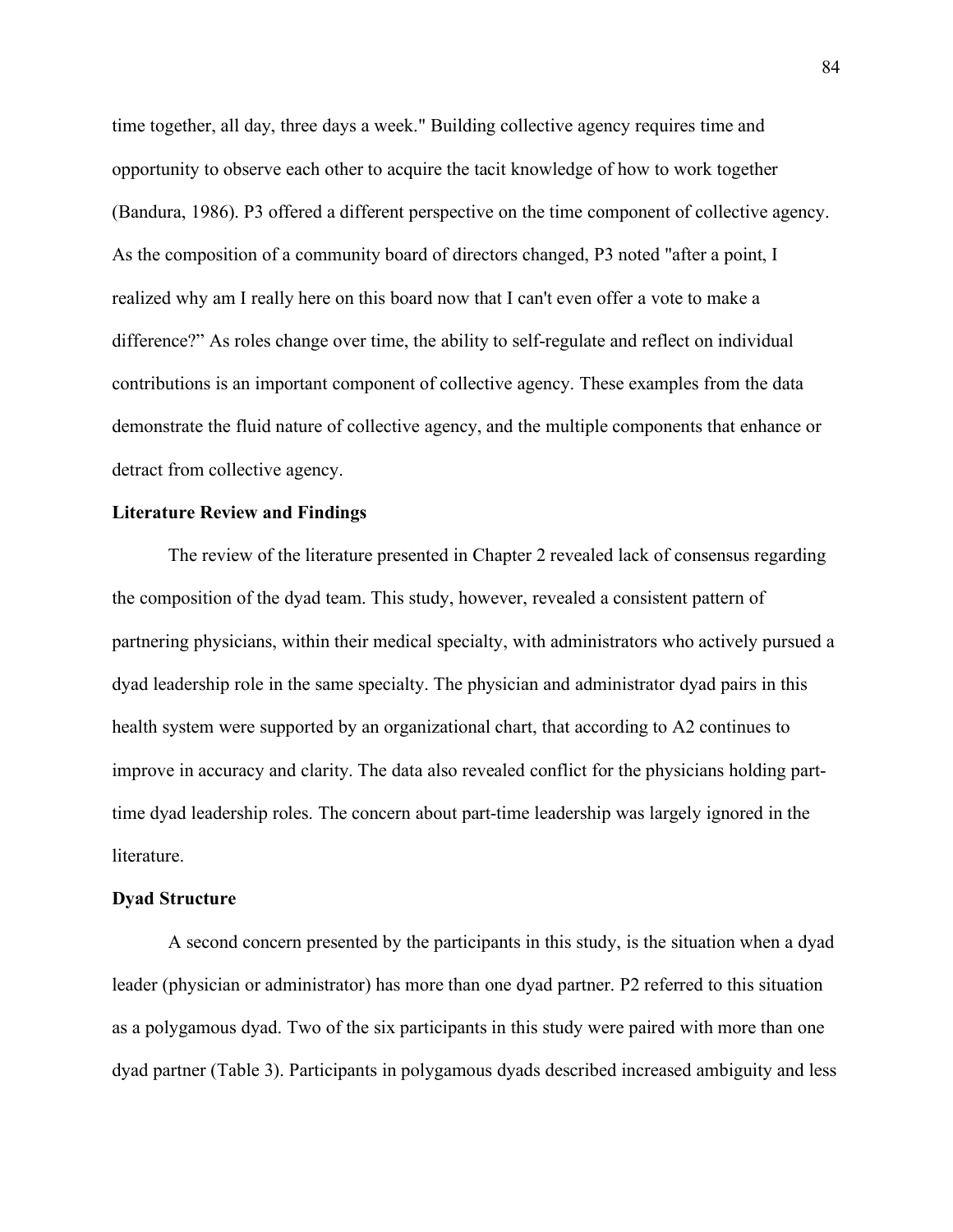role clarity than their colleagues in one-to-one dyad pairs. As P2 explains, the ability to rely on trust and relationships has been a key feature of successful dyad partnerships providing the resilience to survive senior leadership turnover. Without trust the dyad is easily "infiltrated" by others, undermining their ability to form a cohesive team (P2). This finding aligns with the sociology of Georg Simmel (n.d.) who postulated an argument that when a third person is added to any dyad the original pair are fundamentally changed. The participants' description of their lived polygamous experience aligns with Simmel's (n.d.) explanation. Figure 4 captures the phenomenon of polygamous dyads as perceived by the participants.

### **Cultural Differences**

The review of the literature described training for physicians that perpetuates and magnifies an autonomous, independent professional role (Sadowski et al., 2018; Sanford & Moore, 2009). Indeed, Collins et al. (2016) proposed dyad leadership unites two cultures: the autonomous physician and the collaborative administrator. The health system, in a deliberate effort to support dyad leadership teams, offered a unique training opportunity to all physicians and administrators in formally recognized dyad roles. The training provided insight into leadership styles, and as A2 stated, "it was a great training [WSMA]. What I liked about it was the focus on how administrators and medical directors function together, and understanding our different styles and preferences."

### **Interpersonal Skills**

A grounded theory by Clausen et al. (2017) emerged in the literature review that described a model of intentional partnering for dyad leaders. The theory is comprised of three parts: (a) mutual need, (b) joint risk taking, and (c) shared responsibility. These three parts viewed through the lens of Bandura's (2000) perspectives of agency align with the description of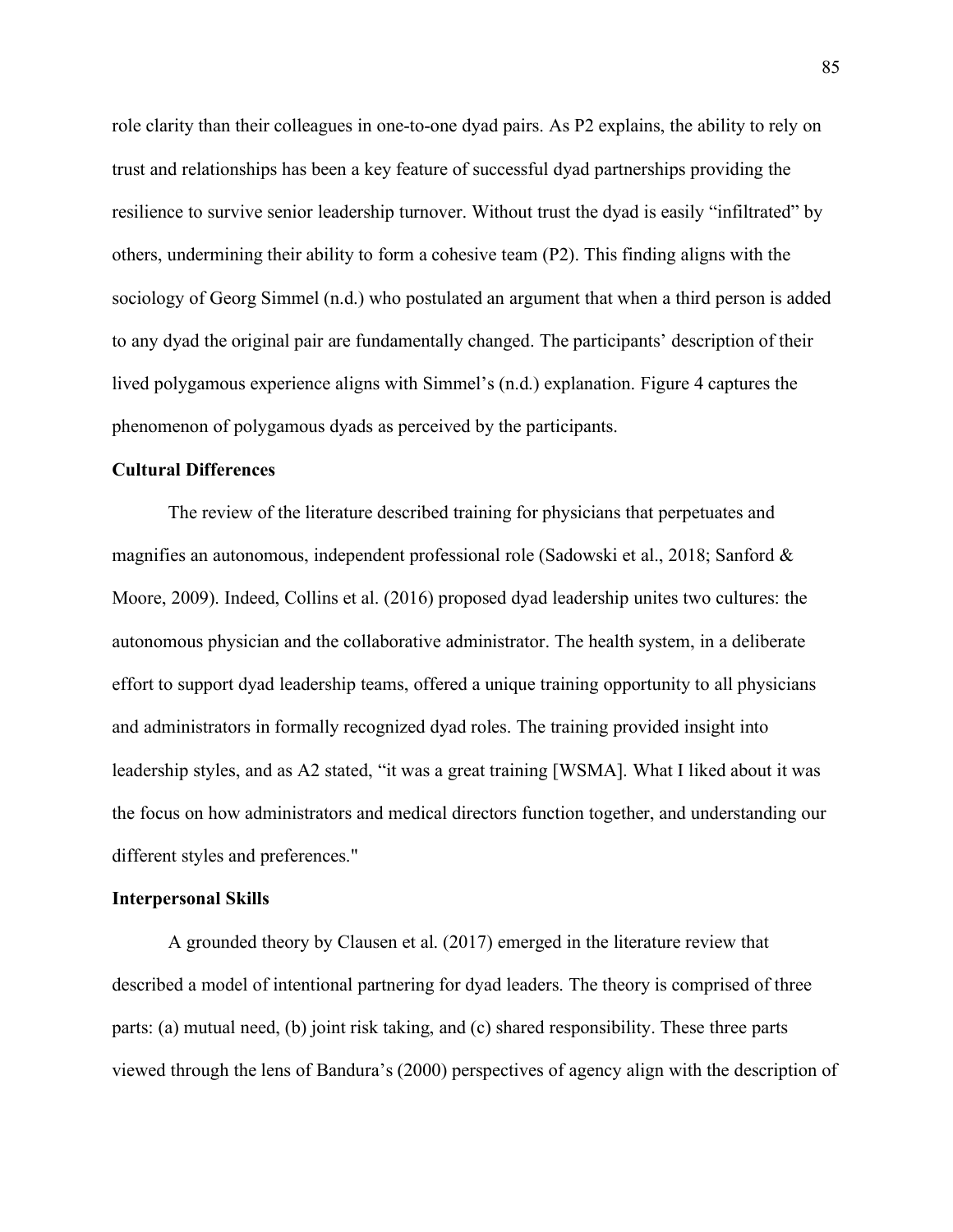collective efficacy. The ability of a dyad to achieve collective efficacy begins with the four dimensions of personal agency, followed by the exercise of proxy agency, and finally the deliberate intention to form a team (dyad) around shared goals. Mutual need, as described by Clausen et al. (2017), aligns with Bandura's (2001) concept of proxy agency wherein individuals accept mutual need and rely on the skill or expertise of others to achieve goals.

Intentional partnering and the development of collective goals relies on the dyad's ability to accept mutual necessity and negotiate their relationship (Clausen et al., 2017). While the health system bears the responsibility to support proxy agency by generating clarity around structure, the work of negotiating the relationship belongs to the members of the dyad. Negotiations in dyad leadership is somewhat akin to "marriage" according to A3. Not all dyads are successfully matched, allowing time for the pair to appreciate each other's expertise, supports the development of proxy agency which in turn builds the capability of collective agency. Given the temporal component of developing proxy and collective agency (Bandura, 1986), rapidly forming and reforming dyads is not recommended. In the words of P2, "switching dyads every 2 years would be a disaster!"

# **Institute for Healthcare Improvement Results**

Whittington et al. (2015) reviewed the nation's progress towards achieving the IHI Triple Aim. The literature review revealed less than exemplary results. Lack of infrastructure has been attributed as the root cause of failure to make simultaneous progress on all three aims (Whittington et al., 2015). The magnitude of organizational change required to take physicians out of clinical roles and place them into leadership roles has proven to be costly and time intensive. The dyad leadership team, represented at the base of the triangular model depicting the Triple Aim, likely needs time to evolve at the national and local level.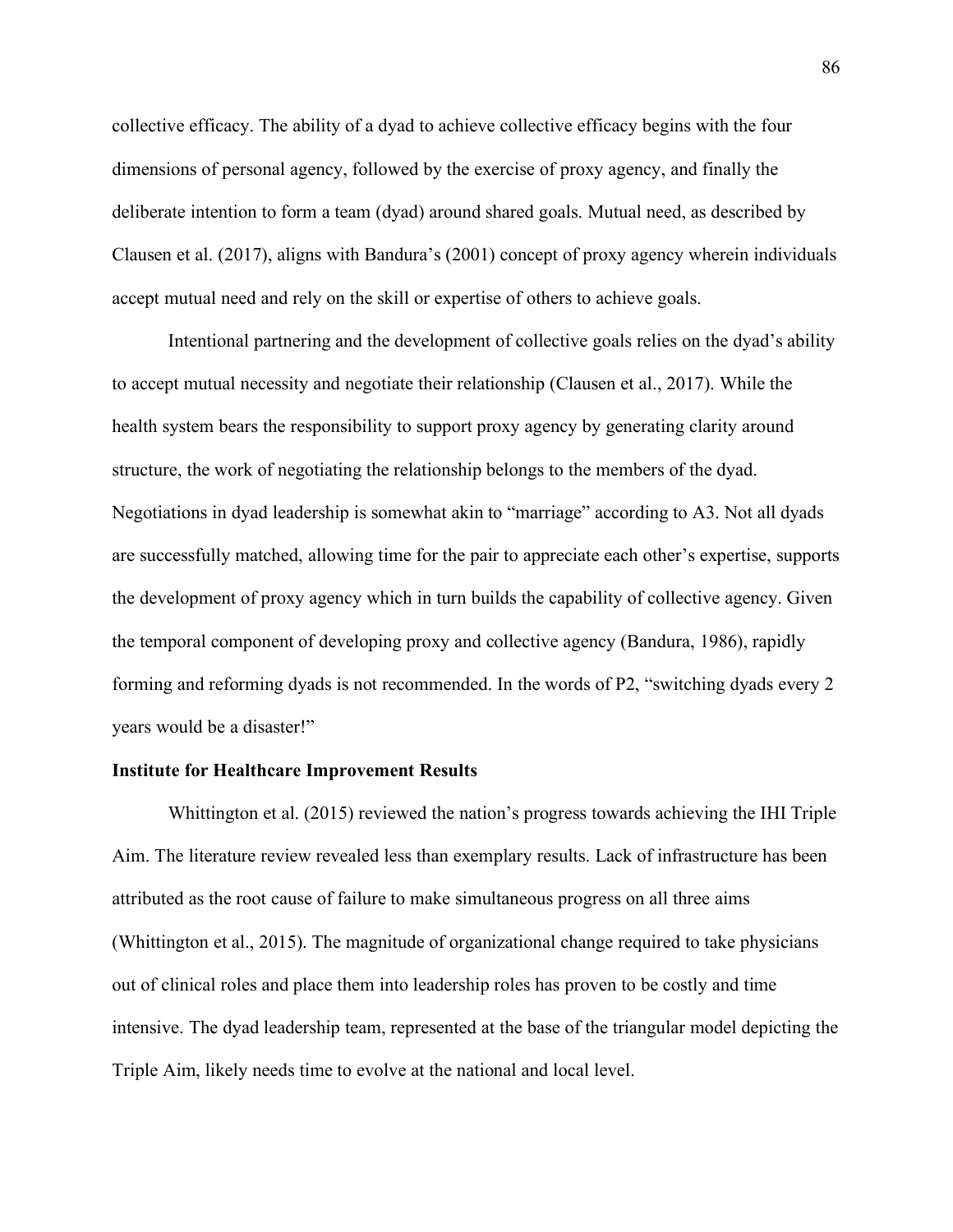#### **Recommendations for Action**

Recommendations to apply the findings from this research are sorted into four categories. The findings can also be applied within the health system to improve or strengthen existing dyad leaders. The phenomenological, idiographic approach provides a deep look into the experience of dyad leadership. As such the outcome from this study builds upon the empirical body of research on health care transformation and leadership.

### **Results and the Individual**

Individual members of each dyad are encouraged to engage in leadership assessments and reflection. Participation in joint training or leadership events with their dyad partners allows for relationship building and joint observation of other dyads in action. Real time observations allow for real time debrief and learning together. Individual growth as a leader, through the lens of social cognitive theory (Bandura, 1986) requires self-reflection and self-regulation in an environment where leaders can adapt to each other and to their changing circumstances.

#### **Health System and Dyads**

The health system is encouraged to consider the following recommendations. Leadership assessments could be administered prior to assigning dyads. A variety of assessments could provide different perspectives on an individual's leadership tendencies and preferences. The Harrison Assessment® and LEAD® assessment provide tools for the health system and the individual (Harrison Assessments, 2019; Merrill & Reid, 1999). The Harrison Assessment offers insight into individual preferences and is capable of comparing those preferences to the preferences of other individuals. In this way, the Harrison Assessment® can provide a preview of dyad leadership team dynamics and potential collective agency. The LEAD® assessment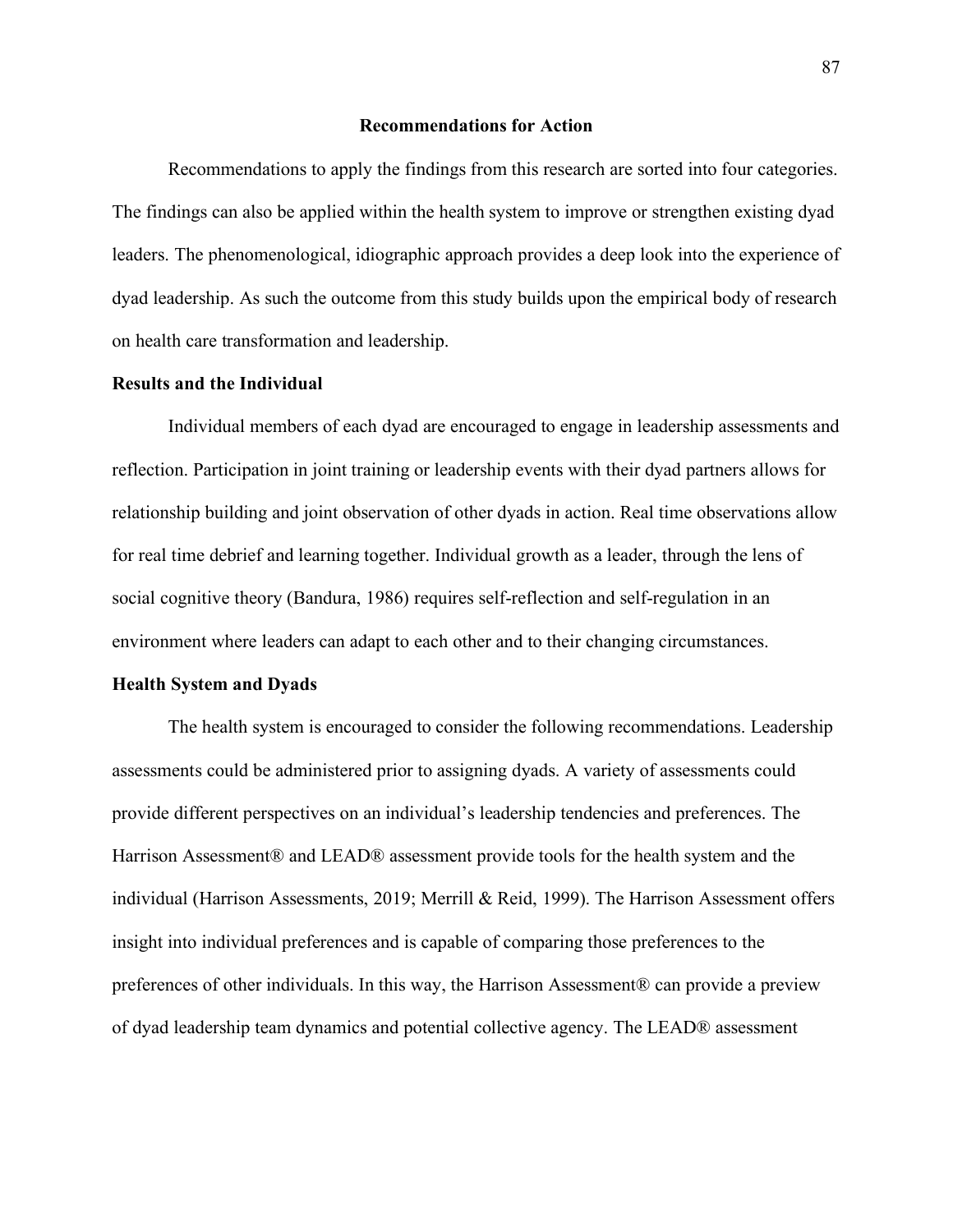provides an easy to use tool that allows individual team members to reflect on their leadership styles. Self-reflection is a component of the personal and cognitive factors of Bandura's (1986, 2001) theory of triadic reciprocality and social cognitive theory.

Alternatively, the relationship could be enhanced by allowing prospective dyads to interview each other. P1was interviewed by their dyad partner, which in the words of this physician created mutual acceptance and early enjoyment of their relationship. If the aforementioned assessment tools were implemented, the Harrison Assessment® provides interview questions based on the individual's preferences. The interview team would be composed of the potential dyad partner, and physician and administrative leaders on the team.

# **Results and the Organization**

Attending leadership training and events is difficult for part-time physician dyad leaders. The development of an on-line open course with access to the WSMA content and curriculum could facilitate participation for part-time leaders, leaders unable to travel, or leaders in remote locations. Assessments and assignments could be completed electronically and presented via an electronic classroom. Leveraging an online solution could increase access for health system leaders in geographically distant counties.

For those leaders able to complete the initial WSMA training, advanced training could focus on the attributes of leadership and the development of collective agency. Continuing with the investment in the WSMA leadership development program supports the dyad leadership team and a culture of learning. However, since the reactions from the three physicians in this study revealed at best a neutral response to the training, health system may consider a follow up survey of the physician participants to glean feedback before extending the training to more dyad leadership teams. An anonymous survey focused on the physicians' experience with the content,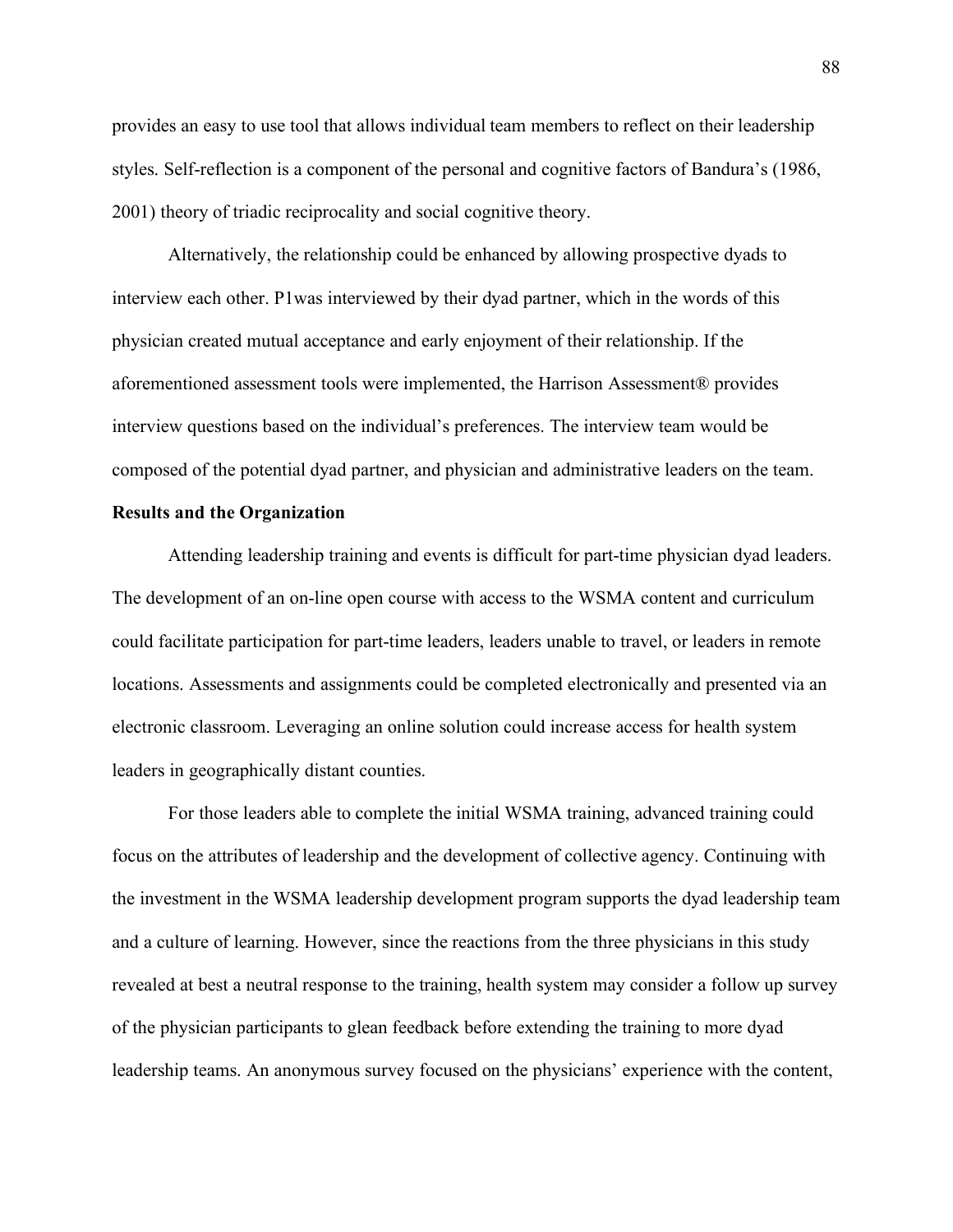their ability to apply learnings to their leadership practice, and any changes in their relationship with the dyad partner may evoke practical information to improve the course.

Within the physician group professional satisfaction from patient care is limited to the two part-time physicians. The full-time physician dyad leader no longer practices clinical medicine. While the need for part-time physician leaders within specialties is necessary, as is the case for P1 and P3, the ability to remove physicians from clinical practice to serve as full time dyad leaders may not be feasible. Lack of feasibility could be attributed to cost or limited number of physicians able to provide specialty care.

#### **Results and Institutions**

The NCHL (2019) recently revised the curriculum to include more interpersonal skills. The IHI has also updated the Triple Aim to the Quadruple Aim by creating a fourth component on creating joy in the work place (Feeley, 2017). These two nationally recognized organizations continue to assess and reassess the needs of the health care leadership and provide up-to-date research to support the creation of a path towards transformative healthcare.

#### **Recommendations for Further Study**

This study revealed a distinction between job satisfaction and the experience of joy at work. The physician and the administrator groups expressed glimpses of both; the physicians narrowed professional satisfaction to providing patient centered care while the administrators viewed the creation of processes as a satisfying, foundational element to the provision of patient care. Joy in relationships with colleagues was cited by P2 as the reason for continuing with work even when "it wasn't worth the money." P1 and P3 confirmed that fulfilling the mission of caring for others, "making a difference " and "having a patient say, 'I'm so much better!'" brings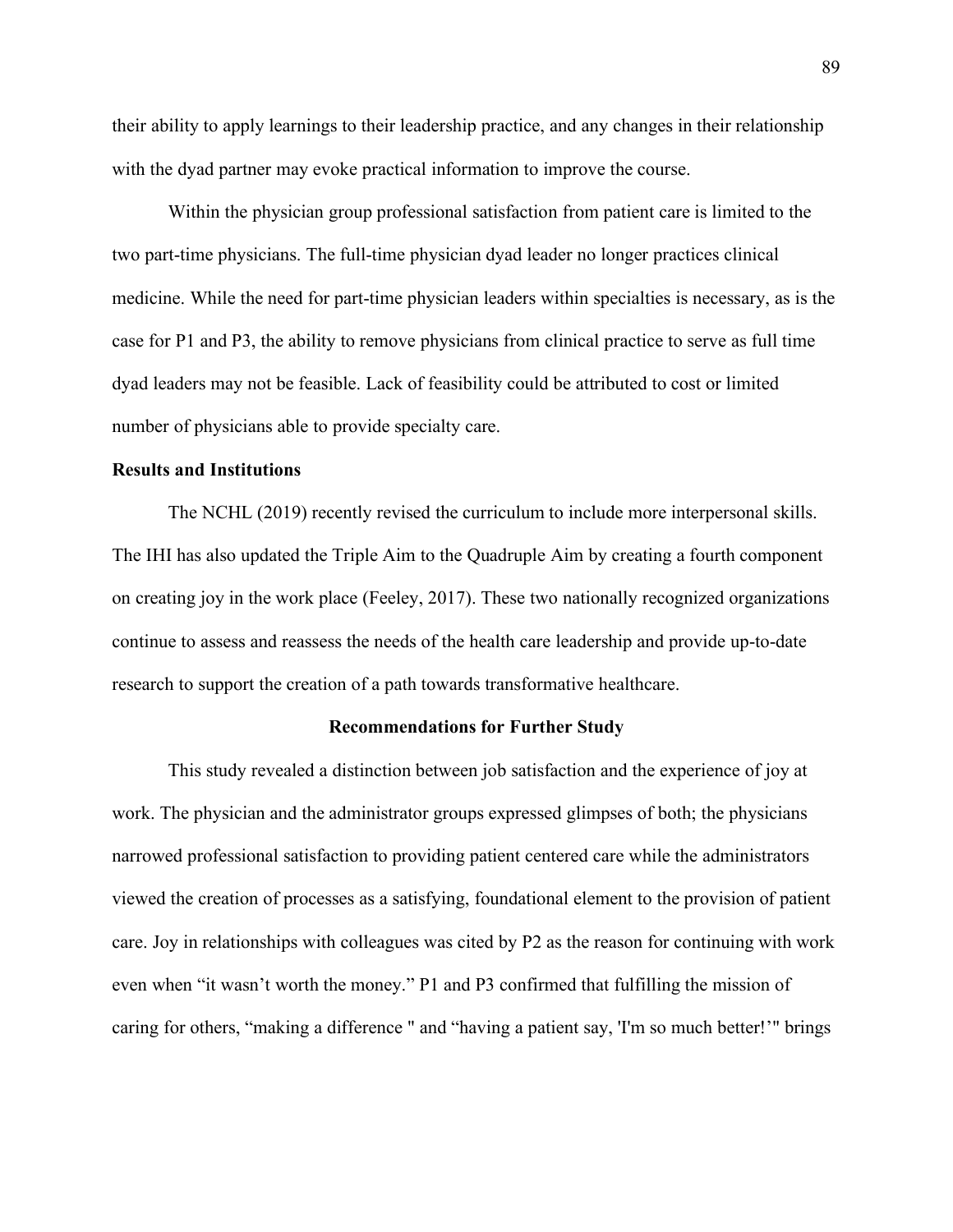them happiness. The joy of caring for others, and fulfilling a collective mission to care for communities, has the power to carry physicians through turbulent change.

Recognizing the need to sustain physicians through tumultuous change, the IHI published a response and added an additional element to the Triple Aim (Feeley, 2017). This fourth element, regarded as the antidote to slow transformation, focused on how to bring and sustain joy at work (Feeley, 2017). Exploring the experience of joy for dyad healthcare leaders could provide insight into the development of training curricula and cultures that create and sustain joy.

A final recommendation for further inquiry is for a longitudinal exploration of dyad leadership in healthcare. As Bandura (1986, 2000, 2001) iterated the temporal and interactive components of social cognitive theory, triadic reciprocality, and human agency are important elements of the human experience. Combined with the participants in this study who proclaimed the improvement of relationships over time as a key indicator of successful dyads, a longitudinal study would create space to examine the impact of time on dyads. Finally, the IHI has yet to achieve its goals of population health. Again, the element of time and the dynamic interplay between the components of the Triple Aim cannot be forced.

# **Conclusion**

Healthcare is a rapidly changing industry. Fueled by political discourse (Altman, 2016; Bakalar, 2017), rising national expenditure (Congressional Budget Office, 2018), and an epidemic of physician burnout (Feeley, 2017), the IHI recommended the Triple Aim as a framework to refocus healthcare delivery and services (Swensen et al., 2013). The Triple Aim first appeared in 2010. Since then progress within the three components of population health, improved quality, and decreased cost has proven elusive (Whittington et al., 2015). The Institute for Healthcare Improvement's Triple Aim is represented by a triangle; each leg of the triangle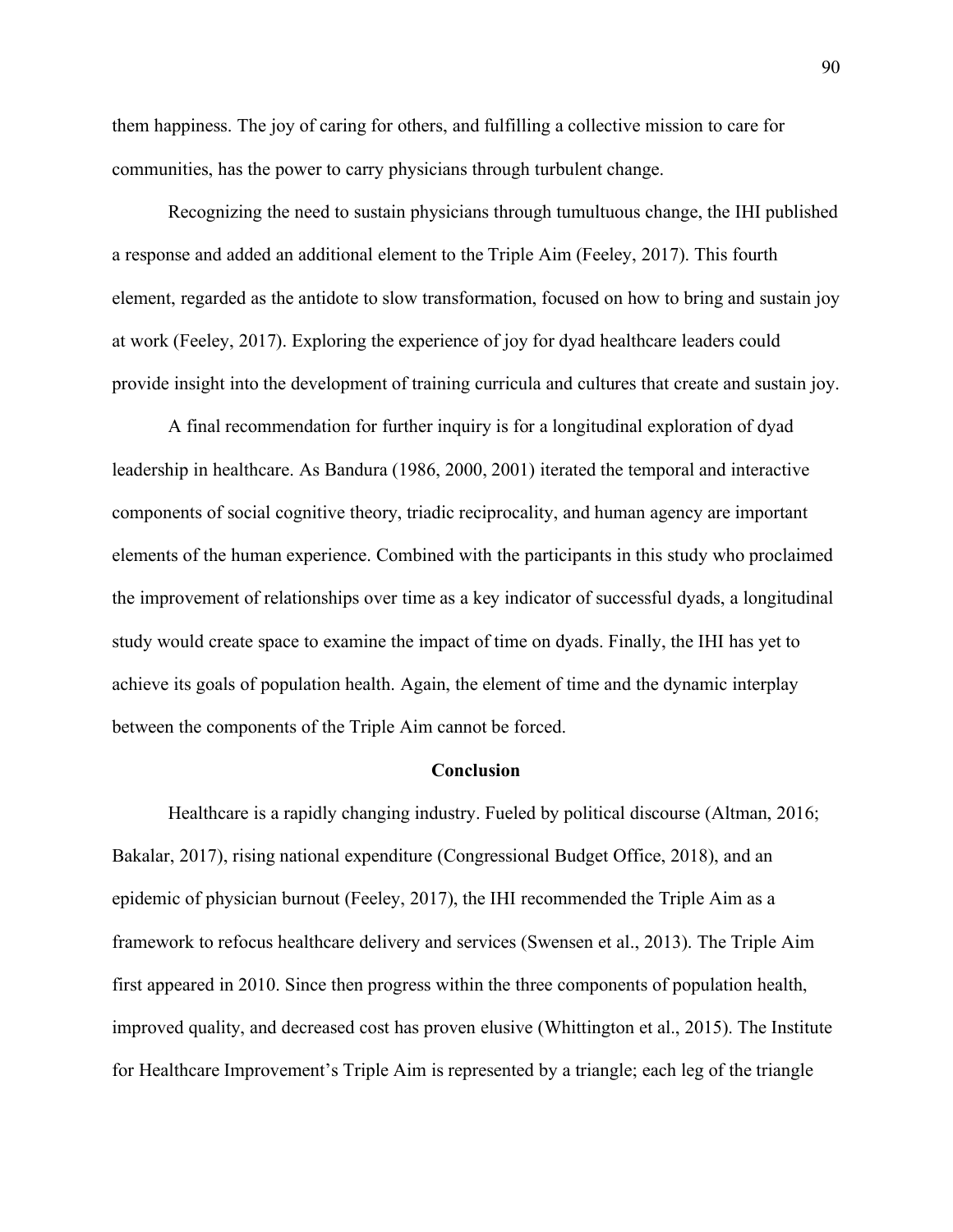interacts dynamically and simultaneously with the other two (IHI, 2019). This IHI model approximates Bandura's (1986) model of triadic reciprocality, the foundation of the social cognitive theory.

Social cognitive theory (1986) is predicated on the dynamic interplay of the environment, the individual's behavior, and the individual's cognitive processes. The interplay of these three components rests in the social cognitive belief in human agency: Humans have the capacity to produced desired effects with their actions (Bandura, 2000). Collectively, humans have the ability to share beliefs, mission, vision, and values to create collective agency that benefits all. However, the results of this study revealed the difficulty for two individuals, joined by mission in a dyad leadership role, to achieve collective agency. The barriers included siloed professional training, lack of time dedicated to the professional relationship, and inconsistent, non-hierarchal infrastructure to support the development of healthcare dyad leadership teams.

The people who can fix healthcare, work in healthcare (Resar et al., 2012). Coordinated teams delivering patient-centered care are capable of transforming their local healthcare delivery systems. Beginning with the successes revealed by this research; dyad training for both members of the team, full-time physician leaders, processes that allow dyads to interview each other, and the application of leadership assessments, the health system in this study enjoys fertile ground to continue their journey towards the Triple Aim.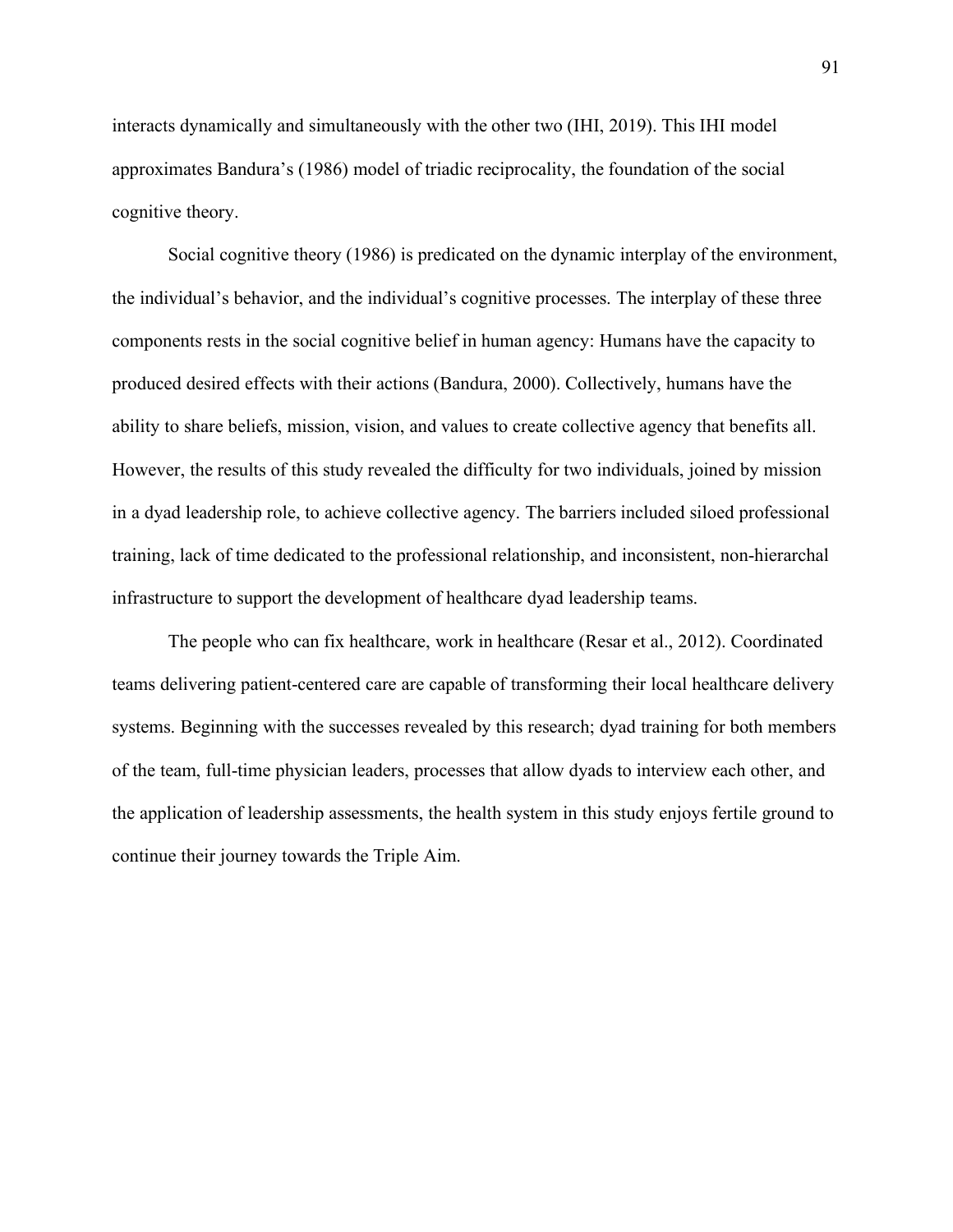#### References

- Altman, D. (2016). *The affordable care act's little-noticed success: Cutting the uninsured rate.* Retrieved from https://www.kff.org/uninsured/perspective/the-affordable-care-acts-littlenoticed-success-cutting-the-uninsured-rate/
- Anderson, M. M., & Garman, A. N. (2014). *Leadership development in healthcare systems: Towards an evidence-based approach [White paper]*. Chicago, IL: National Center for Healthcare Leadership. Retrieved from http://nchl.org/Documents/Ctrl\_Hyperlink/NCHL\_Leadership\_Survey\_White\_Paper\_Fin al\_05.14\_uid6232014300422.pdf
- Bakalar, N. (2017, May 22). Nearly 20 million have gained health insurance since 2010. *The New York Times (Online).* Retrieved from https://www.nytimes.com/2017/05/22/health/obamacare-health-insurance-numbersnchs.html
- Baldwin, K., Dimunation, N., & Alexander, J. (2011). Healthcare leadership and the dyad model. *Physician Executive, 37*(4), 66. Retrieved from http://www.ncbi.nlm.nih.gov/pubmed/21827104
- Bandura, A. (1986). Social foundations of thought and action: A social cognitive theory. Englewood Cliffs, NJ: Prentice Hall.
- Bandura, A. (2000). Exercise of human agency through collective efficacy. *Current Directions in Psychological Science, 9*(3), 75-78. Retrieved from https://www.jstor.org/stable/20182630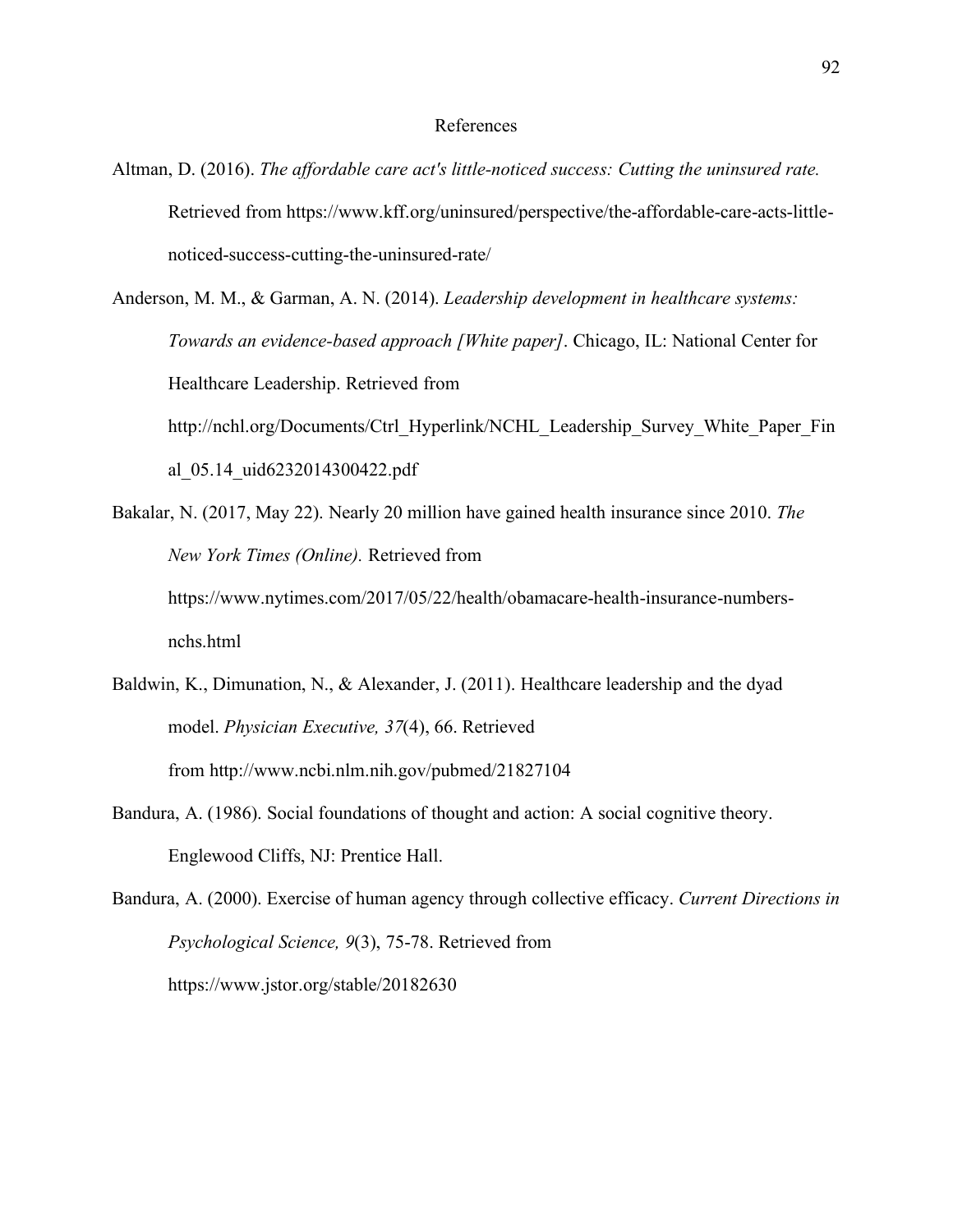Bandura, A. (2001). Social cognitive theory: An agentic perspective. *Annual Review of Psychology, 52*(1), 1-26. 10.1146/annurev.psych.52.1.1 Retrieved from https://www.ncbi.nlm.nih.gov/pubmed/11148297

- Borkowski, N., Deckard, G., Weber, M., Padron, L. A., & Luongo, S. (2011). Leadership development initiatives underlie individual and system performance in a US public healthcare delivery system. *Leadership in Health Services, 24*(4), 268-280. doi:10.1108/17511871111172321
- Buell, J. M. (2017). The dyad leadership model: Four case studies. *Healthcare Executive, 32*(5), 33-40. Retrieved from https://une.idm.oclc.org/login?url=https://search-proquestcom.une.idm.oclc.org/docview/1938834631?accountid=12756
- Chazal, R., & Montgomery, M. (2017). The dyad model and value-based care. *Journal of the American College of Cardiology, 69*(10), 1353-1354. 10.1016/j.jacc.2017.02.007 Retrieved from https://search.proquest.com/docview/1876465465
- Clausen, C., Lavoie-Tremblay, M., Purden, M., Lamothe, L., Ezer, H., & McVey, L. (2017). Intentional partnering: A grounded theory study on developing effective partnerships among nurse and physician managers as they co-lead in an evolving healthcare system. *Journal of Advanced Nursing, 73*(9), 2156-2166. Retrieved from http://onlinelibrary.wiley.com/doi/10.1111/jan.13290/abstract
- Collins, S., Jacobs, J., & Perryman, R. (2016). Dyad leadership 1+1=>;2. *Progress in Pediatric Cardiology, 42, 35-39. doi:* 10.1016/j.ppedcard.2015.07.002
- Congressional Budget Office. (2018). *CBO analysis and projection of federal healthcare costs*. Retrieved from https://www.cbo.gov/publication/54134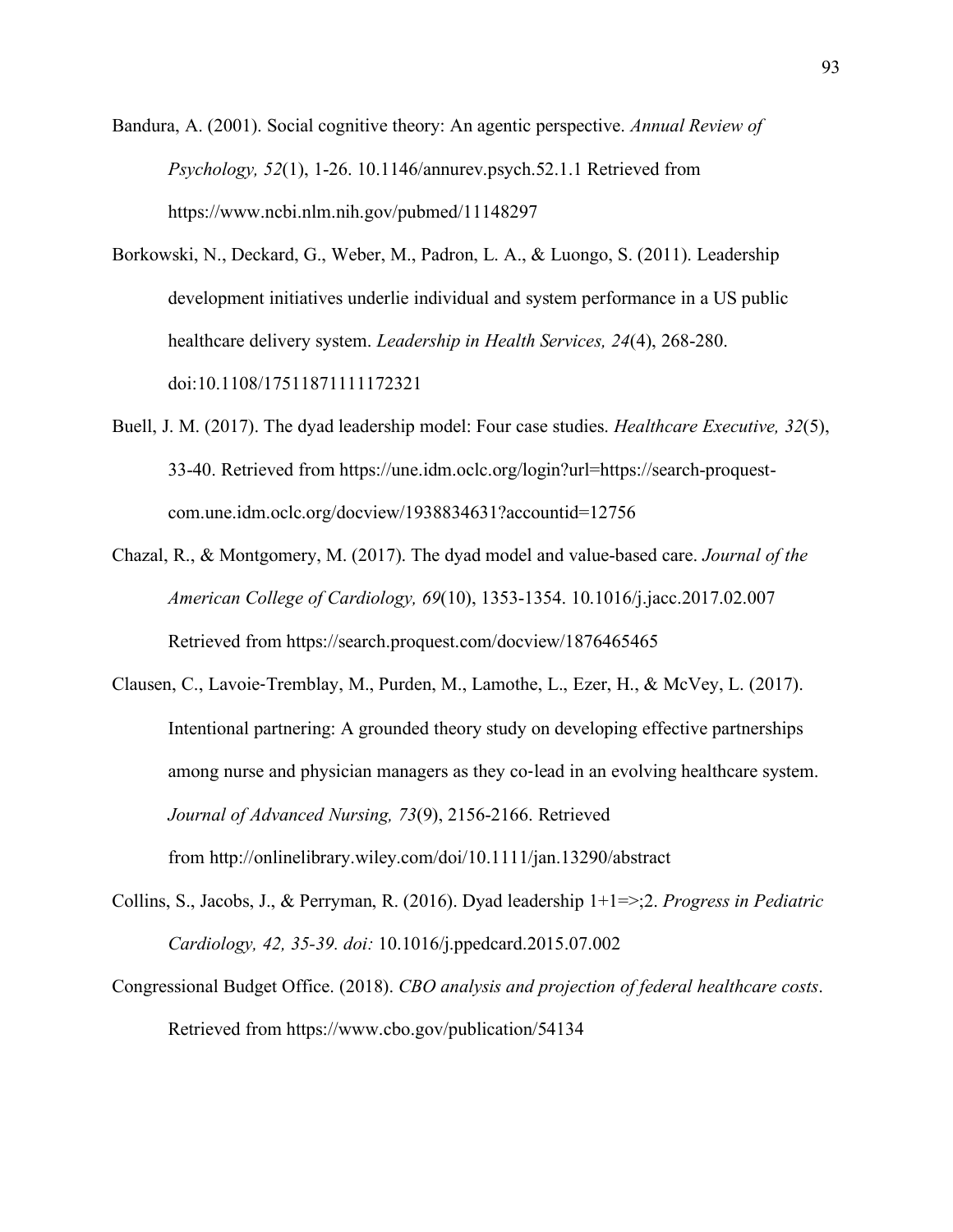- Cox, M., Irby, D., Cooke, M., Sullivan, W., & Ludmerer, K. (2006). American medical education 100 years after the Flexner report. *The New England Journal of Medicine, 355*(13), 1339-44. Retrieved from https://une.idm.oclc.org/login?url=https://searchproquest-com.une.idm.oclc.org/docview/223927129?accountid=12756
- Creswell, J. W. (2015). *Educational research: Planning, conducting, and evaluating quantitative and qualitative research* (5th ed.). Upper Saddle River, N.J: Pearson.
- Creswell, J. W., & Poth, C. N. (2018). *Qualitative inquiry and research design: Choosing among five approaches* (4th ed.). Los Angeles, CA: Sage.
- Feeley, D. (2017). *The triple aim or the quadruple aim? Four points to help set your strategy*. Retrieved from http://www.ihi.org/communities/blogs/the-triple-aim-or-the-quadrupleaim-four-points-to-help-set-your-strategy
- Garman, A., & Lemak, C. (2011). *Developing healthcare leaders: What we have learned, and what is next. [White paper]*. Chicago, Illinois: National Center for Healthcare Leadership. Retrieved from http://www.nchl.org
- Harrison Assessments. (2019). *Leadership development assessments*. Retrieved from https://www.harrisonassessments.com/sample-reports.html
- H.R. 3590, 111th Cong., 156 Cong. Rec. 61 (2010) (enacted).
- Institute for Healthcare Improvement. (2018). *IHI open school: Overview*. Retrieved from http://www.ihi.org/education/ihiopenschool/overview/Pages/default.aspx
- Institute for Healthcare Improvement. (2019). *Finding and creating joy in work*. Retrieved from http://www.ihi.org/education/WebTraining/Webinars/joy-inwork/Pages/default.aspx?utm\_source=IHI&utm\_medium=Blog\_Quadruple\_Aim&utm\_c ampaign=2018\_Finding\_Creating\_Joy&utm\_content=CallOut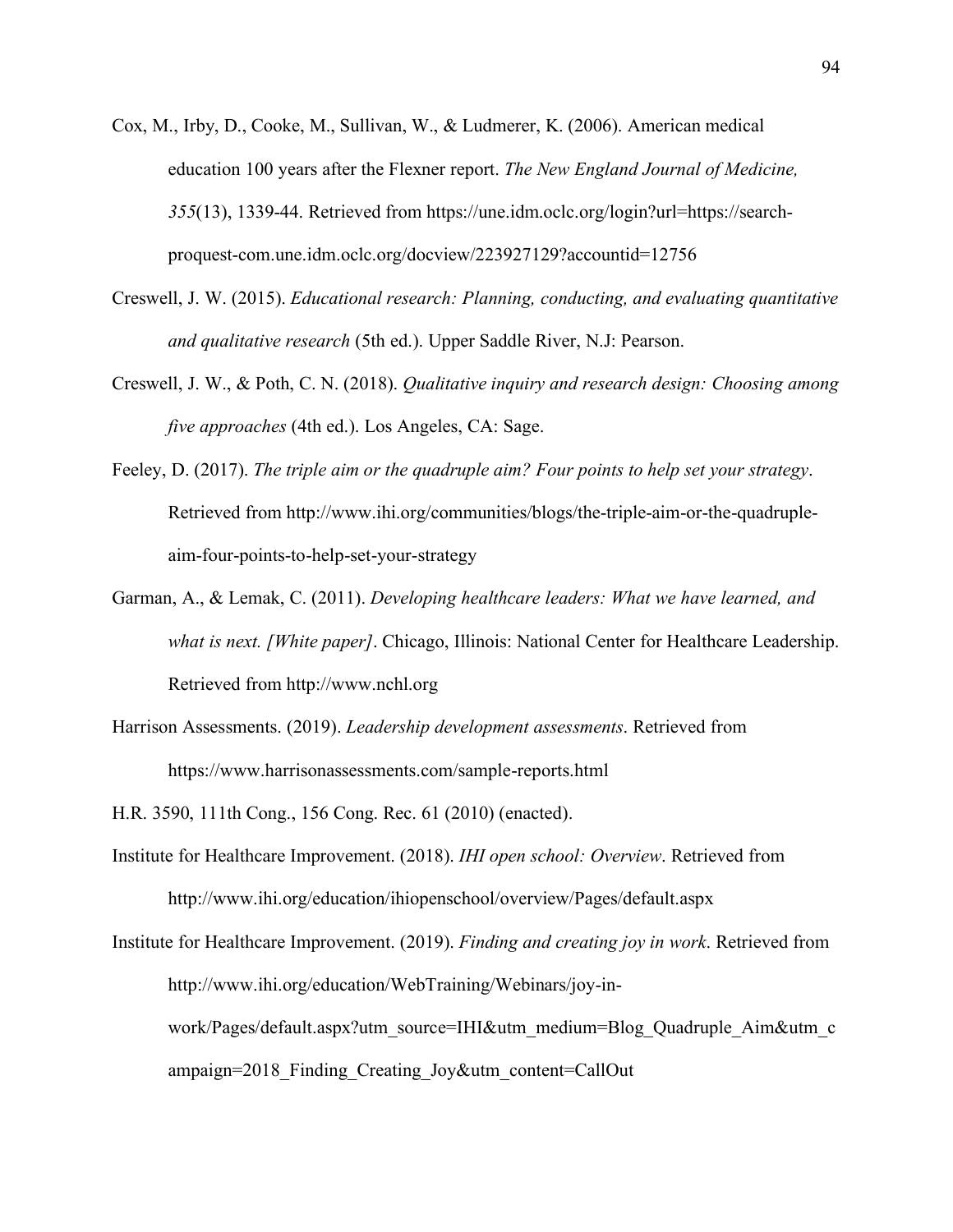- Institute of Medicine. (2001). *Crossing the quality chasm: A new health system for the 21st century*. Washington, D.C.: National Academy Press. 10.1136/bmj.323.7322.1192
- Kelley, R. (1998). Followership in a leadership world. In L. C. Spears (Ed.), *Insights on leadership: Service, stewardship, spirit, and servant-leadership* (pp. 170-184). New York, NY: John Wiley & Sons.
- Kelley, R. (2008). Rethinking followership. In R. E. Riggio, I. Chaleff, & J. Lipman-Blumen (Eds.), *The art of followership: How great followers create great leaders and organizations* (pp. 5-16). San Francisco, CA: Jossey-Bass.

Loomis, A. (2015, March). *MultiCare health system.* Paper presentation at the HFMA Capital Conference, Chicago, IL. Retrieved from https://www.hfma.org/uploadedFiles/Education/Capital\_Conference/HFMA%20Capital %20Conference%202015\_Multicare.pdf

- Merriam, S. B. (2009). *Qualitative research: A guide to design and implementation*. San Francisco, CA: Jossey-Bass.
- Merrill, D. W. & Reid, R. H. (1999). *Personal styles & effective performance.* Boca Raton, FL: CRC Press.
- Moustakas, C. (1994). *Phenomenological research methods*. Thousand Oaks, CA: Sage.
- National Center for Healthcare Leadership. (2005). *Health leadership competency model 2.1 TM.* Chicago, IL: National Center for Healthcare Leadership. Retrieved from http://www.nchl.org/Documents/NavLink/Competency\_Modelsummary\_uid31020101024281.pdf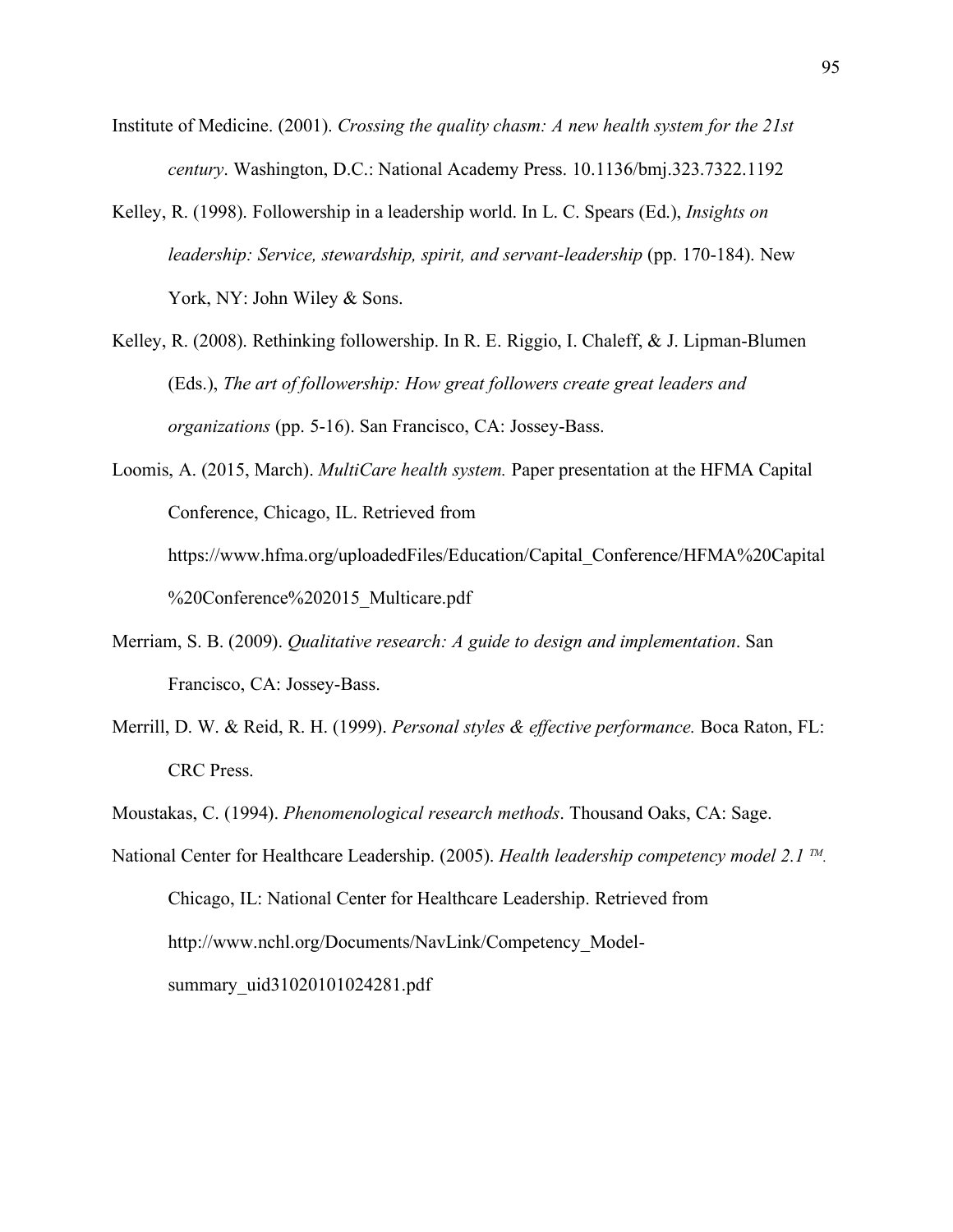- National Center for Healthcare Leadership. (2018). *Presentations and publications*. Retrieved from http://nchl.org/static.asp?path=2853
- National Center for Healthcare Leadership. (2019). *Health leadership competency model 3.0.* Retrieved from http://nchl.org/static.asp?hyperlinkId=8357
- Norris, L. (2018). *Washington and the ACA's Medicaid expansion*. Retrieved from https://www.healthinsurance.org/washington-medicaid/

Northouse, P. (2016). *Leadership: Theory and practice* (7th ed.). Los Angeles, CA: Sage.

- Office of Financial Management. (2016). *State of Washington: Forecast of state population*. Retrieved from https://www.ofm.wa.gov/washington-data-research/populationdemographics/population-estimates
- Oostra, R. (2016). Physician leadership: A central strategy to transforming healthcare. *Frontiers of Health Services Management, 32*(3), 15. Retrieved from http://www.ncbi.nlm.nih.gov/pubmed/27125046
- Papa, R., & Papa, J. (2011). Leading adult learners. In R. Papa (Ed.), *Technology leadership for school improvement* (pp. 91-108). Los Angeles, CA: Sage.

Patient Protection and Affordable Care Act, 42 U.S.C. § 18001 (2010).

- Resar, R., Romanoff, N., Majka, A., Kautz, J., Kashiwagi, D., & Luther, K. (2012). *The frontline dyad approach: An IHI designed methodology to maximize frontline engagement in improvement and minimize resource use.* Retrieved from http://www.ihi.org
- Sadowski, B., Cantrell, S., Barelski, A., O'Malley, P. G., & Hartzell, J. D. (2018). Leadership training in graduate medical education: A systematic review. *Journal of Graduate Medical Education, 10*(1), 134-148.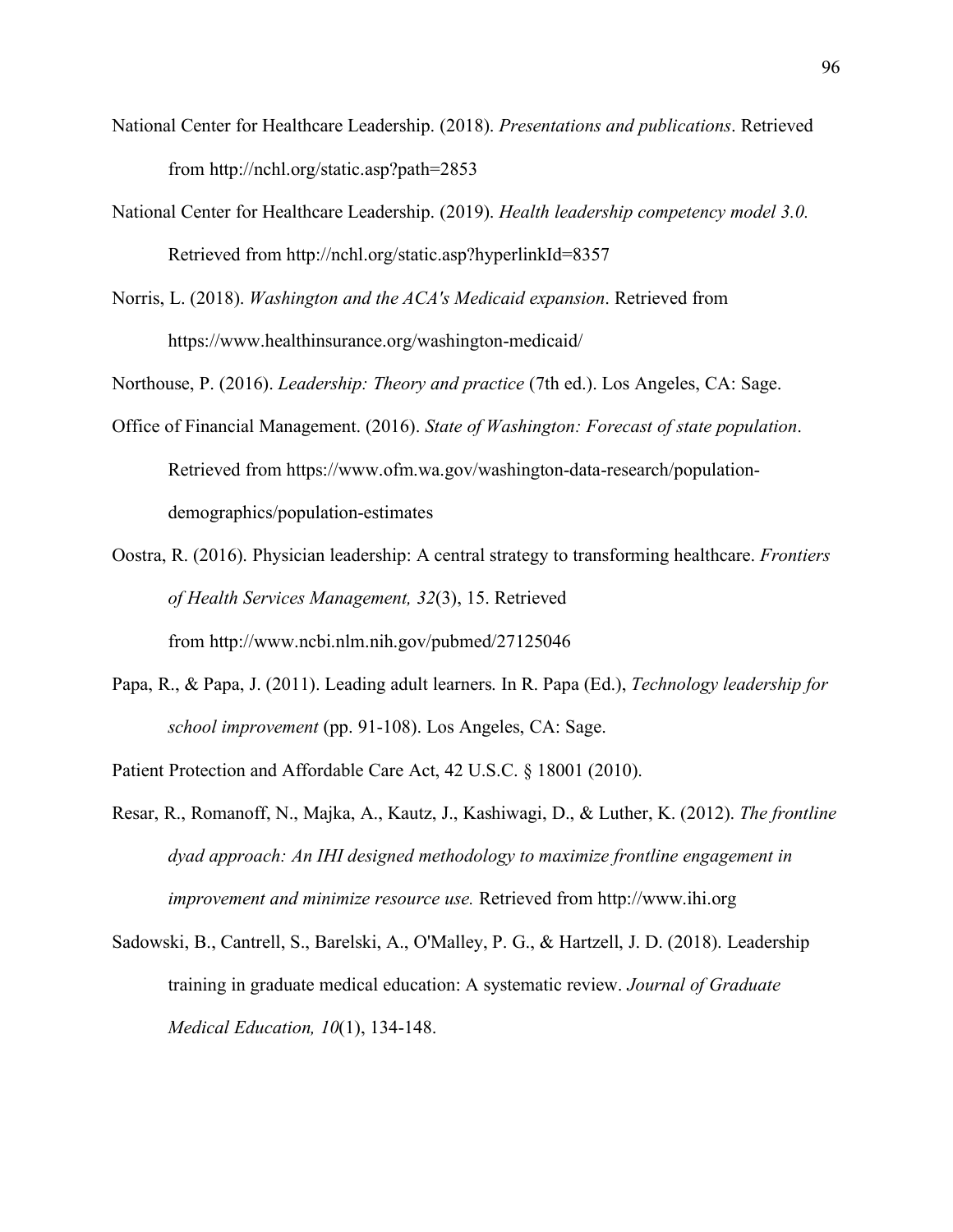- Sanford, K., & Moore, S. (2015). *Dyad leadership in healthcare: When one plus one is greater than two*. Philadelphia, PA: Wolters Kluwer.
- Simmel, G. (n.d.). *The sociology of Georg Simmel* (Wolff, K. H., trans. and Ed.). Glencoe, IL: The Free Press.
- Smith, J. A., Flowers, P., & Larkin, M. (2009). *Interpretative phenomenological analysis: Theory, method and research*. Thousand Oaks, CA: Sage.
- Spears, L. (2003). Understanding the growing impact of servant leadership. In H. Beazley, J. Beggs, & L. Spears (Eds.), *The servant-leader within: A transformative path* (pp. 13-27). New York, NY: Paulist Press.
- Swensen, S., & Mohta, H. (2017). *Ability to lead does not come from a degree*. Retrieved from http://catalyst.nejm.org/ability-lead-degree-dyad-leadership-interpersonal-skills/
- Swensen, S., Pugh, M., McMullan, C., & Kabcenell, A. (2013). *High-impact leadership: Improve care, improve the health of populations, and reduce costs* [White paper].

Cambridge, MA: Institute for Healthcare Improvement. Retrieved from www.ihi.org

- Washington State Health Care Authority. (2018). *Medicaid expansion: Enrollment grows, costs lower than anticipated.* Retrieved from https://www.hca.wa.gov/about-hca/second-yearmedicaid-expansion-enrollment-grows-costs-lower-anticipated
- Whittington, J., Nolan, K., Lewis, N., & Torres, T. (2015). Pursuing the triple aim: The first 7 years. *The Milbank Quarterly, 93*(2), 263-300. Retrieved from http://www.jstor.org/stable/24369853
- Zismer, D., & Brueggemann, J. (2010). Examining the "dyad" as a management model in integrated health systems. *Physician Executive, 36*(1), 14. Retrieved from http://www.ncbi.nlm.nih.gov/pubmed/20175382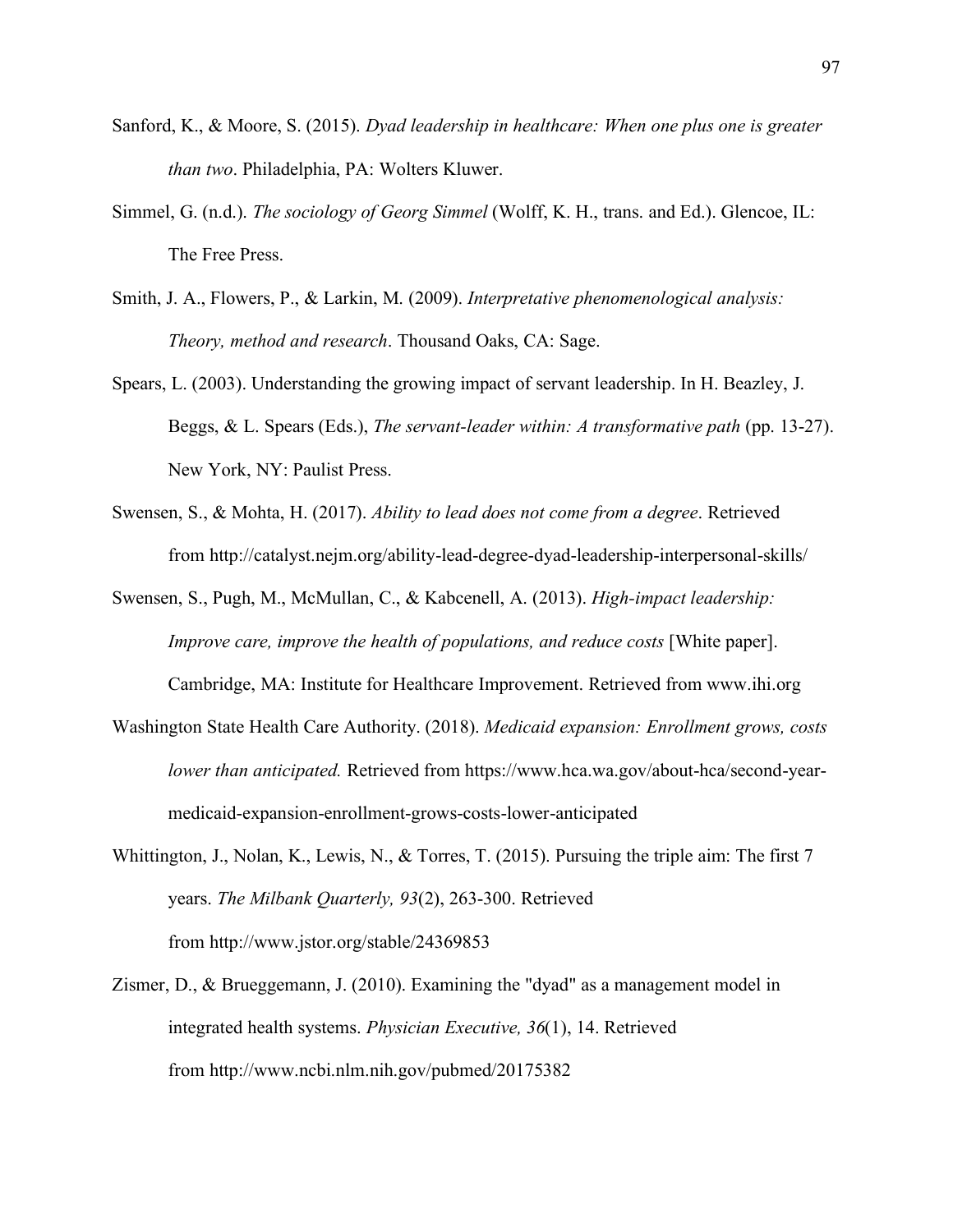#### **Appendix A**

#### **NCHL Health Leadership Competency Model**

The National Center for Healthcare Leadership curriculum was utilized, in combination with a local university, the research site, the organization's leadership development team, and the state's medical association, to create a unique curriculum for the organization's dyad leaders.

Table A1

| Transformation                 | Execution               | People                       |
|--------------------------------|-------------------------|------------------------------|
|                                |                         |                              |
| <b>Achievement Orientation</b> | Accountability          | Human Resources Mgmt.        |
| <b>Analytical Thinking</b>     | Change Leadership       | Interpersonal Understanding  |
| <b>Community Orientation</b>   | Collaboration           | Professionalism              |
| <b>Financial Skills</b>        | Communication           | <b>Relationship Building</b> |
| <b>Information Seeking</b>     | Impact & Influence      | Self Confidence              |
| Innovative Thinking            | <b>Information Tech</b> | Self Development             |
| <b>Strategic Orientation</b>   | Initiative              | <b>Talent Development</b>    |
|                                | Org Awareness           | Team Leadership              |
|                                | Perf. Measurement       |                              |
|                                | Process Mgmt.           |                              |
|                                | Org Design              |                              |
|                                | Project Mgmt.           |                              |

*NCHL List of Competencies*

Note. Adapted from the NCHL competency model version 2.1. Retrieved November 17, 2018 from http://www.nchl.org/documents/navlink/nchl\_competency\_modelfull\_uid892012226572.pdf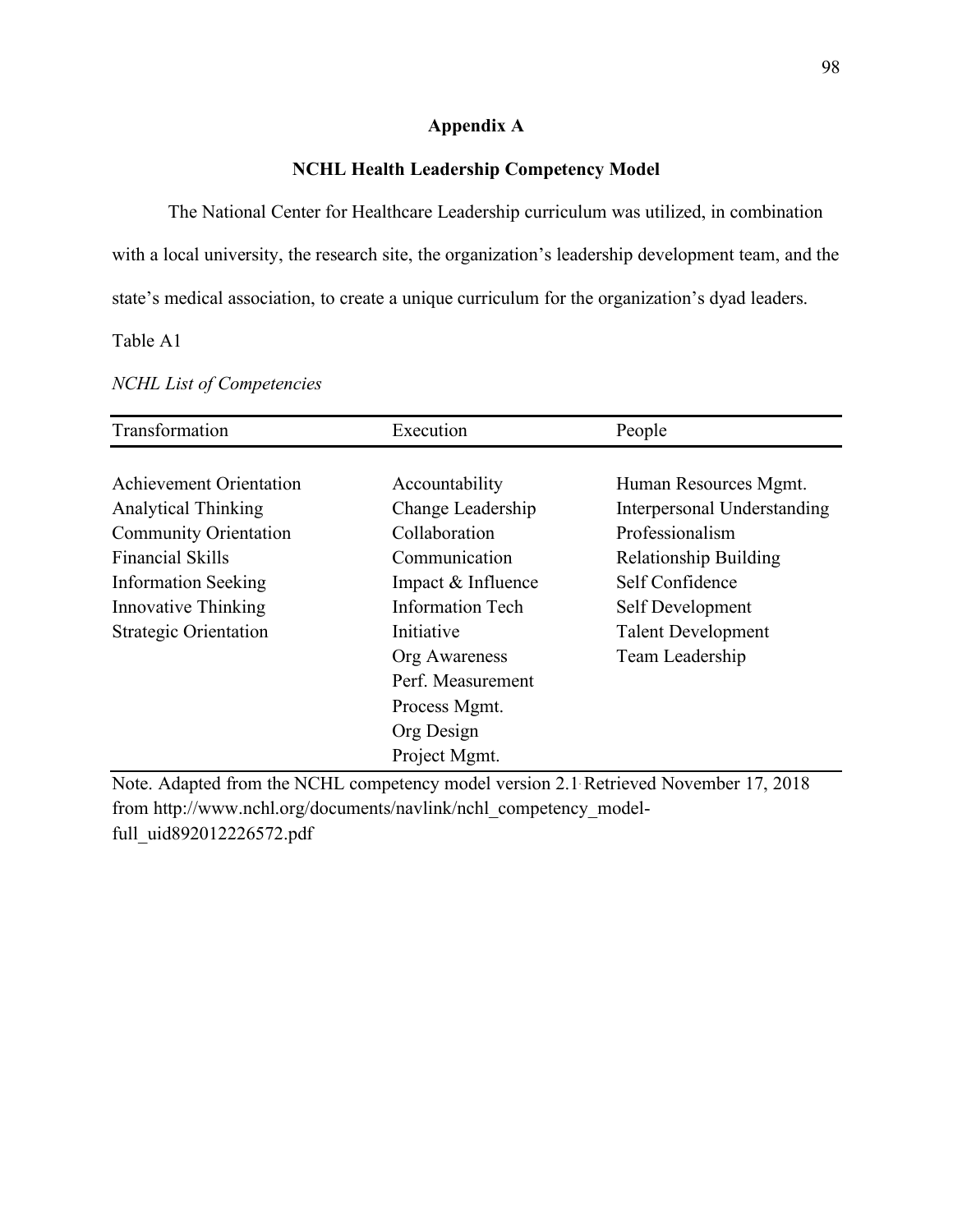#### **Appendix B**

#### **Semi-Structured Interview Protocol**

The Lived Experience of Healthcare Leadership Dyads: Perceptions of Agency

Date of Interview: TBD Interviewee: Insert pseudonym

Thank you for taking the time to participate in this research. The purpose of this interview is to explore the lived experience of dyad leaders in healthcare.

This will take about an hour. With your permission, I will record this interview. The recording will be transcribed by Rev.com. This professional, on-line company will delete the audio file after 7 days. Please refrain from using proper names for places or people. If you forget, I will redact these from the written transcript. I will delete the audio file from the recording device at the end of the study.

I will provide a copy of your signed consent, and if you would like, I will provide a copy of the transcript to you as well.

If at any time during this interview you would like to stop, please inform me and we will cease immediately. If at any time you would like to skip a question, for any reason, please let me know and we will immediately move on to the next question.

 $\mathcal{L}_\mathcal{L} = \{ \mathcal{L}_\mathcal{L} = \{ \mathcal{L}_\mathcal{L} = \{ \mathcal{L}_\mathcal{L} = \{ \mathcal{L}_\mathcal{L} = \{ \mathcal{L}_\mathcal{L} = \{ \mathcal{L}_\mathcal{L} = \{ \mathcal{L}_\mathcal{L} = \{ \mathcal{L}_\mathcal{L} = \{ \mathcal{L}_\mathcal{L} = \{ \mathcal{L}_\mathcal{L} = \{ \mathcal{L}_\mathcal{L} = \{ \mathcal{L}_\mathcal{L} = \{ \mathcal{L}_\mathcal{L} = \{ \mathcal{L}_\mathcal{$ 

What questions do you have before we get started?

#### **Demographics**

- 1. How long have you been in your dyad leadership role?
- 2. How much of your FTE is dedicated to leadership?
- 3. Do you hold a clinical degree or board certification?
- 4. Who is your dyad partner? (The partner will be excluded from the study)

#### **Background**

- 1. How did you come to be in this position as a dyad leader in this healthcare system?
- 2. Please describe the first time you met your dyad partner.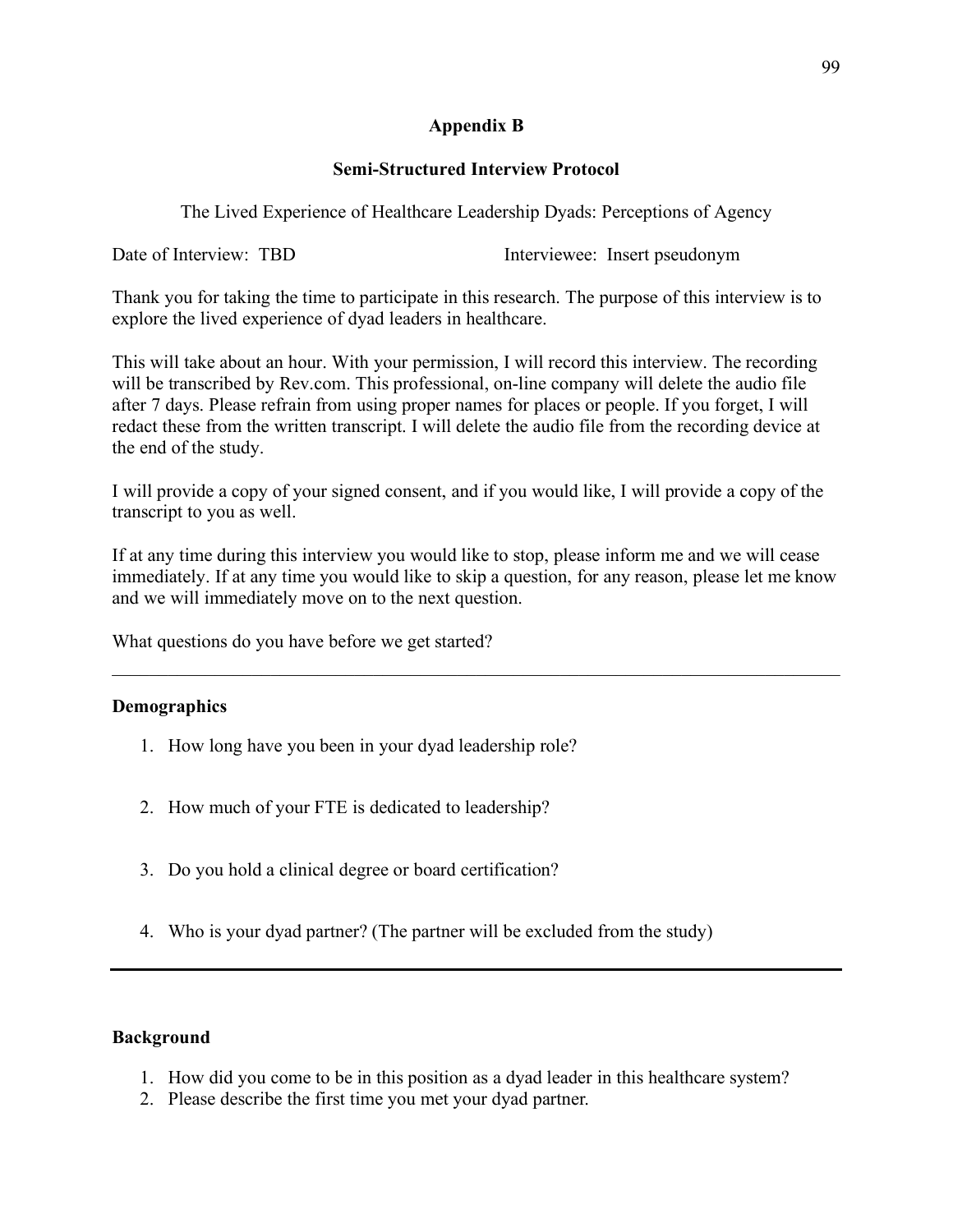## **The Lived Experience of Dyad Leadership (Personal & Proxy Agency)**

- 1. What did you expect when you began this leadership role?
- 2. Describe a typical day as a dyad leader.
	- What do you enjoy the most about being a dyad leader?
	- What is the most challenging aspect of being a dyad leader?

### **Experiencing Shared Leadership (Collective Agency)**

- Please describe methods of communication used in your dyad.
- Describe your most recent meeting with your dyad partner.
- Please describe how this artifact represents dyad leadership for you.

**Is there anything we did not discuss that you would like to add?**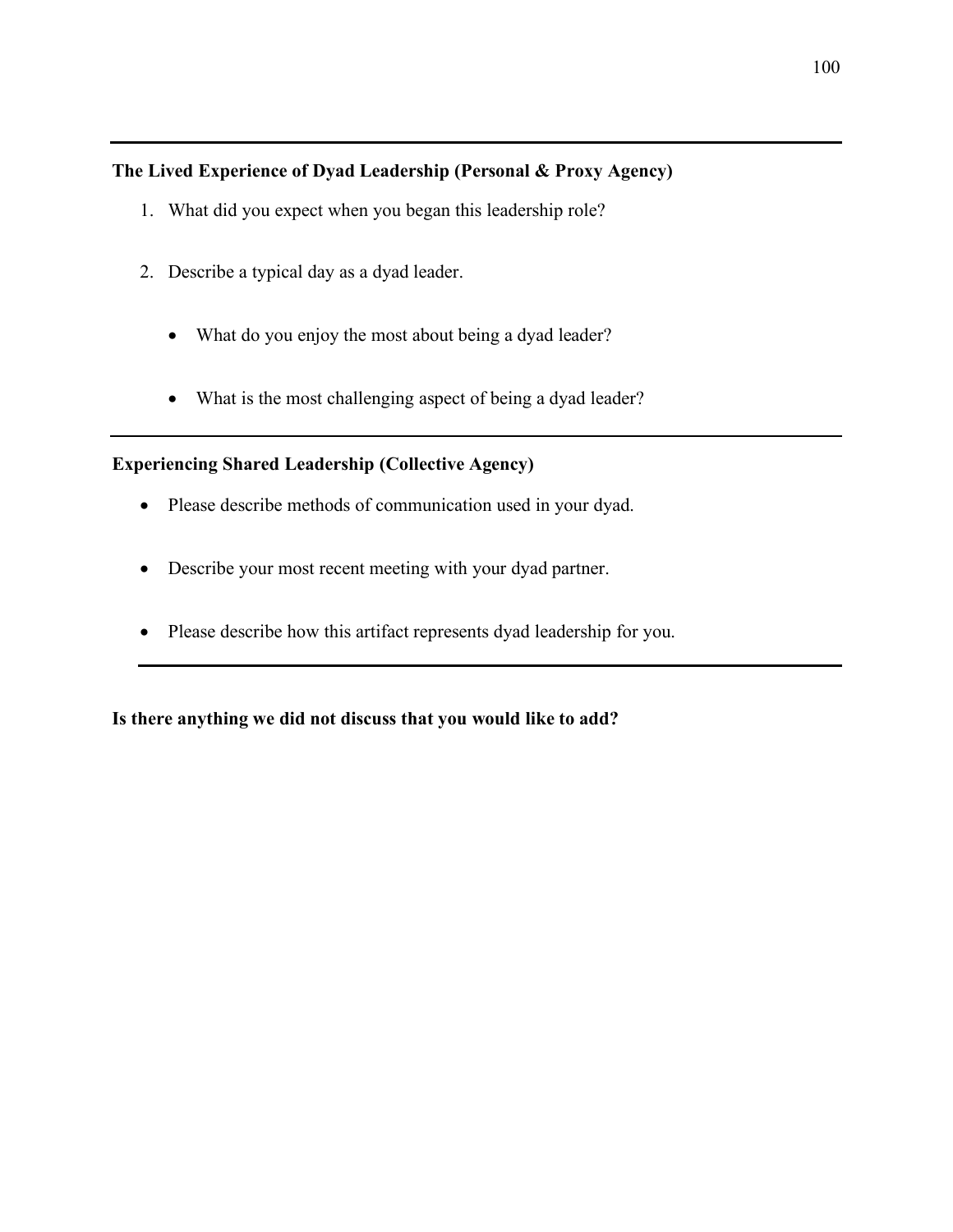### **Appendix C**

## **University of New England**

### **Consent for Participation in Research**

**Project Title:** The Lived Experience of Healthcare Leadership Dyads: Perceptions of Agency

**Principal Investigator:** Susan Campanelli, University of New England, doctoral candidate

#### **Introduction:**

- Please read this form, you may also request that the form is read to you. The purpose of this form is to provide you with information about this research study, and if you choose to participate, document your decision.
- You are encouraged to ask any questions that you may have about this study, now, during or after the project is complete. You can take as much time as you need to decide whether or not you want to participate. Your participation is voluntary.

### **Why is this study being done?**

• The purpose of this research is to explore the phenomenon of dyad leadership in healthcare.

### **Who will be in this study?**

- You have been identified as a potential participant because of your formal role as a dyad leader in a healthcare organization. You must be at least 18 years old to participate; there will be six to ten participants. There are two exclusion criteria:
	- 1. The principal investigator's dyad partners will be excluded from this research.
	- 2. Only half of each dyad team will be eligible to participate.

#### **What will I be asked to do?**

• You will be invited to participate in an oral interview that will last approximately one hour. A follow up interview may be requested. The purpose of the interview(s) is to gather information about your experiences as a dyad leader. You have been intentionally selected to participate. There is no financial reimbursement for your time.

#### **What are the possible risks of taking part in this study?**

• There are no foreseeable risks associated with participation in this study.

#### **What are the possible benefits of taking part in this study?**

• There are no direct benefits to you for participating in this study.

#### **What will it cost me?**

• There is no cost to participate in this study.

# **How will my privacy be protected?**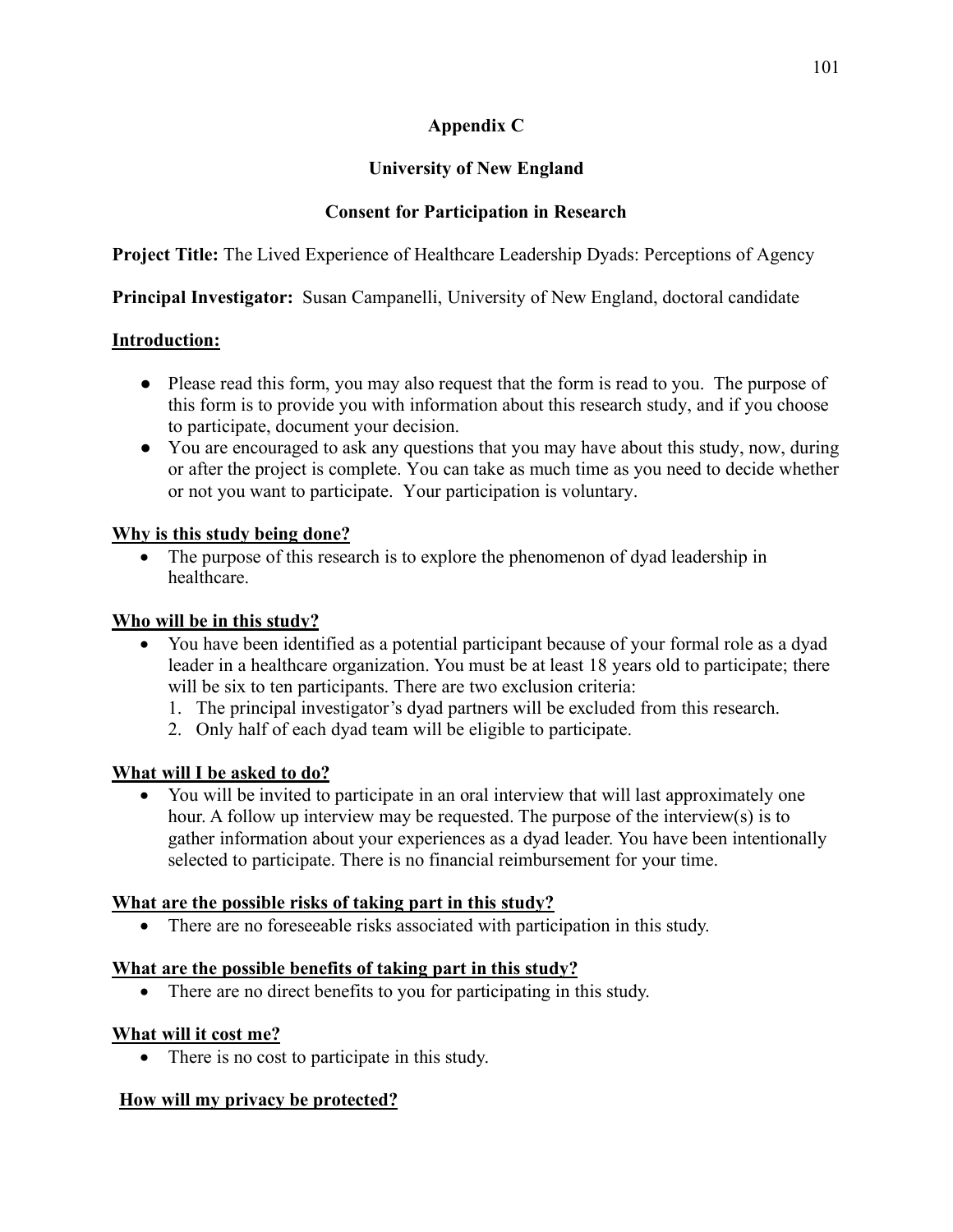The following steps will be taken to protect, not guarantee, your privacy.

- 1. Participants will be contacted by the principal investigator in two ways: (1) via health system email, and (2) via direct invitation.
- 2. All interviews will be conducted on a date/time and location of the participant's choosing.
- 3. Interviews scheduled during the work day will be scheduled by the principal investigator and marked as 'confidential.'
- 4. Any correspondence related to the interview or follow up interview will be generated from the principal investigator's University of New England email address.

#### **How will my data be kept confidential?**

The following steps will be taken to ensure your private data will be kept secure.

- 1. All participants will be assigned a pseudonym known only to the principal investigator and the participant.
- 2. Audio recordings will be prefaced with the pseudonym.
- 3. Verbatim interview transcripts will be completed by a reputable company that has no connection with the health system. The name of the health system and the proper names of locations will be transcribed as initials.
- 4. The recording device, transcripts, and the informed consent will remain in the direct possession of the principal investigator or locked in a safety deposit box. At the conclusion of the study, the recording device will be wiped and returned to default settings.

#### **What are my rights as a research participant?**

- Your participation is voluntary. Your decision to participate will have no impact on your current or future relations with the University.
- Your decision to participate will not affect your relationship with the health system.
- You may skip or refuse to answer any question for any reason.
- If you choose not to participate there is no penalty to you and you will not lose any benefits that you are otherwise entitled to receive.
- You are free to withdraw from this research study at any time, for any reason.
- If you choose to withdraw from the research, there will be no penalty to you and you will not lose any benefits that you are otherwise entitled to receive.
- You will be informed of any significant findings developed during the course of the research that may affect your willingness to participate in the research.
- If you sustain an injury while participating in this study, your participation may be ended.

#### **What other options do I have?**

• You may choose not to participate.

#### **Who may I contact with questions?**

• The researcher conducting this study is Susan Campanelli, M.A., R.N.